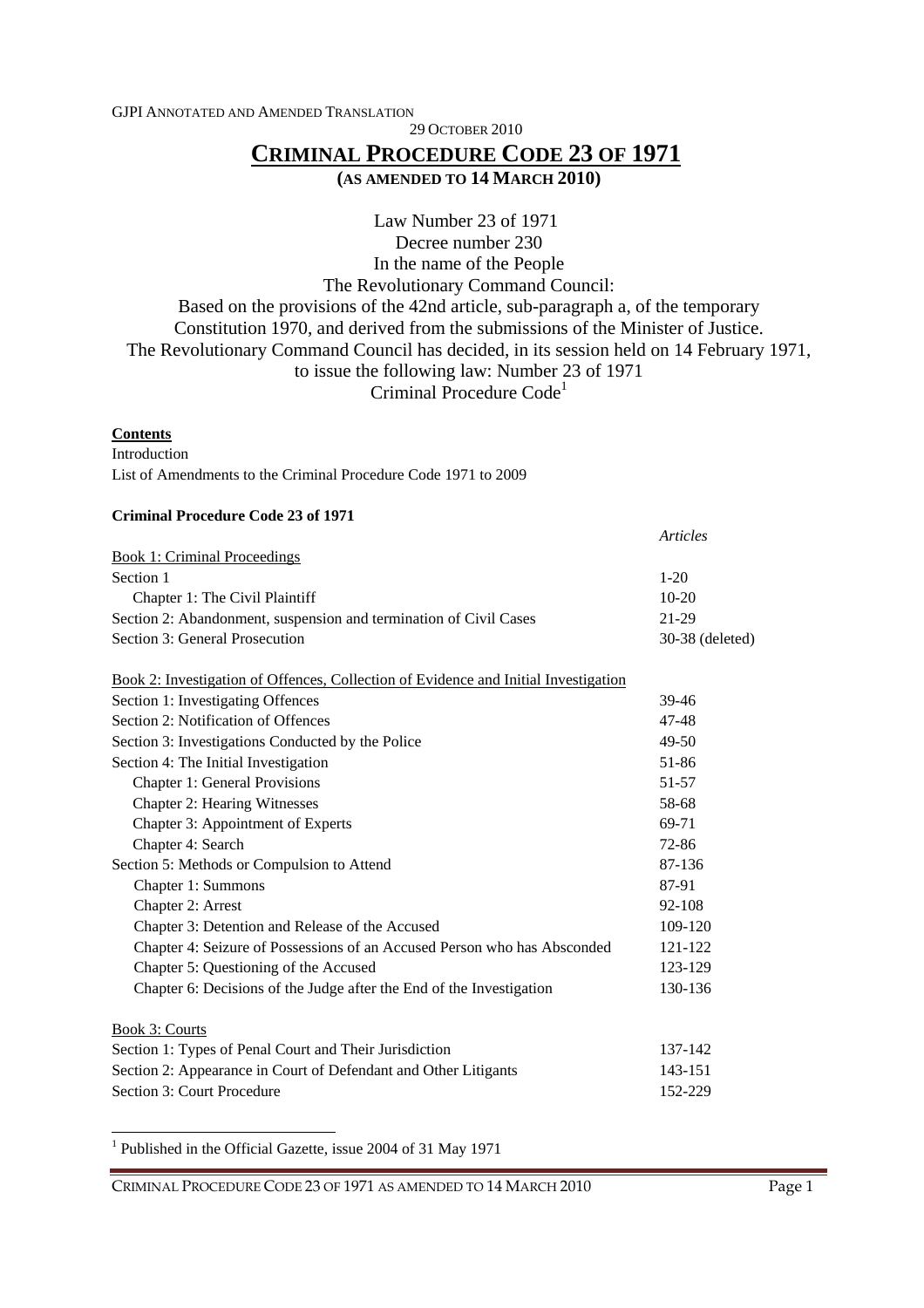| Chapter 1: General Principles in the Trial                            | 152-166           |
|-----------------------------------------------------------------------|-------------------|
| Chapter 2: Court Procedures in non-Summary cases                      | 167-182           |
| Chapter 3: Seizure of Defendant's Assets                              | 183-186           |
| Chapter 4: Charge                                                     | 187-193           |
| Chapter 5: Conciliation                                               | 194-198           |
| Chapter 6: Cessation of Criminal Proceedings                          | 199-200           |
| Chapter 7: Trials in Summary Cases                                    | 201-211           |
| Sub-chapter 1: Trial and Ruling                                       | 201-204           |
| Sub-chapter 2: Penal Order                                            | 205-211           |
| Chapter 8: Rulings and Their Reasons                                  | 212-226           |
| Sub-chapter 1: The reasons                                            | 212-221           |
| Sub-chapter 2: The ruling                                             | 222-226           |
| Chapter 9: Arguments of Provisions and Decrees                        | 227-229           |
| Section 4: Proceedings Against those with Diminished Responsibility   | 230-242           |
| Chapter 1: Insane Persons                                             | 230-232           |
| Chapter 2: Juveniles                                                  | 233-242           |
|                                                                       |                   |
| <b>Book 4: Methods of Reviewing Judgements</b>                        |                   |
| Section1: Objection to Judgement in Absentia                          | 243-248           |
| Section 2: Cassation                                                  | 249-265           |
| Section 3: Correction of the Cassation Decision                       | 266-269           |
| Section 4: Re-trial                                                   | 270-279           |
| <b>Book 5: Implementation</b>                                         |                   |
| Section 1: General Principles                                         | 280-284           |
| Section 2: The Execution                                              | 285-293           |
| Section 3: Implementation of Custodial Sentences and Fines            | 294-299           |
| <b>Book 6: Miscellaneous</b>                                          |                   |
| Section 1: Conclusion of a Criminal Case                              | 300-307           |
| Section 2: The Handling of Impounded Goods                            | 308-316           |
| Section 3: Commitment to Keep the Peace and to be of Good Behaviour   | 317-330           |
| Chapter 1: Commitment to Keep the Peace                               | 317-320           |
| Chapter 2: Commitment to Good Behaviour                               | 321-324           |
| Chapter 3: Joint Rulings to Keep the Peace and by of Good Behaviour   | 325-330           |
| Section 4: Conditional Discharge                                      | 331-337           |
| Section 5: Pardon by the Victim                                       | 338-341           |
| Section 6: Rehabilitation                                             | 342-351 (deleted) |
| Section 7: Requests for Legal Assistance and Extradition of Criminals | 352-368           |
| Chapter 1: Requests for Legal Assistance                              | 353-356           |
| Chapter 2: Extradition of Criminals                                   | 357-368           |
| <b>Section 8: Transitional Provisions</b>                             | 369-370           |
| Section 9: Final Paragraphs                                           | 371-373           |
|                                                                       |                   |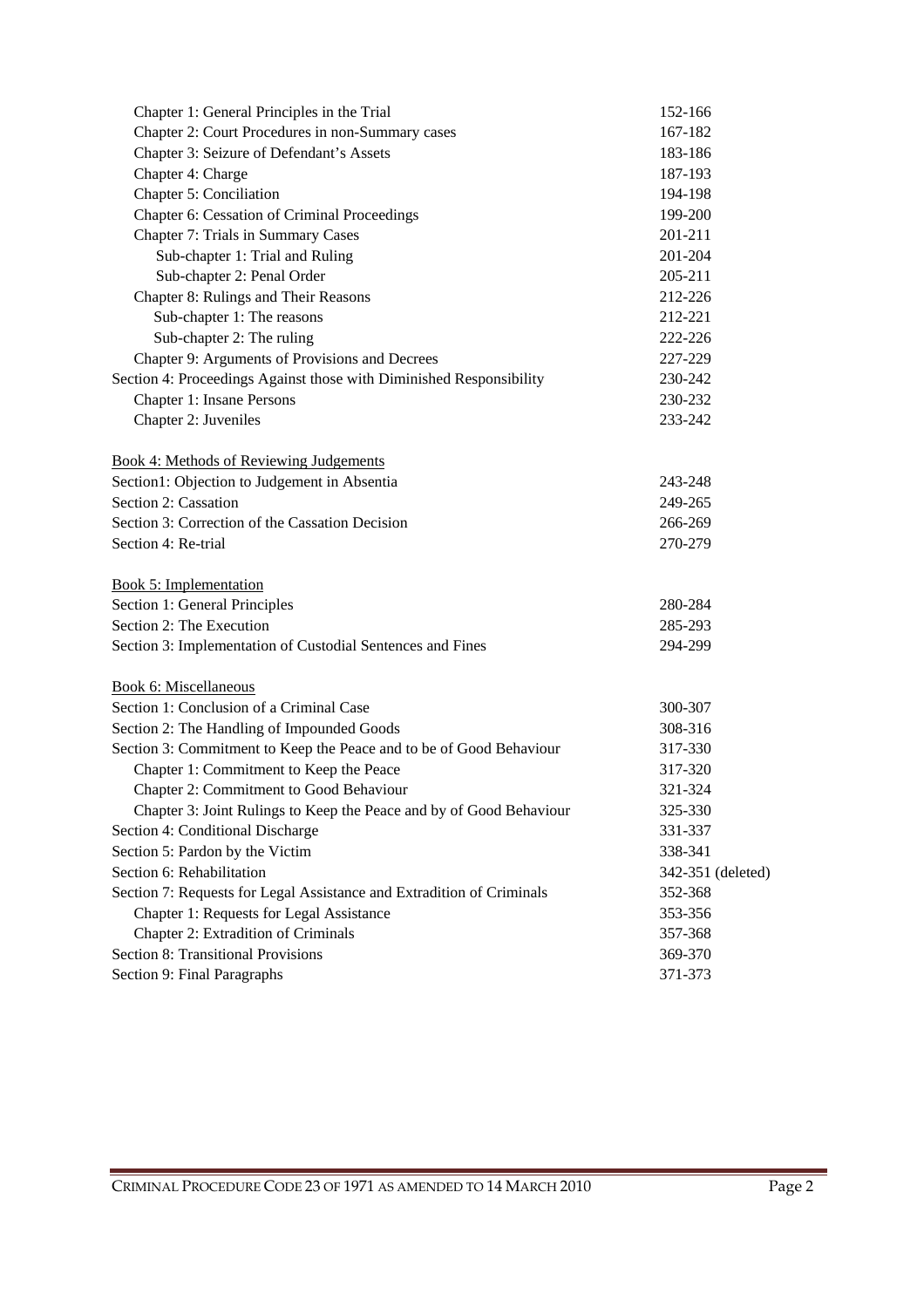#### **INTRODUCTION**

The University of Utah, SJ Quinney College of Law, Global Justice Project: Iraq is funded by a grant from the US State Department, Bureau of International Narcotics and Law Enforcement Affairs.

The Iraqi Criminal Procedure Code 23 of 1971 replaced the Baghdad Procedure Code of 1919. It was modelled on the Egyptian Criminal Procedure Code 150 of 1950, which itself was based upon the Napoleonic Codes adopted in Egypt in the late 19th Century.

Although widely referred to in English as 'The Criminal Procedure Code' the word for word literal translation of the Arabic *(qanun usul al-muhaakamaat al-jizaiyya)* is principles of penal (jazaiyya) trials (muhaakamaat)

The original translated text of the Criminal Procedure Code 23 of 1971 was taken from the PDF file incorporating amendments up to 1986 which is freely available in a number of places including: http://www.unhcr.org/refworld/docid/468a674a2.html http://law.case.edu/saddamtrial/documents/Iraqi\_Criminal\_Procedure\_Code.pdf

The translation was revised in part by GJPI; many omissions and errors were identified and amended; all post-1971 amendments were checked against the texts in the Arabic Official Gazette, the English language Official Gazette, published between 1959 and 2002, the CPA era Official Gazette published in English and Arabic in 2003 – 2004 and GJPI English translations of the post CPA era Official Gazette where relevant.

We can say that it is better than when we first started, but we cannot guarantee the accuracy of the translation. A number of errors have come to light only when we deepened our understanding of the way that the law operated and we cannot claim to have perfected this understanding.

#### *Some anomalies remain:*

 $\overline{a}$ 

The CPA Orders would appear to have been written in English and then translated into Arabic. Sometimes the translation gives a different result when the order is applied to an English translated text compared to the Arabic text. We have tried to capture the effect on the Arabic text.

CPA Memorandum 3, which amends a number of provisions of the Criminal Procedure Code, exists in two versions – the version signed on 18 June 2003 and published in the Official Gazette, issue 3978 of 17 August 2003 and a revised version, signed on 27 June 2004, which was never published in the Official Gazette (which is the version on the CPA archive website at http://www.cpa-iraq.org/regulations/index.html).

In so far as it directly applies to the text of the Criminal Procedure Code No. 23 of 1971, the primary substantive difference is that Article 179 was purportedly amended to delete the words "A refusal to answer will be considered as evidence against the Defendant" in the original published CPA Memorandum 3, but not in the revised unpublished version. This difference may have been cause by the fact that the phrase actually contained in Article 179 of the Criminal Procedure Code has the opposite meaning ("A refusal to answer will *not* be considered as evidence against the Defendant" [our emphasis]) and therefore did not need amendment. There is also a different numbering scheme between the two versions. CPA orders and memoranda are said to have come into force upon the date of signature (rather than publication) and are not made under any of Iraqi's pre-2003 constitutions. However publication in the Official Gazette would appear to be being regarded as a de-facto requirement and Iraqi Arabic texts and commentaries<sup>2</sup> do not follow the revised version – and nor do the laws which have been passed to amend or repeal various provisions of CPA Memorandum 3, such as the Law Reestablishing the procedures concerning the Death Penalty No. 13 of 2007, which refers to the organisational structure of the original CPA Memorandum 3. We have therefore relied upon the text and structure of the original CPA Memorandum 3.

In both versions of Memorandum 3, the text providing the right to legal representation whilst in detention<sup>3</sup> is poorly translated. The aim in English was to give those accused suspected of a felony [*jinaiyya*] offence the right to legal representation whilst in detention (although *free* legal representation does not seem to be envisaged).

 $2^{2}$  For example, Judge Nabil Abdurahman Haiyawi's widely used annotated practitioner's text

 $3$  Original version, section 8(1). Revised version, section 7(1).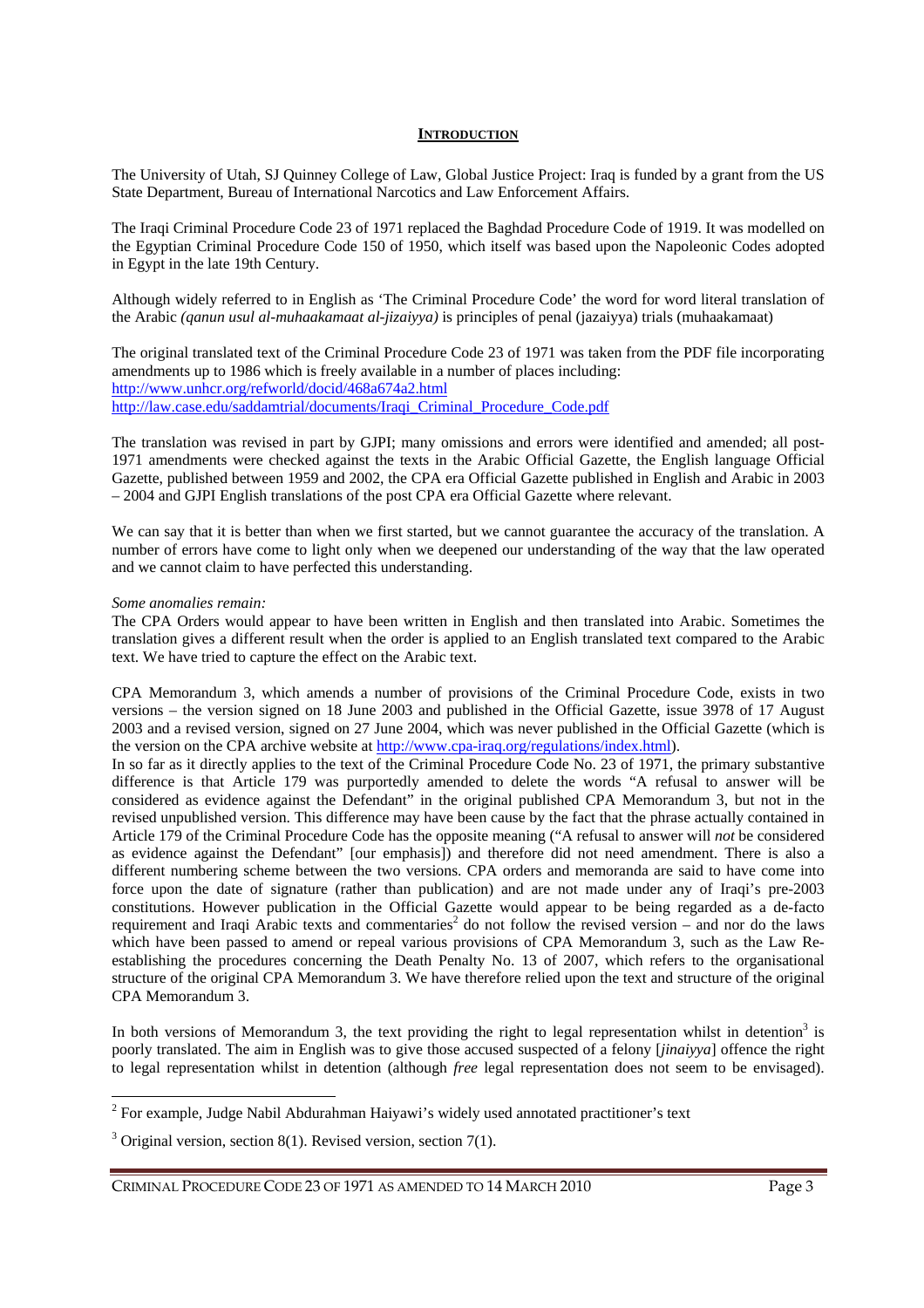Instead the Arabic translation uses the term [*jinaiyya jazaiyya*] this conveys the meaning merely of a criminal offence generally (not specifically a felony).

Articles 285 to 293 (operation of the death penalty) were suspended by CPA Memorandum 3, Section 4(m) and then restored by Law 13 of 2007 which purported to have retrospective effect. One consequence of that retrospective effect would be that any one executed other than in accordance with these provisions in the intervening period was not lawfully executed.

The are a number of references to the Ministry of Justice or the Minister of Justice within the text of the Criminal Procedure Code which are clearly designed to refer to the Ministry in its former role in authority over the judiciary. CPA Order 35 re-established the Council of Judges independent of the Ministry of Justice (the Council of Judges later evolved into the Higher Judicial Council pursuant to CPA Order 100 Section 3(13) and Article 45 of the Transitional Administrative Law). Section 7 of CPA Memorandum 12, signed on 8 May 2004, published in the Official Gazette, issue 3985 of July 2004 rather unhelpfully states:

*References in Iraqi law to the Ministry of Justice or the Minister of Justice shall, where necessary and proper in light of CPA Order 35 or the Law of Administration for the State of Iraq for the Transitional Period, or where otherwise necessary and proper to maintain the independence of the judiciary, be construed to refer to the Council of Judges or its President, or to the Court of Cassation or its Chief Judge, or to the Supreme Federal Court or its Presiding Judge, as appropriate. The courts shall have sole jurisdiction to adjudicate disputes in this connection.* 

We have made reference to this change wherever relevant. There is one reference (in Article 136(A)) where it is arguably neither necessary nor proper to alter the text from Minister of Justice to a judicial figure given the political nature of the decision making envisaged.

Where it appears necessary to improve clarity, we have indicated in square brackets before the word 'judge' that the reference must mean [investigative] judge<sup>4</sup>. We have also indicated in square brackets where the word 'investigator'<sup>5</sup> must mean [judicial] investigator<sup>6</sup> (a class of persons employed by the Higher Judicial Council) or in the alternative a police investigator who has formally been given the powers of a judicial investigator pursuant to Article 51(E) of the Criminal Procedure Code and RCC Resolution 12 of 1995. We have used the rather inadequate translation 'crime scene officer' as a translation of *'a'dah' al-dhabit al-qadai'*. 7 'Accused' is used as a translation of *mutahim* rather than 'defendant' which relates to civil cases. The words *iqrar* (admission) and *i'tiraf*  (confession) appear to have been used interchangeably.

A separate text contains the law as it applies in the Kurdistan Region of Iraq. Following Kurdish Decree 11 of 1992, the view of Kurdish lawyers, judges and legislators is that save for laws relating to the exclusive federal powers as listed in Article 110 of the 2005 Constitution, post 1992, new laws and amendments to existing law originating from Baghdad are not recognised as applicable in the Kurdistan Region of Iraq unless expressly endorsed by legislation of the Kurdistan Parliament. This includes the CPA orders issued in 2003 / 2004 - despite the wording of Articles 26 and 54(B) of the Transitional Administrative Law.

It may be noteworthy that the recommendations presented to the Council of Representatives by the sub-committee to the Constitutional Review Committee have proposed that Criminal (and Civil) Procedure matters become part of the exclusive federal jurisdiction. Only time will tell if these amendments are passed.

 $\overline{a}$ 

<sup>4</sup> *qadi al-tahqiq* 

<sup>5</sup> *muhaqiq*

<sup>6</sup> *muhaqiq al-qadai'*

<sup>&</sup>lt;sup>7</sup> See Articles 39 to 46, 52(A), 79 and 103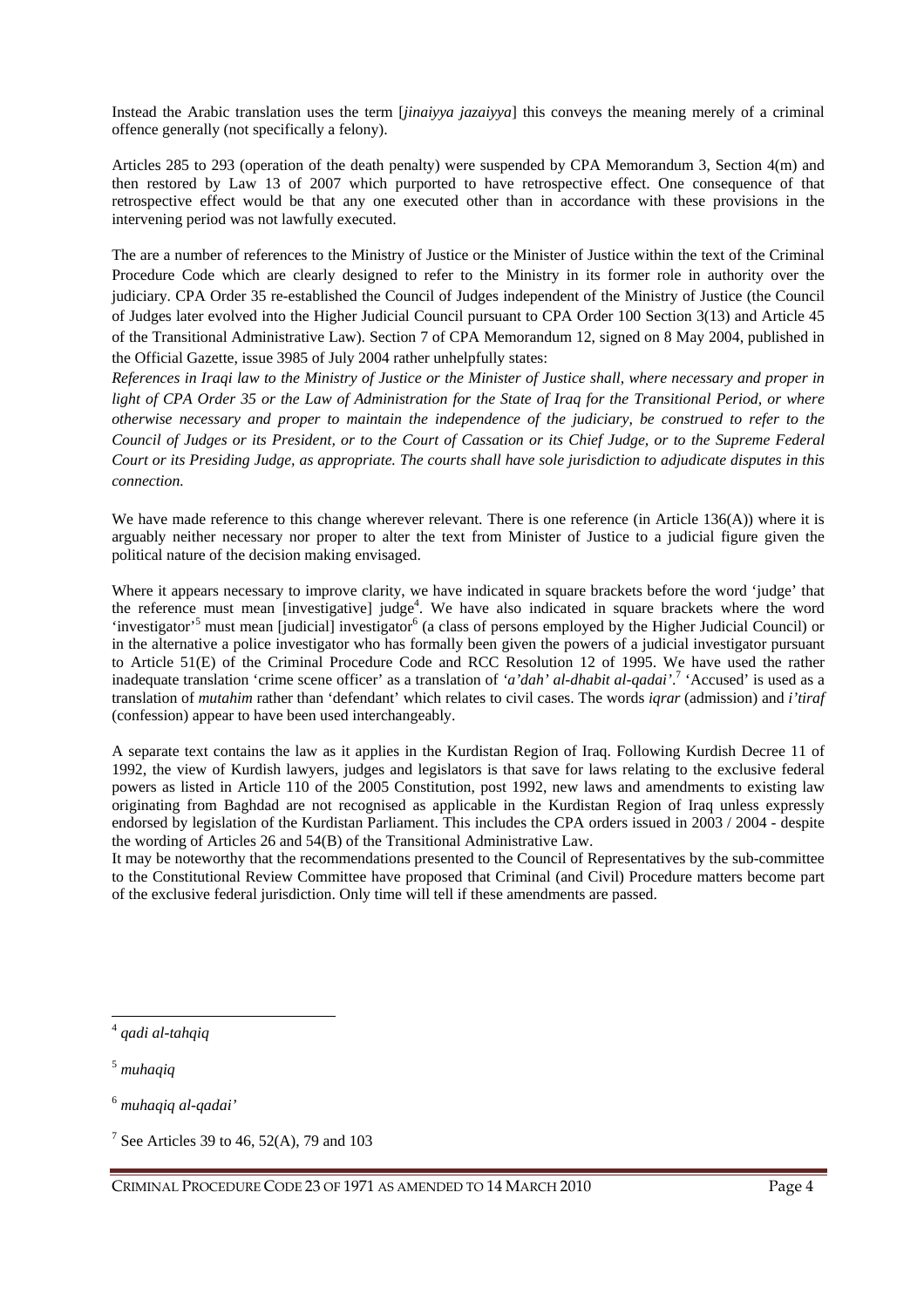#### **List of Amendments and Supplements to the Criminal Procedure Code No. 23 of 1971**

\*Law 61 of 1972 (First amendment to the Criminal Procedure Code No. 23 of 1971) published in the Official Gazette, issue 2149 of 8 June 1972

\*Law 34 of 1974 (Second amendment to the Criminal Procedure Code No. 23 of 1971), published in the Official Gazette, issue 2333 of 27 March 1974

\*Law 65 of 1974, (Third amendment to the Criminal Procedure Code No. 23 of 1971), published in the Official Gazette, issue 2348 of 7 May 1974

\*Law 193 of 1975 (Fourth amendment to the Criminal Procedure Code No. 23 of 1971, published in the Official Gazette, issue 2504 of 15 December 1975

\*Law 91 of 1976 (Fifth amendment to the Criminal Procedure Code No. 23 of 1971), published in the Official Gazette, issue 2545 of 23 August 1976

\*Law 35 of 1977 (Legal System Reform), published in the Official Gazette, issue 2576 of 14 March 1977

\*Law 201 of 1978 (Sixth amendment to the Criminal Procedure Code No. 23 of 1971), published in the Official Gazette, issue 2691 of 8 January 1979 (re Article 136(b))

\*RCC Decision 997 of 30 July 1978, published in the Official Gazette, issue 2667 of 7 August 1978

\*RCC Resolution 218 of 1979, published in the Official Gazette, issue 2699 of 26 February 1979

\*Law 159 of 1979 (Public Prosecution Law), published in the Official Gazette, issue 2746 of 17 December 1979

\*Law 160 of 1979 (Judicial Organisation Law), published in the Official Gazette, issue 2746 of 17 December 1979

\*Law 33 of 1980 (Seventh amendment to the Criminal Procedure Code No. 23 of 1971), published in the Official Gazette, issue 2757 of 18 February 1980

\*Law of Implementation No 45 of 1980, published in the Official Gazette, issue 2762 of 17 March 1980

\*Law 201 of 1980 (Eighth amendment to the Criminal Procedure Code No. 23 of 1971), published in the Official Gazette, issue 2807 of 15 December 1980

\*RCC Resolution 895 of 1981, published in the Official Gazette, issue 2842 of 27 July 1981

\*RCC Resolution 453 of 1984, Article 1, published in the Official Gazette, issue 2991 of 30 April 1984

\*RCC Resolution 794 of 1984, published in the Official Gazette, issue 3003 of 23 July 1984

\*Law 78 of 1984 (Ninth amendment to the Criminal Procedure Code No. 23 of 1971), published in the Official Gazette, issue 3010 of 10 September 1984

\*RCC Resolution 748 of 1987 (re-instating Article 136(b)), published in the Official Gazette, issue 3171 of 12 October 1987

\*Law No. 119 of 1987 (Amendment to the Criminal Procedure Code No. 23 of 1971), published in the Official Gazette, issue 3184 of 11 January 1988

\*Law No. 119 of 1988 (Tenth amendment to the Criminal Procedure Code No. 23 of 1971), published in the Official Gazette, issue 3222 of 3 October 1988

\*RCC Decree, No. 104 of 1988, published in the Official Gazette, issue 3188 of 2 August 1988

\*RCC Resolution No. 460 of 1991 published in the Official Gazette, issue 3387 of 6 January 1992

\*Law 9 of 1992 (Eleventh Amendment to the Criminal Procedure Code No. 23 of 1971), published in the Official Gazette, issue 3402 of 20 April 1992<sup>8</sup>

\*RCC Resolution 76 of 1994, published in the Official Gazette, issue 3517 of 4 July 1994

\*RCC Resolution 120 of 1994, published in the Official Gazette, issue 3526 of 5 September 1994

\*RCC Resolution 12 of 1995, published in the Official Gazette, issue 3547 of 23 January 1995

\*RCC Resolution 42 of 1995, published in the Official Gazette, issue 3562 of 8 May 1995

\*Law 10 of 1995 (Amendment to the Criminal Procedure Code No. 23 of 1971), published in the Official Gazette, issue 3568 of 19 June 1995

\*RCC Resolution 80 of 1996, published in the Official Gazette, issue 3630 of 12 August 1996

\*RCC Resolution 137 of 1996, published in the Official Gazette, issue 3647 of 9 December 1996

\*RCC Resolution 157 of 1996, published in the Official Gazette, issue 3651 of 6 January 1997

\*RCC Resolution 101 of 1999, published in the Official Gazette, issue 3781 of 5 July 1999

\*Law 20 of 1999 (Amendment to the Criminal Procedure Code No. 23 of 1971), published in the Official Gazette, issue 3785 of 2 August 1999

\*Law 30 of 2001 (Amendment to the Criminal Procedure Code No. 23 of 1971), published in the Official Gazette, issue 3872 of 2 April 2001

CRIMINAL PROCEDURE CODE 23 OF 1971 AS AMENDED TO 14 MARCH 2010 Page 5

 $\overline{a}$ 

<sup>&</sup>lt;sup>8</sup> Note that this is incorrectly stated to be the  $12<sup>th</sup>$  amendment throughout Judge Nabil Abdulrahman Haiyawi's book on the CPC, e.g. at page 99, footnote 1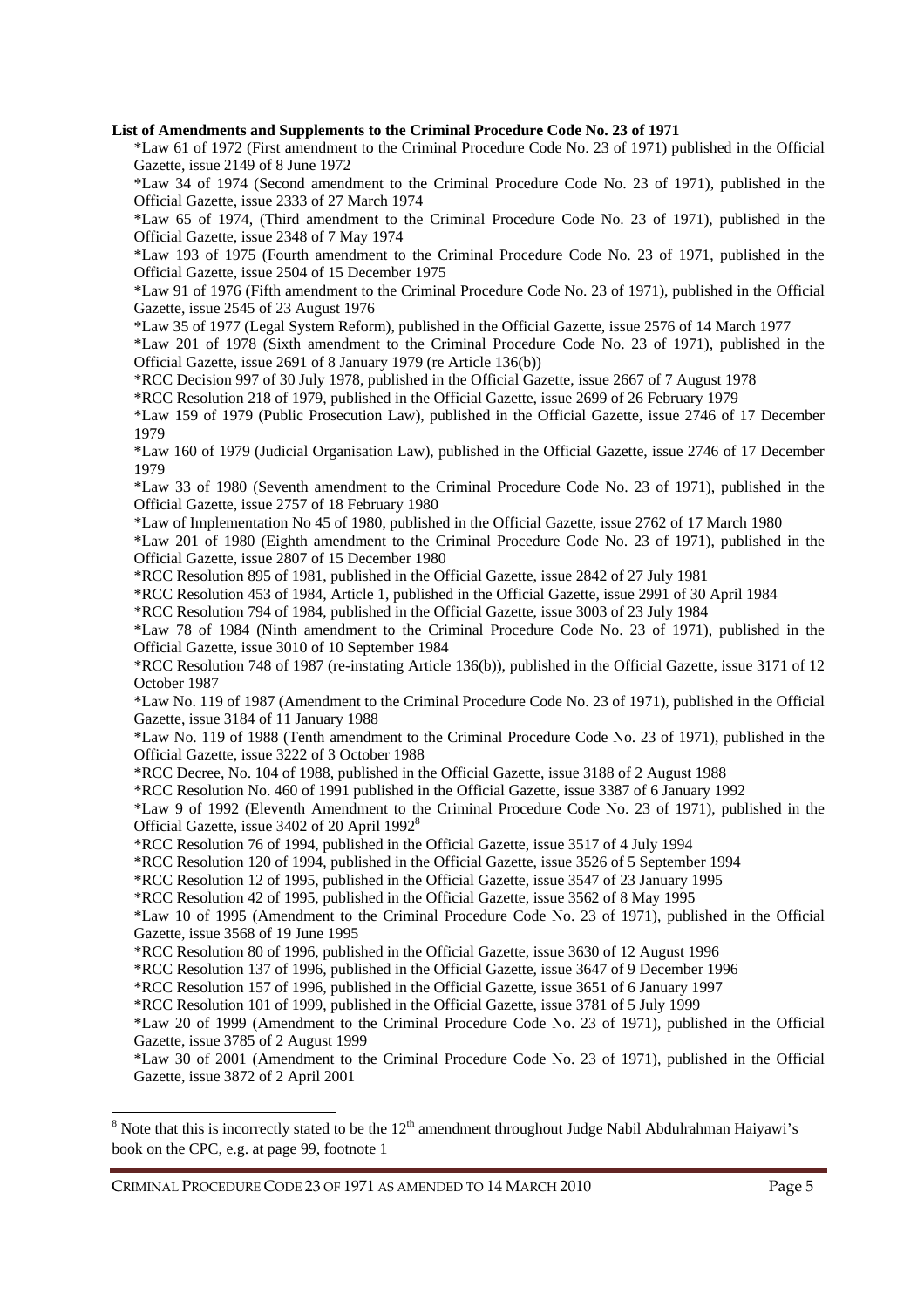\*Law 87 of 2001 (amendment to Article 331 to exclude those convicted of sex crimes from conditional early release), published in the Official Gazette, issue 3904 of 12 November 2001 \*Instructions 3 of 2001, published in the Official Gazette, issue 3874 of 16 April 2001

\*CPA Order 7, signed 10 June 2003, published in the Official Gazette, issue 3978 of 17 August 2003 \*CPA Order 13 (establishing the CCCI) (revised) (amended), signed 22 April 2004, published in the Official Gazette, issue 3983 of June 2004<sup>9</sup>

\*CPA Order 31, signed 10 September 2003, published in the Official Gazette, issue 3980 of March 2004

\*CPA Order 41: Notification of Criminal Offences, signed 15 September 2003, published in the Official Gazette, issue 3980 of March 2004

\*CPA Memorandum 3, signed 18 June 2003, published in the Official Gazette, issue 3978 of 17 August 2003 10 \*CPA Memorandum 12: Administration of Independent Judiciary, signed 8 May 2004, published in the Official Gazette, issue 3985 of July 2004

\*Executive Order 3 of 2004: Reintroducing the death penalty for a limited number of crimes, published in the Official Gazette, issue 3987 of September 2004

\*Interim Government Order 14 of 2005 (restoring Article 136(b)), published in the Official Gazette, issue 3995 of 3 March 2005

\*Anti-Terrorism Law No 13 of 2005

\*Law No. 10 of 2006: Amendment to Public Prosecution Law No. 159 of 1979

\*Law No. 13 of 2007: Reintroducing the safeguards contained in the Criminal Procedure Code No 23 of 1971 for the application of the death penalty, published in the Official Gazette, issue 4039 of 18 April 2007 \*Military Penal Law No. 19 of 2007

\*Military Criminal Procedure Law No. 30 of 2007

\*Internal Security Forces Penal Law No. 14 of 2008

\*Internal Security Forces Criminal Procedure Law No. 17 of 2008

\*Amnesty Law No. 19 of 2008

 $\overline{a}$ 

\*Law No. 15 of 2009, published in the Official Gazette, issue 4133 of 17 August 2009 (False Notification of an Offence)

<sup>&</sup>lt;sup>9</sup> note also CPA Public Notice Regarding the Creation of the CCCI and Amendments to the CPC, 18 June 2003. CPA Public Notices were not published in the Official Gazette

 $10$  note that as explained in the introduction above, a revised version of Memorandum 3, signed on 27 June 2004, is on the CPA archive website at http://www.cpa-iraq.org/regulations/index.html. The revised version was never published in the Official Gazette. We have referred herein to the original version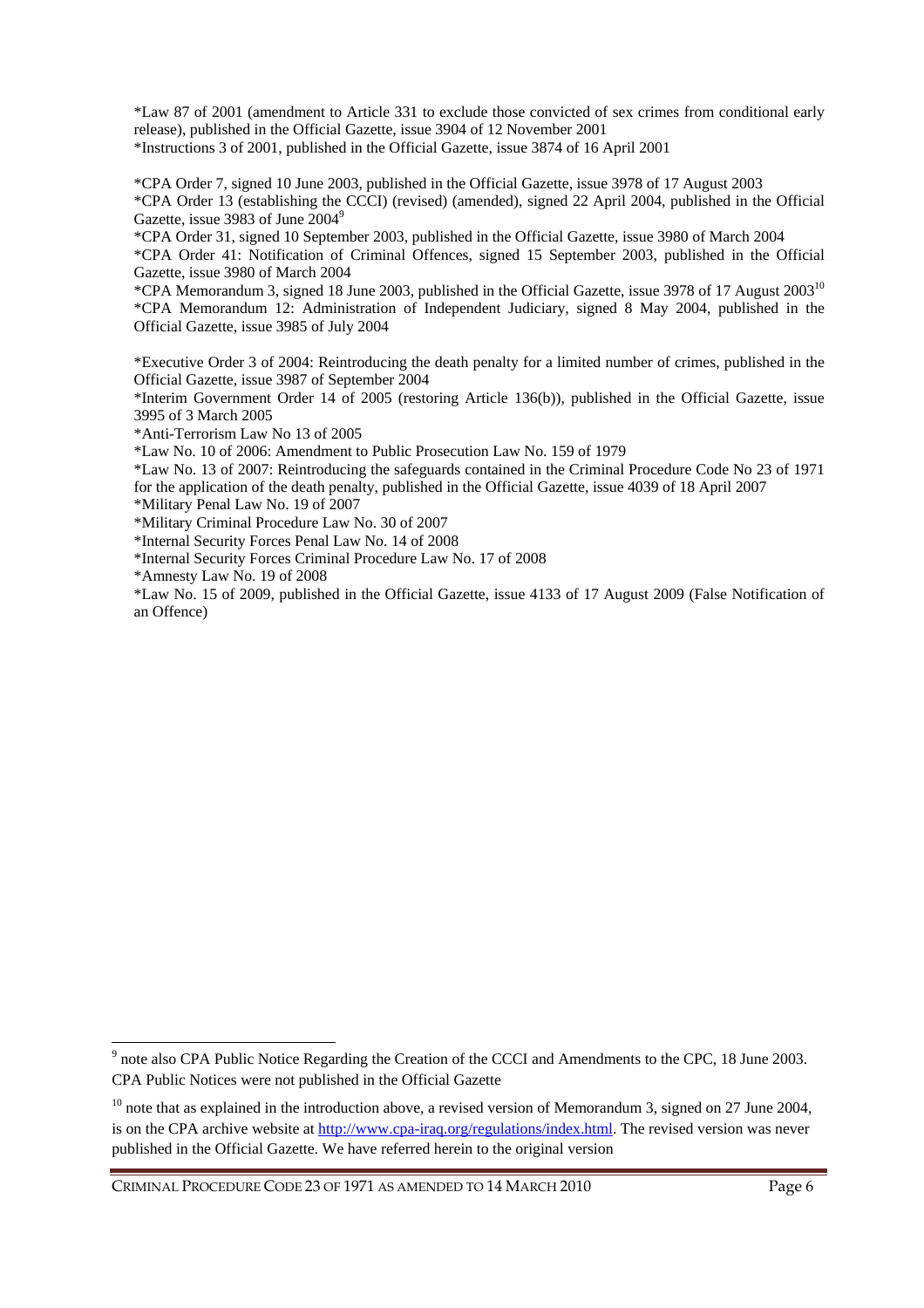# **BOOK ONE CRIMINAL PROCEEDINGS<sup>11</sup>**

### **SECTION 1**

### Article 1

- A. Criminal proceedings are initiated by means of an oral or written complaint submitted to an investigative judge<sup>12</sup>, a [judicial] investigator, a policeman in charge of a police station, or any crime scene officer by an injured party, any person taking his place in law, or any person who knows that the crime has taken place. In addition any one of those listed can notify the Public Prosecution unless the law says otherwise. In the event of a witnessed offence the complaint may be submitted to whichever police officers or sub-officers are present.
- B. An offence is considered to have been witnessed if it was witnessed whilst being committed or a shortly afterwards or if the victim followed the perpetrator afterwards or if shouting crowds followed him afterwards or if the perpetrator was found a short while later carrying the equipment or weapons or goods or documents or other things pointing to the fact that he was a perpetrator or participant in the offence or if traces or signs indicate this at the time.

### Article 2

The complaint may not be dropped, cancelled or withdrawn from nor can the judgment issued on it be withdrawn from or not executed, except under the circumstances explained in the law.

### Article 3

 $\overline{a}$ 

- A. The complaint can only be set in motion on the basis of a complaint from the aggrieved party or someone taking his place in law in relation to the following offences:
	- i. Adultery or polygamy in contravention of the law of personal circumstances.
	- ii. Slander, verbal abuse, divulging secrets, threats or slight injury provided that the offence was not committed against someone in the performance of a public service or because of it. $^{13}$
	- iii. Theft, rape, breach of trust, fraud, or acquisition of items by these means, if the aggrieved party is a spouse or descendent of the perpetrator and these items were not seized legally or administratively or legally transferred to another person.
	- iv. Damage to property or sabotage, other than that involving slate property, if the offence is not subject to aggravating circumstances.
	- v. Violation of the sanctity of property, entering or passing through land that has been

<sup>&</sup>lt;sup>11</sup> In accordance with the 4th and 5th sub-paragraphs of Article 65 of the Law of Judicial Regulation No 160 of 1979 the expression 'the Criminal Court' has replaced the expression 'The Supreme Penal Court' and the expression 'The Court of Misdemeanours' has replaced the expression 'The Penal Court' wherever they are mentioned in the laws and the term 'examination jurisdiction' has become 'the investigative court' with effect from 16 January 1980 in the paragraphs beneath.

<sup>&</sup>lt;sup>12</sup> Since the issue of the Judicial Regulation No. 160 of 1979 the word *qadi* (judge) has been used instead of the word *hakim* (judge).

<sup>&</sup>lt;sup>13</sup> The original text read "Slander, verbal abuse, spreading false information, oral threats or slight injury provided that the offence was not committed against someone in the performance of a public service", it was amended by Law 9 of 1992 (Eleventh amendment to the Criminal Procedure Code No 23 of 1971, published in the Official Gazette, issue 3402 of 20 April 1992 and then again by Law 20 of 1999 (Amendment to the Criminal Procedure Code No 23 of 1971), published in the Official Gazette, issue 3785 of 2 August 1999 to read as presently stated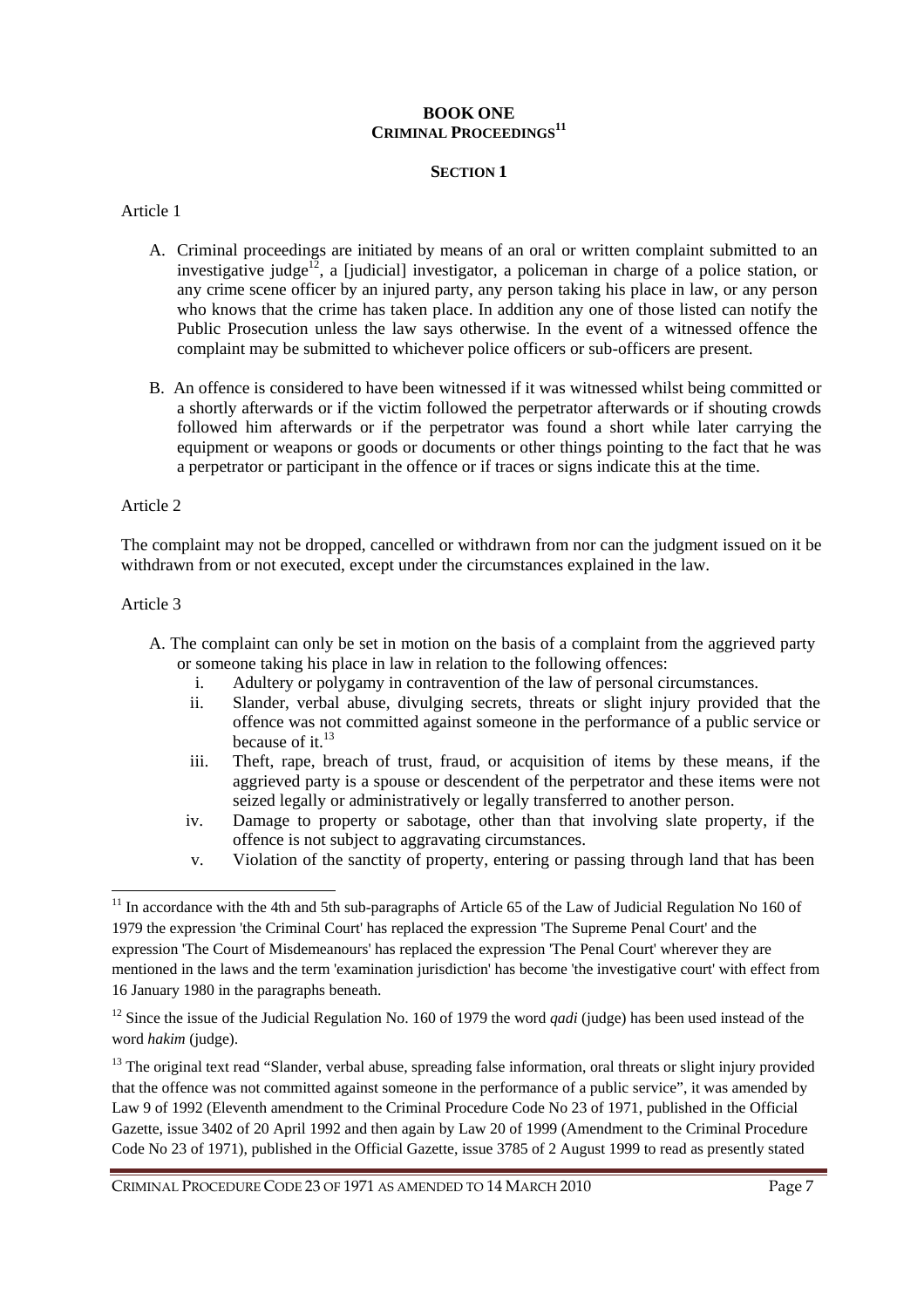cultivated, prepared for cultivation or contains crops or allowing animals to go into such land.

- vi. Throwing stones or other items at means of transport, houses, buildings, gardens or compounds.
- vii. Other offence which the law stipulates cannot he set in motion except on the basis of a complaint by the injured party.
- B. No criminal complaint call be set in motion in relation to offences that took place outside Iraq except with the permission of the Minister of Justice.<sup>14</sup>

# Article 4

- A. If the aggrieved parties in the offences referred to in the previous Article are numerous, it is sufficient to have the complaint submitted by one of them.
- B. In the case that there are numerous persons accused, and the complaint was submitted against one of them, it is considered to have been submitted against the other persons accused, except in the offence of adultery where the complaint is not set in motion against the alleged perpetrator unless it is also submitted against the adulterous husband or wife.

### Article 5

If there is a conflict of interests between the injured party and the person representing him, or if he does not have anyone to represent him, the investigative judge or the court must appoint someone to represent him.

# Article 6

A complaint, as detailed in Article 3 of this law, will no longer be accepted once three months have passed from the date when the aggrieved party became aware of the offence or from the disappearance of any compelling excuse which prevented the submission of the complaint; and the right to submit the complaint will be dropped in the event of the death of the aggrieved party unless the law stipulates to the contrary.

# Article 7

If the aggrieved party passes away after submitting the complaint, this death will have no effect on the processing of the complaint.

# Article 8<sup>15</sup>

If the law on setting in motion a case stipulates that a complaint must be submitted, no action may be taken against the perpetrator of the offence until the complaint has been submitted. The complainant is dismissed if, after the complaint is filed, it is not followed up by the complainant for three months without lawful excuse, and the judge will then dismiss the complaint and finally close the case.

### Article 9

 $\overline{a}$ 

<sup>&</sup>lt;sup>14</sup> Where necessary, the term Minister of Justice is to be replaced with the most appropriate body pursuant to CPA Memorandum 12, Section 7

<sup>&</sup>lt;sup>15</sup> This text was substituted for the original text by Law No. 119 of 1987 (Amendment to the Criminal Procedure Code No 23 of 1971), published in the Official Gazette, issue 3184 of 11 January 1988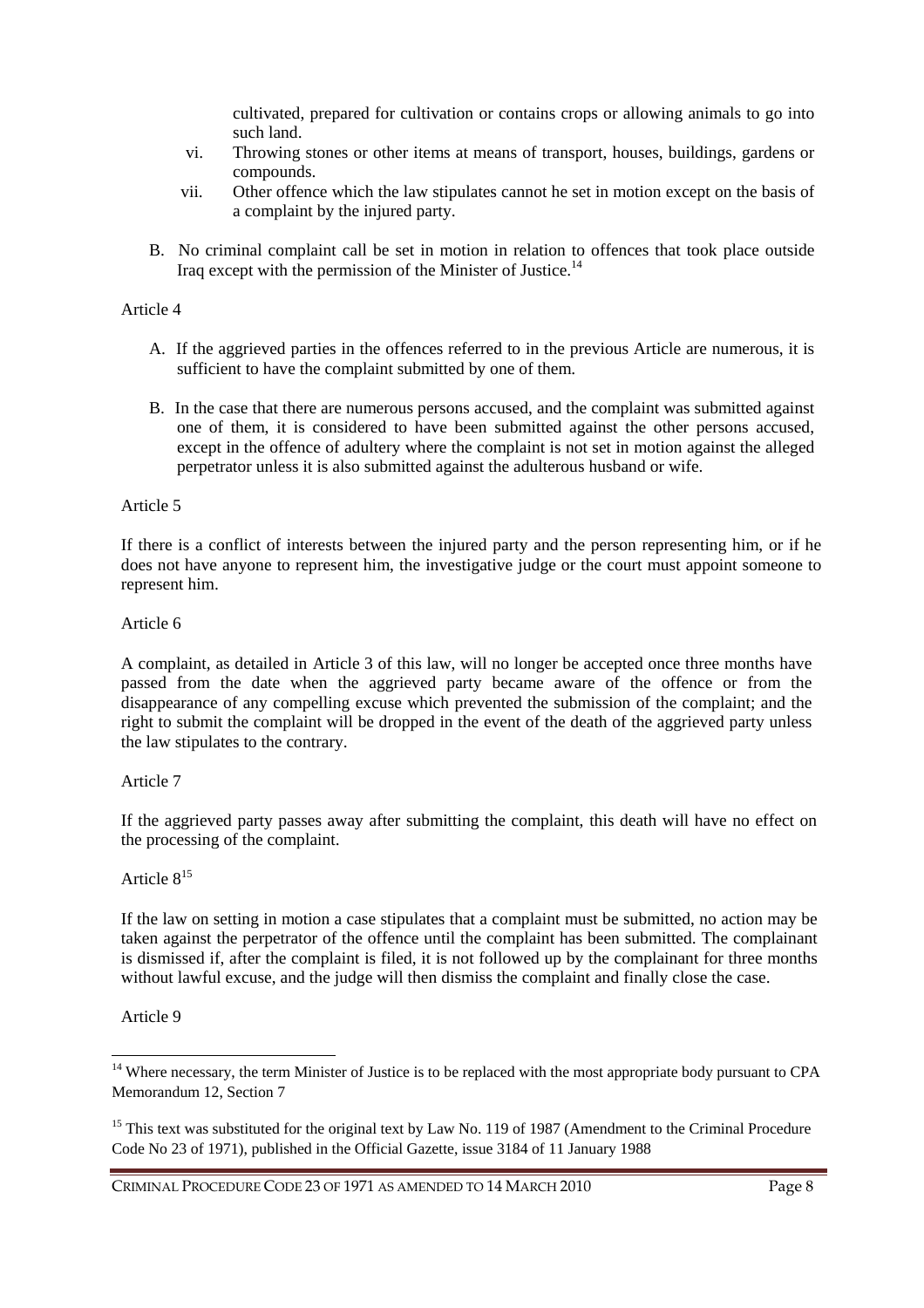- A. The submission of the complaint should include the claim for criminal justice which is a petition that penal measures be taken against the perpetrator of the offence and for the penalty to be imposed on him. The written complaint includes the claim for civil justice as long as the complainant does not declare otherwise.
- B. The criminal court will not consider civil justice claims other than in accordance with criminal justice claims.
- C. The person who submitted the complaint has the right to withdraw from it. If a number of persons submitted the complaint and some of them withdraw, this does not invalidate the rights of the others.
- D. If a person who had the right to submit the complaint dies, the right to submit the case does not transfer to his heirs.
- E. If there are many persons accused and the complaint against one of them is withdrawn, this does not extend to the others, unless the law stipulates otherwise.
- F. If the plaintiff withdraws his complaint, he will, as a consequence, lose his right to criminal justice but will not lose his right to submit a civil case unless by his own declaration.
- G. The withdrawal of a civil claim will not result in the loss of the right to submit a criminal claim except in circumstances stipulated by the law or by declaration of the plaintiff, and in any event does not affect the case of public justice.
- H. Withdrawal of the complaint or from the civil case prohibits any claim for the restoration of the withdrawn right before any civil or penal court.
- I. The withdrawal of the complaint by the plaintiff prohibits the criminal court from looking into the civil case but does not prevent the plaintiff from petitioning the civil court, unless he makes a declaration to that effect.

# **Chapter 1 - The civil plaintiff in and the person responsible under civil law for the actions of the accused**

# Article 10

A person who has suffered direct material or ethical damage from any offence has the right to bring a civil case against the accused and the person responsible under civil law for the actions of the accused, under the provisions of Article 9. The complaint is made by petition or by oral request, confirmed in the written record during the gathering of evidence or during the initial investigation or before the court which is already considering the criminal case, up to the issue of the definitive judgment. It is not permissible to raise it for the first time at the cassation stage.

### Article 11

If the person who has suffered damage from the offense is not competent to conduct a lawsuit under civil law then someone must be appointed to represent him legally, and if someone cannot be found then the investigative judge or the court must appoint someone to take on the civil case in his place.

### Article 12

If the accused is not fit to be tried under civil law, then the civil proceedings are lodged against any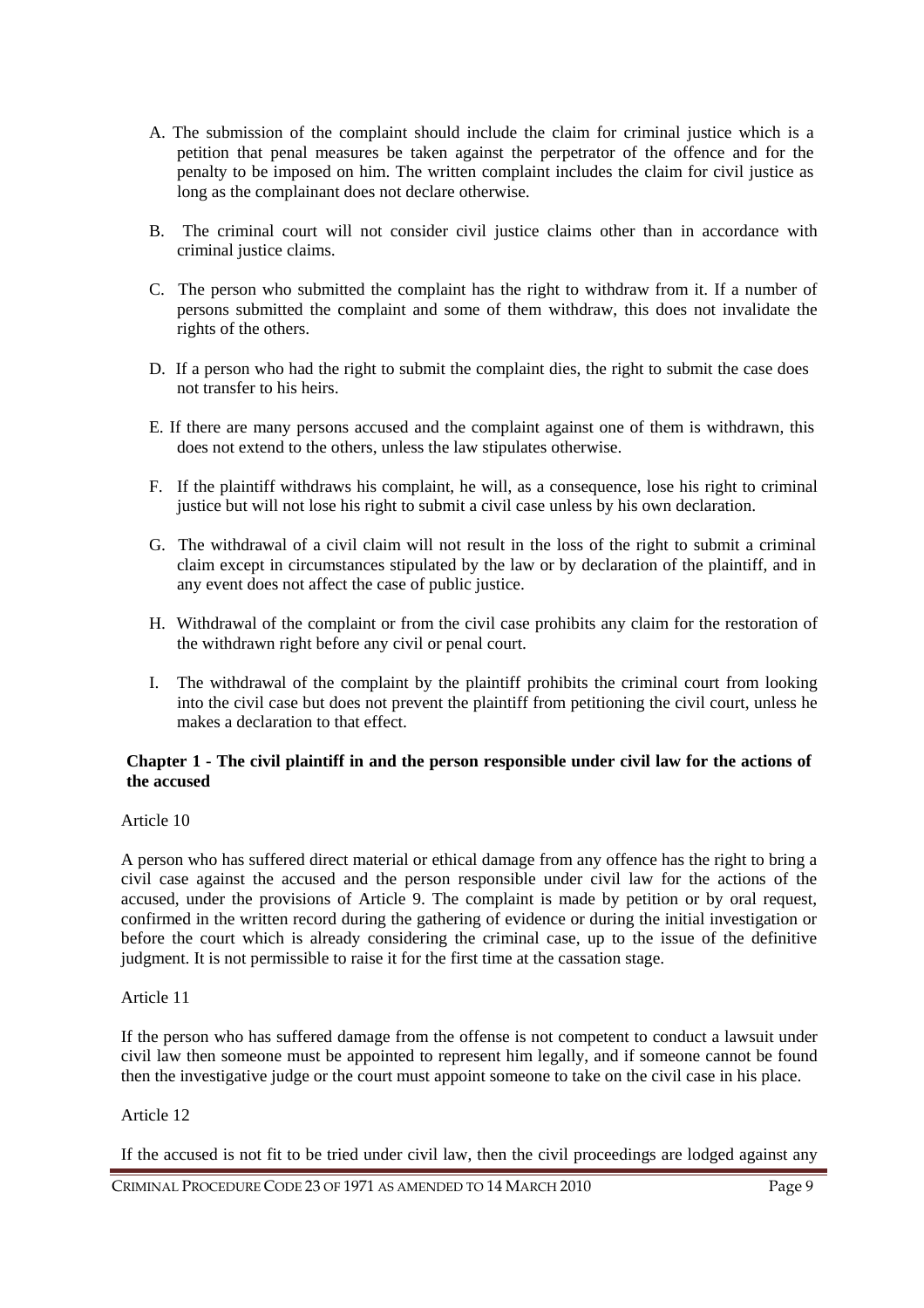person representing him legally and, if no one is representing him, someone is appointed to represent him in accordance with Article 11.

# Article 13

A civil case against those responsible under civil law may be brought either collectively or individually in accordance with criminal procedures.

### Article 14

The person responsible under civil law for the actions or the accused has the right to intervene in criminal proceedings at any time before the judgment is issued, in the event that there is no civil claim.

### Article 15

- A. The accused or the person responsible for the actions of the accused under civil law has the right of objection before the criminal court against the intervention in the criminal proceedings of the civil plaintiff.
- B. The civil plaintiff has the right to object to the intervention in the criminal proceedings of the person responsible under civil law.

# Article 16

- A. The court will make a judgement on objections submitted in accordance with Article 15 after hearing arguments from the opposing parties.
- B. The court may issue a ruling that the civil plaintiff or person responsible for the actions of the accused may not intervene in the criminal proceedings, provided there are no grounds for doing so and no objections have been submitted.
- C. If these objections are raised before the investigative judge they are forwarded to the relevant court, to be examined in conjunction with the criminal proceedings.

# Article 17

The judgement of non-intervention of the civil plaintiff does not prevent the person responsible under civil law for the actions or the accused from referring to the civil courts.

### Article 18

The civil plaintiff has the right to consult the civil court for a judgment on compensation for excess damage after the issuing of a definitive criminal judgment.

# Article 19

If the civil court considers the progress of an examination required for judgment is being delayed by the criminal case, it will dismiss the case with the stipulation that the plaintiff retains the right of referral to the civil courts.

# Article 20

In making a judgment on a civil case raised before the criminal court the measures prescribed in this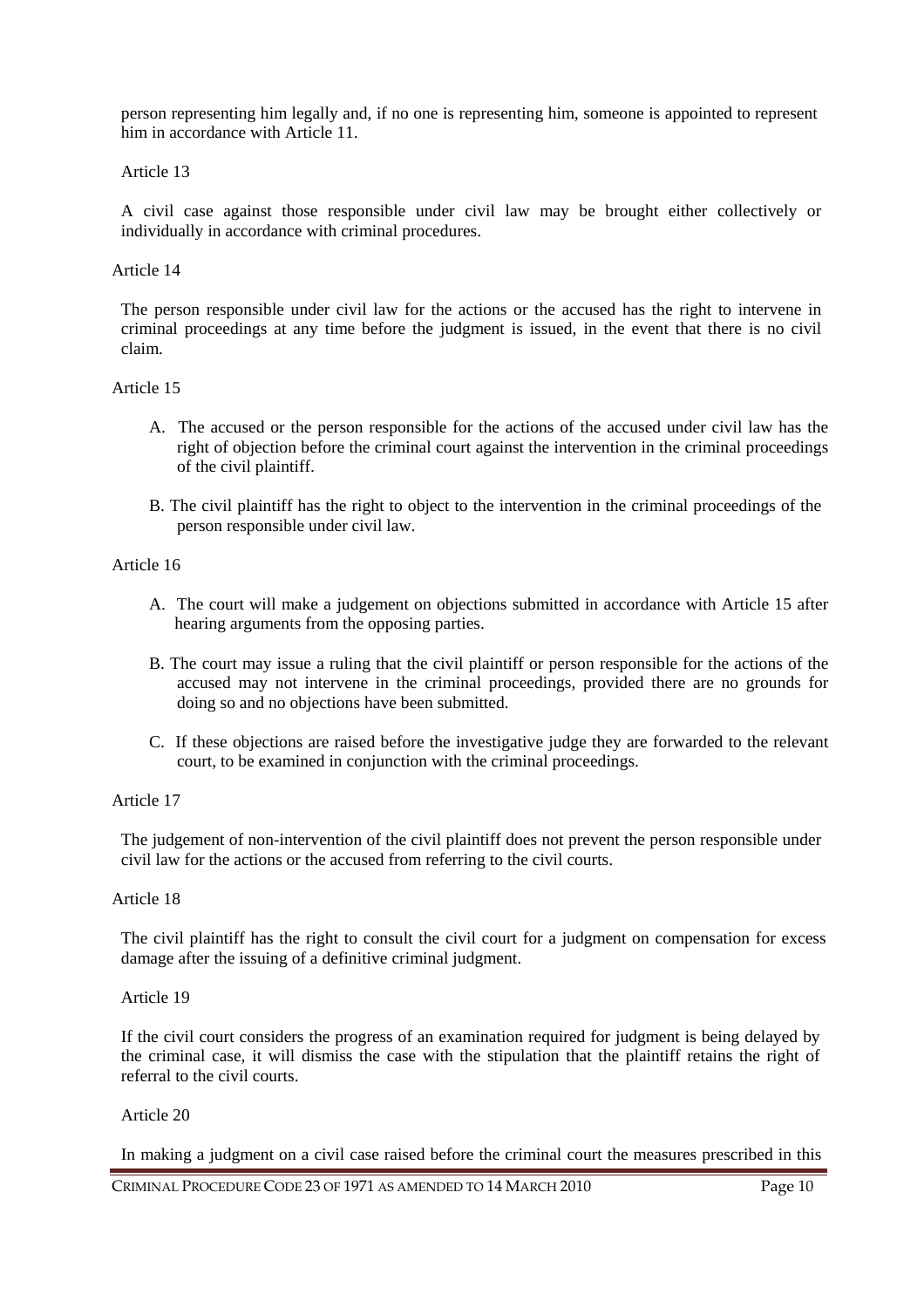law are to be followed.

# **SECTION 2 - ABANDONMENT, SUSPENSION AND TERMINATION OF CIVIL CASES**

Article 21

The civil plaintiff has the right to abandon his civil case under any circumstances. This abandonment will have no effect on the criminal proceedings except in circumstances stipulated by the law.

# Article 22

The absence of the plaintiff or his representative, without an acceptable excuse, will be considered an abandonment of the criminal proceedings at the first court session after legal notification has been carried out.

# Article 23

If the civil plaintiff abandons a case lodged before the criminal court he may lodge it before the civil court unless by his own declaration he renounces his rights so to do.

# Article 24

If the civil plaintiff abandons his case, the person responsible under civil law for the actions of the accused is also removed, if his involvement in the case was based on the request of the civil plaintiff.

### Article 25

- A. If the civil plaintiff lodges his case with the civil court before the criminal proceedings have been lodged he may bring his civil case before the criminal court, on condition that the civil court be asked to drop the case. He will not then have the right to bring his case back before the civil court, unless the criminal court determines that he has such a right always provided he has not himself denounced the right.
- B. If the civil plaintiff lodges his case with the civil court after lodging criminal proceedings he may not subsequently lodge it with the criminal court, unless he requests that the civil court drop the case.

# Article 26

The civil court must suspend any decision on the case in order to await judgment in the criminal proceedings, on which the level of award in the civil case will be based. The civil court has the right to determine any urgent and precautionary measures as it sees fit.

Article 27

If the decision on a civil case is suspended in accordance with Article 26 and the criminal case is subsequently terminated, the civil court must proceed with the civil case and issue a judgment.

# Article 28

If a criminal case is terminated or suspended for a legal reason before a decision has been reached, the civil plaintiff has the right to consult the civil court.

Article 29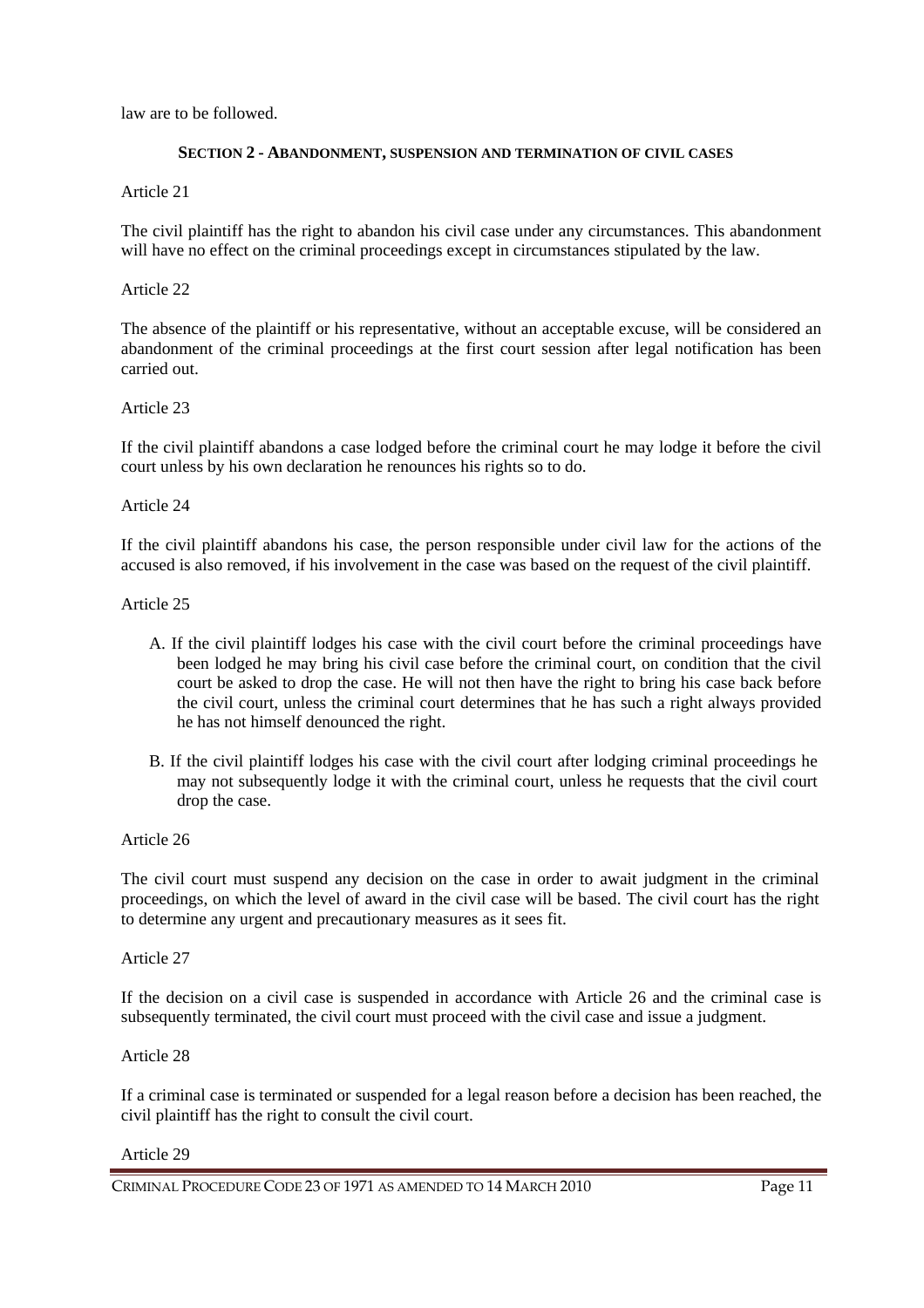The civil case will not be heard if it is lodged before the criminal courts after the expiry of the time period stipulated by law.

#### **Section 3 - General Prosecution**

# **Paragraphs 30 - 38<sup>16</sup>**

### **BOOK TWO** - **INVESTIGATION OF OFFENCES, COLLECTION OF EVIDENCE AND INITIAL INVESTIGATION SECTION 1 – CRIME SCENE OFFICER<sup>17</sup>**

# Article 39

Crime scene officers are the following persons, within their areas of competence:

- i. Police officers, police station commanders and sub-officers<sup>18</sup>.
- ii. Mayors of villages and of urban neighbourhoods in respect of the notification of offences, the apprehension of suspects and the safe custody of persons who should be detained.
- iii. Railway stationmasters or their deputies, train guards/conductors, port managers/harbourmasters, airport managers and captains of ships and aircraft and their deputies - in respect of offences committed within their areas of responsibility.
- iv. Heads of government departments and official or semi-official establishments and agencies in respect of offences committed within their areas of responsibility.
- v. Public servants authorized to investigate offences and take appropriate action within the limits of the powers accorded to them by the relevant laws.

### Article 40

- A. Each crime scene officer acts within the bounds of his area of competence, under the supervision of the Public Prosecution and in accordance with the provisions of the law.
- B. Crime scene officers are subject to the control of the investigative judge, who may request the superiors of such officers to look into any case where an officer acts in a manner inconsistent with his duties or is remiss or negligent in his work and to institute disciplinary proceedings against him, such proceedings being without prejudice to the officer's liability to criminal proceedings should he commit an act that constitutes an offence.

### Article 41

 $\overline{a}$ 

Crime scene officers are authorized within their areas of competence to inquire into offences and to receive any statements and complaints that may be made in regard to these offences. They are required to assist the investigative judge, [judicial] investigators, police officers and sub-officers<sup>19</sup>, to pass on to them any information concerning the offences that may come into their possession, to

<sup>&</sup>lt;sup>16</sup> These paragraphs were repealed in accordance with the first clause of Article 71 of the Law of Public Prosecution No. 159 of 1979 published in the Official Gazette, issue 2716 on 16 January 1980

 $17$  literally (although misleadingly) 'members of the judicial system'

 $18$  mufawath (less than an officer but more than a mere ordinary policeman)

 $19$  mufawath (less than an officer but more than a mere ordinary policeman)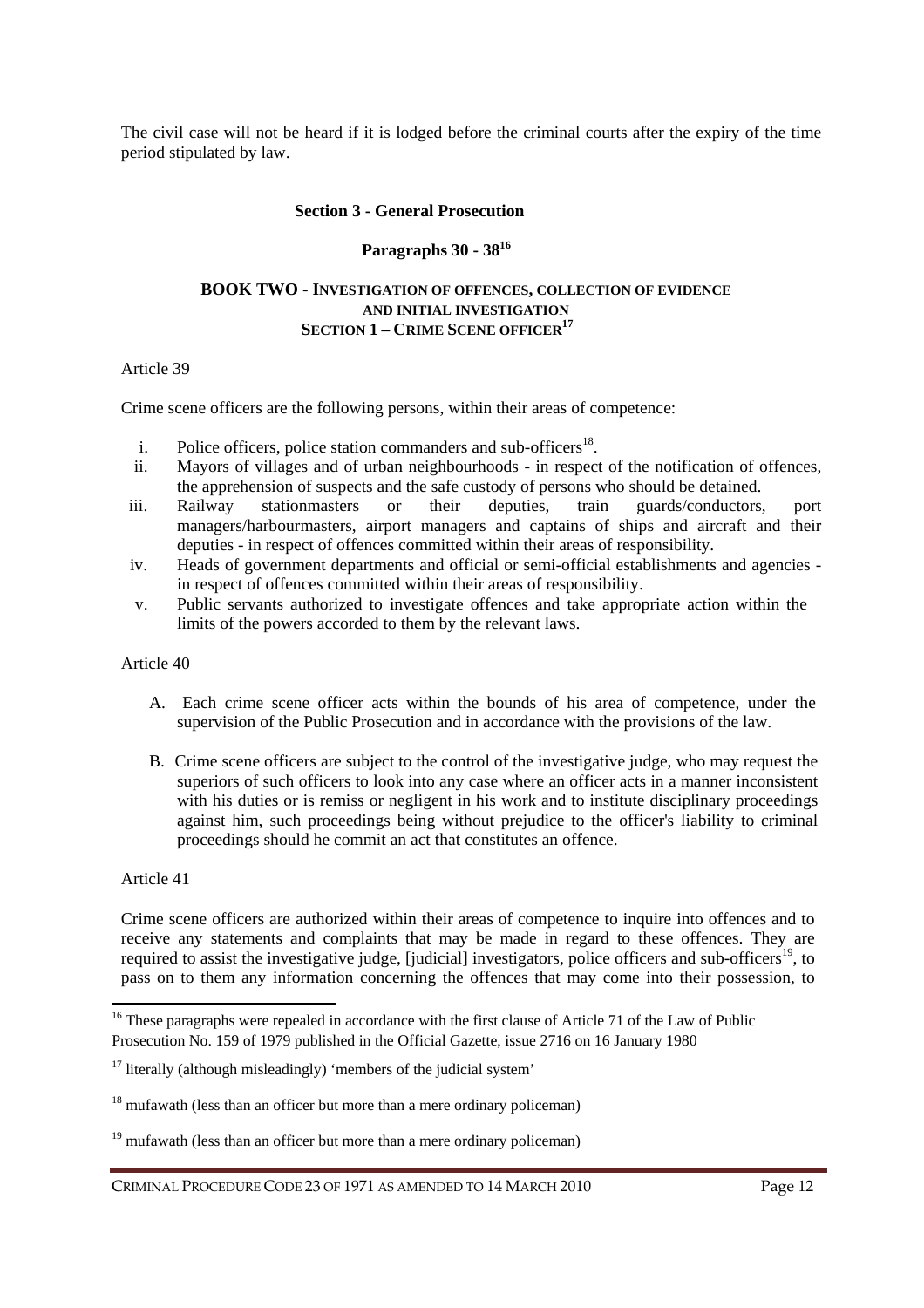apprehend those who committed the offences and to deliver them to the appropriate authorities. They are also required to record all action taken in official reports signed by them, stating the time and place the action was taken, and to deliver immediately to the investigative judge all statements, complaints, reports and other documents and all impounded items and substances.

# Article 42

Crime scene officers are required to use all possible means to preserve evidence of an offence.

# Article 43

When a crime scene officer, within his area of competence as specified in Article 39, is informed or becomes aware that an offence has been committed in the presence of witnesses, he is required to notify the investigative judge and the Public Prosecution of the occurrence of the offence, to go immediately to the place where the offence occurred, to take down in writing a statement from the victim of the offence, to orally question the person about the accusation made against him, to impound any weapons and anything that may appear to him to have been used in the commission of the offence, to examine and preserve any material traces of the offence, to establish the status and whereabouts of the persons involved and or anything else that may assist in investigating the offence, to hear statements by any person who was present or that can obtained from other persons concerning the facts of the case or the perpetrator of the offence and to cause a written record of all such information to be duly made.

# Article 44

When a crime scene officer goes to the place where a witnessed offence has occurred he may forbid those present to leave or move away from the scene of the offence until an official record has been made. He may also summon immediately any other person who may be able to supply information establishing the facts of the case; if any person refuses such summons the investigating officer shall note the refusal in the official record.

### Article 45

The crime scene officer may request the assistance of the police if necessary.

### Article 46

The crime scene officer's task ends when the investigative judge, [judicial] investigator or representative of the Public Prosecution arrives, except in regard to any matter for which they assign responsibility to him.

### **SECTION 2 - NOTIFICATION OF OFFENCES**

# Article 47<sup>20</sup>

 $\overline{a}$ 

1. Any person against whom an offence is committed and any person who learns that an offence has been committed in respect of which proceedings have been instituted without a complaint being submitted, or who learns that a suspicious death has occurred, may inform

 $20$  Note that the penalty for providing false information in a notification of an offence in Article 243 of the Penal Code No. 111 of 1969 was recently increased to 10 years by Law No. 15 of 2009, published in the Official Gazette, issue 4133 of 17 August 2009

CRIMINAL PROCEDURE CODE 23 OF 1971 AS AMENDED TO 14 MARCH 2010 Page 13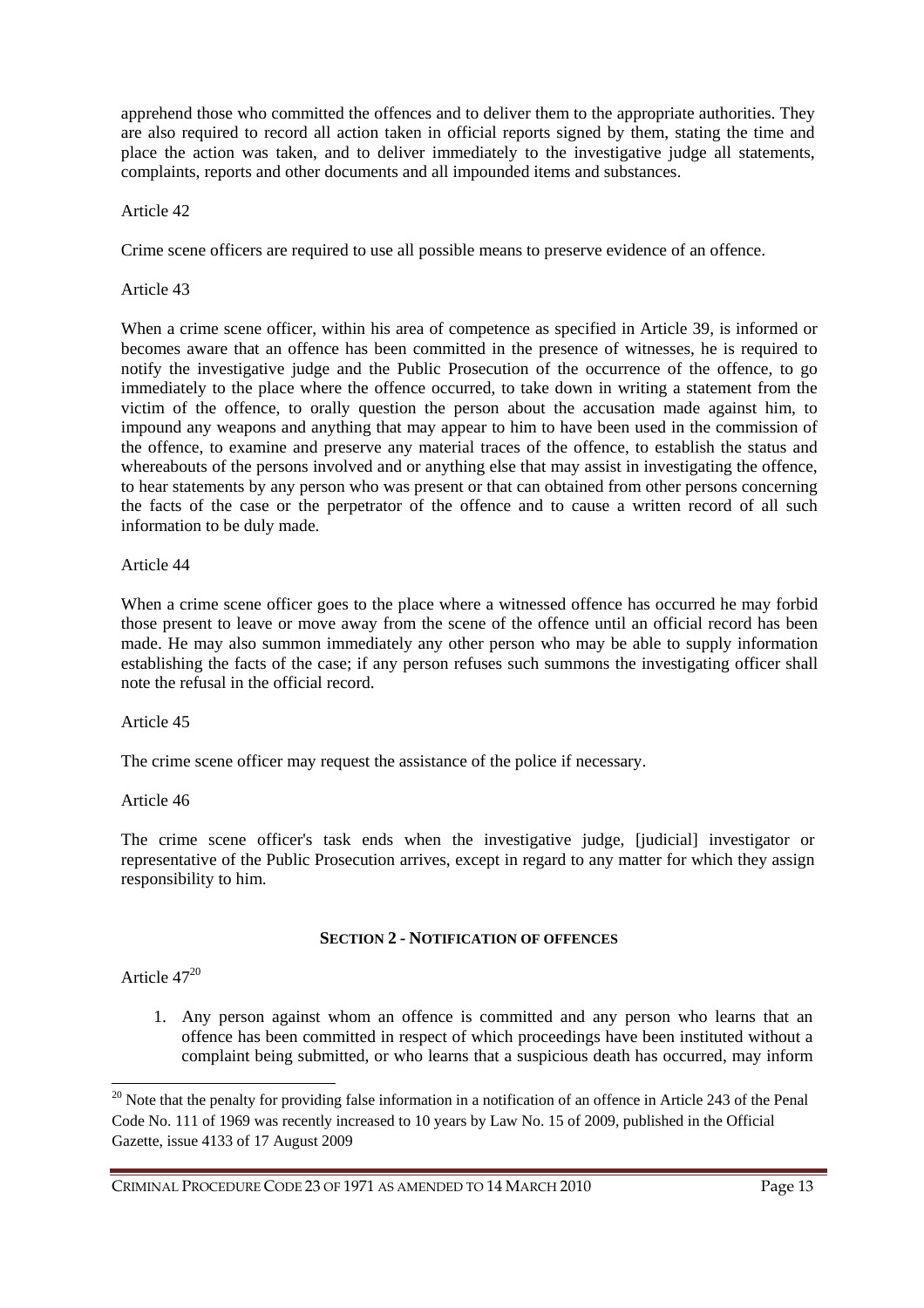the investigative judge or the [judicial] investigator or the Public Prosecution or any police station.

2. If the complaint is about offences against the internal or external security of the state, crimes of economic sabotage and other crimes punishable by death, life imprisonment or temporary imprisonment and the informant asks to remain anonymous, and not to be a witness, the judge<sup>21</sup> has to register this with the notification in a special record prepared for this purpose, and conduct the investigation according to the rules, considering the information included in the notification without mentioning the informant's identity in the investigative paper. $^{22}$ 

### Article 48

Any public servant who, in the course of performing his duties or as a consequence of performing his duties, learns that an offence has been committed or suspects that an offence has been committed in respect of which proceedings have been instituted without a complaint, and any person who has given assistance in his capacity as a member of the medical profession in a case where there are grounds for suspecting that an offence may have been committed us well as any person who is present when a felony is committed must immediately inform one of the persons specified in Article 47.

# **Section 3 - Investigations conducted by the Police**

# Article 49

- A. Any policeman in charge of a police station receiving information that a felony or misdemeanour has been committed shall immediately record the informant's statement in writing and require the informant to append his signature. He shall then send a report of the matter to the investigative judge or [judicial] investigator. If the information he has received makes it clear that the felony or misdemeanour took place in the presence of witnesses then he shall take the action specified in Article 43.
- B. If the information he has received makes it clear that an infraction has been committed he shall send a summary report of the offence to the [judicial] investigator or investigative judge. The report shall give the name of the informant, the names of witnesses and the section of the law that applies to the incident.
- C. The policeman in charge of a police station must in every case enter in the station logbook a summary of the information received concerning an offence and the time at which the information was received.

# Article 50

A. As an exception to the first sub-paragraph of Article 49, the policeman in charge of a police station shall conduct an investigation into any offence if he is instructed to do so by an investigative judge or [judicial] investigator or if he considers that referring the informant to an investigative judge or [judicial] investigator would delay necessary action and result in evidence of the offence being destroyed or lost, the course of the investigation being impaired

 $\overline{a}$ 

<sup>&</sup>lt;sup>21</sup> Investigative judge

 $22$  The second section of Article 47 was added by Law No. 119 of 1988 (Tenth amendment to the Criminal Procedure Code No. 23 of 1971), published in the Official Gazette, issue 3222 of 3 October 1988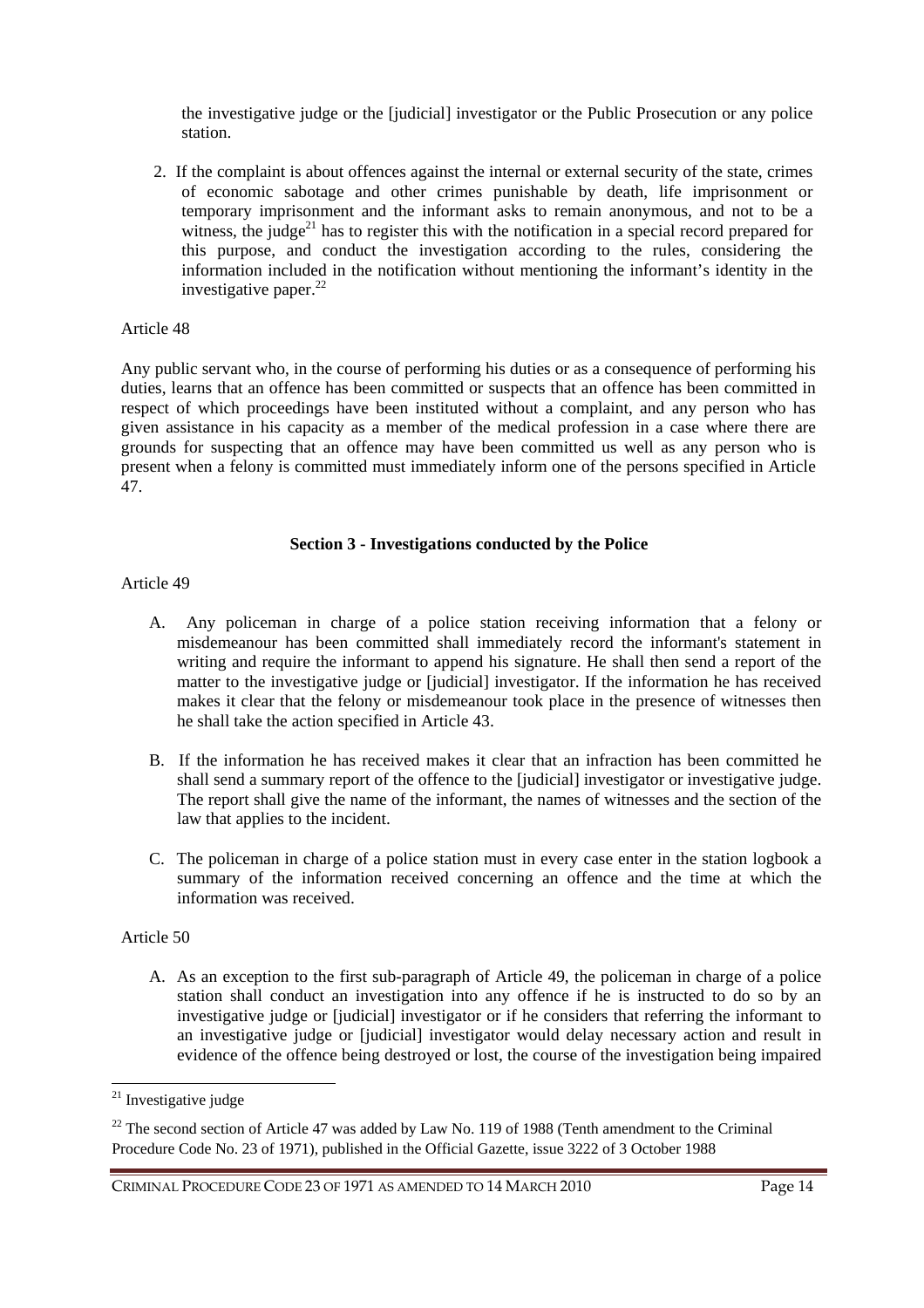or the suspect fleeing, provided that the officer submits the documentary record of the investigation to the investigative judge or the [judicial] investigator as soon as he has completed it.

B. In the circumstances specified in this Article and in Article 49, the policeman in charge of a police station has the powers of the [judicial] investigator.

# **SECTION 4 - THE INITIAL INVESTIGATION CHAPTER 1 - GENERAL PROVISIONS**

# Article 51

 $\overline{a}$ 

- A. The initial investigation shall be conducted by investigative judges or by [judicial] investigators acting under the supervision of investigative judges.
- B. In case of necessity and if an investigative judge is not available an immediate decision may be made or immediate action taken in the course of an investigation into a felony or misdemeanour, provided that the person responsible for the investigation lays the matter before any judge within the investigative judge's area of competence, or within all adjacent area, so that the judge may consider what action needs to be taken.
- C. Any judge may conduct an investigation into a felony or misdemeanour that has taken place in his presence if an investigative judge is not available.
- D. The relevant documents in the cases specified in sub-paragraphs B and C shall be submitted as quickly as possible to the investigative judge concerned and the decisions and action provided for in those two paragraphs shall be subject to the decision and action taken by the investigative judge.
- E. The [judicial] investigator shall be appointed by order from the Minister of Justice<sup>23</sup>, provided he possesses a recognized qualification in law or holds a recognized diploma from the legal department of the technical institutes. Police officers and sub-officers<sup>24</sup> and legal officers of the Ministry of Justice may be granted the powers of a [judicial] investigator by order from the Minister of Justice.<sup>2526</sup>
- F. No [judicial] investigator may perform the functions of his office for the first time unless he has passed a special course of the Judicial Institute of no less than three months if he obtained a recognized law degree or no less than a full calendar year if he holds a recognized diploma from the legal department of the technical institutes and he has sworn the following oath

<sup>&</sup>lt;sup>23</sup> Where necessary, the term Minister of Justice is to be replaced with the most appropriate judicial body pursuant to CPA Memorandum 12, Section 7

 $24$  mufawath (less than an officer but more than a mere ordinary policeman)

<sup>&</sup>lt;sup>25</sup> The original text stating "E. The investigator shall be appointed by order from the Minister of Justice, provided he possesses a recognized qualification in law. Police officers and their authorized agents and legal officers of the Ministry of Justice may be granted the powers of an investigator by order from the Minister of Justice. F. No investigator may perform the functions of his office for the first time unless he has sworn the following oath before the President of the Court of Appeal." was amended to that above by Law No. 10 of 1995 (Amendment to the Criminal Procedure Code No. 23 of 1971) published in the Official Gazette, issue 3568 of 19 June 1995

<sup>&</sup>lt;sup>26</sup> Where necessary, the term Minister of Justice is to be replaced with the most appropriate judicial body pursuant to CPA Memorandum 12, Section 7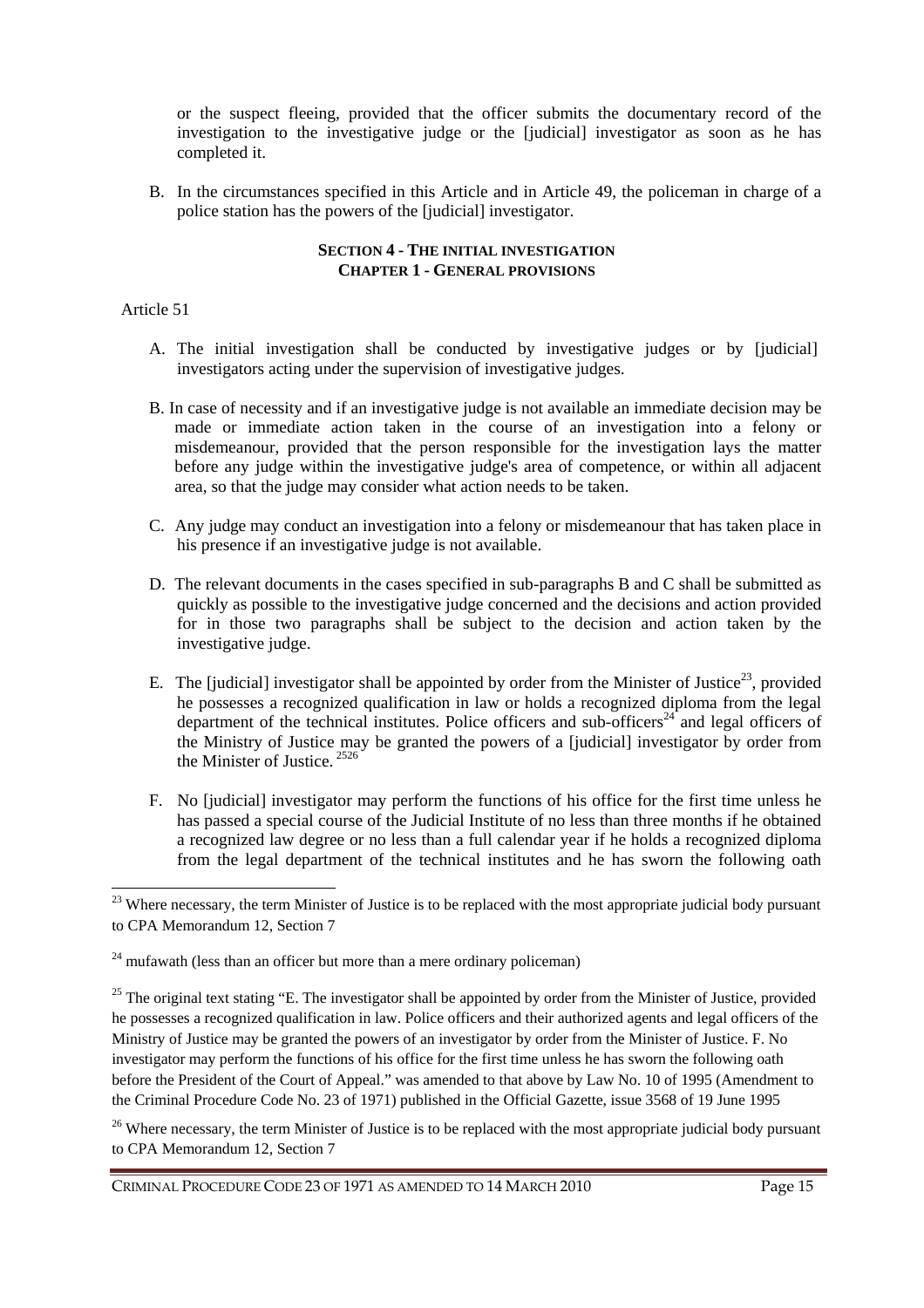before the President of the Court of Appeal:

*"I swear by Almighty God that I shall perform the functions of my office with justice and shall apply the law faithfully"* 

# Article 52

- A. The investigative judge shall conduct the investigation into all offences in person or by means of [judicial] investigators. He may authorize any crime scene officer to carry out any particular action on his behalf.
- B. The scene of the incident shall be examined by the [judicial] investigator or judge so that he may take the action specified in Article 43, record the nature of any material trace or evidence of the offence and of the injury sustained by the victim, note the apparent cause of any death that has occurred and arrange for a sketch-map of the scene of the incident to be made.
- C. If the investigative judge is notified of an offence that has occurred in the presence of witnesses he must, whenever possible and without delay, go to the scene of the incident in order that he may take the action specified in sub- paragraph B and notify the Public Prosecution accordingly.

# Article 53

 $\overline{a}$ 

- A. The legal jurisdiction of the investigation shall be determined by the place where the whole of the offence or part of it or an act supplementary to it was committed, or where any result consequent upon it occurred, or where an act that forms part of a composite, ongoing serial, or customary, offence was committed. It may also be determined at the place where the victim was situated or where money in respect of which the offence was committed was found after having been conveyed there by the offender or by a person cognisant of the offence.
- B. If the offence took place outside Iraq the investigation into it shall he conducted by an investigative judge appointed for the purpose by the Minister of Justice.<sup>27</sup>
- C. If it is evident to the investigative judge that the offence to be investigated is outside his area of competence then he may refer the papers on the case to an investigative judge who is competent under the provisions or sub- paragraph A.
- D. If the investigative judge to whom the papers on the case are referred considers that he is not competent to investigate the offence he must submit the matter to the Court of Cassation, stating the grounds upon which the Court should issue a decree appointing an investigative judge with the requisite competence as a matter of urgency. He himself must continue with the investigation until such time as the Court of Cassation decides the matter.
- E. Measures and decisions by the investigative judge shall not be invalid by virtue of their having been taken contrary to the provisions of sub-paragraph A.

 $^{27}$  Where necessary, the term Minister of Justice is to be replaced with the most appropriate body pursuant to CPA Memorandum 12, Section 7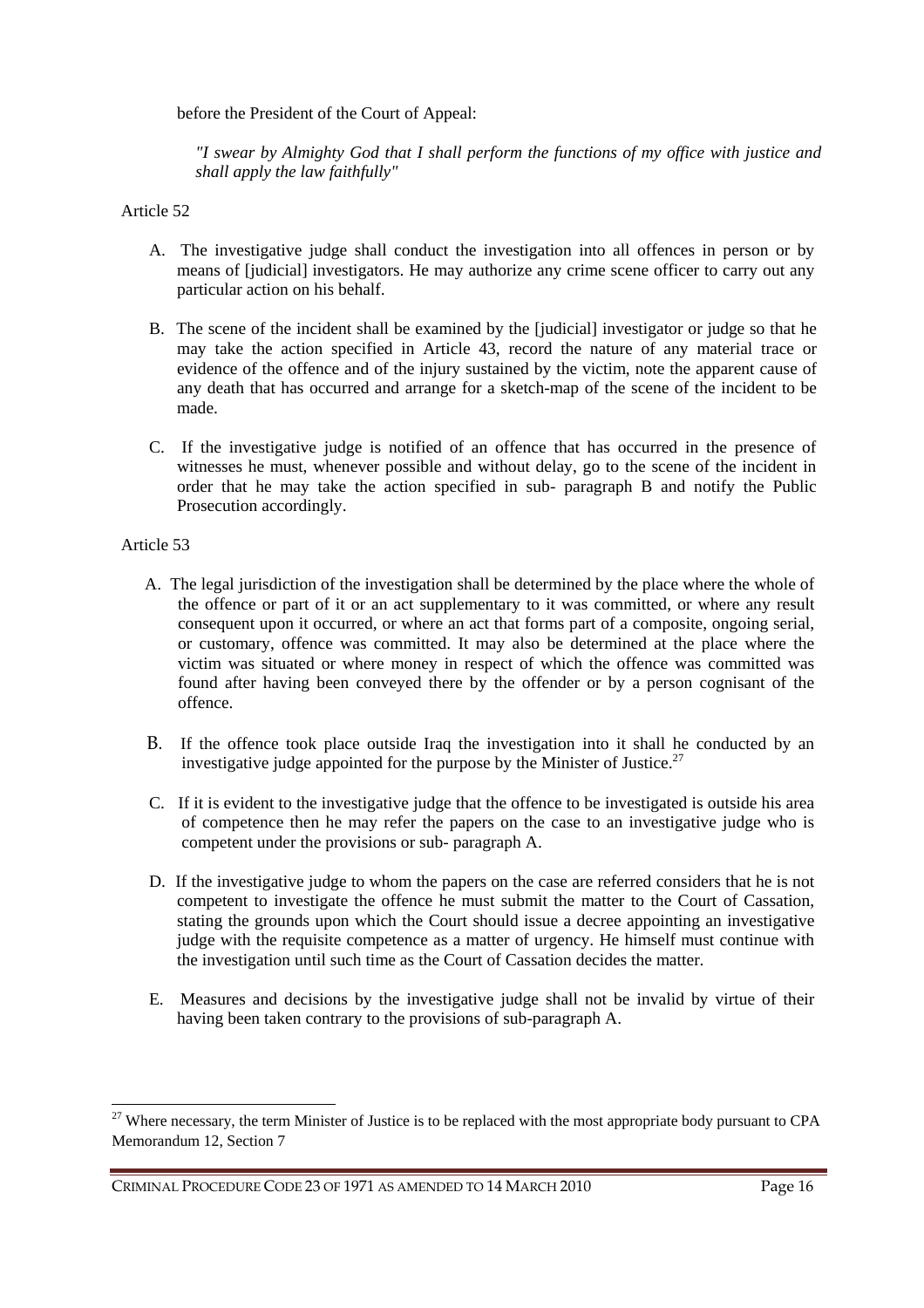- A. If a complaint or allegation against a suspect is lodged with two or more of the competent authorities investigating the offence, the papers on the case must be passed to the authority with which the complaint or allegation was lodged first.
- B. If there are several suspects for an offence and a complaint or allegation against some of them has been lodged with one competent investigating authority and against others with another such authority, the papers on the case must be passed in the authority with which the complaint or allegation was lodged first.

# Article 55

- A. If there is a conflict of jurisdiction between two or more investigative authorities, the conflict shall be referred to the Court of Cassation, which shall issue a decree appointing the competent authority.
- B. It is permissible for the case to be moved from the jurisdiction of one investigative judge to the jurisdiction of another investigative judge by order of the Minister of Justice<sup>28</sup> or by a decision by the Court of Cassation or the Felony Court with its area if the security situation requires it or if the transfer would help to establish the truth.

# Article 56

- A. The investigative judge may move to any other place within his area or jurisdiction to conduct any part of his investigation, if such a move is required in the interest of the investigation, he may move to any place outside his area of jurisdiction if the exigencies of the investigation so require. In this case he shall have powers of apprehension, arrest and search, and authority to hear witnesses, to question suspects and persons connected with the incident under investigation and to release persons with or without bail, provided that he notifies the investigative judge of the district of the measures he has taken in that district.
- B. If there is a need to conduct part or the investigation in an area outside the judge's area of jurisdiction he may authorize the investigative judge of that area to conduct that part of the investigation on his behalf, provided that the matters he wishes to be investigated are specified in the decree authorizing that investigative judge to act on his behalf.
- C. The judge so authorized may, if he fears that there is a shortage of time, take any action related to the matter in which he has been deputed to act or which he considers necessary to establish the truth.

# Article 57

 $\overline{a}$ 

A. An accused person, a plaintiff, a civil plaintiff, a person responsible in civil law for the actions of the accused and their representatives may attend the investigation while it is in progress. The judge or the [judicial] investigator may prohibit their attending if the matter in hand so requires, for reasons that he shall enter in the record, with the proviso that they shall be granted access to the investigation as soon as the need to prohibit their attendance ceases and that they shall not have the right to speak unless permitted to do so and that if permission is withheld a note to that effect shall he entered in the record of the investigation.

<sup>&</sup>lt;sup>28</sup> Where necessary, the term Minister of Justice is to be replaced with the most appropriate body pursuant to CPA Memorandum 12, Section 7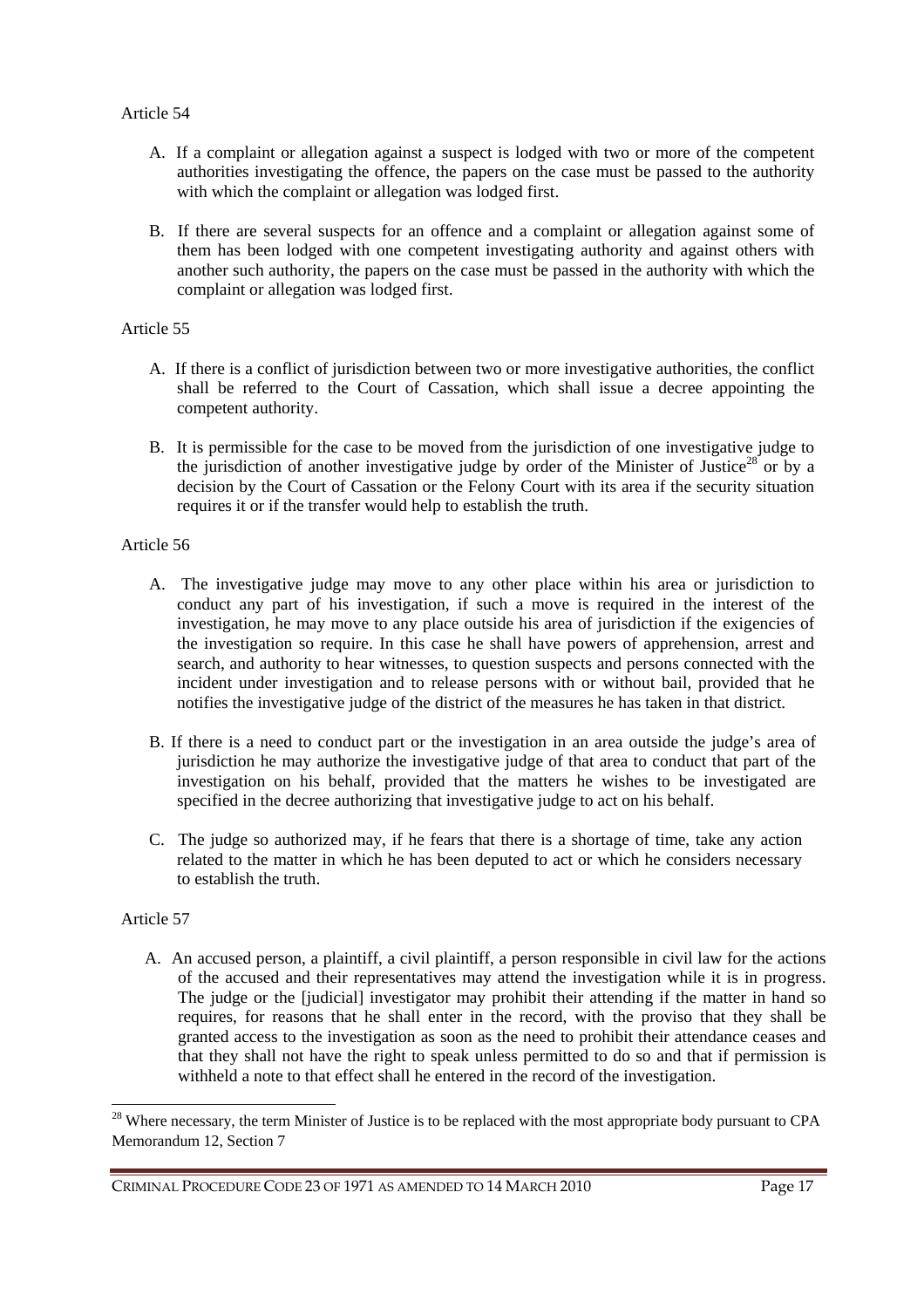- B. Any person who makes a request may receive a copy of the papers unless the investigative judge considers that to provide them would affect the course or confidentiality of the investigation.
- C. No person other than those previously mentioned may attend the investigation unless the investigative judge gives permission.

# **CHAPTER 2 - HEARING WITNESSES**

### Article 58

An investigation is to commence with the recording in writing of the deposition of the plaintiff or informant, then of the testimony of the victim and other prosecution witnesses and of anyone else whose evidence the parties wish to be heard, and also the testimony of any person who comes forward of his own volition to provide information, if such information will be of benefit to the investigation, and the testimony of any other persons who the investigative judge or [judicial] investigator learns is in possession of information concerning the incident.

# Article 59

- A. Witnesses are to be summoned by the investigative judge or [judicial] investigator to attend during the investigation by means of a writ of summons which will be served upon them by the Police or by an official of the department issuing the writ or by a village or district mayor or by any other person authorized by law. Writs of summons addressed to persons employed in government establishments or agencies or in official or semi-official departments may be served on them by their departments.
- B. In the case of offences committed in the presence of witnesses the witnesses may be summoned orally.
- C. An investigative judge may issue an order for the arrest of any witness who fails to attend in due time and for him to be compelled to attend in order to give evidence.

### Article 60

- A. Each witness is to be asked to state his full name, occupation, place of residence, relationship to the accused, to the victim, to the complainant and to the civil plaintiff.
- B. Each witness who has attained the age of fifteen years is to be required, before he gives evidence, to swear on oath that the evidence he will give shall be the truth. Any person who has not attained the aforementioned age may be heard for the purpose of evidential inquiry without being on oath.
- C. A complainant and a civil plaintiff may be heard as witnesses and may take the oath.

# Article 61

- A. Testimony is to be given orally but permission may be given for the witness to refer to written notes if the nature of the evidence so requires.
- B. Any person who is unable to speak may give his evidence in writing or in conventional sigh language if he is unable to write.
- C. If a witness does not understand the language in which the investigation is being conducted,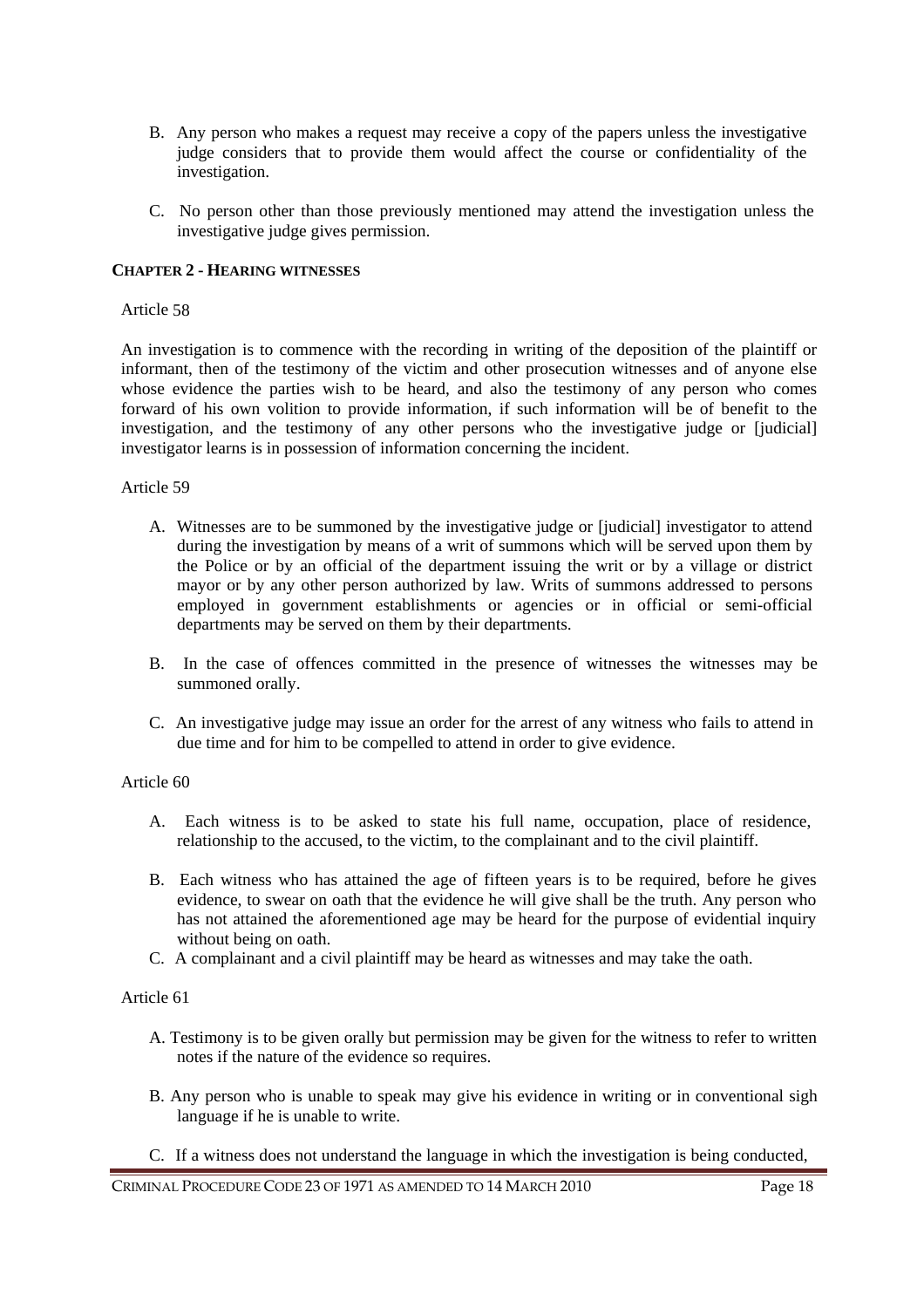or is deaf or dumb, a person must<sup>29</sup> be appointed to translate what the witness says, or interpret the witness's sign language, after taking an oath that he will translate or interpret truthfully and faithfully.

D. In the case of felonies the judge shall record important evidence in writing.

### Article 62

The evidence of each witness shall he heard separately but witnesses may confront each other and the accused.

# Article 63

- A. Statements by a witness shall be entered in the record or the investigation without any erasures, crossings out, amendments or additions to the text, which when complete shall be read through and signed by the witness, or if the witness cannot read shall be read out to him and then signed by the person who entered it in the record. No correction or alteration shall be accepted unless signed both by the investigative judge or [judicial] investigator and by the witness.
- B. The accused and the other parties may make observations on evidence given and may ask for a witness to be questioned again, or for other witnesses to be questioned about other facts to which they refer, unless the investigative judge considers that a response to the request would be impossible or impracticable or would delay the investigation unjustifiably or would pervert the course of justice.

# Article 64

- A. No question may be addressed to a witness without the permission of the investigative judge or [judicial] investigator and no questions may be put to a witness that are not relevant to the case or which impinge upon others. A witness may not be addressed in a declaratory or insinuating manner and no sign or gesture may be directed at him that would tend to intimidate, confuse or distress him.
- B. A witness may not be prevented from giving evidence that he wishes to give and may not be interrupted while giving it, unless he speaks at undue length on matters not relevant to the case or on matters that impinge on others, offend common decency or infringe security.

# Article 65

The investigative judge or [judicial] investigator must note in the record of the investigation anything he observes about a witness that may affect his fitness to give evidence or to sustain the process of giving evidence because of his age or physical, mental or psychological condition.<sup>30</sup>

# Article 66

 $\overline{a}$ 

If so requested by a witness the investigative judge shall assess the travel expenses and other

<sup>&</sup>lt;sup>29</sup> "may" replaced with "must" by CPA Memorandum 3 Section  $4(a)$ , signed 18 June 2003, published in the Official Gazette, issue 3978 of 17 August 2003

<sup>&</sup>lt;sup>30</sup> RCC Resolution 203 of 2001 dictates that the testimony of a person sentenced under Article 389 of the Penal Code No 111 of 1969 for gambling offences will not be accepted before a court unless it is the only evidence in a criminal case; 3 years have passed since the sentence and the local public council have approved his repentance.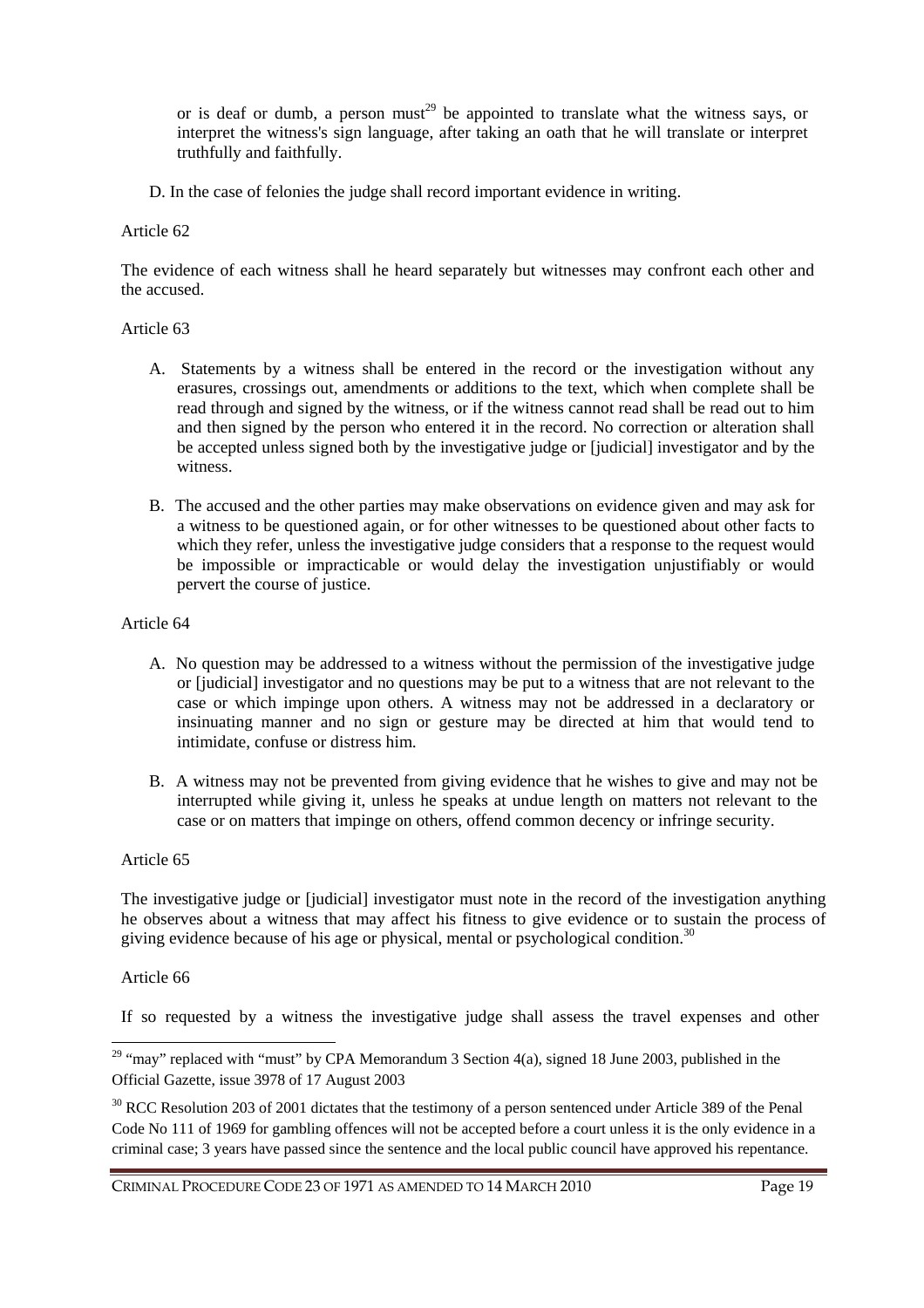necessary expenditure incurred by the witness, as well as any wages he has been deprived of, as a result of his attendance away from his normal place of residence, and shall order their reimbursement from Treasury funds.

# Article 67

If the witness is ill or if there is anything else which prevents him from attending then the investigative judge or [judicial] investigator shall go to the witness's current place of residence in order to receive and record his evidence.

# Article 68

- A. No married person shall he a witness against his or her spouse unless he or she is accused of adultery or an offence against the spouse's person or properly.
- B. One of the persons aforementioned may be a defence witness for the other and any part of his or her evidence leading to the conviction of the accused shall be deemed to be invalid.

# **CHAPTER 3 - APPOINTMENT OF EXPERTS**

### Article 69

- A. The [investigative] judge or [judicial] investigator may, of his own accord or based on the request of the parties, appoint one or more experts to offer opinions on matters connected to the offence being investigated.
- B. The investigative judge or [judicial] investigator may ask the expert to attend when called.
- C. The [investigative] judge may estimate the wages of the expert to be borne by the treasury as long as the price is not unreasonably high.

### Article 70

The investigative judge or [judicial] investigator may compel the plaintiff or accused in a felony or misdemeanour case to cooperate in physical examination or the taking of photographs, or through fingerprinting or analysis of blood, hair, nails, or other items for the purposes of the investigation.  $31$ Physical examination of a female should be conducted by another female.

### Article 71

The investigative judge may, if necessary, give permission for the exhumation of a corpse by an expert or specialist doctor, in the presence of those with a connection who are able to attend, in order to establish the cause of death.

### **CHAPTER 4 - SEARCH**

# Article 72

 $\overline{a}$ 

A. The searching of any person or entry of any house or any business premises for the purposes of a search are not permitted other than in cases stipulated by law.

<sup>&</sup>lt;sup>31</sup> The words "As far as possible", at the beginning the final sentence, were removed by CPA Memorandum 3 Section 4(b), signed 18 June 2003, published in the Official Gazette, issue 3978 of 17 August 2003

CRIMINAL PROCEDURE CODE 23 OF 1971 AS AMENDED TO 14 MARCH 2010 Page 20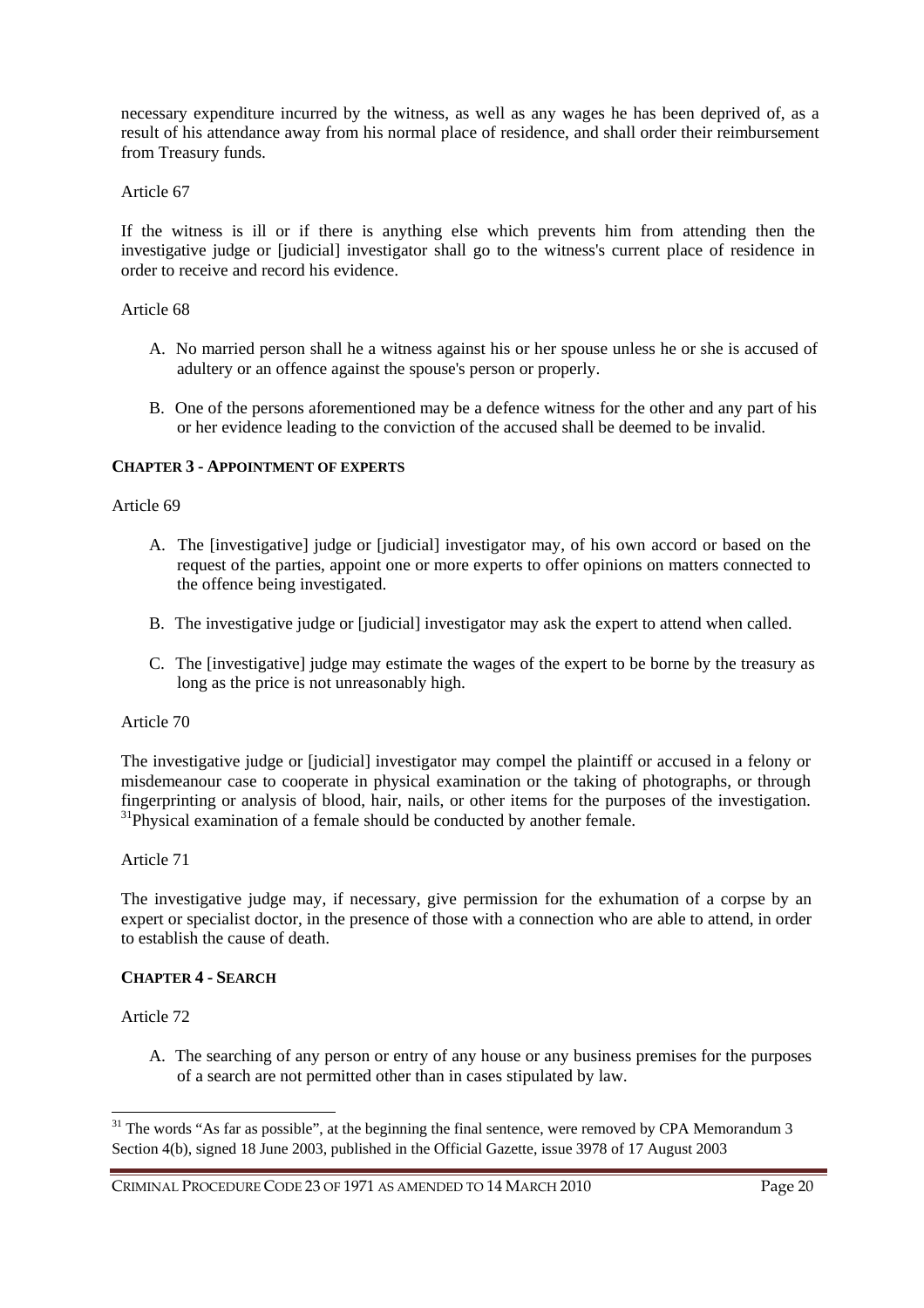B. The search should be undertaken by the investigative judge, [judicial] investigator or a member of the police force by order of the judge, or anyone granted authority by the law.

### Article 73

- A. The searching of any person or entry of a house or other business premises for the purpose of a search is not permitted unless based on an order issued by the competent legal authority.
- B. It is permitted to search any location without prior permission in the event of a request for assistance from a person inside the location, or in the case of fire, drowning or other similar case of necessity.

### Article 74

If it appears to the investigative judge that a particular person is holding items or papers which would inform the investigation, he may issue a written order for the items to be submitted. If he believes that the order will not be obeyed or is worried that the items will be removed, he may conduct a search procedure in accordance with the paragraphs below.

### Article 75

The investigative judge may order the searching of any person or house or any other place owned by the person accused or committing an offence if the search may reveal the presence of documents, weapons, tools or persons who have had a part in the offence or are held against their will.

### Article 76

If it appears to the investigative judge, based on information or an indication, that a residence or other place is being used to keep stolen money, or that it contains items involved in an offence, a person who is being held against his will or a person who has committed an offence, he may order the search of that location and take legal measures in relation to the money or persons, whether or not the location is owned by the accused.

#### Article 77

The person undertaking the search may search any individual at the search site on the basis that such individual may be hiding something for which the search is being conducted.

#### Article 78

A search is not permissible except when looking for the items to which the search relates. If the search reveals the existence of another item indicating an offence in itself or which helps in the detection of another offence, it may be seized.

### Article 79

The [judicial] investigator or crime scene officer may search the person arrested in cases in which the arrest is permitted by law. In the event of the deliberate commission of a felony or misdemeanour which has been witnessed, he may inspect the house of the accused, or any place in his possession, or seize persons, papers or items which inform the investigation if there is a strong indication of their presence.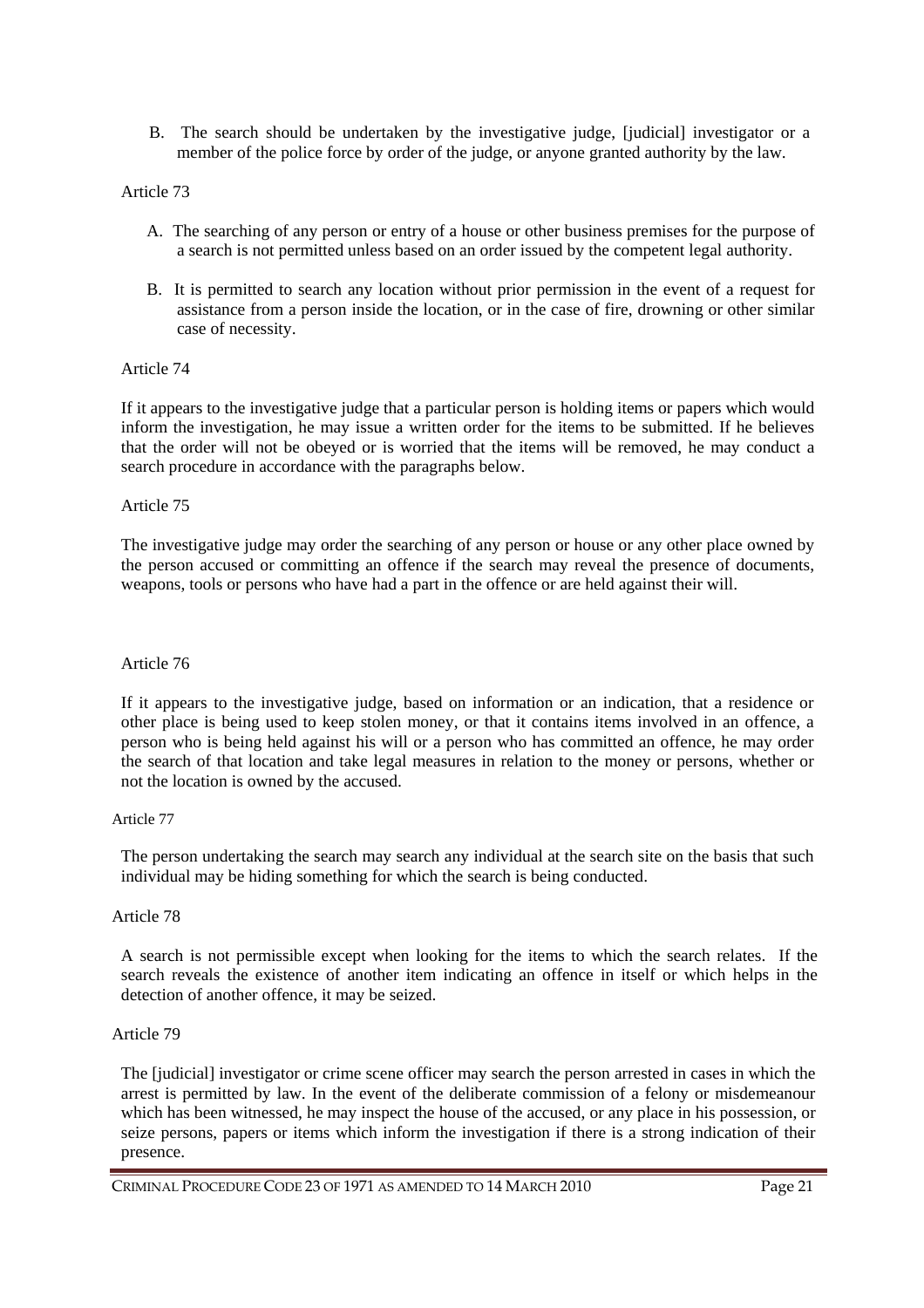If a female is to be searched, the search must be conducted by a female appointed for the purpose, with the identity or the searcher being recorded in the record.

#### Article 81

The person to be searched, or whose property is to be searched, in accordance with the law, must allow the persons searching to perform their duty. If he prevents the search, the person undertaking the search must carry it out through the use of force or may request police assistance.

### Article 82

The search should take place in the presence of the accused and the owner of the house or place of business, if appropriate, and in the presence of 2 witnesses, along with the mayor or his appointee. The person conducting the search is to prepare a record in which are recorded the procedures and time of the search along with the location, items seized with descriptions, names of those present in the location as well as a note of the accused and those connected with the case and the names of witnesses. This record should be signed by the accused, the owner of the place, the person who carries out the search and those present. Any refusal to sign should he noted in the record. The accused should be given a copy or the record on request, as may those connected to the case, and copies of letters or documents should he given to their owners, if that is not detrimental to the investigation.

### Article 83

The person carrying out the search must place seals on all locations and items containing evidence needed for the investigation, which should be protected. It is not permissible to break this seal except by order of the investigative judge and in the presence of the accused and owner of the property and the person who checked the goods. If one of them is unable to attend or send a delegate, it is permissible to break the seal in his absence.

### Article 84

- A. If, amongst the articles in the location being searched, there are letters, documents or other personal items, it is not permissible for anyone to read them other than the person conducting the search, the investigative judge, the [judicial] investigator and a representative of the Public Prosecution.
- B. If the items seized are papers which have been sealed in any way, it is not permissible for any person other than the investigative judge or the [judicial] investigator to open them and read them. This reading should take place in the presence of the accused and those connected with the location. If the papers have no connection with the case, they should be returned to the owner and not made public.

### Article 85

Any person conducting a search outside the area of jurisdiction of the judge who issued it, must, before the search is carried out, refer to the investigative judge of the area in which the place to be searched is located. In urgent cases he may carry out the search immediately and then inform the investigative judge of the area.

#### Article 86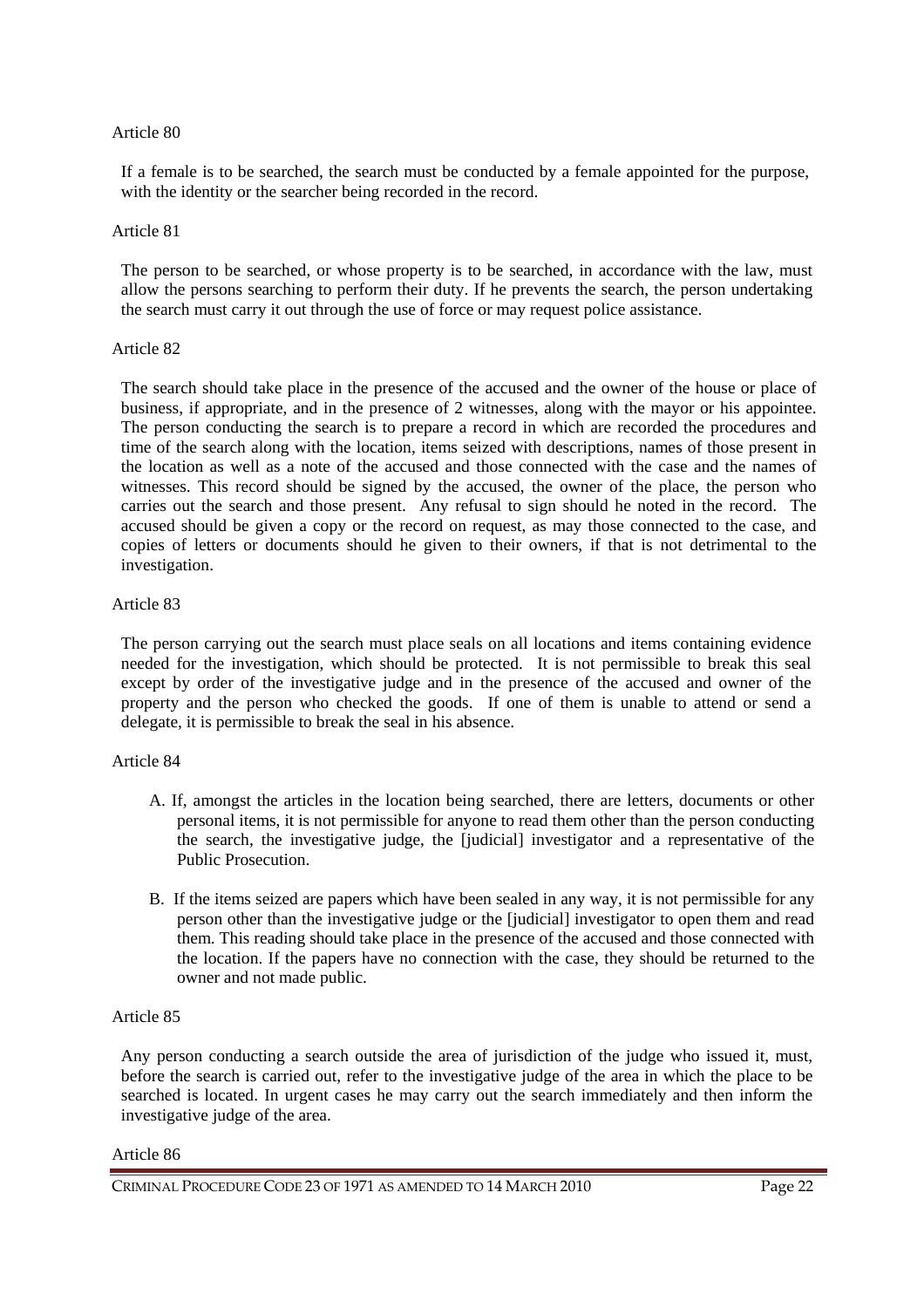Objections to the search procedures should be submitted to the investigative judge who must make a quick decision.

### **SECTION 5 - METHODS OR COMPULSION TO ATTEND**

#### **CHAPTER 1 - SUMMONS**

#### Article 87

The court, investigative judge, [judicial] investigator or policeman in charge of a police station may issue a summons to the accused or to a witness or to anyone connected with the case. There should be two copies of the document on which are recorded the person issuing the summons and the person summoned, along with his place of residence, the time and place of the requested attendance, the type of offence being investigated, and the legal paragraph on which it is based.

### Article 88

The person summoned notes the contents of the summons and signs the original document with his signature or finger print. The other copy is handed to him and an indication is made on the original document that notification has been carried out, which includes a statement of the time and date of notification. If the person summoned will not accept the summons or is unable to sign, the person tasked with notification must ensure that he is informed of the contents in the presence of two witnesses, and leave him the other copy, after noting this on both copies, followed by his signature and those of the two witnesses.

### Article 89

- A. If the person summoned is not present in his home or place of work and it is found that he is present in the country, the summons can be presented to his spouse, other relatives or relatives by marriage living with him, a person working for him or an employee at his place of work, who should sign the original copy and pass him the copy. If he does not, or cannot, sign, the procedures given in Article 88 above should be followed.
- B. If the person tasked with notification does not find any of the persons mentioned above, he pins a copy of the paper on the outer door of the residence or place of work, after signing in front of witnesses, explaining the steps taken on both the copy and the original.

#### Article 90

The notification of persons outside Iraq and of corporate bodies is done through use of a written summons in accordance with the procedures outlined in the Code for Civil Procedures.

#### Article 91

A summons to a person outside the geographical jurisdiction of the authority issuing that summons is sent to an authority within the geographical jurisdiction for notification in accordance with the rules stated above.

### **CHAPTER 2 - ARREST**

### Article 92

Arrest or apprehension of a person is permitted only in accordance with a warrant issued by a judge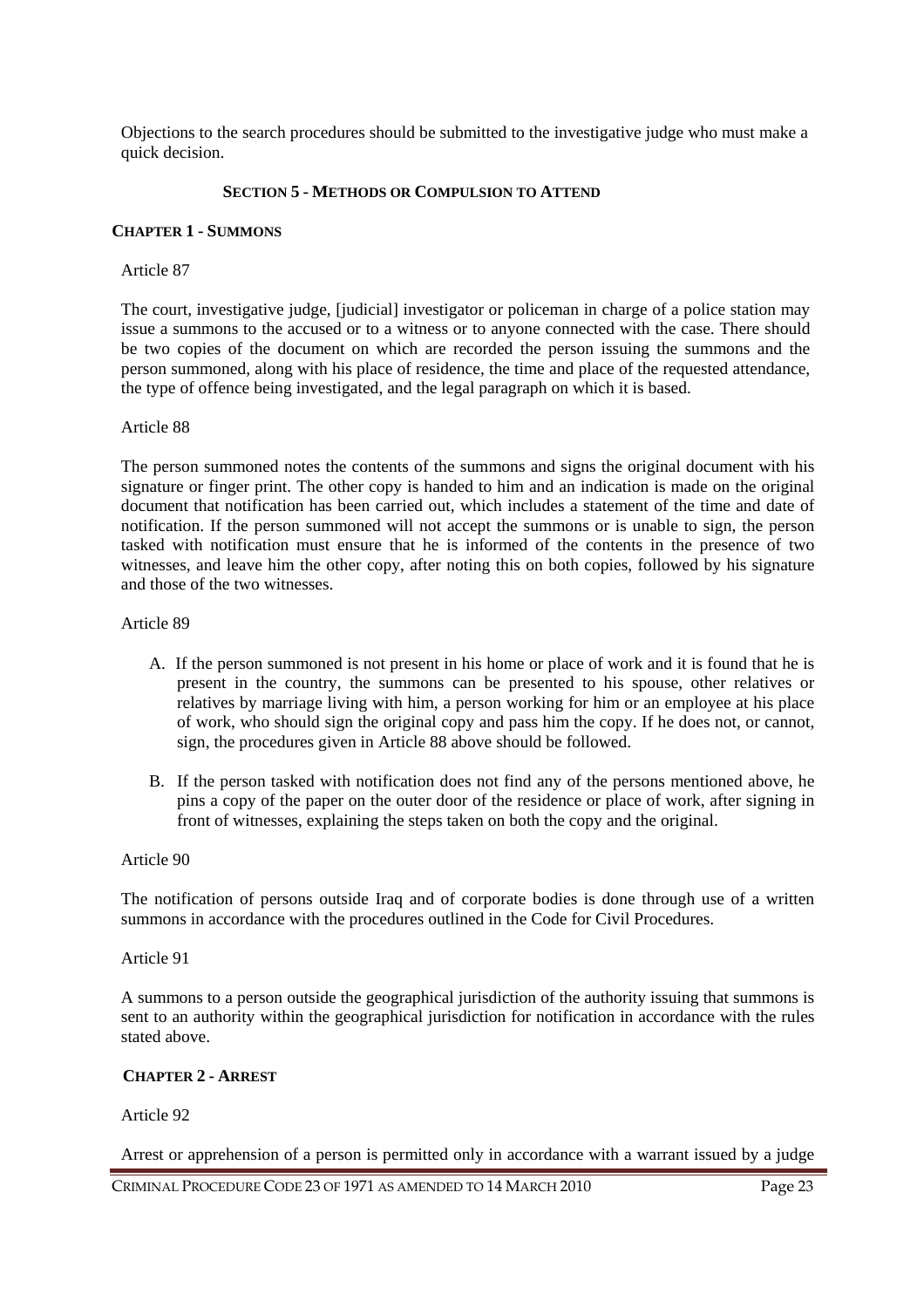or court or in other cases as stipulated by the law.

### Article 93

The arrest warrant should contain the full name of the accused, with his identity card details and physical description if these are known, as well as his place of residence, his profession, and the type of offence to which the warrant relates, the legal provision which applies and the date of the warrant. It should be signed and stamped by the court. In addition to the details given, the warrant should contain an instruction to members of the police force to arrest the accused, by force if he will not come voluntarily.

### Article 94

- A. The arrest warrant is valid in all areas of Iraq and must be executed by anyone to whom it is sent. It remains current until it has been executed or cancelled by the party issuing it or by a higher authority with legal right to do so.
- B. The wanted person must be informed of the warrant which has been issued for his arrest and then be brought before the party who issued the warrant.

### Article 95

The judge who issued the arrest warrant must record on it the duty to release the person arrested if he makes a written pledge to attend at a specific time, with or without bail as specified by the judge, or with a pledge accompanied by a financial deposit to the treasury for an amount specified by the judge. When the person arrested gives this pledge or sum of money he must be released. The persons to whom the warrant has been sent must inform the judge of steps taken.

### Article 96

If a person who should have had a summons or arrest warrant issued against him, appears before the judge or [judicial] investigator, the judge must ask him for a written pledge, with or without bail, saying that he will attend at the required time. If he does not attend, and does not have a legal excuse, the judge must issue an arrest warrant.

#### Article 97

If the person does not attend after being summoned, without a legal excuse, or if there is a fear that he will abscond or influence the investigation, or if he does not have a specific place of residence, the judge may issue a warrant for his arrest.

#### Article 98

Any judge may issue an arrest warrant against any person who has committed an offence in his presence.

#### Article 99

In the case of an offence punishable by a period of detention exceeding one year, the accused is called to attend by the issue of an arrest warrant against him, unless the judge sanctions the issue of a summons. However, the issuing of a summons for an offence punishable by death or life imprisonment is not permitted.

#### Article 100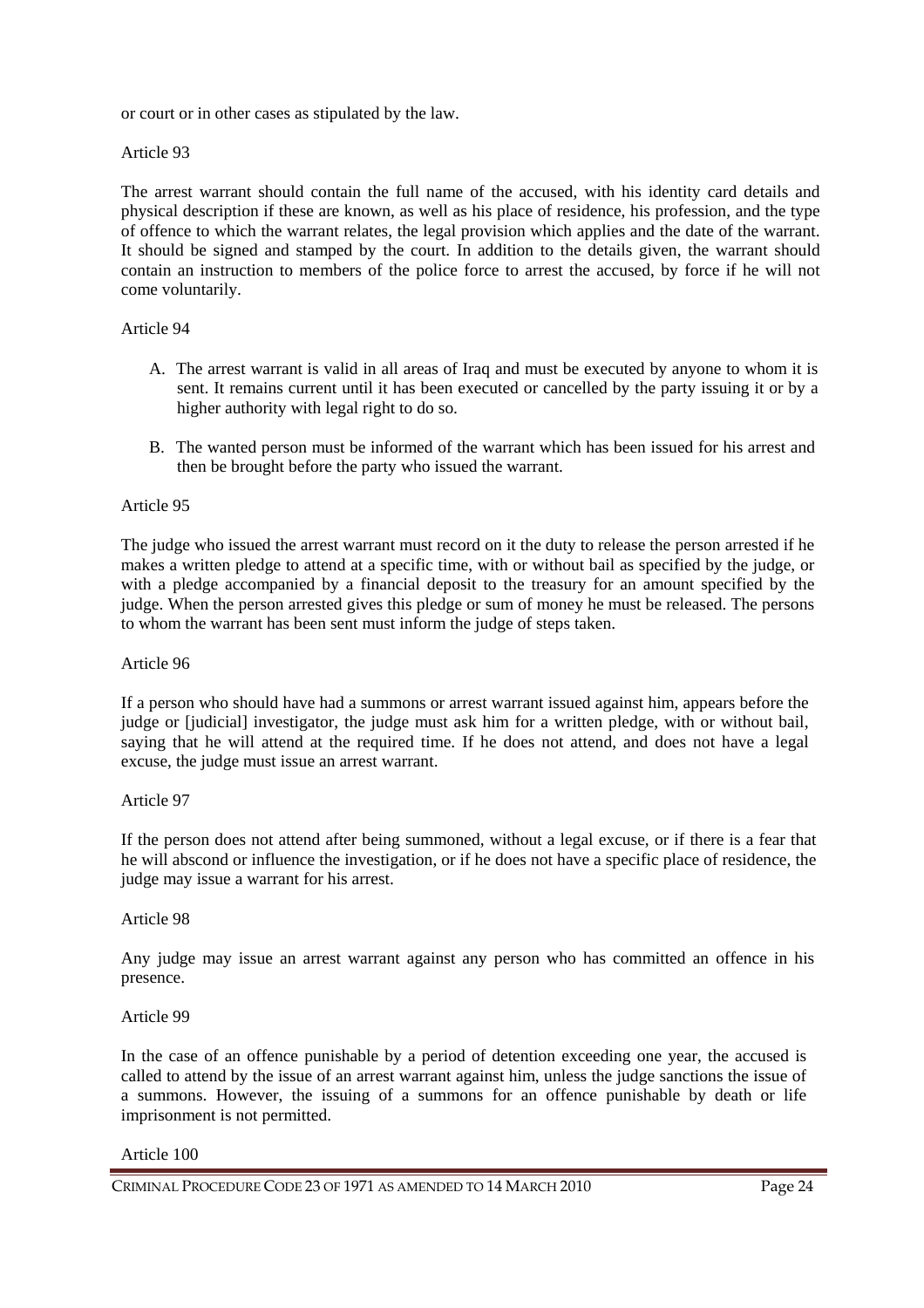If the arrest warrant is to be executed outside the area of jurisdiction of the judge who issued it, the person charged with its execution should present it to the appropriate judge in the area for permission to execute it, unless he believes that the opportunity to arrest the person will be missed.

### Article 101

- A. If the arrest warrant is executed outside the jurisdiction of the judge who issued it, and if there is no permission to release the accused by pledge or bail as stipulated in Article 95, the judge must detain him and send him under escort to the judge who issued the warrant.
- B. If the bail put forward by the accused is not accepted, or if he is unable to make the pledge as stipulated in Article 95, the judge must detain him and send him under escort to the judge who issued the warrant.

### Article 102

- A. Any person may arrest any other person accused of a felony or misdemeanour without an order from the authorities concerned, in any of the following cases:
	- i. If the offence was committed in front of witnesses.
	- ii. If the person to be arrested has escaped after being arrested legally.
	- iii. If he has been sentenced in his absence to a penalty restricting his freedom.
- B. Any person may, without an order from the authorities concerned, arrest any other found in a public place who is in a clear state of intoxication and confusion and has created trouble or has lost his reason.

### Article 103

Any policeman or crime scene officer must arrest any of the following if they encounter them:

- i. Any person against whom an arrest warrant has been issued by the competent authorities;
- ii. Any person carrying arms, whether openly or concealed, violating the provisions of law;
- iii. Any person thought, based on reasonable grounds, to have deliberately committed a felony or misdemeanour and who has no particular place of residence;
- iv. Any person who impedes a member of the court or public official from carrying out his duty.

### Article 104

All individuals must, if able, cooperate with the authorities concerned in an arrest being conducted in accordance with the law when asked to lend assistance.

### Article 105

Any person who is sent an order to arrest someone, and any person charged with making an arrest in a witnessed offence must pursue the accused in order to arrest them, and if the presence of the accused is in doubt, or he hides somewhere, persons in that place should be asked to hand him over or to offer all possible facilities to enable his arrest. If this is not allowed, the person making the arrest may enter this place or any place in which the accused has taken refuge, by force, in order to arrest him.

#### Article 106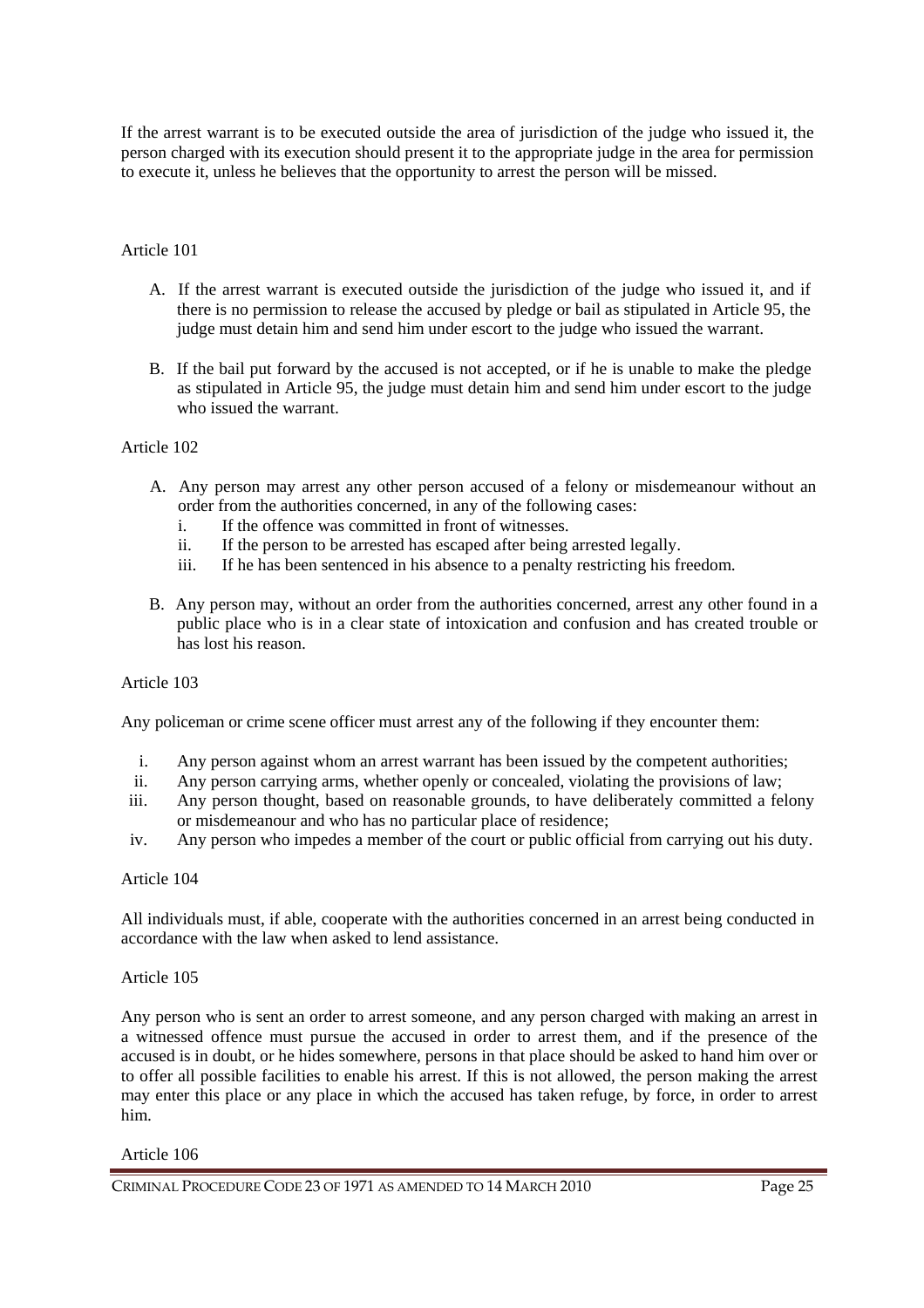Any person arresting someone in accordance with paragraphs 102 and 103 must bring the person arrested to the nearest police station or hand him over to a member of the judicial authorities, who must hand him over to the police, and if comes to the attention of an official in the police station that a warrant has been issued for the arrest of this person, he must bring him before the person who issued the warrant. If it is clear that he has committed an offence, the police official must take legal steps in this regard, and if it is clear that he is not guilty of the charge, he must be released immediately.

### Article 107

Anyone who arrests someone in accordance with the law must take from him any weapons he is carrying and hand them over immediately to the person issuing the arrest warrant or to the nearest police station or to any member of the police.

# Article 108

If the accused resists arrest or tries to escape, the person arresting him in accordance with the law may use reasonable force to enable him to carry out the arrest and to move him without allowing him to escape, provided that this does not lead to the death of anyone who has not committed an offence for which the death penalty or life imprisonment is prescribed.

# **CHAPTER 3 - DETENTION AND RELEASE OF THE ACCUSED**

# Article 109<sup>32</sup>

 $\overline{a}$ 

- A. If the person arrested is accused of an offence punishable by a period of detention exceeding  $3$  years or by imprisonment for a term of years or life imprisonment<sup>33</sup>, the judge may order that he be held for a period of no more 15 days on each occasion or order his release on a pledge with or without bail from a guarantor, and that he attend then requested if the judge rules that release of the accused will not lead to his escape and will not prejudice the investigation.
- B. If the person arrested is accused of an offence punishable by death the period stipulated in sub-paragraph A may be extended for as long as necessary for the investigation to proceed until the investigative judge or criminal court issues a decision on the case on completion of the preliminary or judicial investigation or the trial.
- C. The total period of detention should not exceed one quarter of the maximum permissible sentence for the offence with which the arrested person is charged and should not, in any case, exceed 6 months. If it is necessary to increase the period of detention to more than 6 months, the judge must submit the case to the Felony Court to seek permission for an

<sup>&</sup>lt;sup>32</sup> CPA Order 31, signed 10 September 2003, published in the Official Gazette, issue 3980 of March 2004 in Section 6 states, "Notwithstanding the bail provisions contained in Paragraph 109 of the Criminal Proceedings Law No. 23 of 1971 the reviewing judge may order a person suspected of committing an offense punishable by life imprisonment to be held without bail until trial." The Arabic version of this section makes it clear that the reference is to offences punishable by 'life which means life' – rather than just life imprisonment as defined in Article 87 of the Penal Code

<sup>&</sup>lt;sup>33</sup> As defined in Article 87 of the Penal Code No. 111 of 1969 to mean 20 years in prison rather than the concept introduced by the CPA of 'life which means life' for a limited range of offences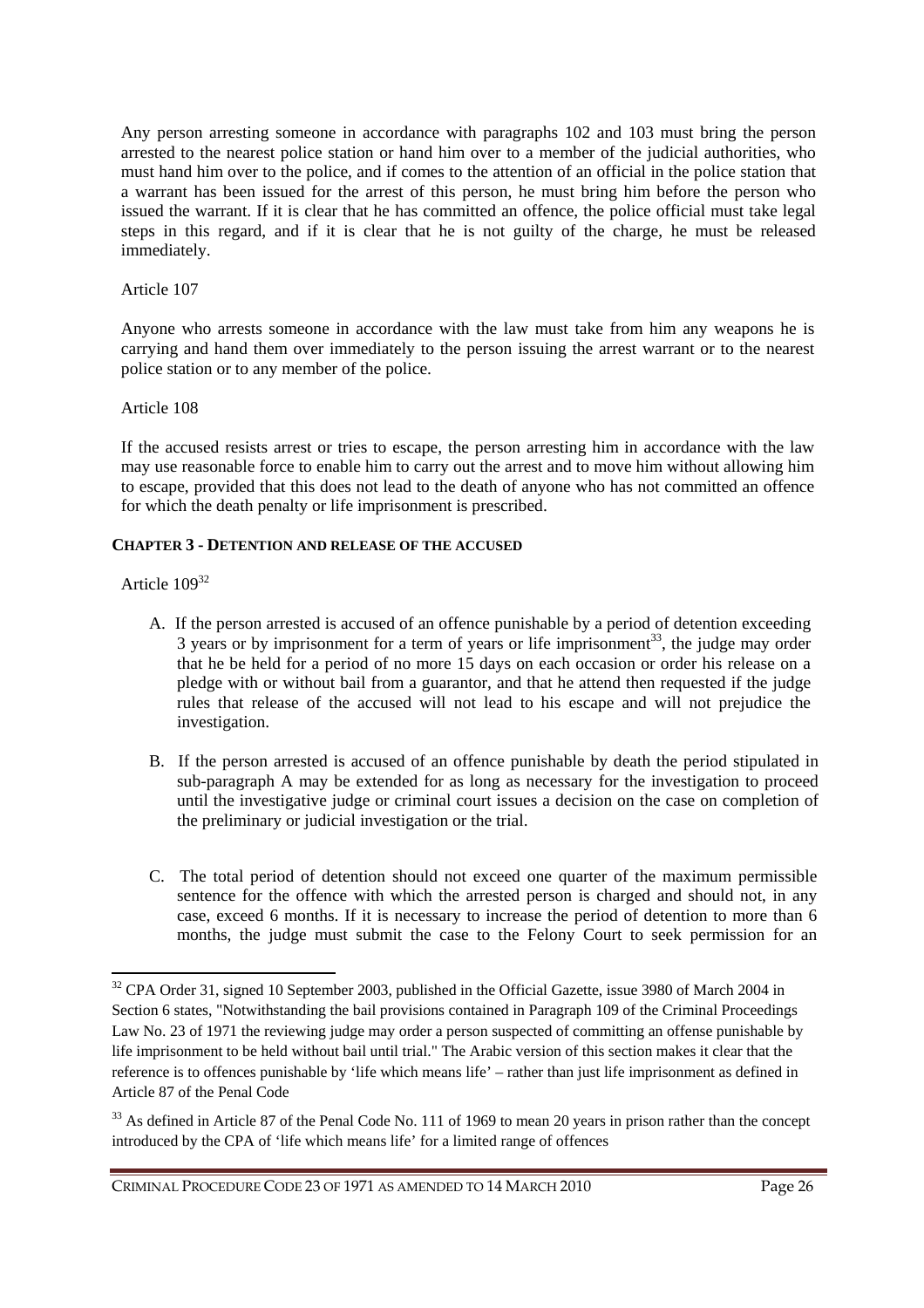appropriate extension, which must not itself exceed one quarter of maximum permissible sentence, or he should order his release, with or without bail, subject to paragraph B.

Article 110

- A. If the person arrested is accused of an offence punishable by a period of detention of 3 years or less or by a fine, the judge must release him on a pledge with or without bail unless he considers that such a release will obstruct the investigation or lead to the accused absconding.
- B. If the person arrested is accused of an infraction, he may not be held unless he has no particular place of residence.

Article 111

The judge who issued the decision to detain the accused may decide to release him on a pledge, with or without bail, before the end of the period of detention stipulated in sub-paragraph B of Article 109, and he may return him to the holding detention if necessary for the investigation.

### Article 112

A [judicial] investigator in locations which are distant from the office of the judge should hold those accused of felonies. In the case of misdemeanours, they should release the accused on bail and must, in all cases, report the matter to the judge as quickly as possible, and carry out whatever order is prescribed.

### Article 113

An order to hold a person should include the full name of the person to be held, the paragraph of law under which he is held, the date of the start of the detention and the date of its expiry. It should be signed by the issuing judge and stamped by the court.

### Article 114

- A. The amount of the pledge or bail is set according to the conditions of each case, and it must be appropriate for the type of offence and the circumstances of the accused.
- B. Bail is accepted if the judge or [judicial] investigator or policeman in charge of a police station is satisfied that it can be paid.
- C. Bail money is accepted from the accused or bailsman in cash and deposited in the court treasury or police station.

### Article 115

When the pledge, bail or cash sum is submitted, the accused is released if he is not being held for another offence.

### Article 116

If the bailsman dies or if the bail is broken, because the bailsman is unable to pay or has been deceitful, or if there appears to be a mistake in the bail, or there is another reason that the bailsman is not able to fulfil the bail, the judge may issue an arrest warrant against the accused or another bail order, and if this too remains unpaid, he is detained.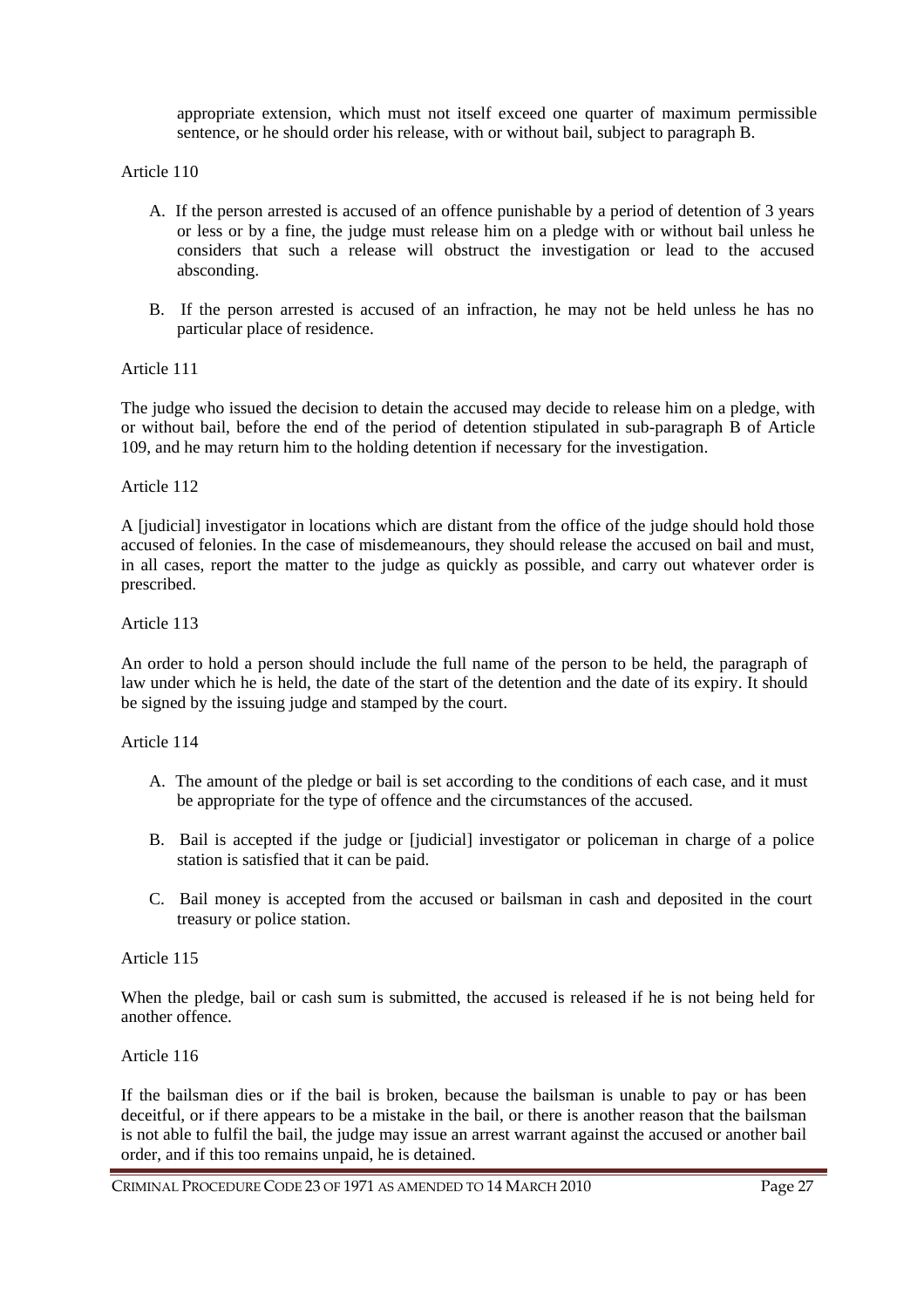The bailsman may request exemption from the bail if the person bailed appears in front of the judge or is handed over to a police station. At the time, the judge will issue decision to cancel the bail and may order the detention of the accused if he does not pay the bail.

### Article 118

The bail or pledge is exempt from taxes.

# Article 119

- A. If the accused does not fulfil his pledge, or the bailsman does not pay the bail, he is transferred to the Misdemeanour Court on a decision from the investigative judge or criminal court, so that the sum which should have been paid can be collected. The court may decide to take all or part of the money; depending on the circumstances of the case, may excuse the accused or bailsman if there were reasons of necessity for the lack of payment; or may make an order either that the money be paid in instalments over a period of no longer than a year or that the sum deposited in cash in accordance with Article 114 be confiscated, or that the accuser's possessions be seized and sold in accordance with the Law of Implementation, based on the report presented by the court to the person in charge of the implementation, with the sum specified taken from the price achieved, due regard being given to the provisions of other laws specifying items which may not be seized and sold.<sup>34</sup>
- B. If the sum raised by the sale of possessions is not sufficient to pay the due sum, and there are no more goods to be seized, or if the issue of a decree to obtain the due sum is forestalled by a statement of settlement which is acceptable, the court may decree a period of detention not exceeding 6 months.
- C. The money seized or realized from sale of the seized goods is confiscated and paid to the treasury.
- D. If the sum deposited is not confiscated by the court because of an infraction of the pledge or bail, it returns to the owner after a verdict of not guilty or not liable, discharge of the accused or definitive rejection of the complaint against him.

# Article 120

 $\overline{a}$ 

- A. If the accused dies, procedures against him and against the bailsman for any infringement of the pledge or bail are stopped.
- B. If the bailsman dies, procedures against him for any violation of the bail are stopped.
- C. Procedures for the seizure and sale of goods and payment by instalments are stopped in the situations mentioned in sub-paragraphs A and B above, and there is no need for the estate to pay the money not recovered.

# **CHAPTER 4 - SEIZURE OF POSSESSIONS OF AN ACCUSED PERSON WHO HAS ABSCONDED**

<sup>&</sup>lt;sup>34</sup> The text of sub-paragraph A is as amended according to Article 27 of Law of Implementation No 45 of 1980, published in the Official Gazette, issue 2762 of 17 March 1980

CRIMINAL PROCEDURE CODE 23 OF 1971 AS AMENDED TO 14 MARCH 2010 Page 28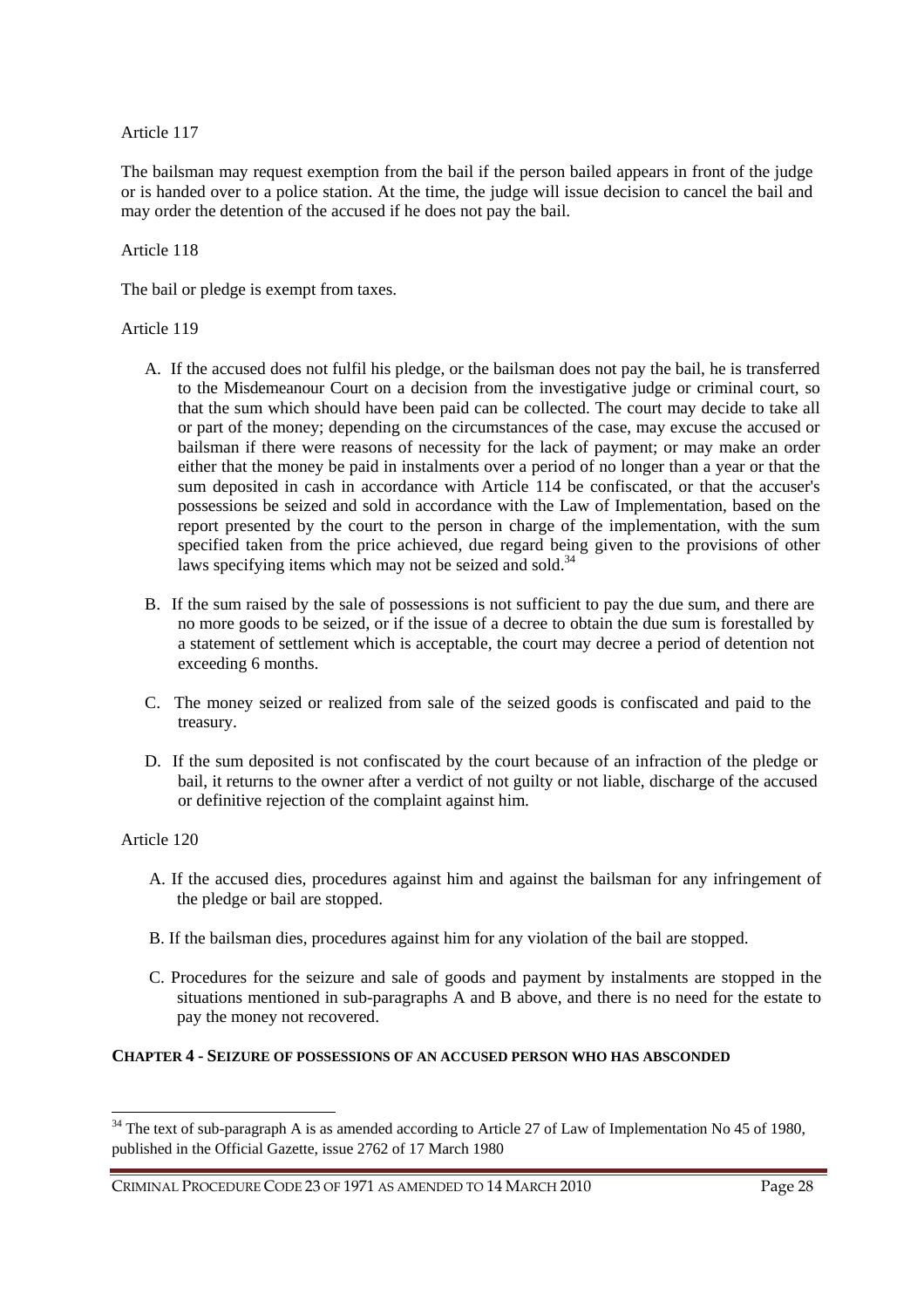- A. If an arrest warrant issued against the accused for the commission of a felony is not executed, the investigating judge and criminal court may issue an order for the seizure of the moveable and immoveable property of the accused. After execution, papers are immediately sent to the Court of Felony, and if supported by the court, the authorities who decided on the detention will issue a statement, published in the local newspapers, on the television and using other methods of publication as appropriate, which states the name of the accused, the offence of which he is accused and the property which has been seized. It will ask him to give himself up to the nearest police station within 3 days. It will also ask that any person with knowledge of the location of the accused inform the nearest police station. If the Court of Felony does not support it, the seizure is cancelled. If the decree of seizure was issued by the Court Felony, it is implemented, and the statement is issued without need for approval from any other authority.
- B. If the accused does not give himself up within the period stipulated, the authorities which issued the decree of seizure will deposit moveable assets with the judicial guard for safekeeping and they will be administered under his supervision. The immoveable assets will be handed over to the Office for Confiscated Property to administer, in its capacity as property with an absentee owner. The property will remain confiscated in this way until the death of the accused is proven; he is sentenced or proved guilty or not liable; he is discharged; or the complaint against him is dropped. At that point, the property will be returned to him or whoever is the rightful owner.
- C. If the property seized will deteriorate quickly or is expensive to maintain, or if the authorities issuing the decree of seizure decide to sell it, it is sold in accordance with the Law of Implementation based on a memo sent to the person in charge of implementation.<sup>35</sup>
- D. If the accused gives himself up or is arrested, either the seized property or its value is returned in full.
- E. Any person to whom an accused person who has absconded owes money on a legal basis, shall be paid monthly from the seized assets at the same rate as payment was being made before the seizure, by decree of the authorities which issued the decree of seizure.

# Article 122

If a person applies to the authorities issuing the decree of seizure, claiming ownership of the seized items, and presents sufficient proof, the authorities will hand over the items to him. If his request is rejected, he has the right to make a claim in a civil court or use the legal appeal process against the decision.

### **CHAPTER FIVE - QUESTIONING OF THE ACCUSED**

Article 123<sup>36</sup>

 $\overline{a}$ 

 $35$  amended in accordance with Article 101 of Law 201 of 1978 ( $6<sup>th</sup>$  amendment to the Criminal Procedure Code), published in the Official Gazette, issue 2691 of 8 January 1979; and Article 27 of the Law of Implementation No 45 of 1980, published in the Official Gazette, issue 2762 of 17 March 1980

 $36$  sub-sections (B) and (C) were added by CPA Memorandum 3, Section 4(c), signed 18 June 2003, published in the Official Gazette, issue 3978 of 17 August 2003. Note also CPA Memorandum 3, section 5 which provides the right to be informed upon arrest of the right to remain silent and the right to an attorney. Note also CPA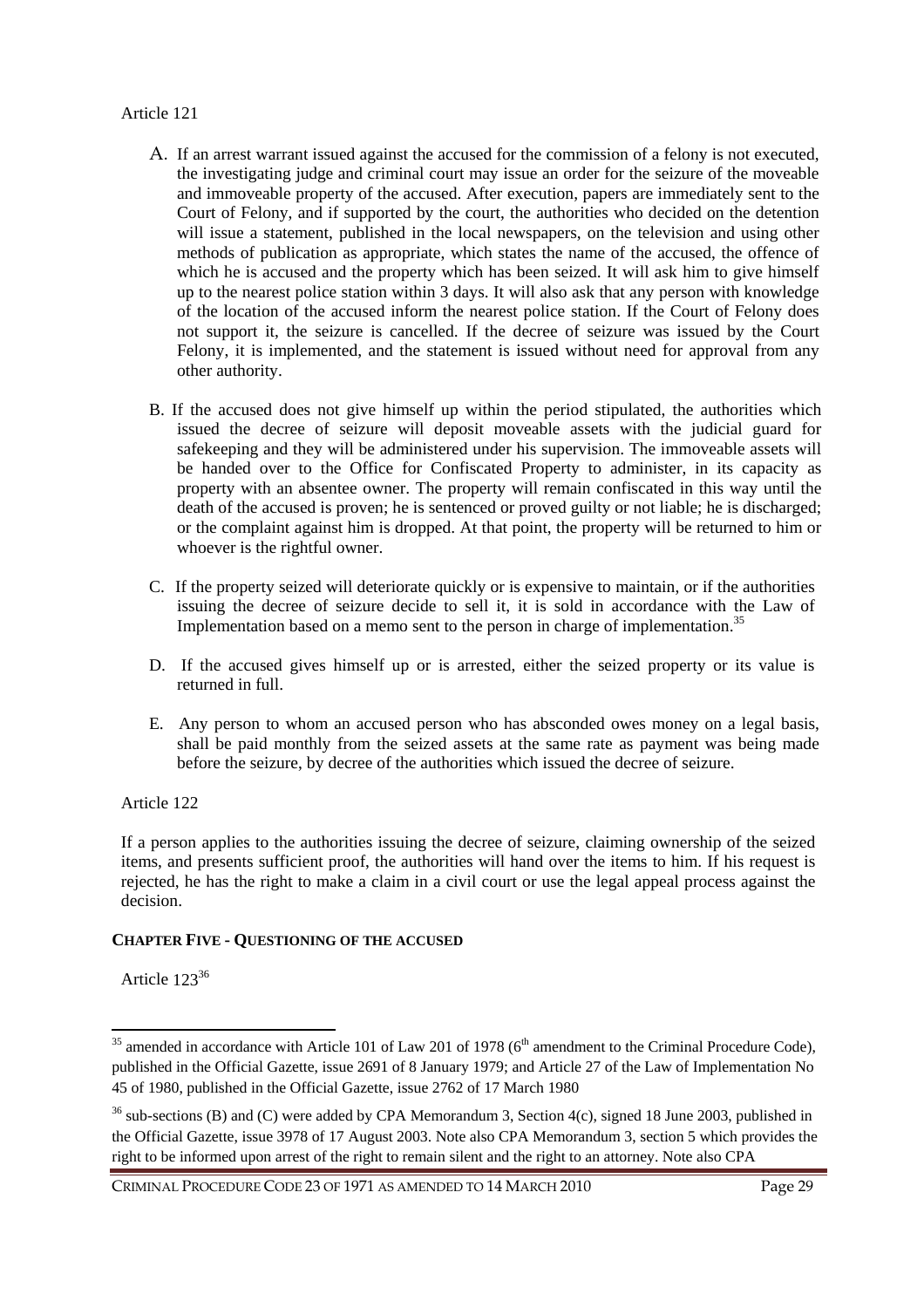- A. The investigative judge or [judicial] investigator must question the accused within 24 hours of his presentation<sup>37</sup>, after proving his identity and informing him of the offence of which he is accused. His statements on this should be recorded, with a statement of evidence in his favour. The accused should be questioned again if necessary to establish the truth.
- B. Before questioning the accused the investigative judge must inform the accused that:
	- i) he or she has the right to remain silent and no adverse inference may be drawn from the accused's decision to exercise that right;
	- ii) he or she has the right to be represented by an attorney, and if he or she is not able to afford representation, the court will provide an attorney at no expense to the accused;
- C. The investigative judge or [judicial] investigator must determine whether the accused desires to be represented by an attorney before questioning the accused. If the accused desires an attorney, the investigative judge or [judicial] investigator shall not question the accused until he or she has retained an attorney or until an attorney has been appointed by the court.

The accused has the right to make his statement at any time after listening to the statements of any witness, and to discuss it or to request that he is summoned for this purpose.

### Article 125

If it becomes clear that the accused is a witness against another accused, his testimony is recorded and the two cases are separated.

### Article 126

- A. The accused does not swear the oath unless acting as a witness for other accused persons.
- B. The accused is not required to answer any of the questions he is asked.

### Article 127

The use of any illegal method to influence the accused and extract an admission<sup>38</sup> is not permitted. Mistreatment, threats, injury, enticement, promises, psychological influence or use of drugs or intoxicants are considered illegal methods.

### Article 128

 $\overline{a}$ 

A. Statements of the accused are recorded in the written record by the judge or [judicial] investigator and signed by the accused and the judge or [judicial] investigator. If the accused is unable to sign, this should be recorded on the written record.

Memorandum 3, section 8, which expands the right of representation at trial beyond those accused of felonies to those accused of any crimes.

<sup>37</sup> *hudurahu* meaning the point at which the accused presents himself to the authorities following a summons or is presented following an arrest. Note that the constitution in paragraph 19(13) requires the file to be produced before the investigative judge within 24 hours of an arrest

<sup>38</sup> oddly the word used here is *iqrar* (admission) rather than *i'tiraf* (confession)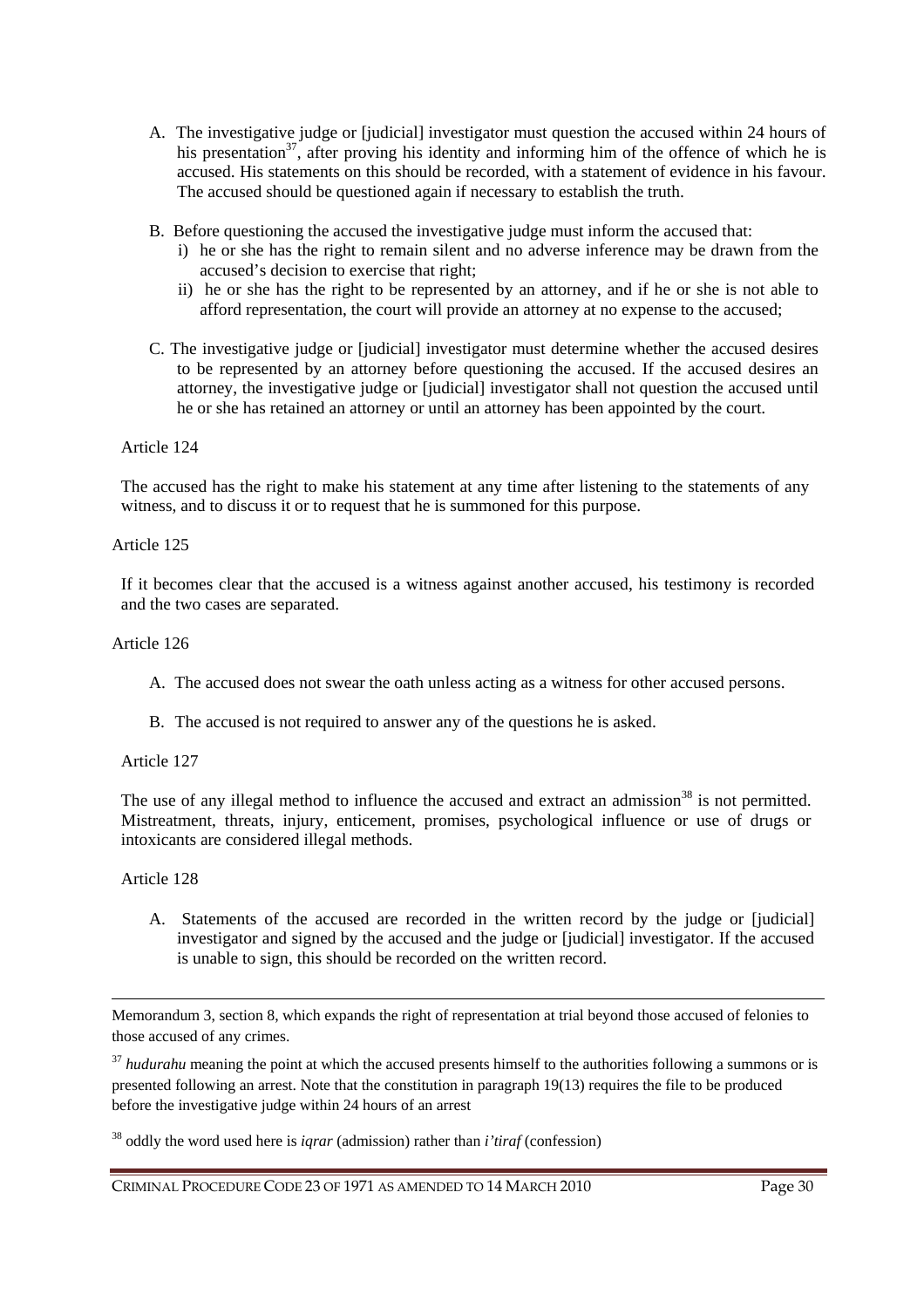- B. If the statement of the accused includes an admission to the commission of an offence, the judge must record the statement himself, and read it back after a period of time. The judge and accused must then sign. If the accused would like to write down his statement in his own hand, the judge must enable him to do this, but it must be in the presence of the judge who must sign it, along with the accused, and after recording this in the written report.
- C. Testimony which the accused asks to present in his defence should be recorded in the written report along with investigation of other proof presented by him, unless the judge decides not to grant the accused's request, because he believes it be an unjustified attempt to impede the investigation, or to mislead the judge.

- A. The investigative judge may offer immunity with the agreement of the Felony Court, for reasons recorded in the record, to any person accused of an offence, in order to obtain his testimony against others involved in its commission, on condition that the accused will give a full and true statement. If he accepts the offer, his testimony is heard and he remains an accused person until a decision on the case is issued.
- B. If the accused does not submit a full and true statement, whether through deliberate concealment of any important issue or through false statements, he loses his right to immunity by decree of the criminal court, and procedures are taken against him for the offence for which he was offered immunity or any other related offence. His statements are used as evidence against him.
- C. If the Felony Court finds that the statement given by the accused who has been offered immunity is full and true, then it will halt permanently legal proceedings against him and release him.

# **CHAPTER 6 - DECISIONS OF THE JUDGE AFTER THE END OF THE INVESTIGATION**

Article 130

- A. If the investigative judge finds that the action is not punishable by law or that the complainant has withdrawn the complaint, or that the offence is one over which he has no authority without reference to the judge, or that the accused is not legally responsible because he is a minor, he issues a decision rejecting the complaint and closing the case file definitively.
- B. If the act is punishable by law and the investigative judge finds that there is sufficient evidence for a trial, a decision is issued to transfer the accused to the appropriate court. If there is insufficient evidence he is not transferred, an order is issued for his discharge and the case file is closed temporarily, with a statement containing the reason for the closure.
- C. If the investigative judge finds that the perpetrator is unknown or that the incident was an act of God, he issues a decision to close the case temporarily.
- D. An accused who has been detained will be released once a decision to reject the case or to discharge him has been issued.
- E. The investigative judge informs the Public Prosecution when the decision is issued in accordance with this paragraph.

Article 131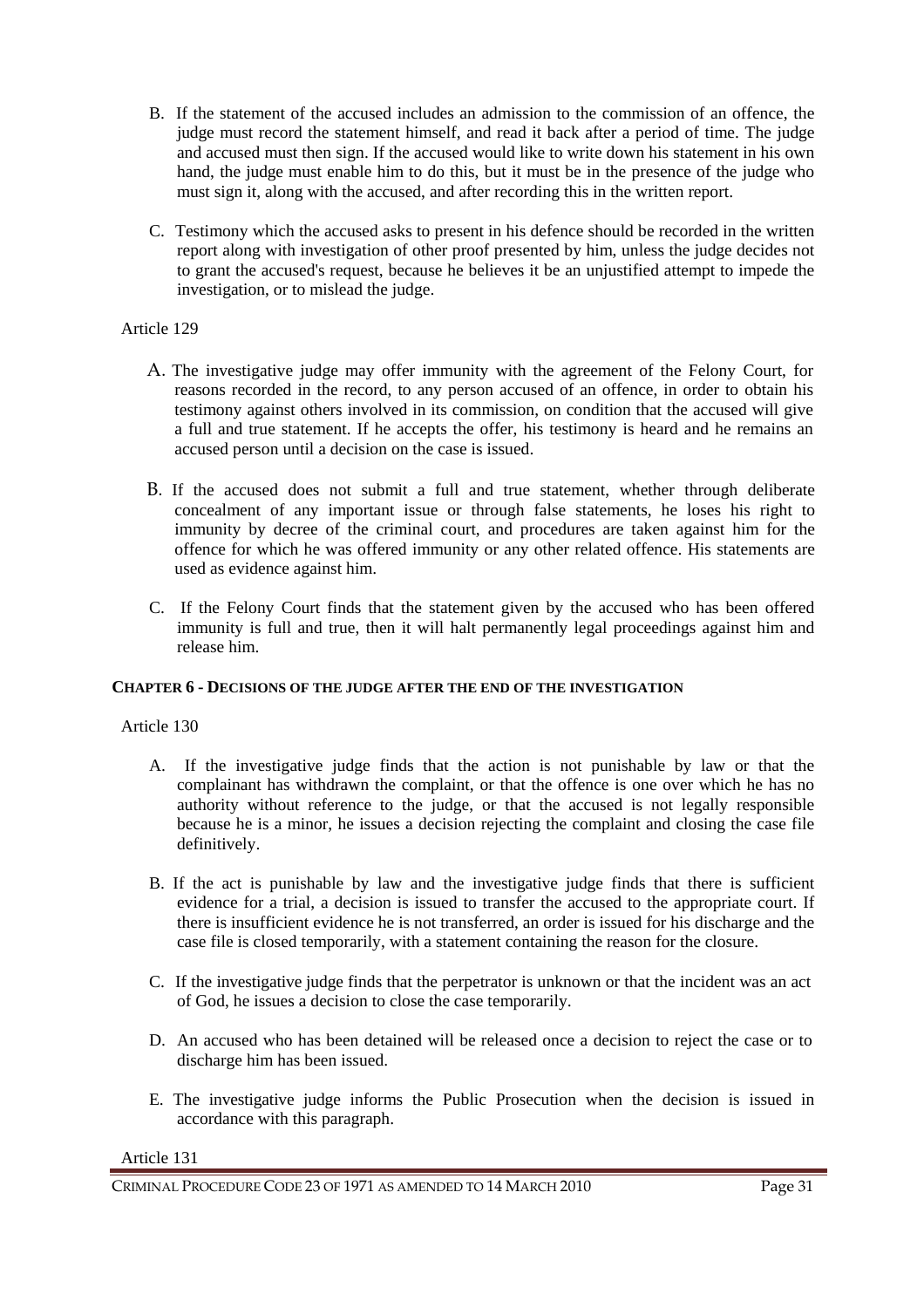A decision of transfer should list the name of the accused, his age, profession, place of residence and the offence of which he is accused as well as the time, date and location of its occurrence and the Article of the law which applies, the name of the victim and the evidence obtained, along with the date of issue of the decision, signed by the investigative judge and stamped by the court.

Article 132

- A. If several offences are attributed to the accused, a single case is brought against him in the following circumstances:
	- i. If the offences resulted from one action;
	- ii. If the offences resulted from actions linked to each other and for a common purpose;
	- iii. If the offences are of the same type and are committed by the same accused person against the same victim, even if they occur at different times;
	- iv. If the offences are of the same type and occurred within one year against different victims, on the condition that there are no more than 3 victims for each case.
- B. The offences are considered of the same type if they are punishable by the same type of penalty as stipulated by the same paragraph of the law.

Article 133

A single case is brought as stipulated in Article 132 if there are several accused, whether as principals or accessories.

Article 134

- A. A person accused of a felony is transferred to the Court of Felony for a non-summary case. A person accused of a misdemeanor is transferred to the Court of Misdemeanor for a non-summary case if the penalty is a term of detention exceeding three years, or otherwise for a summary or nonsummary case.
- B. A person accused of an infraction can be transferred to the Court of Misdemeanor on a decision from the [investigative] judge or on an order from the [judicial] investigator for a summary case.
- C. The statement<sup>39</sup> of the accused must be recorded before issue of the decision to transfer the case in accordance with sub-paragraph B, and an investigation of the infraction is ordered by the investigative judge.
- D. With the exception of the provisions in sub-paragraphs B and C, the investigative judge must make an immediate decision on infraction cases in which there is no claim for compensation or return of property, without taking a decision to transfer the case to the Court of Misdemeanors. Any sentence of detention shall not be carried out until a degree of certainty is obtained.<sup> $4041$ </sup>

Article 135

 $\overline{a}$ 

If the accused does not appear before the investigative judge or [judicial] investigator, and is not arrested despite the use of methods of compulsion as stipulated in this law, or if he escapes after arrest or detention, and if there is sufficient evidence for a transfer to court, the investigative judge issues a

<sup>41</sup> This sub-paragraph was added in accordance with Law No. 33 of 1980 (Seventh amendment to the Criminal Procedure Code No. 23 of 1971) published in the Official Gazette, issue 2757 of 18 February 1980

<sup>39</sup> in Arabic, a witness gives 'testimony' (*shahada*); an accused gives a 'statement' (*ifadha*)

 $40$  i.e. the sentence will not be carried out until after either an appeal has taken place or the period for submitting an appeal has expired – Article 16(2) of the Penal Code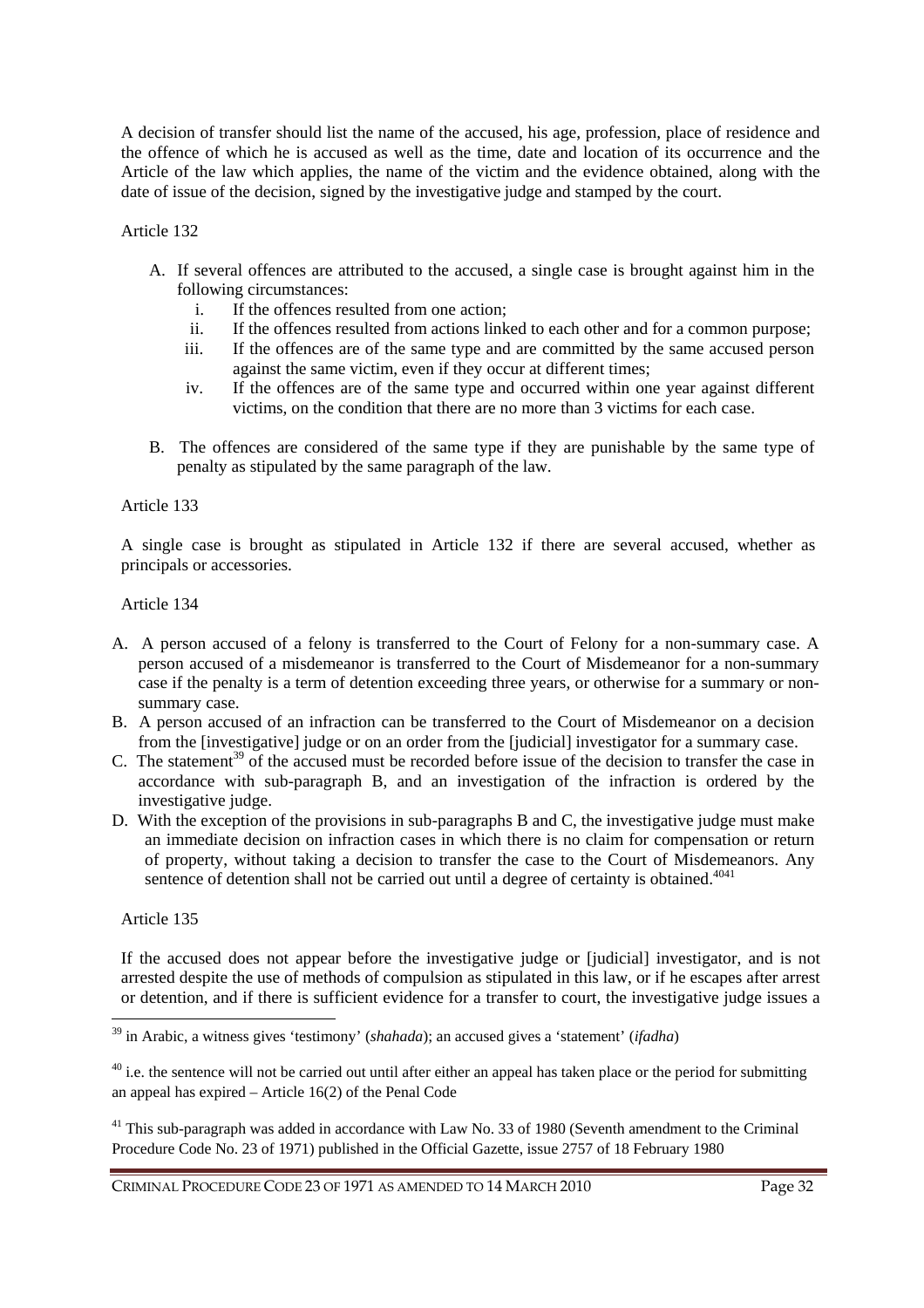decision of transfer to the court responsible in order for a trial to be conducted his absence.

Article 136

- A. Transfer of the accused for trial at criminal courts stipulated in this code is not permitted except with permission from the Minister of Justice<sup>42</sup>, for offences relating to the external or internal security of the state or involving insulting the government, ministers, representative bodies, armed forces, symbols of the state or its work, foreign nations, international organizations and their heads, representatives, work or symbols, and offences occurring outside Iraq which are punishable under Iraqi law.
- B. With the exception of infractions punishable by the amended Traffic Code number 48 of 1971, and related statements, the transfer of the accused for trial in an offense committed during performance of an official duty, or as a consequence of performance of this duty is possible only with permission of the minister<sup>43</sup> responsible, in accordance with the stipulations of other codes.<sup>44</sup>
- C. The transfer of the accused for trial before the criminal court is not permissible in a case of false testimony, false information or provision of false evidence except with the permission of the court in which the offence took place or where the official who witnessed the offence is employed. The decision in this case is subject to appeal at the Court of Cassation within 30 days, starting from the day following the issue of the decision, unless the decision has been issued by the Court of Cassation, in which case it is final.

# **BOOK THREE - COURTS**

# **SECTION 1 - TYPES OF PENAL COURT AND THEIR JURISDICTIONS**

Article 137

 $\overline{a}$ 

A. Penal courts are the Court of Misdemeanour, Court of Felony and Court of Cassation.<sup>45</sup> These

 $42$  Where necessary, the term Minister of Justice is to be replaced with the most appropriate judicial body pursuant to CPA Memorandum 12, Section 7 although sub-section 136(A) may not seem appropriate for such a substitution given its political nature

<sup>&</sup>lt;sup>43</sup> Resolution 453 of 1984, Article 1, published in the Official Gazette on 30 April 1984 added the minister's deputy

<sup>&</sup>lt;sup>44</sup> This sub-paragraph has been amended in accordance with Law No. 201 of 1978 (Sixth amendment to the Criminal Procedure Code No. 23 of 1971) published in the Official Gazette, issue 2691 of 27 December 1979; RCC Resolution 997 of 30 July 1978, published in the Official Gazette, issue 2667 of 7 August 1978; and RCC Resolution 453 of 1984, published in the Official Gazette on 30 April 1984. It was suspended by CPA Memorandum 3, Section 4(d) signed 18 June 2003, published in the Official Gazette, issue 3978 of 17 August 2003, subsequently re-instated by Interim Government Order 14 of 2005. Its operation was suspended again by the transitional government, re-instated again and suspended again in 2009. It was the subject of the first case brought to the Federal Supreme Court (1 of 2005) and has been the subject of 2 attempts at repeal or amendment by the Council of Representatives in 2007 neither of which were published in the Official Gazette

<sup>&</sup>lt;sup>45</sup> Note that RCC Resolution 104 of 1988 effectively adds the Court of Appeal in its Cassation function and note also the Juvenile Investigation Court and Juvenile Court established and regulated by the Juvenile Welfare Law No. 76 of 1983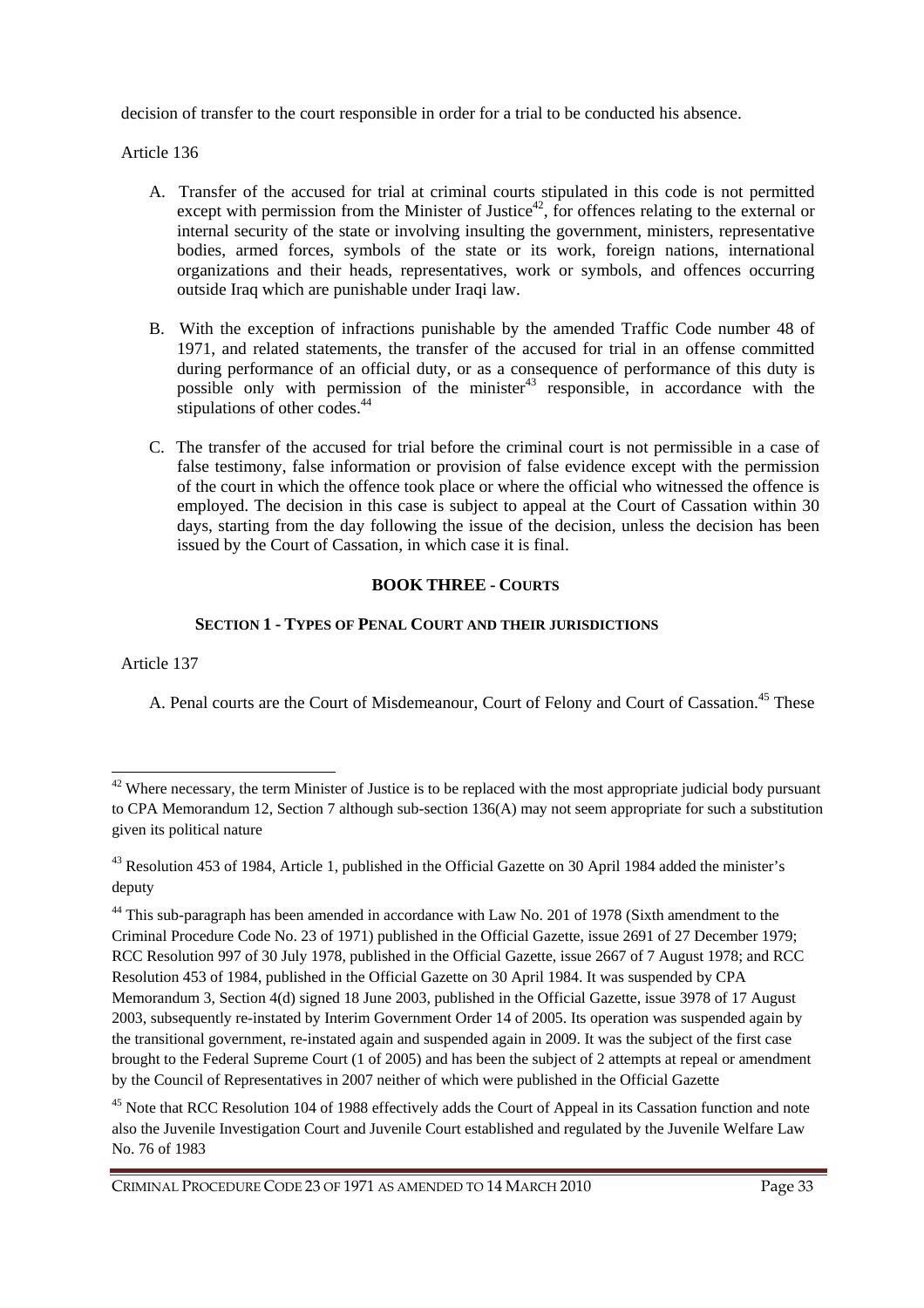courts have jurisdiction to consider all criminal cases with a few special exceptions.<sup>46</sup>

B. Civil government officials who do not have authority, may be granted judicial authority for misdemeanours by decree of the Minister of Justice<sup> $47$ </sup> based on a proposal from the minister responsible for the implementation of penal authorities stipulated in the relevant laws.<sup>48</sup>

# Article 138

- A. The Court of Misdemeanour has jurisdiction in cases of misdemeanours and infractions and can be authorized to give rulings in cases involving only misdemeanours or only infractions.
- B. The Court of Felony has jurisdiction to rule on cases of felonies and to review the cases of the other offences stipulated by law.<sup>49</sup>
- C. The Court of Cassation has jurisdiction to review provisions and rulings issued on felonies, misdemeanours<sup>50</sup> and other cases stipulated by law.

# Article 139

- A. If, either before or after a judicial investigation (or after a trial, in connection with a case transferred in a non-summary form) the Misdemeanour Court having examined the papers believes that the ruling in the penal case is outside its jurisdiction and within the jurisdiction of the Felony Court, then it shall rule that the accused person be transferred to the Felony Court. If the Felony Court finds that the ruling in the case is within the jurisdiction of the Misdemeanour Court, it may either rule on the case or return it to the Misdemeanour Court.
- B. If the Felony Court finds that the ruling in the case referred to it from the investigative judge is within the jurisdiction of the Misdemeanour Court, it may decide on it or transfer the accused person to the Misdemeanour Court.
- C. A decision of the Felony Court to transfer or return is legally binding.

# Article 140

 $\overline{a}$ 

If it becomes clear to the Court of Misdemeanours that the offence on which the accused is being

 $47$  Where necessary, the term Minister of Justice is to be replaced with the most appropriate body pursuant to CPA Memorandum 12, Section 7

<sup>48</sup> e.g. RCC Resolution 895 of 1981, published in the Official Gazette, issue 2842 of 27 July 1981 authorises the Governors and Heads of the Administrative Units in Qadhas and Nahiyaz with the power of misdemeanor judges in relation to the law of Regulating Fishing and Exploiting the Aquatic Life and its Protection, No 48 of 1976. Article 1 of Resolution 1630 of 1981 states that "Governors and Chief of the administrative units in constituencies and districts are empowered with the jurisdiction of a misdemeanour judge to practice a penal authority stated in laws to give them such authority."

<sup>49</sup> The Felony Court reviews infraction decisions made by investigative judges

<sup>50</sup> Although this section was not expressly amended, Revolutionary Command Council Resolution No 104 of 1988, published in the Official Gazette, issue 3188 of 8 February 1988 effectively transferred the jurisdiction to review the decisions of the Misdemeanour Court to the Court of Appeal in its Cassation Character

<sup>&</sup>lt;sup>46</sup> Note that pursuant to Article 134(D) in the case of an infraction where there is no claim for compensation or return of property, the investigative judge can make the ruling without transfer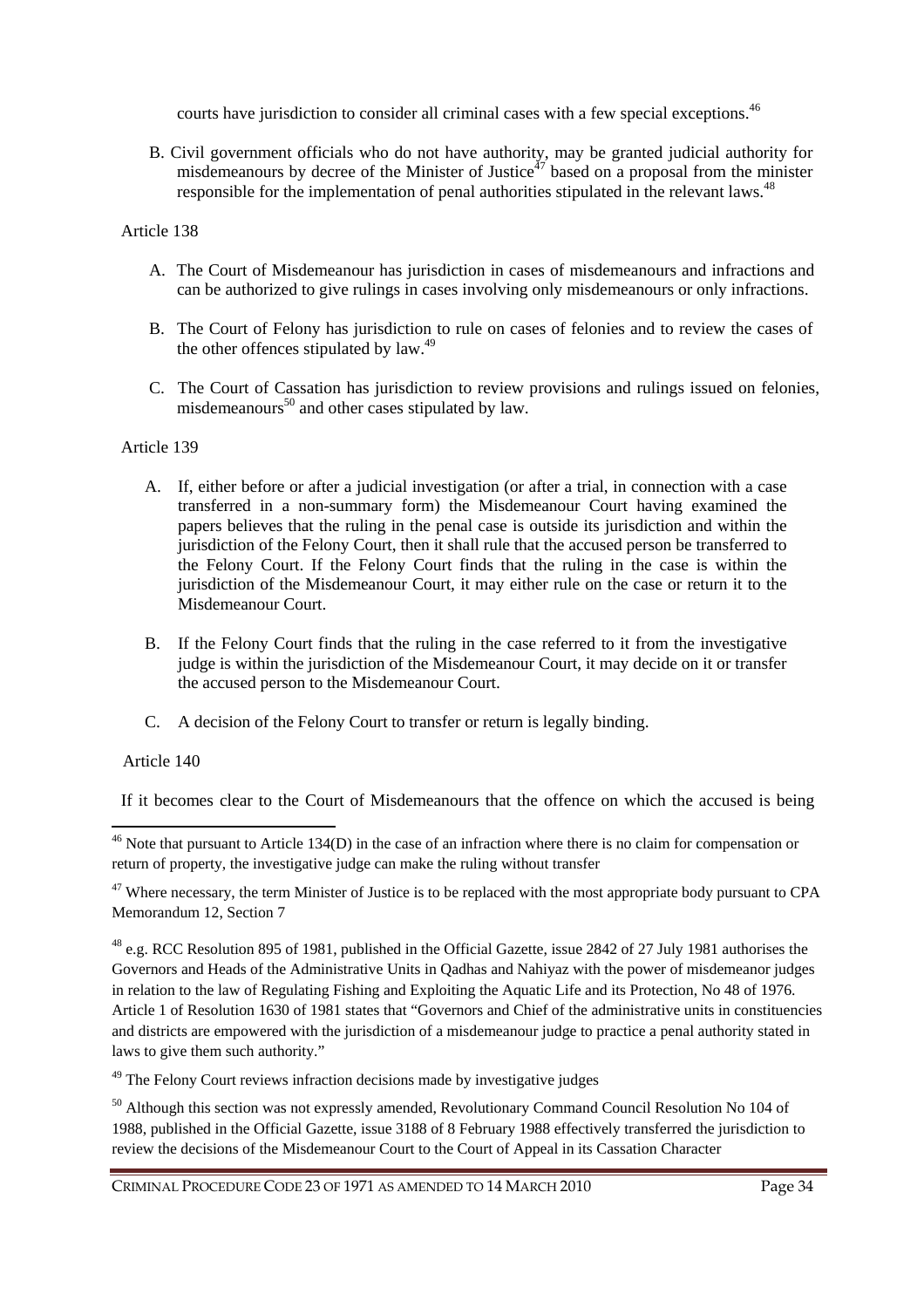tried is connected to another case on which the accused is being tried in another penal court, it must transfer the accused to this court either before or after charging him with the related offence. A Court of Felony would follow the same transfer procedure from one Court of Felony to another.

# Article 141

The provisions of Articles 53, 54 and 55 apply in deciding on territorial jurisdiction for trial and in any dispute over territorial jurisdiction between criminal courts.

# Article 142

A case may be transferred from the jurisdiction of one penal court to the jurisdiction of another penal court of the same level by order of the Minister of Justice<sup>51</sup> or decision from the Court of Cassation or Court of Felony within its region, on grounds of security or if the transfer assists in the uncovering of the truth.

# **SECTION 2 - APPEARANCE IN COURT OF ACCUSED AND OTHER LITIGANTS**

Article 143

 $\overline{a}$ 

- A. The court, on receipt of the case file, must set a date for the trial and inform the Public Prosecution, the accused and those with any connection and any of the witnesses who are to testify, by means of a written summons, at least one day before the trial in the case of an infraction, three days before for a misdemeanour and 8 days before for a felony. Informing the accused's attorney of the order to attend does not dispense with the need to inform the accused.
- B. The summons to attend contains the name of the person to be notified and include his role in the case, the names of the accused and victim, the court, case number type of offence, the legal paragraph applicable and the time when they must appear in court.
- C. If it becomes clear, once the notification has been issued, that the accused has absconded, a summons or arrest warrant is pinned up at his place of residence if known, published in two local newspapers and announced on the radio or television in the case of significant felonies or misdemeanours, in accordance with a decision by the court. An appointment is set for the trial within a period of no less than one month from the last date of publication in the newspaper for a misdemeanour or an infraction and two months for felonies.
- D. Other than sub-paragraph C of this article, if the notification proved that the person accused of a crime involving the death penalty has absconded, the arrest warrant issued against him/her should be left for six months at his or her place of residence (if it is known), or should be posted on notice boards of both the court which issued the warrant and the police station in charge of investigating the case. The concerned court shall order that the accused be prevented from travelling and attach his or her movable and immovable properties and shall ask the accused to surrender himself or herself to it or any police station. The court shall determine an appointment to hold the trial no less than two months after completing all the aforementioned procedures and shall inform all concerned authorities.<sup>52</sup>

<sup>&</sup>lt;sup>51</sup> Where necessary, the term Minister of Justice is to be replaced with the most appropriate body pursuant to CPA Memorandum 12, Section 7

<sup>52</sup> Sub-section D was added by Law No. 30 of 2001 (amendment to the Criminal Procedure Code No. 23 of 1971) published in the Official Gazette, issue 3872 of 2 April 2001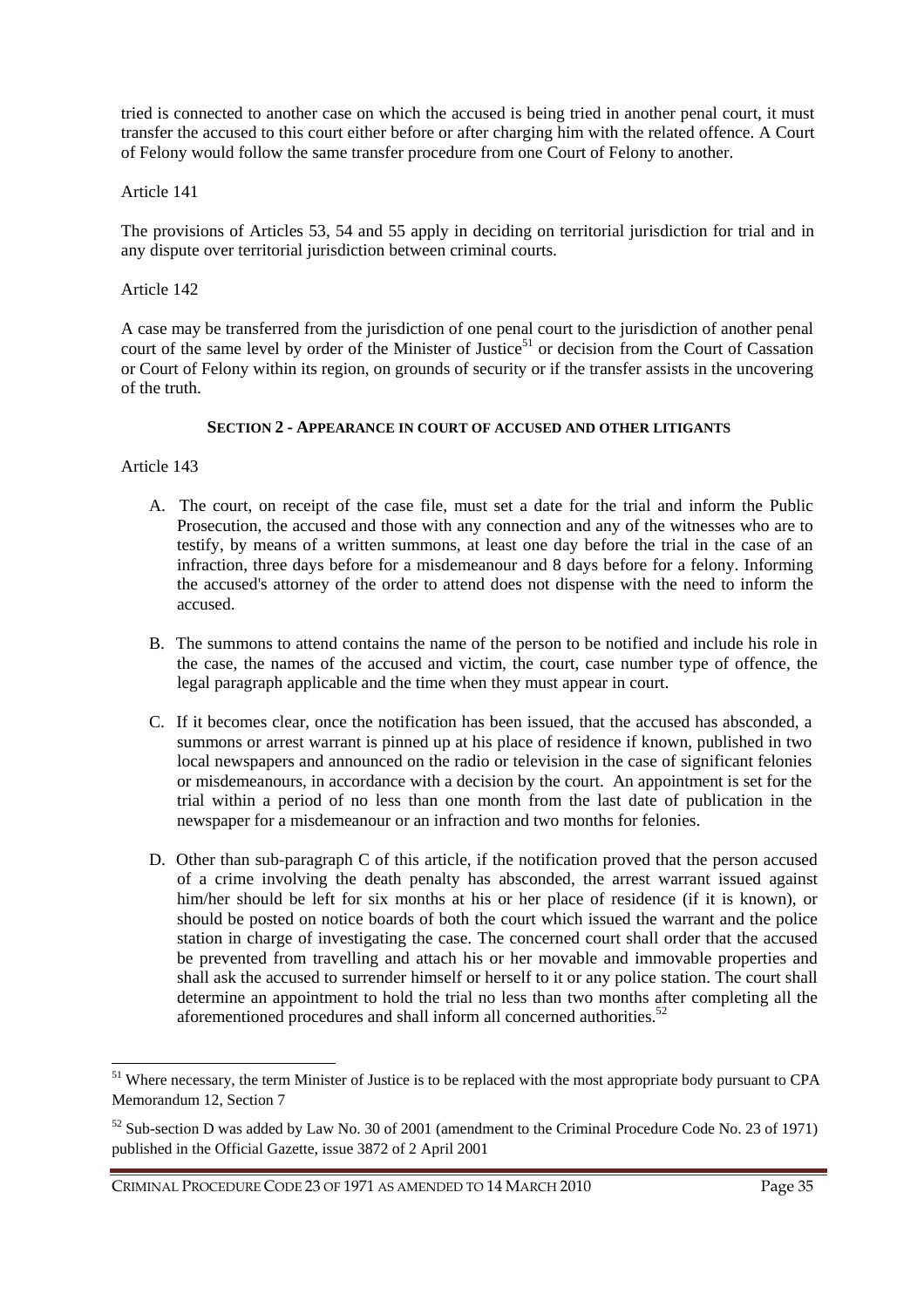# Article 144<sup>53</sup>

- A. The Head of the Court of Felony appoints a attorney for the accused in felonies<sup>54</sup> if he has not appointed one and the court sets remuneration for the attorney during judgement on the case<sup>55</sup>. The decision to appoint the representative is considered an order of delegation. If the attorney can demonstrate a legal excuse for not accepting the brief, then it is for the head of the court to appoint an alternative attorney.
- B. The appointed attorney must prepare the submission and defend the accused, or be replaced by an appointed attorney, with the court imposing a fine<sup>56</sup> implemented by a memo written by the head of the court to the department of implementation, without violating the procedural rules of the court, in accordance with the Law of Lawyers<sup>57</sup>. He shall be exempt from the fine if at any time it is proved that he was excused from attending the session in person or through a representative.

# Article 145

The accused must appear in person in a trial of contention<sup>58</sup>; the attendance only of his representative is not acceptable.

# Article 146

The accused may present a written excuse if he cannot attend, and one of his relatives may present this report. If it is accepted by the court, another time is fixed for the trial, and the accused and others connected with the case are given notification.

# Article 147

 $\overline{a}$ 

- A. The trial will take place when the two parties attend. If the accused has absconded or is absent without legal excuse, despite his having been informed, a trial will take place in his absence.
- B. If the accused does not attend and has not been notified in person, the trial will not take place until he has been notified in person.

<sup>54</sup> this right was extended from felonies to all crimes by CPA Memorandum 3 Section 8(2) signed 18 June 2003, published in the Official Gazette, issue 3978 of 17 August 2003

<sup>55</sup> the words "at a rate of no less than 10 dinars and no more than 50 dinars, with the costs borne by the state treasury" were deleted by CPA Memorandum 3 Section 4(e) signed 18 June 2003, published in the Official Gazette, issue 3978 of 17 August 2003

<sup>56</sup> the words "of no more than 50 dinars" were deleted by CPA Memorandum 3 Section 4(e), signed 18 June 2003, published in the Official Gazette, issue 3978 of 17 August 2003

<sup>57</sup> Law No. 173 of 1963

<sup>58</sup> [translator's note - trial in which both parties appear in person]

<sup>53</sup> CPA Memorandum 3 signed 18 June 2003, published in the Official Gazette, issue 3978 of 17 August 2003 added at Section 5, a right to be informed of a right to an attorney upon arrest and, at Section 8, a right to representation at detention and investigation court level. The English text gave the right to representation at the detention stage only to those accused of felonies. The Arabic text of the same Memorandum however gives the right to those accused of any crimes. CPA Regulation 1, section 3(2) says that in the case of divergence, the English text will prevail.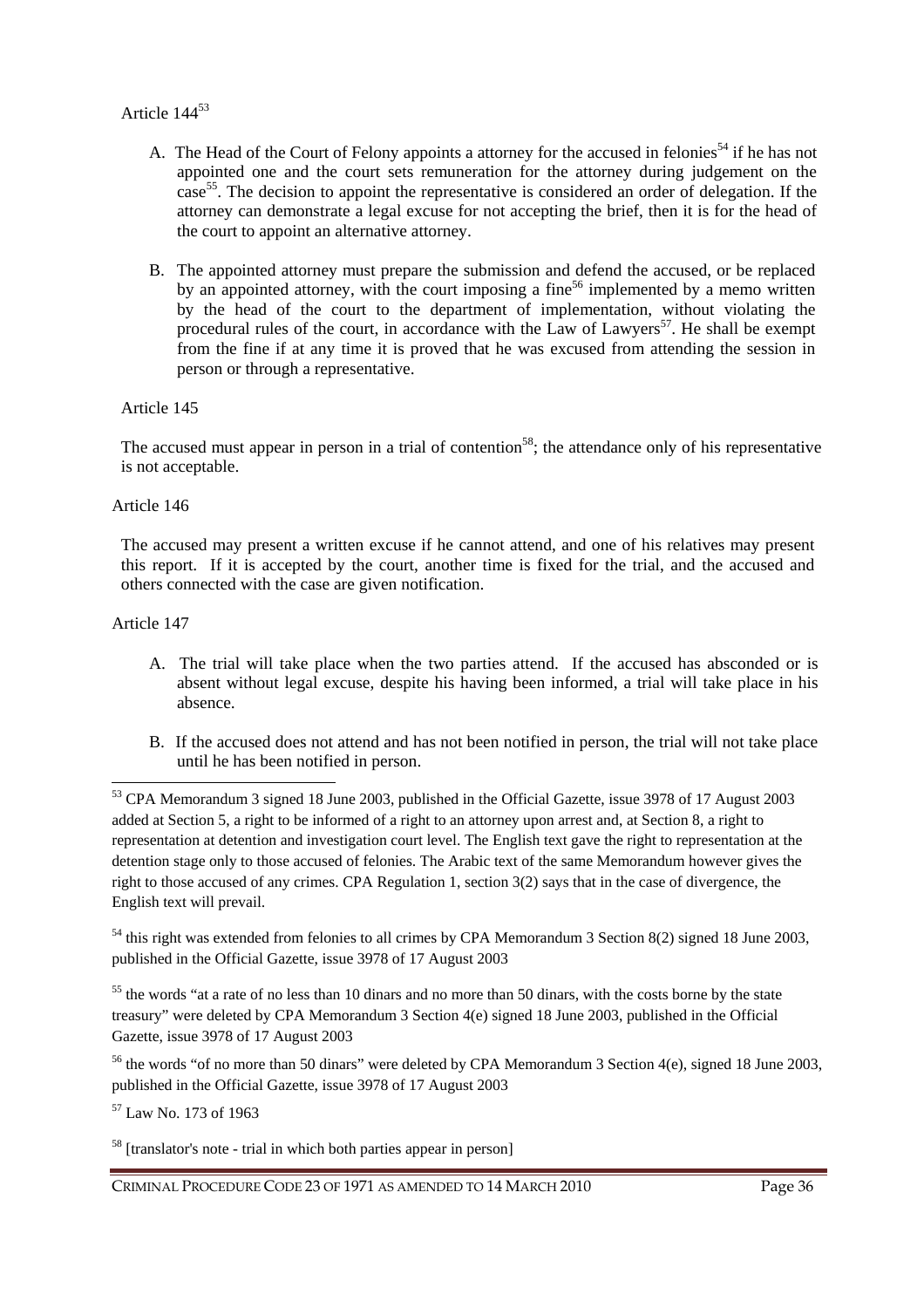If there are a number of accused and amongst them is one who has absconded or is absent, the trial of those who are present takes place, as does the trial of those absent, but the case of those who are present takes precedence over the case of those who are absent.

#### Article 149

- A. The trial of an absent accused or one who has absconded is conducted according to the guidelines for the conduct of trials where the accused is present.
- B. Notification of the *in absentia* judgement is given to the person against whom the judgement has been made. If the accused has absconded at the time of notification, notification is given as stipulated in Article 143.
- C. The court issues an arrest warrant against the person who has been sentenced *in absentia* to a penalty restricting his freedom, for a felony or misdemeanour.

#### Article 150

If the civil plaintiff abandons his claim, whether by his absence or in accordance with the provisions of Article 22, or through a request presented to the court, he is considered to have given up his right to a review of the civil case before the criminal court and the court considers the criminal case. It may imply from his absence that he has abandoned his complaint in accordance with Article 9.

#### Article 151

In the case of an accused who absconds after presenting his defence but before the issue or a verdict, without informing the court of any legal excuse, an arrest warrant is issued, requiring him to attend for delivery of the verdict.

#### **SECTION 3 - COURT PROCEDURES**

### **CHAPTER 1 - GENERAL PRINCIPLES IN THE TRIAL**

### Article 152

Trial sessions must be open unless the court decides that all or part should be held in private and not attended by anyone not connected with the cases, for reasons of security or maintaining decency. It may forbid the attendance of certain groups of people.

#### Article 153

The court and those entrusted with its administration may prohibit any individual from leaving the court room, and if someone leaves in violation of this prohibition, without the permission of the court, the court may rule immediately for detention for 24 hours or a fine not exceeding 3 dinars, with no right to appeal against this ruling. The court may however issue a pardon before the end of the session and retract the ruling issued.

#### Article 154

The court may prevent the parties and their representatives speaking at undue length or speaking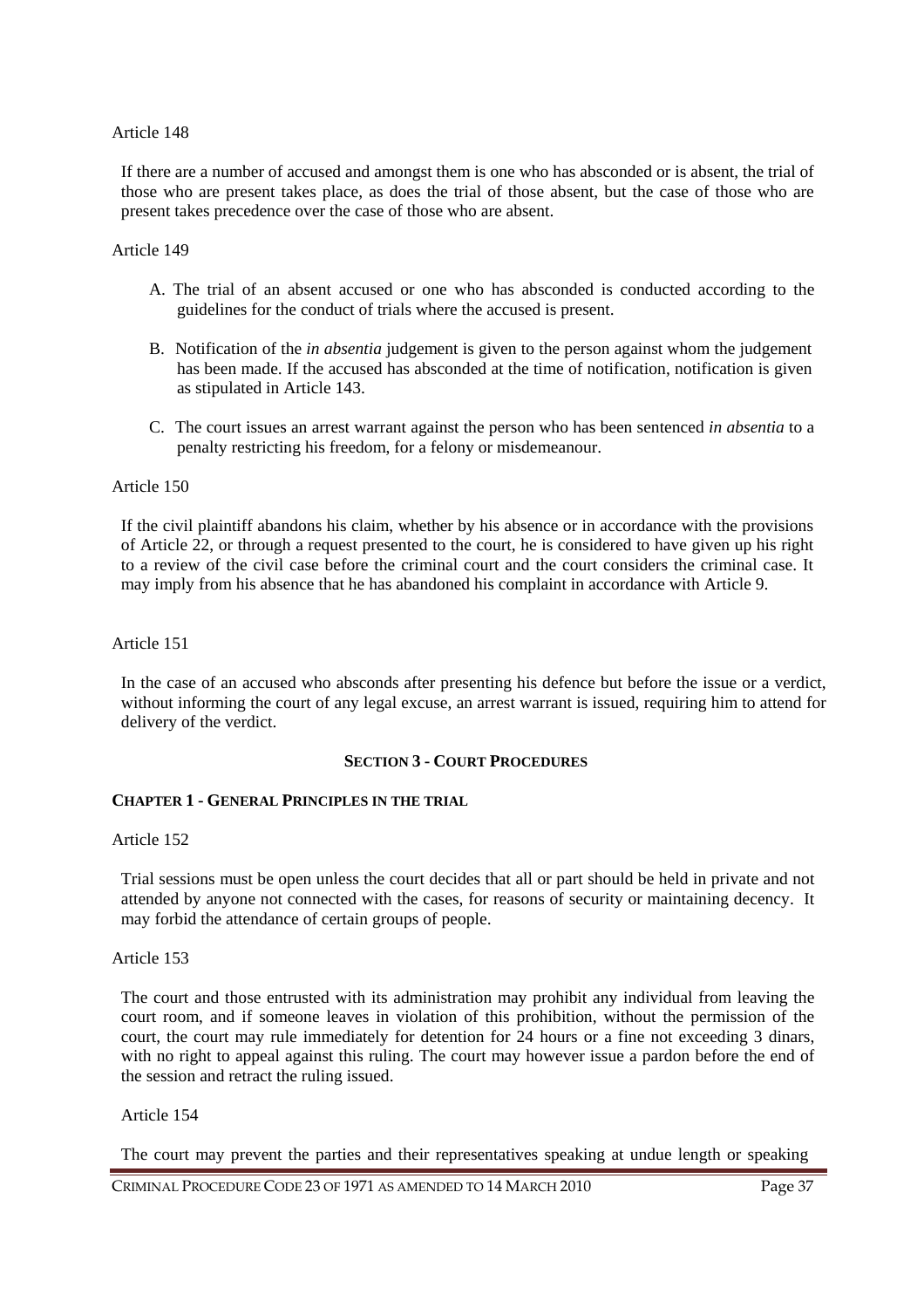outside the subject of the case, repeating statements, violating guidelines or making accusations against another party or a person outside the case who is unable to put forward a defence.

### Article 155

- A. It is not permissible to try any accused who has not been referred to the court.
- B. If it becomes clear to the court before judgment on a case is made, that there are other persons linked to the offence, either as principals or as accessories, and procedures have not been taken against them, it may consider the case with regard to the accused present, and request that the investigative authorities take legal proceedings against the other persons or decide to suspend the case until the investigation has been completed.

### Article 156

The accused attends the court room without restraint or handcuffs and the court must use necessary means to ensure the security of the court room.

## Article 157

The court may, at any time whilst the case is being considered, order the release of the accused with or without bail unless he is accused of an offence punishable by death. It may order his arrest or detention following any release, stating the reasons for this in the order issued.

### Article 158

The accused may not be removed from the court room during consideration of the case unless he violates the rules of the court, in which case procedures continue as if he were present. The court must keep him informed of the procedures which took place in his absence.

### Article 159

- A. If a person commits a misdemeanour or infraction whilst in the court room, the court may evaluate the case against him at the time, suspending the initial case and making a ruling after listening to statements from a representative of the Public Prosecution, if present, and statements in defence of the person mentioned, or transferring him to an investigative judge after making a written record of the incident.
- B. If a felony is committed, the court makes a written record of the event and transfers the accused to an investigative judge for the necessary legal steps to be taken.

### Article 160

- A. If the ruling on a criminal case is suspended, pending the result of the ruling in another criminal case, the ruling of the first must be suspended until the ruling on the second has been made.
- B. If it is proved that the accused is absent for reasons outside his control, for example because he is imprisoned or missing, the investigative judge or criminal court issues a ruling, according to the circumstances, ordering the suspension of criminal proceedings against him temporarily, and the suspension of any civil case until such a time as he returns or his fate becomes clear. The civil plaintiff in this case does not have the right to refer to the civil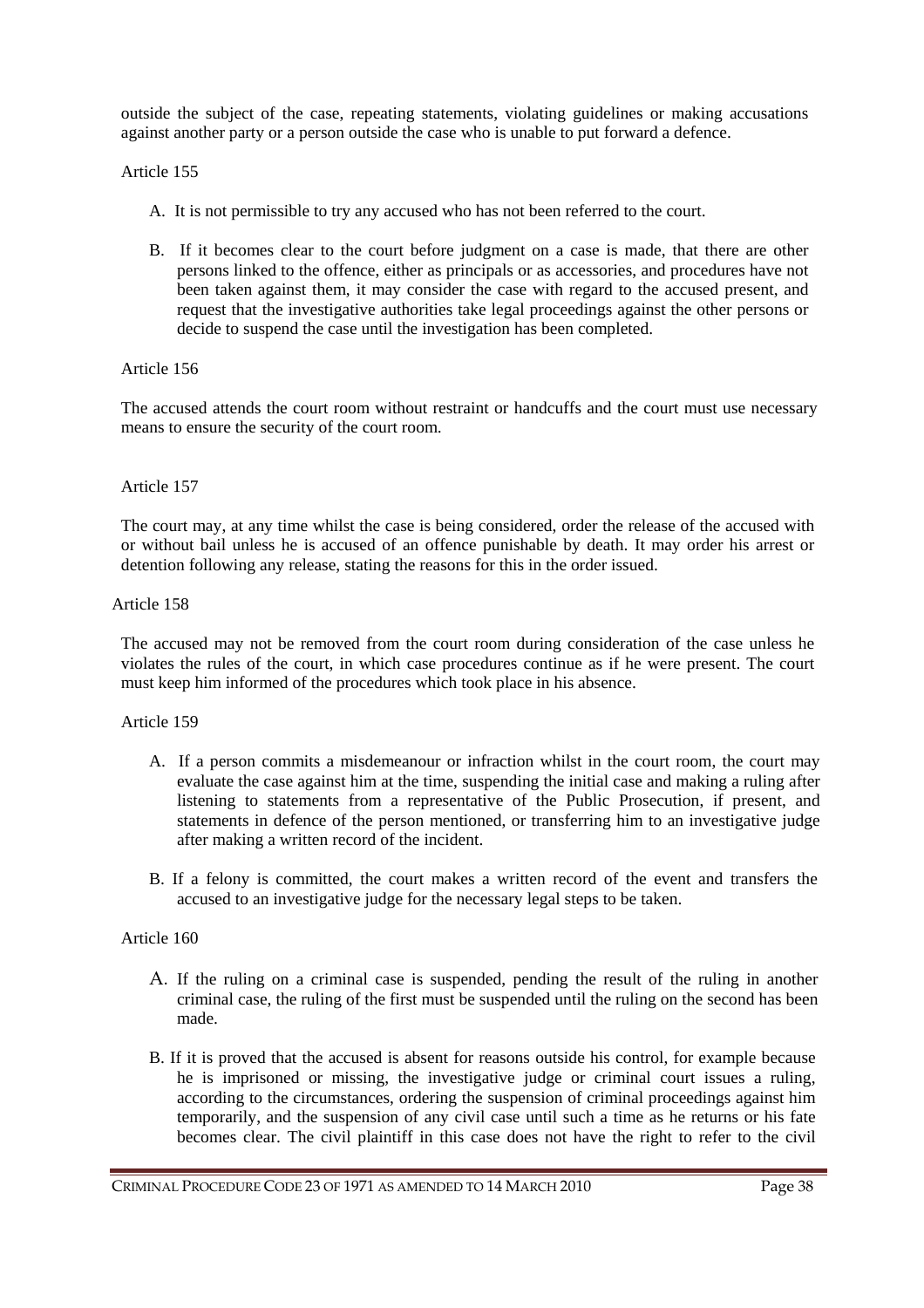# court.<sup>59</sup>

## Article 161

If the case is being reviewed by a judge whose place is taken by another judge, the second judge may base his judgement on procedures and investigations undertaken by his predecessor or he may repeat these procedures and investigations himself.

### Article 162

The court may decide on the suspension of a case for a suitable period if necessitated by circumstances. It must inform the accused, other litigants and witnesses who have not yet testified that they are to attend the session when it resumes and the court will meet the cost of their expenses.

### Article 163

The court may order that any investigatory procedure or procedures be taken, or that any person be ordered to hand over information, documents, or items, if that will assist the investigation. In the event of a refusal to hand over something in his possession, a person should be transferred to an investigative judge for legal procedures to be taken against him.

### Article 164

The court orders that items seized be brought to the courtroom wherever possible, where the accused and other parties are able to see and note them.

### Article 165

The court may proceed to conduct an investigation if it appears that this will assist in establishing the truth and should allow the litigants to attend the investigation.

### Article 166

The court may appoint one or more experts in matters requiring their opinion and may permit the wages of the expert to be borne by the treasury as long as the price is not unreasonably high.

### **CHAPTER 2 - COURT PROCEDURES IN NON-SUMMARY CASES**

Article 167

 $\overline{a}$ 

The trial begins with the summoning of the accused and other parties and the formal identification of the accused, and the transfer decision is then read. The court hears one at a time the testimony of the complainant, the statements of the civil plaintiff and the statements of the other $60$  witnesses. The court orders the reading of the reports, investigations and other documents. The court then hears the statement of the accused, along with the speech and requests of the complainants, civil plaintiff, person who stands as the civil respondent and public prosecution.

<sup>59</sup> This sub-paragraph was added in accordance with Law No. 78 of 1984 (Ninth amendment to the Criminal Procedure Code 23 of 1971), published in the Official Gazette, issue 3010 of 10 September 1984

 $60$  [i.e. 'non-defence' witnesses]

CRIMINAL PROCEDURE CODE 23 OF 1971 AS AMENDED TO 14 MARCH 2010 Page 39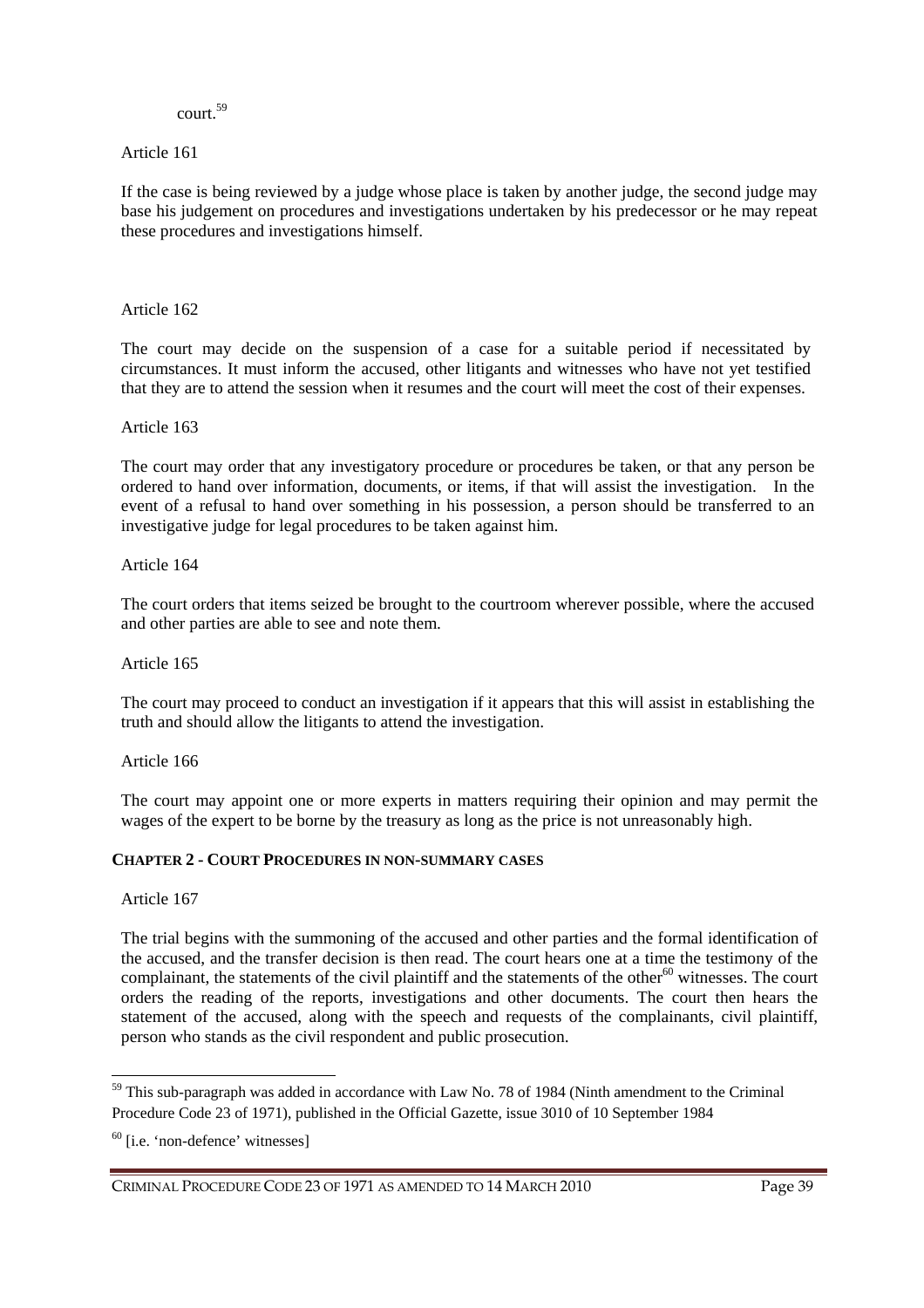- A. Before giving testimony each witness is asked to give his full name, profession, age, place of work and relationship to the parties. Before giving his testimony, he must swear that he will speak the truth and nothing but the truth.
- B. The witness gives his testimony orally and he may not be interrupted during its delivery. If he is unable to speak due to disability, the court will give him permission to write his statement. The court may ask any questions necessary in order to clarify the facts after completion of the testimony. The Public Prosecution, complainant, civilian plaintiff, a civil official and the accused may discuss the testimony  $\overrightarrow{via}$  the court<sup>61</sup> and ask questions and request clarifications to establish the facts.
- C. It is permissible to remove the witness whilst the testimony of another witness is being heard and the witness may be confronted by another witness during the testimony.

#### Article 169

The testimony should be based on the facts which the witness is able to recall through one of his senses.

Article 170

The court may order that testimony, previously given in the written report collating the evidence or during the initial investigation or before it or any another criminal court, be heard in front of it, if the witness claims not to recall all or some of the facts to which he testified, or if the previous statement clarifies his current statement before the court. The court and other parties may discuss all of this.

Article 171

The court may hear the testimony of anyone who attends the trial and anyone who puts himself forward with information. It may summon any person to attend to deliver his testimony if it is considered that this testimony will help establish the truth.

Article 172

If the witness does not appear or if his testimony cannot be heard because he has died, is unable to speak or is no longer qualified to testify or because his whereabouts are unknown or if his appearance before the court would cause delay or exorbitant expense, the court may decide to hear testimony previously given in the written record of the collection of evidence or during the initial investigation, or in front of another criminal court in the same case. This testimony will be treated as though it were given before the court.

Article 173

 $\overline{a}$ 

If the witness is excused due to illness, or any other reason for his inability to attend, from giving his testimony, the court, after informing the parties, may delegate a member of the court, an investigative judge or misdemeanour judge, to travel to the witness's location to hear the witness and send a written report to the court.

 $61$  the words "via the court" were deleted by CPA Memorandum 3 Section 4(f), signed 18 June 2003, published in the Official Gazette, issue 3978 of 17 August 2003

CRIMINAL PROCEDURE CODE 23 OF 1971 AS AMENDED TO 14 MARCH 2010 Page 40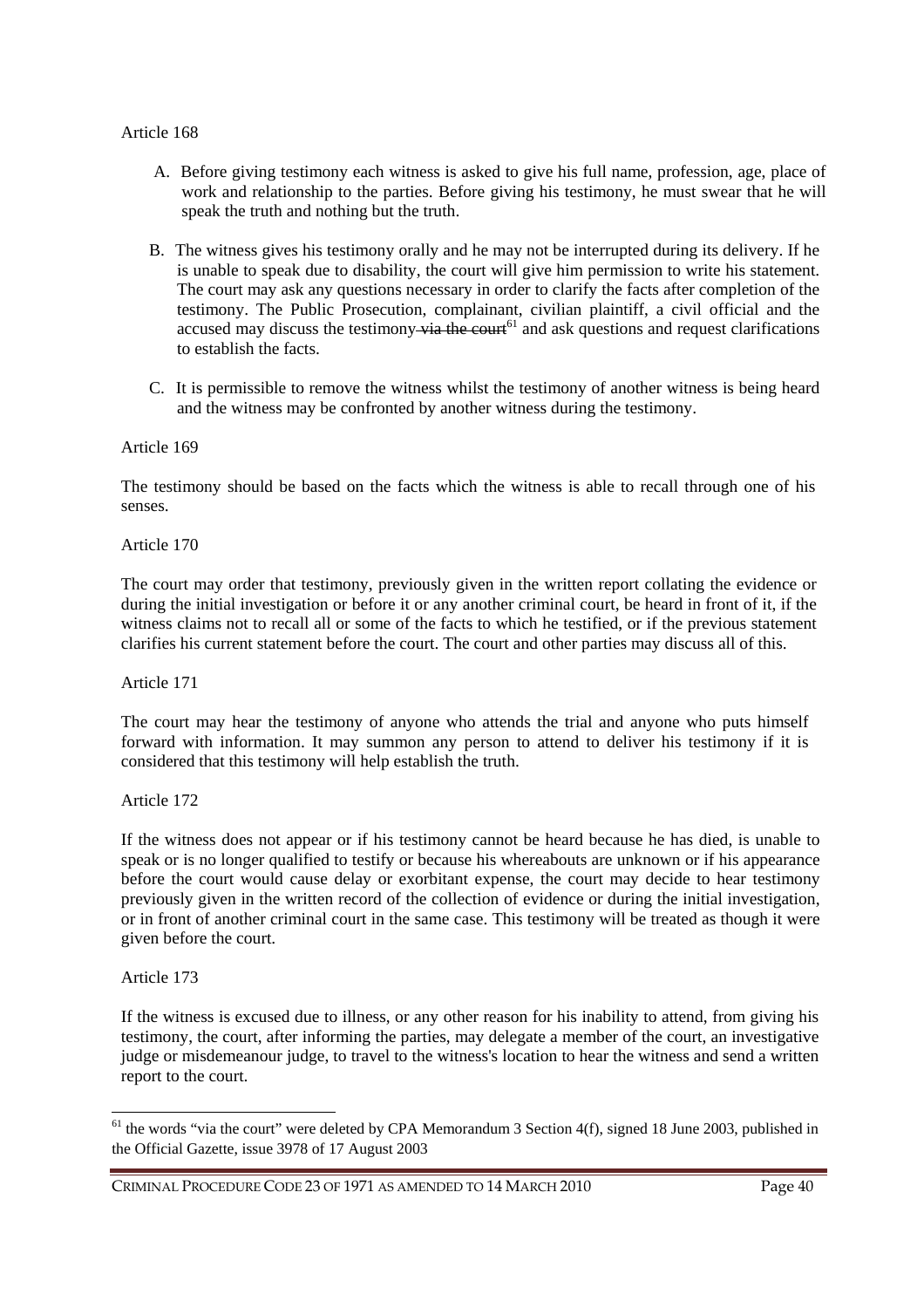The parties may attend in person or through representatives and direct the questions they think appropriate. If, after the transfer or sending of a judge to the location of the witness, the reason is deemed not to be valid, a penalty may be imposed as prescribed by law for failure to attend.

#### Article 174

- A. If the witness does not attend, the court may, despite his prior notification, permit that he be re-summoned to attend or it may issue an arrest warrant against him for attendance to deliver the testimony and the witness may be given a penalty as prescribed by law for not attending.
- B. If the witness attends the court before the trial has been completed and it becomes clear that he has an acceptable excuse for being late, the court may retract the judgement issued against him.

#### Article 175

The court may, either on its own or at the request of the parties, request discussion of a testimony or return to its discussion and seek clarification of what the witness has said in order to establish the facts.

Article 176

If the witness refuses to swear the oath or give testimony, other than in cases where this is permissible by law, the court may issue a sentence against him as prescribed by law for refusal to testify and may order the reading of his previous statement which should then be treated as a testimony which was given in front of the court.

Article 177

An appeal by cassation may be made before the Felony Court against judgements made against witnesses by the Court of Misdemeanours in accordance with legally prescribed guidelines. The decision will be final. It is also permissible to appeal against these judgements to the Court of Cassation if they are issued by the Felony Court. The decision of the Court of Cassation is final. It will be sufficient in these cases to send a written record of the session and a copy of the judgements issued against the witness during the appeal review.

Article 178

Provisions of section 2 of part 4, book 2 should be applied as far as possible when hearing witness testimony in court.<sup>62</sup>

Article 179

 $\overline{a}$ 

The court may ask the accused any questions considered appropriate to establish the truth before or after issuing a charge against him.<sup>63</sup>

CRIMINAL PROCEDURE CODE 23 OF 1971 AS AMENDED TO 14 MARCH 2010 Page 41

 $62$  Articles 58 to 68 dealing with the process by which witnesses are heard by the investigative judge

 $63$  The sentence, "A refusal to answer will be considered as evidence against the accused." was purportedly deleted by CPA Memorandum 3 Section 4(g), signed 18 June 2003, published in the Official Gazette, issue 3978 of 17 August 2003. However the revised version of CPA Memorandum 3 (which is the version on the CPA archive website at http://www.cpa-iraq.org/regulations/index.html), signed on 27 June 2004 and never published in the Official Gazette is silent on this provision and therefore does not contain this deletion. The reason for the silence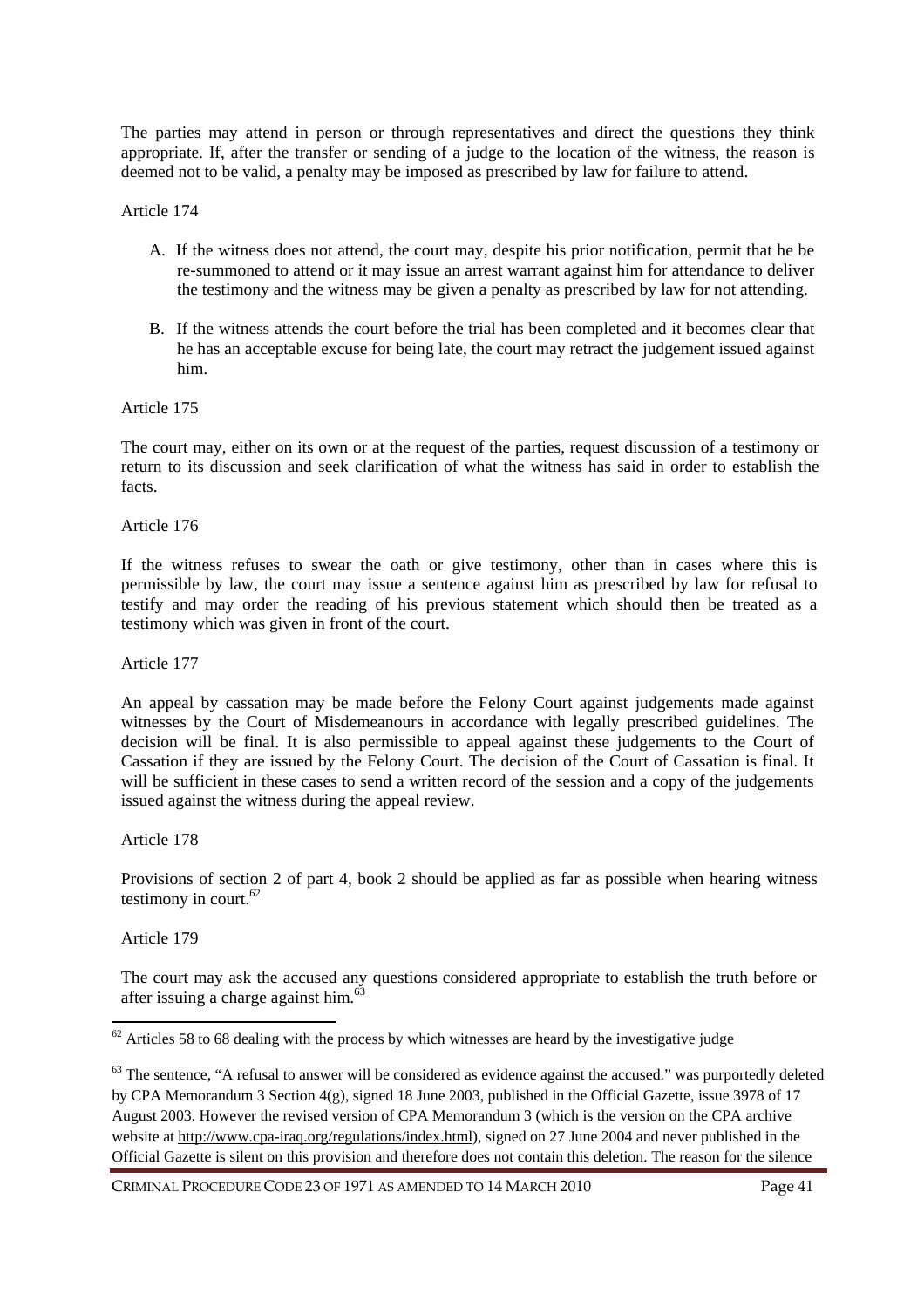If the accused refuses to answer questions directed to him or if his answers are contradictory or contradict his previous statements, the court may order the reading and hearing of the accused's earlier answers and statements.

#### Article 181

- A. If the complainant withdraws the complaint or the court considers that the complaint has been withdrawn in accordance with the provisions of Article 150 and if the offence is one in which conciliation is permissible without a court agreement, the complaint is considered as rejected.
- B. If, after taking steps to clarify the situation as described in the Articles above, it becomes clear to the court that the evidence does not point to the accused having committed the offence with which he is charged, his discharge is ordered.
- C. If it appears to the court, after the aforementioned steps have been taken, that the evidence indicates that the accused has committed the offence being considered, then he is charged as appropriate, the charge is read to him and clarified, and he is asked to enter a plea.
- D. If the accused confesses to the charge against him and the court is satisfied of the truth of his confession and that he understands its implications, then the court listens to his defence and issues a judgement in the case without any requirement for further evidence. If he denies the charge or does not offer a defence, if he requests a trial or if the court considers that his confession is confused, or that he does not understand the consequences or if the offence is punishable by death then the case goes to trial, defence witnesses are heard and the remaining evidence in his defence is heard, unless the court finds it to be an unjustified attempt to impede the investigation or to mislead the court. When this has been completed, the commentary of the other parties, the Public Prosecution, and the defence of the accused are heard. The end of the trial is then announced, and the court issues its verdict in the same session or in another session held soon afterwards.
- E. The accused should be the last to speak in the judicial investigation or trial.

### Article 182

 $\overline{a}$ 

- A. If, after the trial has been conducted as above, the court is satisfied<sup>64</sup> that the accused committed the offence of which he is accused, it issues a verdict of guilty and rules on the penalty to be applied.
- B. If the court is satisfied that the accused did not commit the offence of which he is accused or that the action in question is not a criminal offence, a verdict of not guilty is issued.
- C. If it becomes clear to the court that there is insufficient evidence to condemn him the

in the revised Memorandum 3 would appear to be that the original sentence actually read "A refusal to answer will NOT be considered as evidence against the accused"

<sup>64</sup> The word 'satisfied' (*i'qtinaiha*) comes from the root *qana'a* and means 'satisfied so that it is sure' or 'convinced'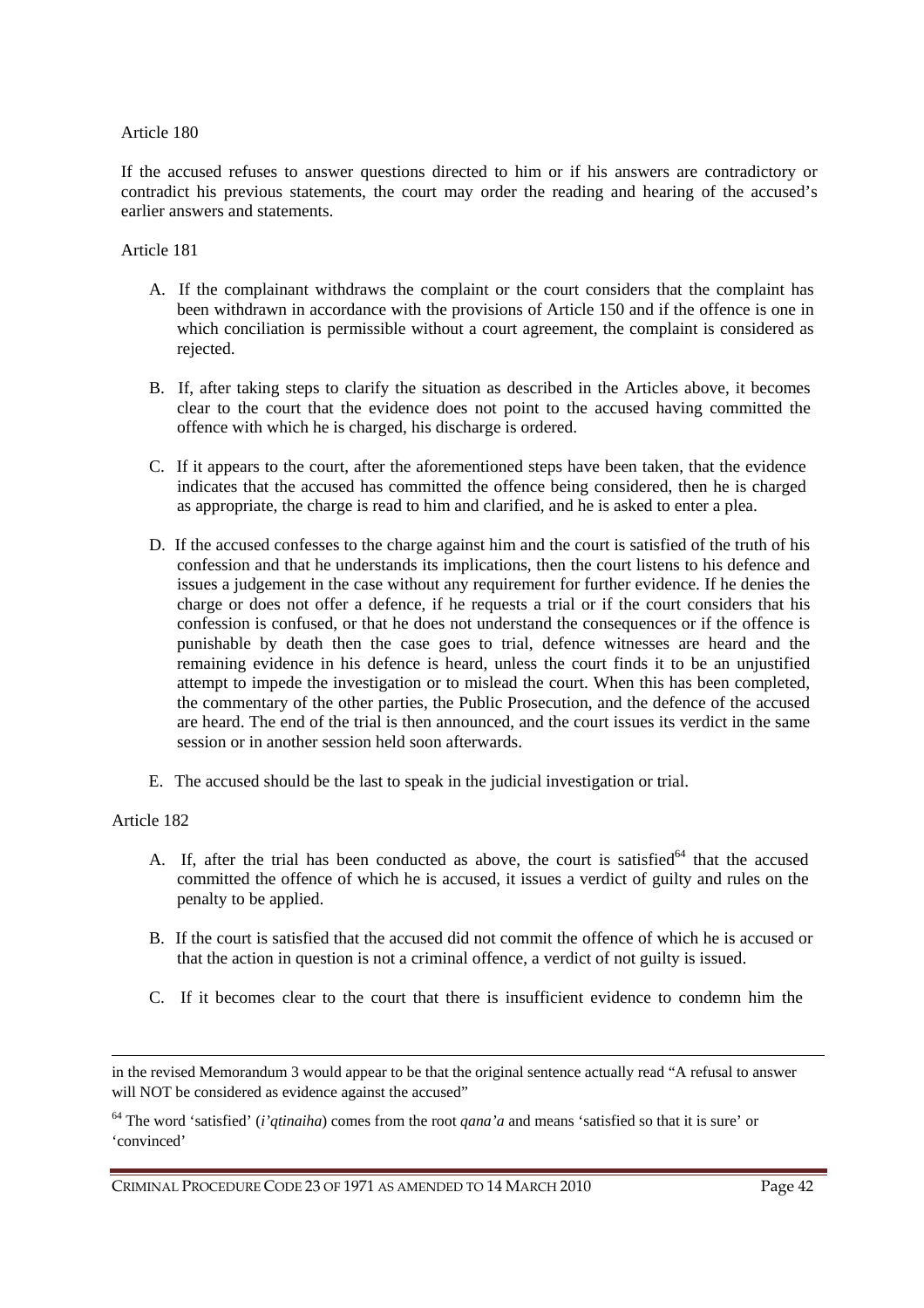charge is dropped and he is discharged.<sup>65</sup>

- D. If it becomes clear to the court that the accused is not legally responsible for his actions the court issues a judgment of diminished responsibility and follows the steps stipulated by  $law<sup>66</sup>$
- E. A detainee is released when a verdict of not-guilty, diminished responsibility, release or rejection of the complaint is issued, as long as there is no other legal reason for his detention.

# **CHAPTER 3 - SEIZURE OF DEFENDANT'S ASSETS**

## Article 183

- A. The investigative judge and the court may seize the assets of a person accused of committing a felony involving movable or immovable property. The seizure will include all funds that were earned via these assets or which have been received as compensation for them. Items which may not otherwise be seized in accordance with the law may be seized if it is proven that they were obtained as a consequence of an offence.
- B. The court, when issuing a sentence *in absentia* against a person accused of a felony, must order seizure of assets if not previously seized.<sup>67</sup>

# Article 184<sup>68</sup>

- A. The investigative judge and the court may<sup>69</sup>, based on a request from the Public Prosecution or the appropriate administrative party, order precautionary seizure of assets immediately, if the action on which it is based forms an offence related to the external or internal security of the state or is an offence against the rights or property of the state, including assets considered to be public assets or those connected to public welfare. The precautionary seizure process may be ordered by the competent Judicial Authority directly when necessary even though no such request might have been made.
- B. In the circumstances indicated in sub-paragraph A, it is permissible to request seizure of assets before a case has been lodged, when it is lodged, or at any stage of the criminal case, up to the point where a definitive verdict has been given.
- C. All moveable and immovable assets of the accused which are legally liable to seizure, are subject to seizure, whether in his possession and subject to his control or whether

 $\overline{a}$ 

<sup>&</sup>lt;sup>65</sup> note Court of Cassation Decision No. 144 of 2007 to the effect that a confession which was subsequently withdrawn and which was contradicted by other evidence was insufficient evidence

 $66$  see Articles 230 to 232

 $67$  The text of sub-paragraph (B) has been amended in accordance with Article 1 of Law No. 193 of 1975 (Fourth amendment to the Criminal Procedure Code, No. 23 of 1971) published in the Official Gazette, issue 2504 of 15 December 1975

<sup>&</sup>lt;sup>68</sup> This text replaces the repealed original text of Article 184 in accordance with the Article 2 of Law No. 193 of 1975 (Fourth amendment to the Criminal Procedure Code, No. 23 of 1971) published in the Official Gazette, issue 2504 of 15 December 1975

 $69$  "must" replaced by "may" by CPA Memorandum 3 Section 4(h), signed 18 June 2003, published in the Official Gazette, issue 3978 of 17 August 2003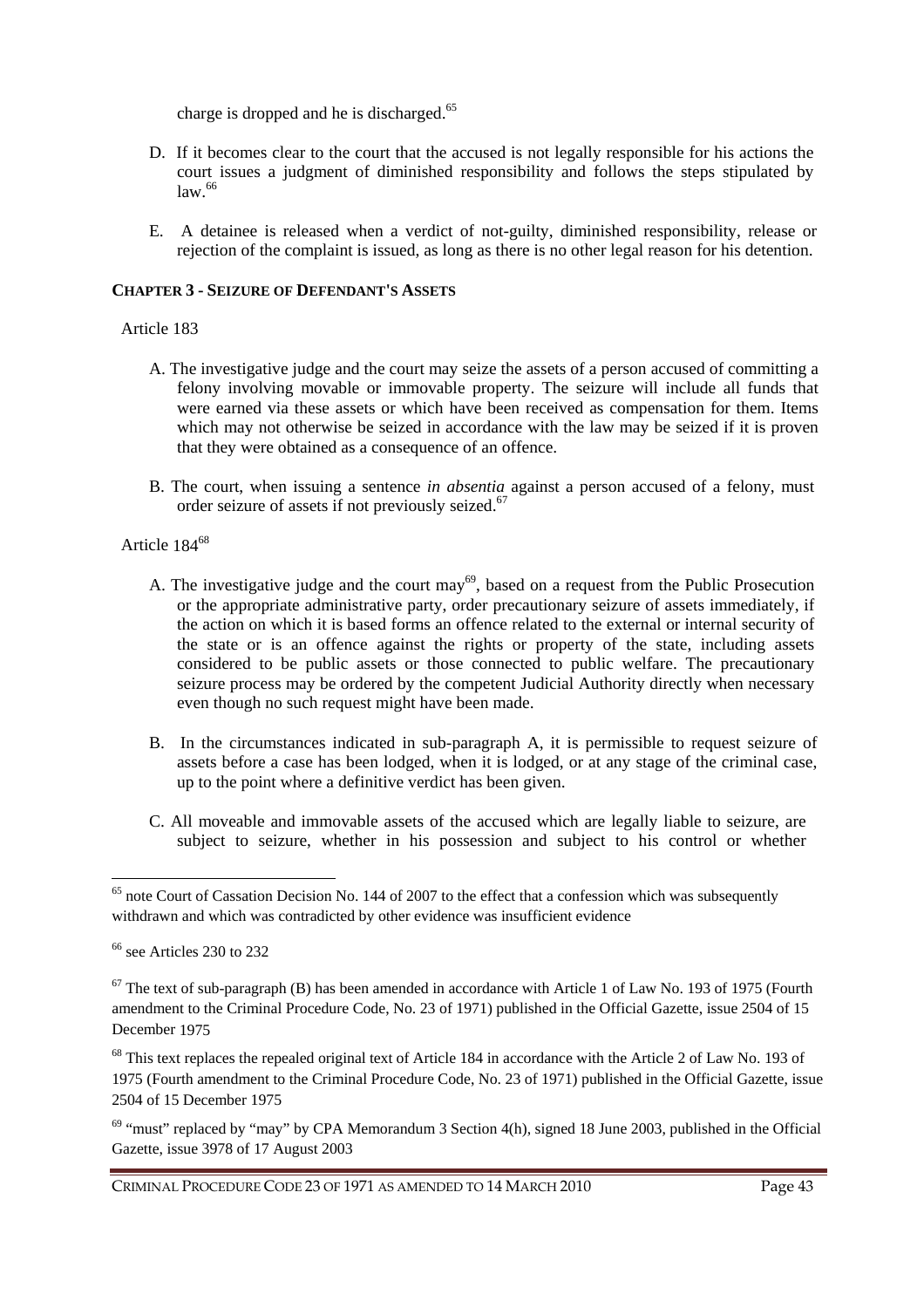possession or control have been transferred to another party. The seizure includes all assets if the rights and damages resulting from the offence are unlimited. If they are, or subsequently become limited, a seizure order or amendment is issued to guarantee that the state recovers only the rights and damages to which it is entitled, no more.

## Article 185<sup>70</sup>

- A. If the seizure is put in place before the complaint is lodged, the person who requested the seizure must lodge his complaint within 3 months of the decision to make the seizure.
- B. The accused whose assets have been seized, the person who holds the seized assets, land the person who claims rights over the seized assets, may challenge the decision of seizure with the judicial authority which issued it, within 8 days from the date of notification of the seizure order or from the date on which they became aware of it.
- C. If the party requesting the seizure does not submit the complaint against the person whose assets have been seized within the period specified in sub- paragraph A the seizure order is cancelled and all resulting legal effects are cancelled.
- D. If the complaint is submitted within the time limit specified in sub-paragraph A the judicial authorities to whom the criminal case passes may decide to leave the seizure order in place or to amend it or to cancel it, depending on the facts of the case and the case which has been made against the seizure.

## Article 186<sup>71</sup>

 $\overline{a}$ 

- A. The seizure in progress is considered, under the terms of Articles 183, 184 and 185, a precautionary seizure and remains in place during procedures to contest it; the assets seized and claims over them are administered under civil law so long as it does not conflict with the provisions of the paragraphs above.
- B. If the criminal case ends for any legal reason, before a judgment has been issued, the seizure remains current in accordance with the provisions of Articles 184 and 185, and the administrative party concerned must establish a legal case on the rights and damages covered by the criminal case within three months of notification of the end of the criminal case. In the case of failure to comply with this, the seizure order is cancelled and the seized property returned to its owner.
- C. If a verdict of guilty is issued against the accused, the assets remain seized and are transferred to a state of implementational seizure once the judgment is definitive.
- D. If a verdict of not guilty or diminished responsibility is reached, or if an order is issued to discharge the accused or throw out the complaint, once this decision is final the seizure is cancelled and the assets restored to the owner even if this is not stipulated in the court's ruling.

CRIMINAL PROCEDURE CODE 23 OF 1971 AS AMENDED TO 14 MARCH 2010 Page 44

<sup>&</sup>lt;sup>70</sup> This text replaces the repealed original text of Article 185 in accordance with Article 2 of Law No. 193 of 1975 (Fourth amendment to the Criminal Procedure Code, No. 23 of 1971) published in the Official Gazette, issue 2504 of 15 December 1975

 $71$  This text replaces the repealed original text of Article 186 in accordance with Article 2 of Law No. 193 of 1975 (Fourth amendment to the Criminal Procedure Code No. 23 of 1971) published in the Official Gazette, issue 2504 of 15 December 1975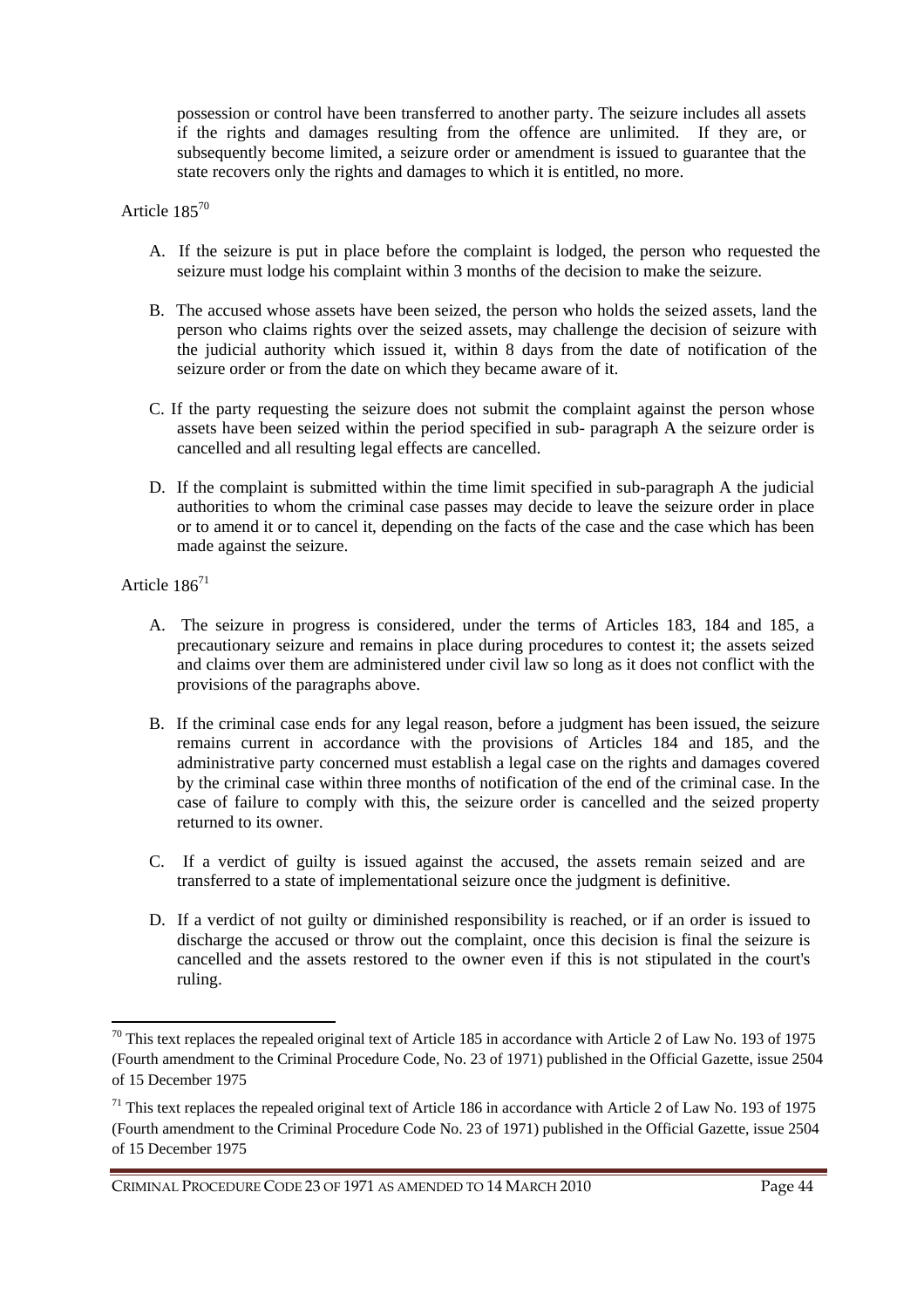# **CHAPTER 4 - CHARGE**

### Article 187

- A. The charge is written down on a special piece of paper in the name of the judge issuing it, with his position and includes the name of the accused, his identity details, the place and time of commission of the offence and a legal description of the offence and the name of the victim or of the item against which the offence was committed, the way in which it was committed and the legal paragraphs which apply. The paper is dated and signed by the judge or head of the court.
- B. In setting out the description for the offence, the court is not restricted to the definition in the arrest warrant or summons or transfer decision.

### Article 188

- A. One charge is made for each offence ascribed to a particular individual.
- B. One charge is made for multiple offences as stipulated in sub-paragraph 132(A).
- C. One charge is made for each connected offence as stipulated in sub-paragraph 132(B).
- D. It is permissible to make one charge against all the perpetrators of one offence.
- E. There will be a trial for each charge.
- F. The trial will take place as if for a single case under the circumstances stipulated in Articles 132 and 133.

### Article 189

- A. If the accused is accused of treachery or embezzlement of public funds, it is sufficient in the charge to state the sums involved in the offence without giving details or dates of the appropriation.
- B. The court notifies the accused of any change or amendment to the charge.

### Article 190

- A. If it becomes clear that the accused is accused of an offence punishable by a more severe penalty than that with which he has been charged, or if there is a difference between the descriptions given in the charge and the accusation, the charge must be withdrawn and a new charge issued.
- B. The court notifies the accused of all changes and amendments made to the charge in accordance with sub-paragraph A and grants a period of time for the defence to challenge this new charge if this is requested.
- C. A decision to withdraw the charge is organized along the same lines as if a not guilty verdict had been issued.

# Article 191

If the accused is charged with an offence consisting of a number of actions, and it subsequently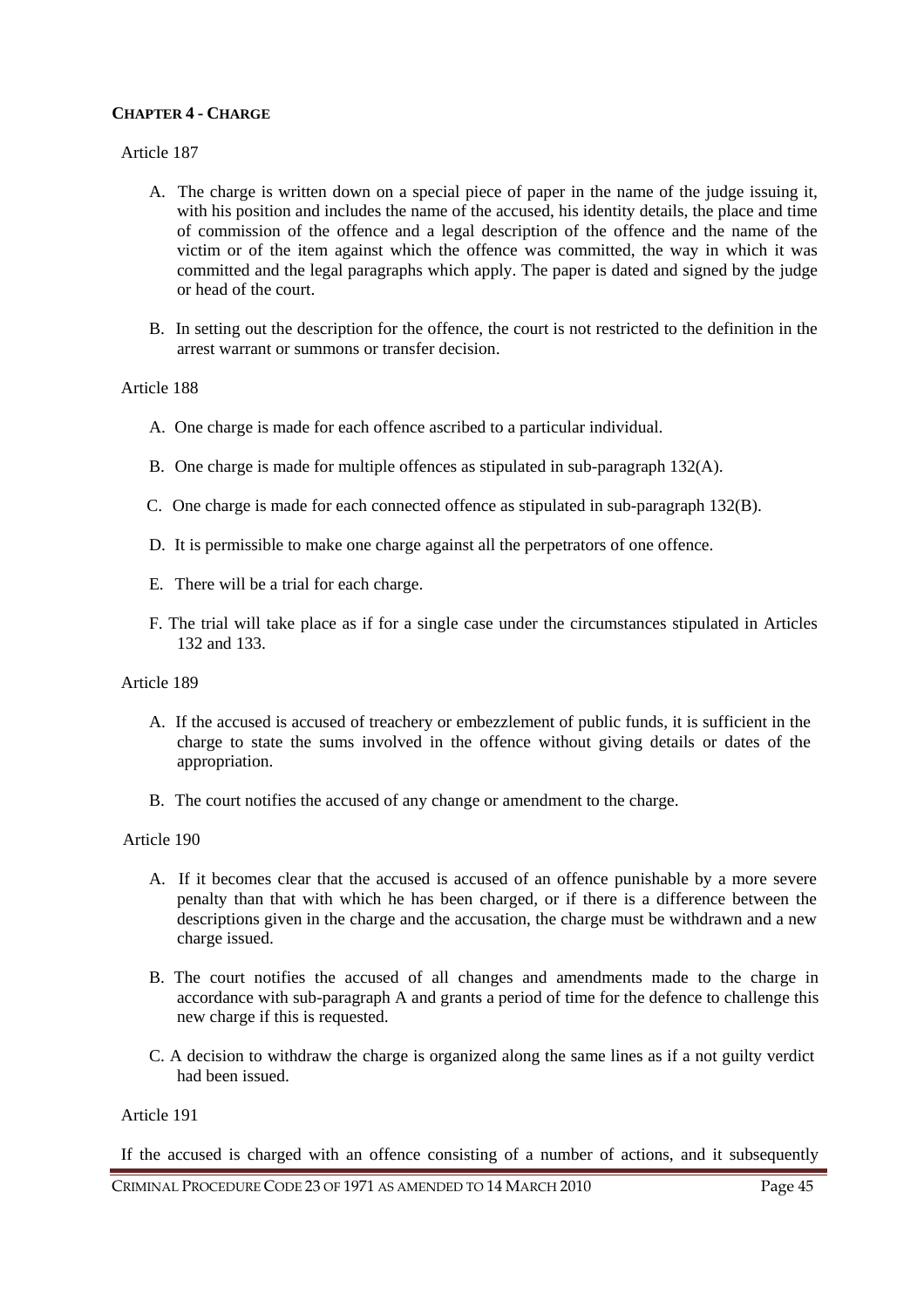appears that the accused committed only part of the offence, the court completes the trial and issues a verdict without the need for a new charge to be issued.

Article 192

If it appears that the accused has committed a minor offence which has no connection with the offence with which he has been charged the court completes the trial and issues the verdict without the need for a new charge; an attempted offence is considered a minor offence.

Article 193

Material negligence or error does not nullify the charge provided that it does not alter its legal character and does not affect the accused's defence.

### **CHAPTER 5 - CONCILIATION**

Article 194

Conciliation is acceptable by decision of the investigative judge or court if requested by the victim or the person representing him legally in the case. Action on the complaint will be suspended in accordance with the provisions laid out in the following paragraphs.

Article 195

- A. If the offence indicated in Article 194 is punishable by a term of detention of a year or less or by a fine, conciliation is acceptable without reference to the judge or court.
- B. If the offence is punishable by a period of detention exceeding a year, conciliation is only possible through reference to the judge or court.
- C. Conciliation is acceptable through the agreement of the court or judge in offences of threats, damage, spoiling or sabotage of property if they are punishable by a period of detention not exceeding a year.

Article 196

- A. The request of conciliation with an accused is not applicable to another accused.
- B. Conciliation is not acceptable if accompanied by conditions.

Article 197

- A. A request for conciliation will be accepted at all stages of investigation and trial up to the issue of the verdict.
- B. If legal conditions in the request for conciliation are fulfilled, the investigative judge or court will issue a ruling on acceptance and release the accused if detained.

### Article 198

The decision announcing the acceptance of conciliation has the same effect as a verdict of not guilty.

# **CHAPTER 6 - CESSATION OF CRIMINAL PROCEEDINGS**

CRIMINAL PROCEDURE CODE 23 OF 1971 AS AMENDED TO 14 MARCH 2010 Page 46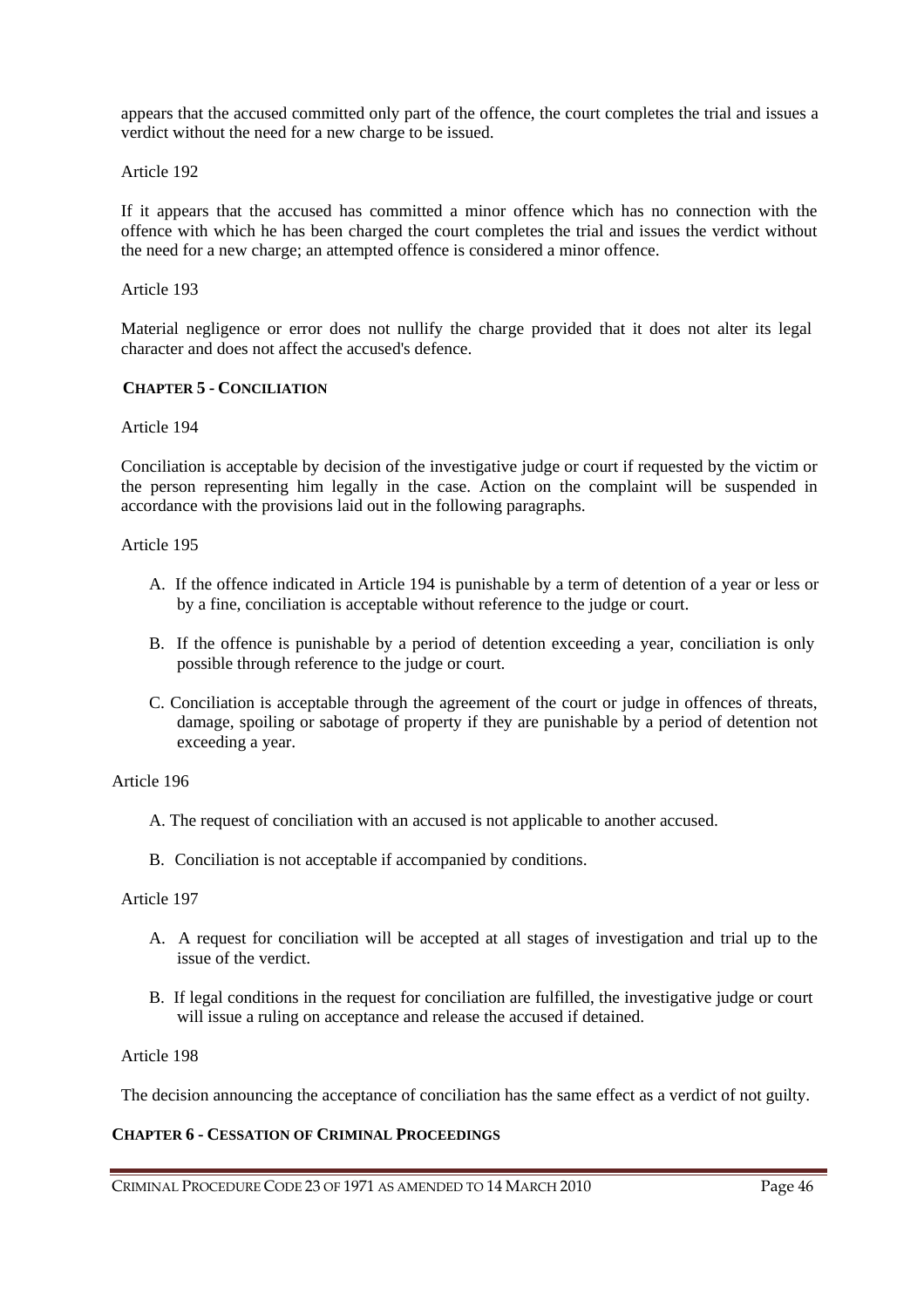- A. The Chief Prosecutor may<sup>72</sup> request that the Court of Cassation put an end to the procedures of examination or trial, either temporarily or permanently, in any case up to the point of the issue of the final verdict, if there is a reason justifying this action.
- B. The request must include the justification and, when submitted to the Court of Cassation, the papers of the court are requested, and the investigative judge or court must send them for examination on the case.
- C. The Court of Cassation checks the request and decides whether to accept it and suspend proceedings permanently or temporarily for a period not exceeding three years, if it finds justification. If there is no justification, the request will be refused.
- D. After the Court of Cassation has issued its decision, the file is returned and a copy of the decision is sent to the Director of Public Prosecutions.
- E. If the decision stipulates a suspension of proceedings, the investigative judge or court must release the accused if he is detained. The issue of this decision will not prejudice the right of the judicial authorities or court to confiscate items, the possession of which is illegal.
- F. The decision to suspend proceedings temporarily may be converted to one of permanent suspension in accordance with the provisions stipulated in this section.

- A. The investigation and trial will resume after the end of a period of temporary suspension from the point where they stopped.
- B. The decision to suspend proceedings permanently has the same legal effect as a not guilty verdict, although it does not prejudice potential damages from a civil case raised, or the payment of compensation.

### **CHAPTER 7 - TRIALS IN SUMMARY CASES**

### **Sub-chapter 1 - Trial and Ruling**

### Article 201

The provisions and procedures for trials in non-summary cases are followed, as far as possible, in trials for summary cases subject to the following paragraphs.

### Article 202

 $\overline{a}$ 

If it is clear to the Misdemeanour Court that the infraction being ruled upon is liable to a penalty of detention or if a request for compensation or return of property has been submitted, it must set a date for a session to review the case and give notice to the accused, other litigants and witnesses to attend.

<sup>&</sup>lt;sup>72</sup> the words "based on permission from the Minister of Justice" were deleted by CPA Memorandum 3 Section 4(i), signed 18 June 2003, published in the Official Gazette, issue 3978 of 17 August 2003

CRIMINAL PROCEDURE CODE 23 OF 1971 AS AMENDED TO 14 MARCH 2010 Page 47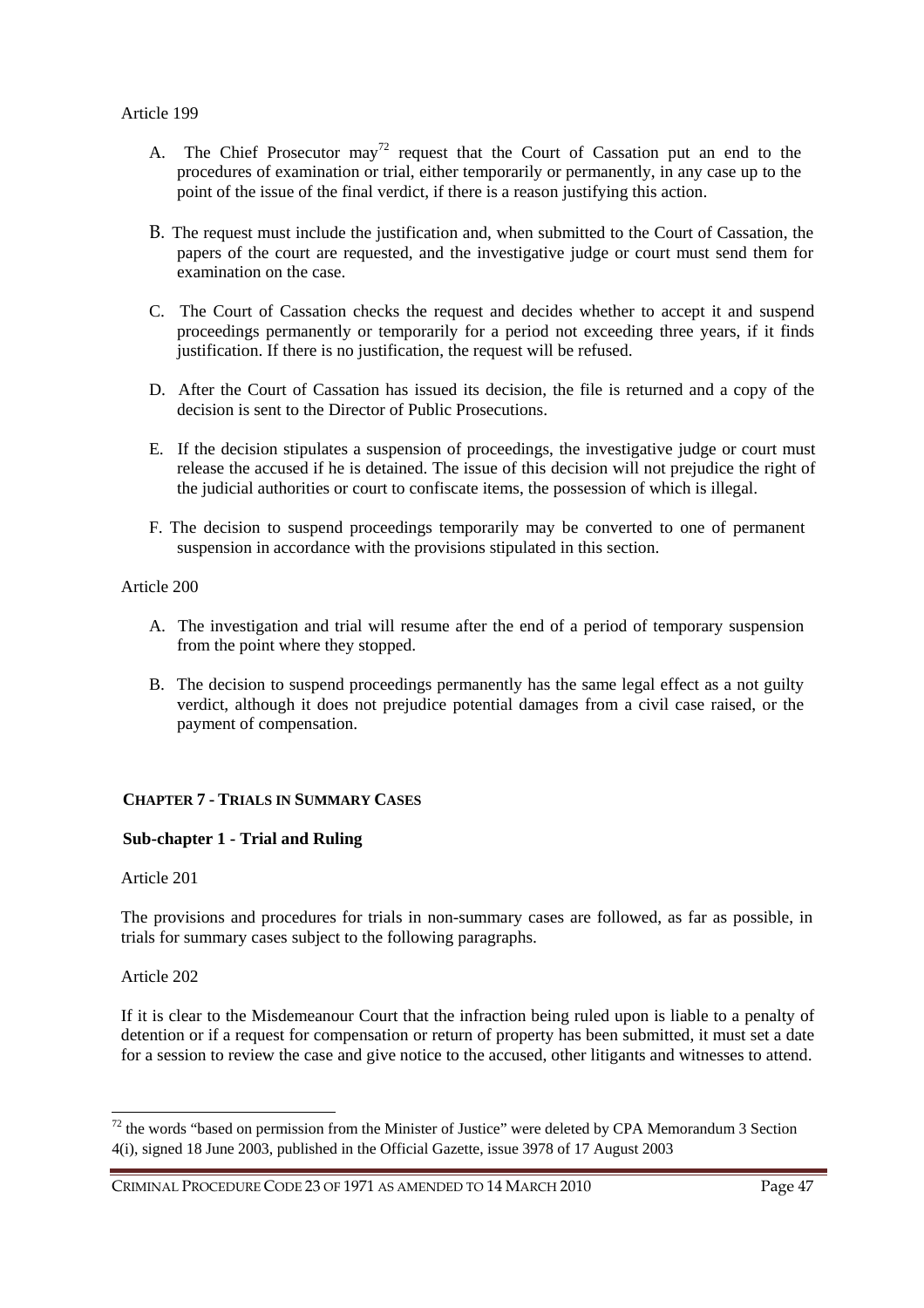- A. The process of a [summary] trial entails the court hearing the testimony of the complainant or civil plaintiff, testimony of the witnesses, reading reports, then hearing a statement from the accused, if in attendance, without any charge being made, and recording a written summary of this, thus covering all aspects of the case.
- B. If the court is satisfied<sup>73</sup>, after taking the steps described in sub-paragraph A, that the accused committed the offence of which he is accused, it issues a guilty verdict and rules on the penalty to be imposed.
- C. If the court is satisfied that the accused did not commit the offence of which he is accused, or if there is insufficient evidence for conviction, or if the action which was committed is not a criminal offence, a ruling is made that the accused be released.

- A. In cases of infractions, transferred in summary form, if the court finds that the offence of which the accused is accused is a misdemeanour, it must review the case either in summary or non-summary form with regard to the provisions of sub-paragraph A of Article 134 or return it to the investigative judge for a preliminary investigation, in accordance with the basic facts. If the court finds that it is a felony, it must return the case to the investigative judge for investigation as stated above.
- B. The court may review, in non summary form, a case of misdemeanour transferred to it in summary form or may review, in summary form, a case which has been transferred to it in non-summary form, with regard to the provisions of sub-paragraph A of Article 134.
- C. If the court reviews a case of misdemeanour in summary form, it may not give a judgment exceeding the maximum penalty for an infraction as stipulated in the Penal Code.

# **Sub-Chapter 2 – Penal Order**

Article 205

- A. If the court finds, from examination of the case papers, that the infraction is not liable to a sentence of detention, and a request for compensation or return of property has not been submitted, and the action of the accused is proven, it may issue a penal order for a fine or other penalty without trial.<sup>74</sup>
- B. If it is clear to the court that there is insufficient evidence to prove that the accused committed the action of which he is accused, or that the law does not provide for a penalty, it issues an order of discharge.

### Article 206

 $\overline{a}$ 

The penal order or discharge order is issued in writing and the accused is notified of the order, in

<sup>73</sup> The word 'satisfied' (*i'qtinaiha*) comes from the root *qana'a* and means 'satisfied so that it is sure' or 'convinced'

 $74$  a 'penal order' is the determinative final decision of the investigation judge in a minor infraction case as set out in Article 205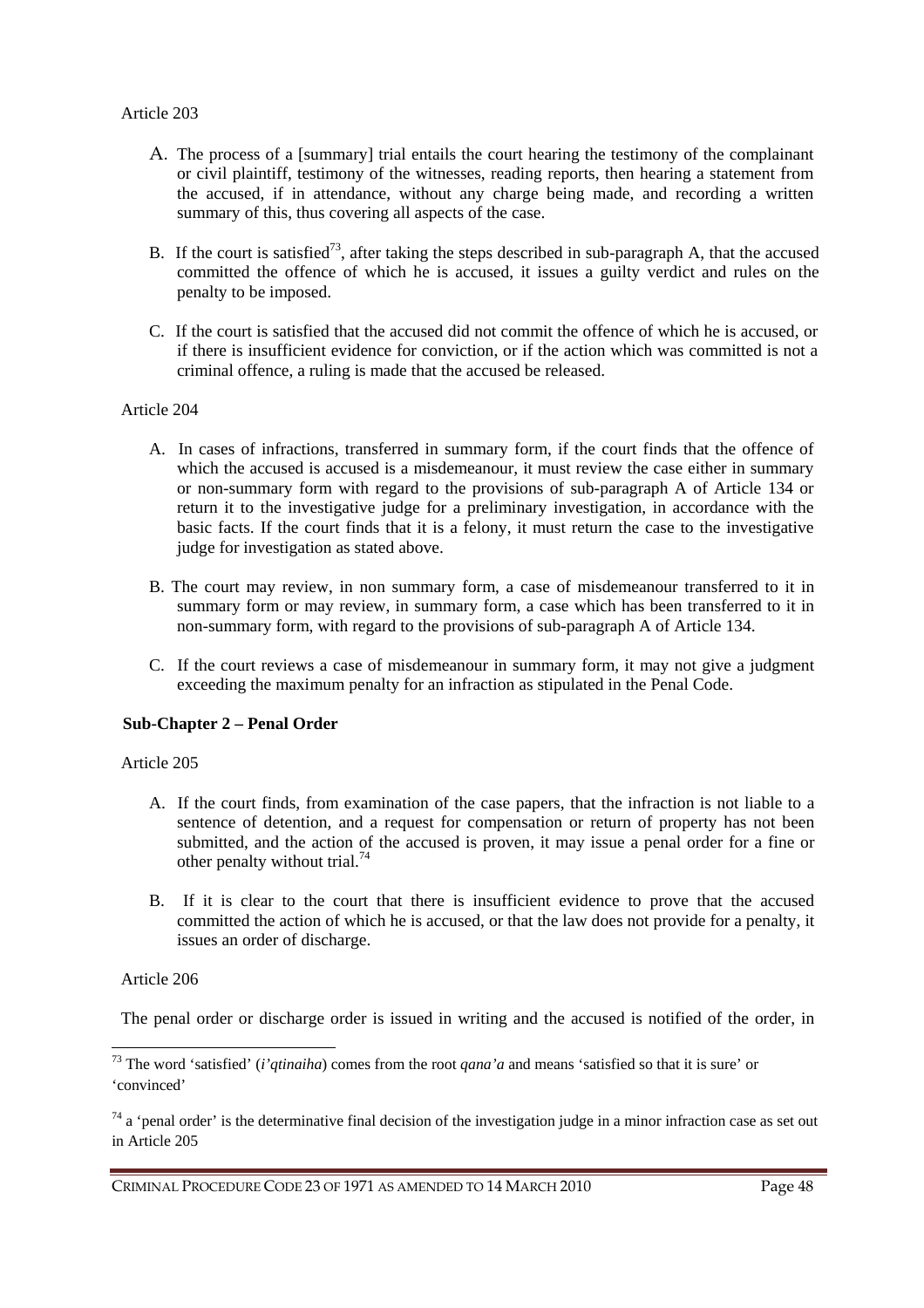accordance with basic principles.

Article 207

The accused may contest the penal order by a petition submitted to the court within 7 days of the date of notification and the court will appoint a date for trial and notify the accused in accordance with basic principles.

Article 208

- A. If the contesting party attends the session, and the contestation was submitted within the legal time limit, the court will conduct a trial in accordance with the paragraphs above and will issue a verdict on the case in accordance with the provisions of the law, with the condition that the penalty against the accused shall be no more severe, and the verdict will be subject to appeal through legal methods.
- B. If the contesting party does not attend the session, or it is clear that the contestation was submitted after the legal time limit, the court will reject it.

Article 209

If there are a number of persons against whom a penal order has been issued, and only some of them contest it, the provisions of contestation apply only to those who have contested the order.

Article 210

If the penal order is uncontested or the contestation is rejected in accordance with sub-paragraph B of Article 208, the penal order is absolute.

Article 211

When the penal order is executed, the accused may submit a defence that he retains the right of contestation because he was not notified in accordance with basic principles. In this case his defence is submitted as a petition to the court, which may refuse it if it finds that the grounds on which it is based are untrue. If it is accepted, the penal order will not be executed and a date will be set for a session to review the case in accordance with previous proceedings.

# **CHAPTER EIGHT – JUDGMENT AND REASONS**

### **Sub-Chapter One - The reasons**

Article 212

The court is not permitted, in its ruling, to rely upon a piece of evidence which has not been brought up for discussion or referred to during the hearing, nor is it permitted to rely on a piece of paper given to it by a litigant without the rest of the litigants seeing it. The judge cannot give a ruling on the basis of his personal knowledge.

Article 213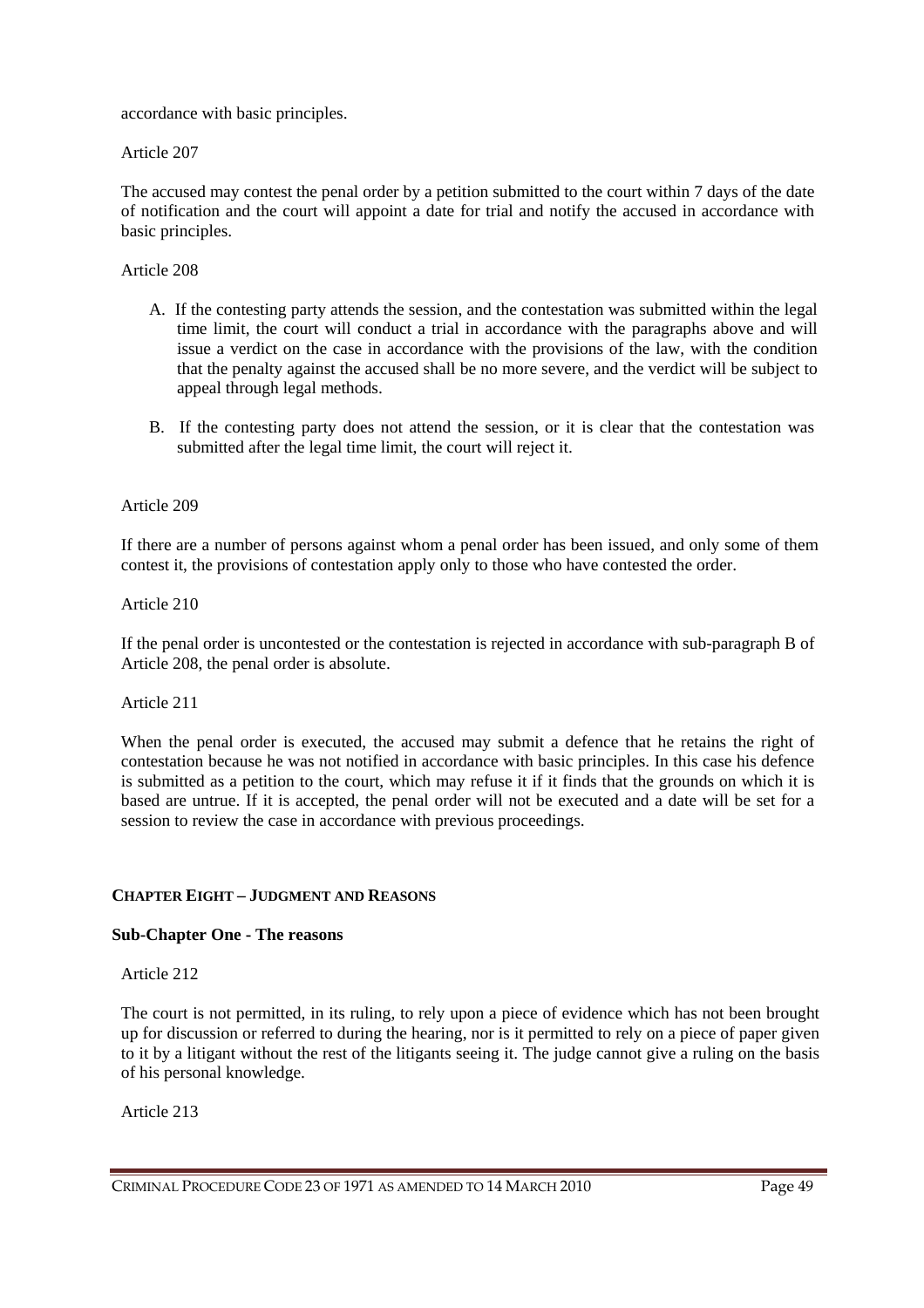- A. The court's verdict in a case is based on the extent to which it is satisfied<sup>75</sup> by the evidence<sup>76</sup> presented during any stage of the inquiry or the hearing. Evidence includes admission reports, witness statements, written records of an investigation, other official discoveries, reports of experts and technicians, background information<sup>77</sup> and other legally established evidence.
- B. One testimony is not sufficient for a ruling if it is not corroborated by background information<sup>78</sup> or other convincing evidence or an admission from the accused. The exception to this rule is if the law specifies a particular way of proving a case, which must be followed.
- C. The court can accept an admission only if it is satisfied with  $it^{79}$ .

The court must decide that the witness is not fit to give testimony if it becomes clear he is unable to remember details of the event or that he is not fully aware of the of value of the testimony he is giving due to his age or his physical or psychological state.

# Article 215

The court has absolute authority in evaluating the testimony. It can either fully accept it or reject it, accept the statements given by the witness during the police investigation or during reports from the initial [judicial] investigation $80$  or given in front of another court in the same case, or completely reject the witness' statements.

# Article 216

The court may accept the statement of a dying victim as evidence relating to the offence and its perpetrator or any other related matter.

Article 217

 $\overline{a}$ 

A. The court has absolute authority in evaluating the accused's admission and acting upon it whether it was given in front of the court, in front of the investigative judge, during other court hearing of the same case or in another case, even if the witness subsequently withdraws his statement. $81$  The court can accept his admission to the [judicial] investigator if there is enough evidence to convince it that the investigator did not have sufficient time to present the accused to the [investigative] judge so that his admission could be recorded.

<sup>80</sup> see Articles 51 to 86

 $81$  note Court of Cassation Decision No. 144 of 2007 to the effect that a confession which was subsequently withdrawn and which was contradicted by other evidence was insufficient evidence

<sup>75</sup> The word 'satisfied' (*i'qtinaiha*) comes from the root *qana'a* and means 'satisfied so that it is sure' or 'convinced'

<sup>76</sup> *al-adhilha* is the total evidence

<sup>77</sup> *qarina* is background information

<sup>78</sup> *qarina* is background information

 $79$  the words "and if there is no other evidence which proves it to be a lie" were deleted by CPA Memorandum 3 Section 4(j), signed 18 June 2003, published in the Official Gazette, issue 3978 of 17 August 2003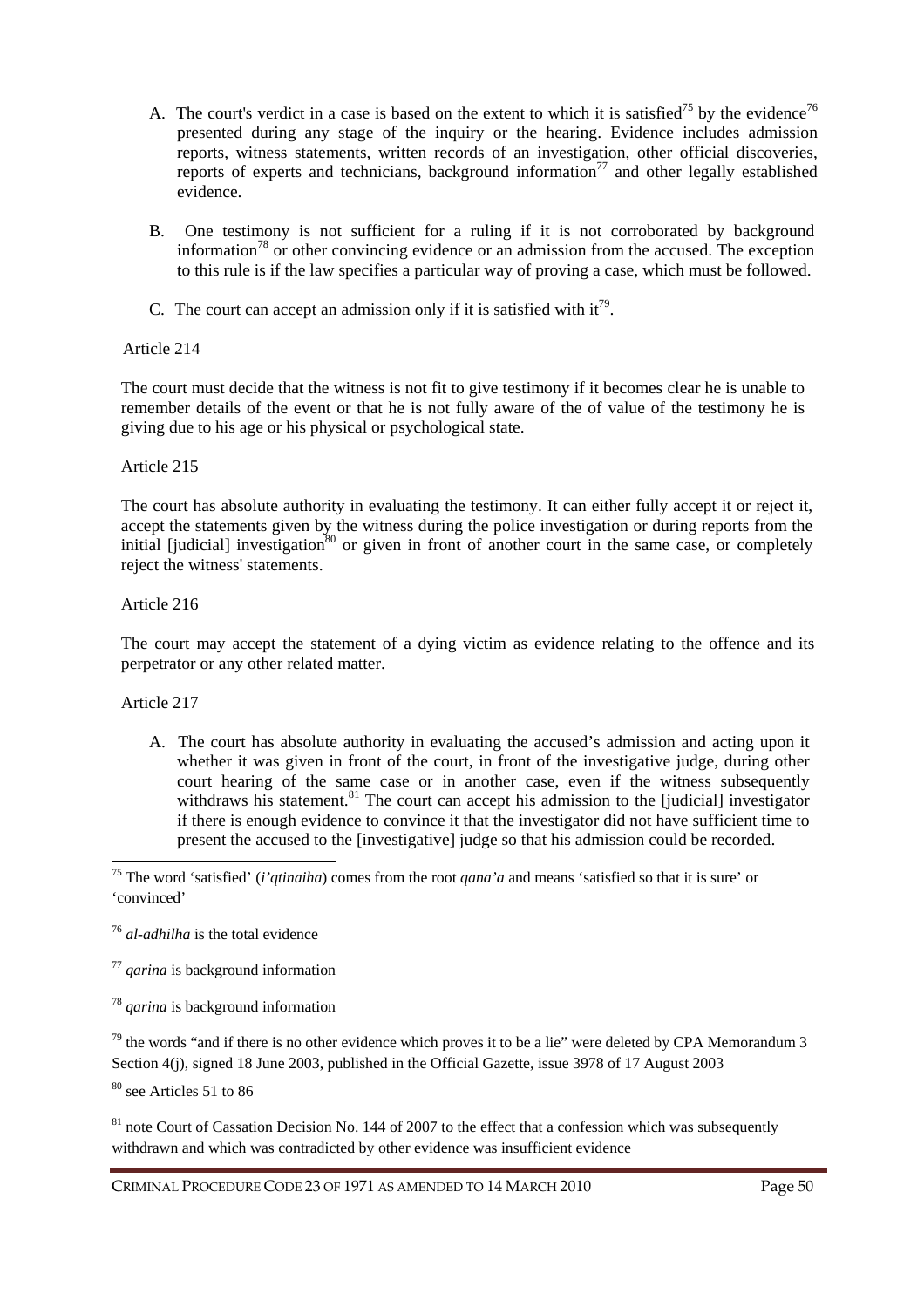B. Admissions may not accepted be if the conditions stipulated in A are not present.

Article 218

It is stipulated that an admission must not have been extracted by coercion. $82$ 

Article 219

It is permissible for the court to divide the admission up, accept the part which it believes to be correct and reject the rest. It is not however permissible to interpret the admission or divide it into parts if it is the only piece of evidence in the case.

### Article 220

- A. Reports of investigations and of the collating of evidence, and all the details in them about procedures of disclosure, searching, and other official reports, are regarded as elements of proof to be taken into consideration by the court. The litigation can discuss them or prove the opposite.
- B. The court must treat events written down by the officials in their reports as part of their official duties as evidence which corroborates their statement, provided they wrote them when they occurred or not long afterwards.

Article 221<sup>83</sup>

# **Sub-Chapter 2 - The ruling**

Article 222

Everything that takes place in the court is written up in a report. The judge or the chief justice signs all its pages. The report must include the date of each hearing, whether it was public or closed, the names of the judge or judges who considered the case, the clerk, the representative of the Public Prosecution, the names of the accused, and other members of accused's team, the names of the witnesses, a report on the papers which were read out, the requests made, the procedures concluded, a summary of rulings, and everything else that occurred during the trial.

Article 223

 $\overline{a}$ 

A. The court retires before giving its ruling. After it has formulated the ruling, the hearing is resumed publicly. The ruling is read out to the accused or its contents are made clear to him.

 $82$  the words "whether it be physical or moral, a promise or a threat. Nevertheless, if there is no causal link between the coercion and the admission or if the admission is corroborated by other evidence which convinces the court that it is true or which has led to uncovering a certain truth, then the court may accept it" were deleted by CPA Memorandum 3, Section 4(k), signed 18 June 2003, published in the Official Gazette, issue 3978 of 17 August 2003

<sup>&</sup>lt;sup>83</sup> This Article which read "The minutes, reports, and official letters written by officials and employees dealing with an infraction are regarded as proof of the events they contain. The court may rely on these as its reason for its ruling in the infraction. It is not however obliged to investigate their veracity. The parties nevertheless can prove that that they are true." was suspended by CPA Memorandum 3, Section 4(l), signed 18 June 2003, published in the Official Gazette, issue 3978 of 17 August 2003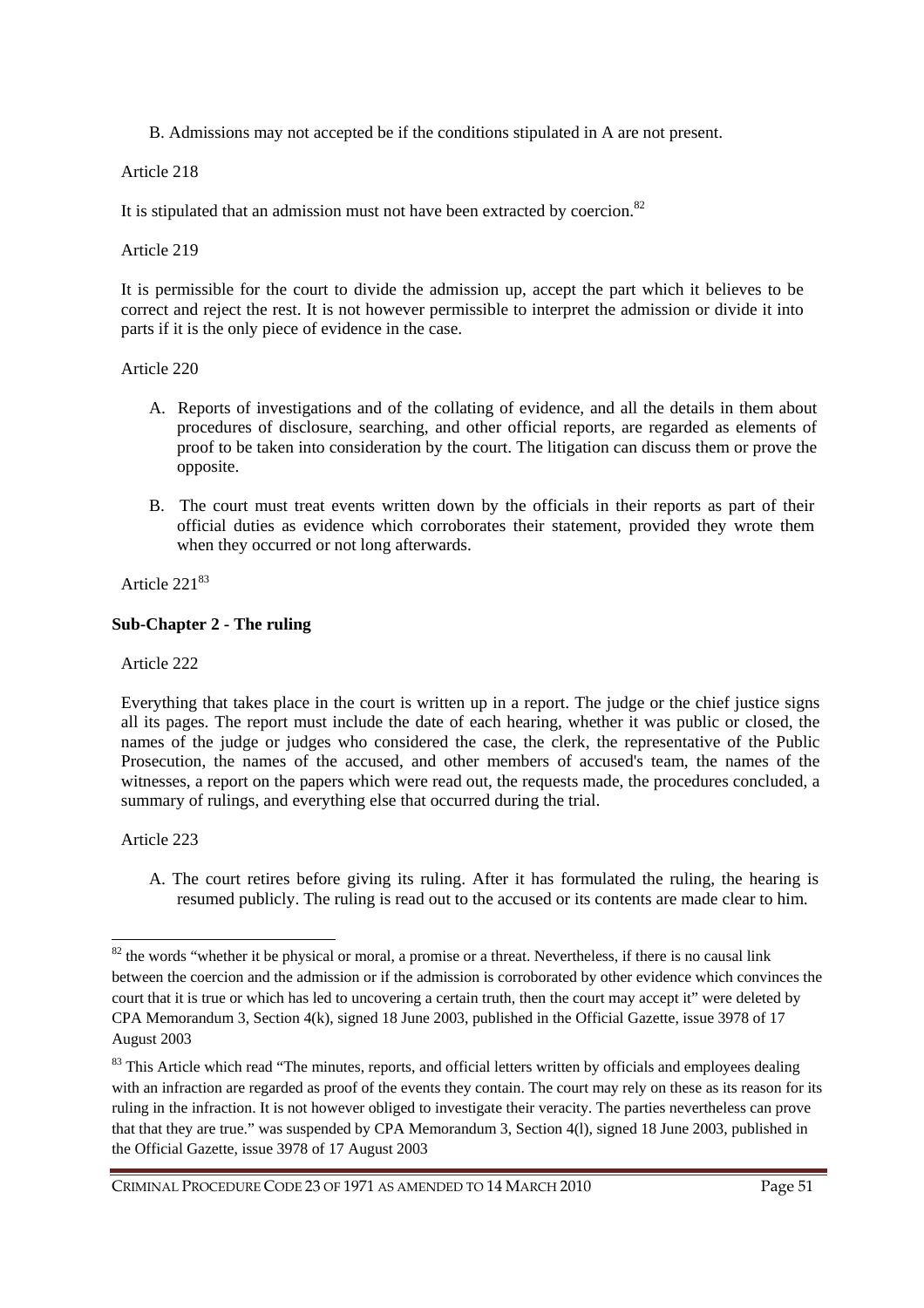B. If the verdict is guilty, then the court must issue another ruling at the same hearing with the penalty and explain them both.

## Article 224

- A. The ruling should contain the name of the judge or judges who have issued it, the accused, the other parties and a representative of the Public Prosecution, a description of the offence he is accused of perpetrating, the paragraph of law which applies, the reasons for the court's ruling and the reasons for the level of sentence passed. The ruling on the penalty must contain the principal and subsidiary penalty penalties impose by the court; the amount of compensation for which the court has ruled the accused or person, if any, taking civil liability to be liable; or the court's decision on the return, confiscation or destruction of assets or items claimed. The judge or the court's panel signs and dates every ruling and seals them with the seal of the court.
- B. Rulings are issued on the basis of consensus or a majority of them. All those dissenting from the majority decision must explain their views in writing.
- C. Any person disagreeing with the guilty ruling must still express his opinion on the most appropriate penalty for the offence on which a guilty ruling has been made.
- D. If the court issues a death sentence, it must explain to the person given the sentence that his case papers will be sent automatically to the Court of Cassation for review. He may also appeal against the ruling at the Court of Cassation within 30 days, starting from the day after the ruling has been issued.
- E. The term subsidiary penalties mentioned in this law means consequent and supplementary penalties, and the precautionary measures stipulated in the Penal Code.

### Article 225

The court is not permitted to retract, alter or change a ruling it has issued except to correct a material error. This must be noted down in the margin and considered a part of the ruling.

### Article 226

The case file must include the original ruling issued. When requested, a photocopy of it must be given to the accused.

#### **CHAPTER NINE - AUTHORITATIVENESS OF PROVISIONS AND DECREES**

### Article 227

- A. A final criminal verdict of guilty or not guilty is proof of the event to which the offence relates, ascribing it to its perpetrator and its legal status.
- B. A decision from the Court of Cassation or the investigative judge to discharge an accused has the force of a not guilty verdict once it has been made absolute.
- C. The civil court is not bound by the verdict or absolute penal decision in matters and facts on which no ruling has been made or on which the ruling made was not necessary.

Article 228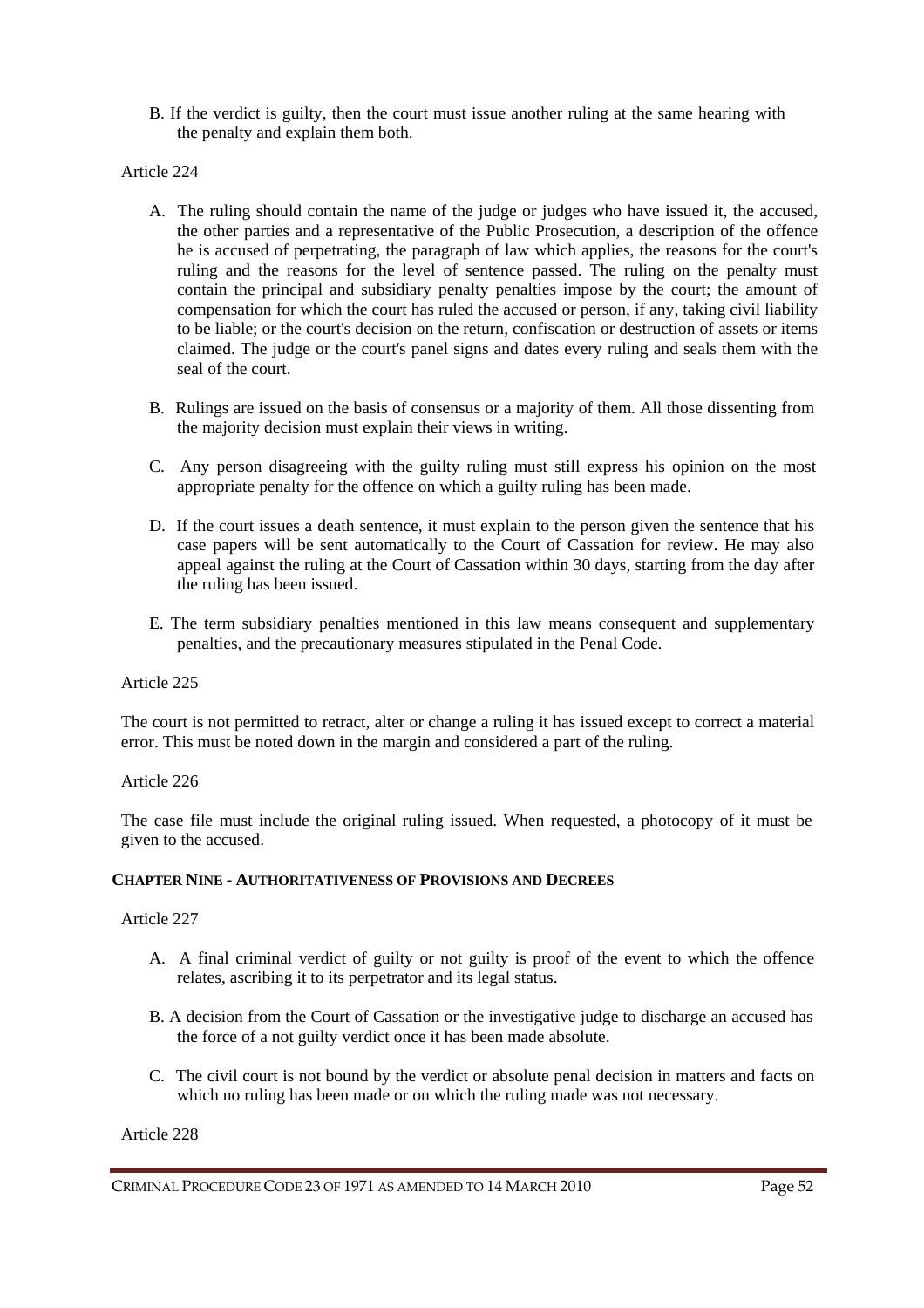The provisions of Article 227 also apply to the penal order.

## Article 229

A verdict issued without the involvement of the criminal court cannot be used in the criminal court as an argument in relation to the veracity of the events forming the offence or its legal description or proof that the accused perpetrated the offence.

# **SECTION 4 - PROCEEDINGS AGAINST THOSE WITH DIMINISHED RESPONSIBILITY**

### **CHAPTER ONE - INSANE PERSONS**

### Article 230

If it appears during an investigation or proceedings, that the accused is not able to conduct his own defence on the grounds of mental illness, or if the situation requires an examination of his mental faculties in order to test his criminal responsibility, the investigation or court proceedings are suspended, by decision of the investigative judge, or court, and, if he has been charged with an offence for which he cannot be released on bail, he is placed under supervision in a government health institution, capable of treating mental illness. For other offences, however, he is placed in a government, or non-government health institution, at his expense on the request of whoever is acting on his behalf in law, or at the expense of his family, on payment of a surety by a guarantor. A specialist government medical committee is charged with carrying out an examination and presenting a report on the state of his mental health.

Article 231

If it appears from the report of the committee referred to in Article 230 that the accused is not able to present his own defence, the investigation is postponed until he has sufficient mental awareness to make his own defence, and he is placed under the supervision of a government health institution if he is accused of an offence for which he cannot be released on bail. But in the case of other offences, he can be handed over to one his relatives on a surety from a guarantor, on condition that a commitment is made that he should receive treatment in Iraq, or elsewhere.

Article 232

If it appears from the decision of the medical committee that the accused was not criminally responsible owing to mental illness at the time the offence was committed, the judge will decide diminished responsibility and the court will issue a judgment of diminished responsibility and will take whatever action is necessary for handing him over to one of his relatives, on payment of a guarantee, to undergo whatever treatment is necessary.

### **CHAPTER 2 - JUVENILES**

Article 233

 $\overline{a}$ 

- A. No court action is taken against a young person who has not attained the age of seven.<sup>84</sup>
- B. The age of the juvenile at the time the offence was committed is the basis for choosing the

<sup>&</sup>lt;sup>84</sup> pursuant to Articles 47(1) and 108 of Juvenile Welfare Law No. 76 of 1983 the minimum age is raised to 9 years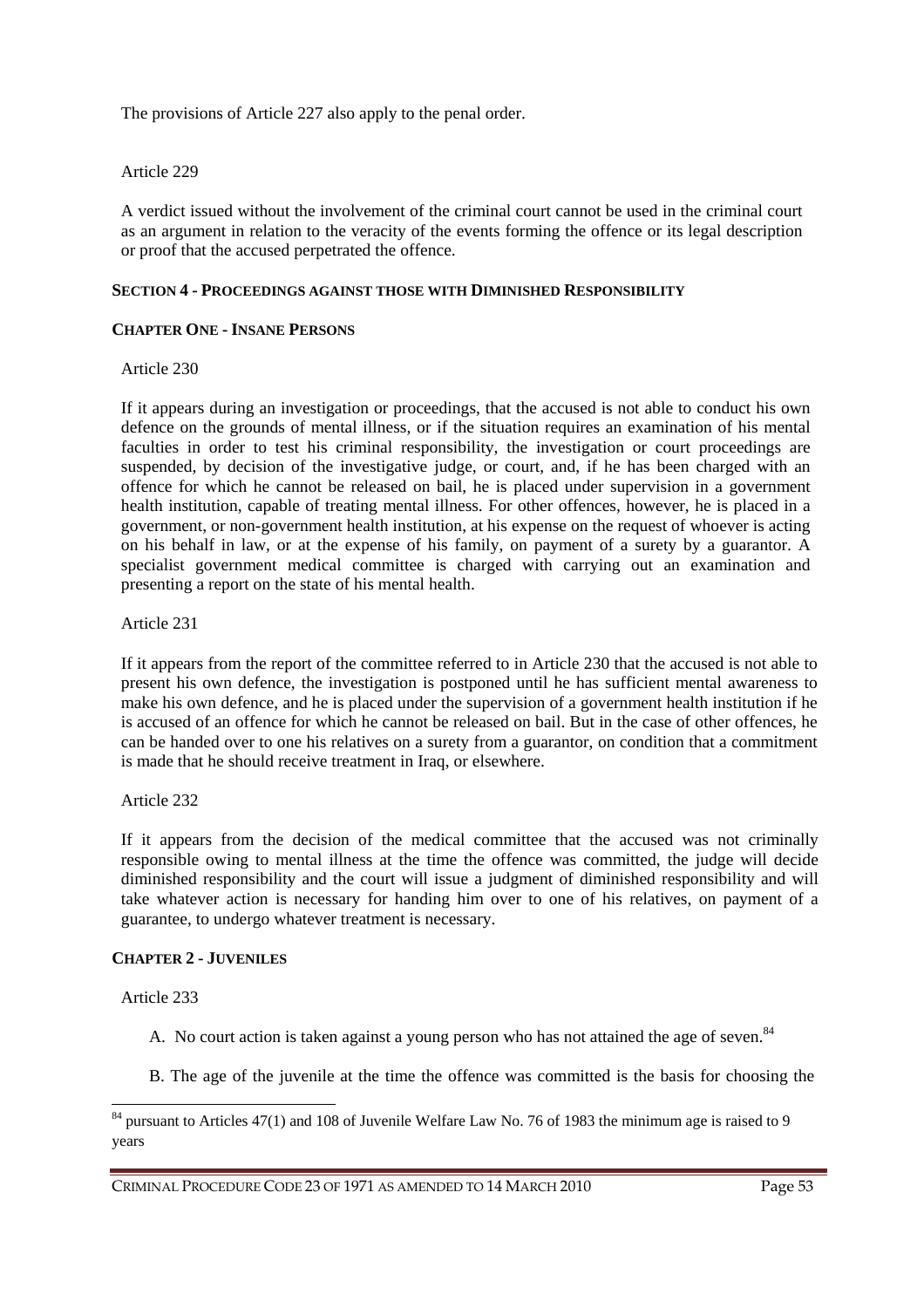appropriate court for proceedings against him.

C. If the juvenile reaches the age of 18 during the investigation, he is referred to the Court of Misdemeanours, but if he reaches this age after being referred to the Juvenile Court, then this court continues to consider the case.

# Article 234

- A. The investigative judge, or investigating officer is responsible for gathering the evidence on each offence raised against the juvenile.
- B. One or more judges, or one or more [judicial] investigators can be assigned to the investigation into juvenile offences on the order of the Minister of Justice in the places designated by him.

# Article 235

- A. If a juvenile and a person of full legal age are accused ((together)) of committing an offence, it is for the investigative judge to divide the case accordingly and refer each of them to the appropriate court.
- B. If it appears to the Juvenile Court that one of the accused reached the age of 18 before being referred, it is to continue examining the case of the juvenile, separate the case pertaining to the youth of full legal age, return the relevant documentation to the investigative judge and refer him to the appropriate court.

## Article 236

It is for the investigative judge and the court considering the case of a juvenile in the Court of Misdemeanours and the Court of Felonies to ask for help from organizations such as the official health and social services, and from experts and doctors, to investigate the social, medical, dental, psychological and environmental situation of the juvenile, and the reasons which might have driven him to commit the offence, in cognisance of the content of other laws, which make compulsory referral of a juvenile to the competent authorities for the purpose given.

# Article 237

- A. A juvenile is not detained for an infraction, but he can be detained on a misdemeanour or felony for the purpose of investigating him, studying his personality, or in the event that he cannot be released on bail. However, if he is accused of an offence punishable by death, and he is more than ten years old, then detention is mandatory.
- B. The decision is taken to detain a juvenile in premises where he can be observed, but if is not possible, steps must be taken to ensure he does not mix with older detainees.

# Article 238

- A. Proceedings against a juvenile are held in private session which is only attended by: members of the court and officials; those people connected with the case; relatives of the juvenile; those acting for his defence; witnesses and other accused person; officials from the health and social services; and representatives from associations concerned with juvenile affairs.
- B. It is for the court to remove the juvenile from the proceedings after being questioned on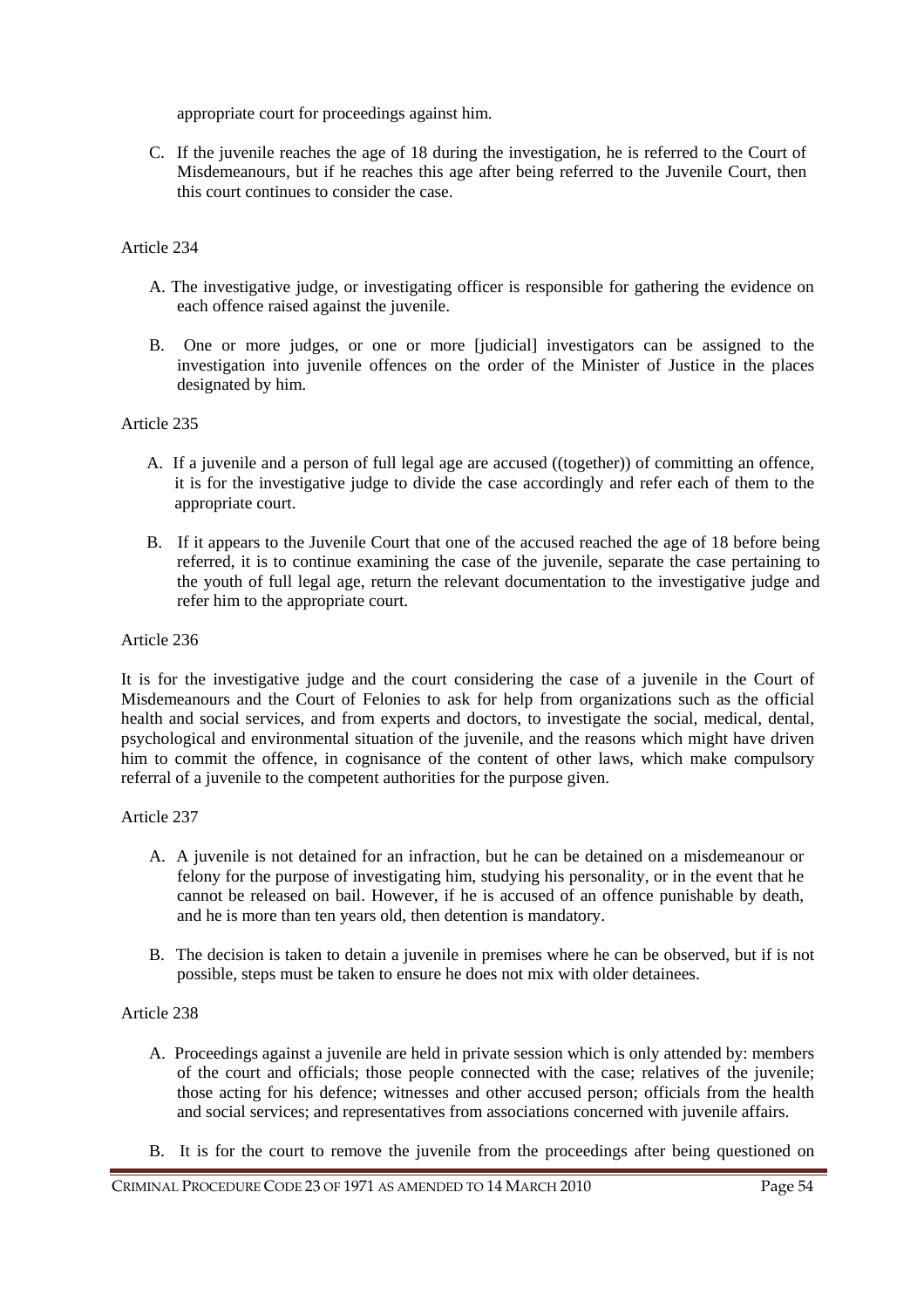offences in breach of public order, but he is summoned again later and asked hat he has been doing in the meantime since his last appearance.

Article 239

It is for the court, after issuing a judgment against the juvenile to pay a fine, to determine the means of acquiring the money via the Department of Implementation, in accordance with the Law of Implementation, or to reach a decision over detaining him instead at a reform school, or lodging house at a school for girls, in accordance with the circumstances, but for a period of not less than 6 months and no more than one year.

Article 240

Every decision, procedure or judgment has to be notified to the juvenile and, if possible, to one of his parents, or to his guardian, and it is for anyone of these to consult the competent authorities on all matters relating to the investigation into the offence involving the juvenile, the proceedings arising from them, or the judgment or decision issued against him, the appeal lodged regarding them or their implementation.

Article 241

Neither the juvenile, nor any of the persons listed in Article 240 is allowed to contest the judgment for the juvenile to be handed over to one of the parents, or the person in whose care he resides.

Article 242

- A. The procedures stipulated in the Law on Juveniles<sup>85</sup> are applicable to the arrangements for the investigation and the court proceedings, as well as for appeal and implementation, while taking into consideration the provisions appearing in the earlier paragraphs.
- B. The juvenile is excused from giving fingerprints for the purpose of the investigation stipulated in Article 70.

# **BOOK FOUR - METHODS OF REVIEWING JUDGMENTS**

# **SECTION 1 - OBJECTION TO JUDGMENT IN ABSENTIA**

Article 243

 $\overline{a}$ 

- A. The person judged in absentia is notified of the judgment issued on him in accordance with the terms of Article 143, and if thirty days pass from the date of notification of the judgment in the case of an infraction, three months from the date of notification of the judgment in the case of misdemeanour and six months in the case of a felony without his presenting himself to the court which issued the judgment or to any police station and without his objecting to it within the period mentioned, the verdict of guilty and the principal and subsidiary penalties will have the status of a judgment in the presence of the parties.
- B. The objection by the person sentenced is to be submitted in a petition either directly to the court or to any police station or in a written report regulated by the court or in any police station after asking the person sentenced immediately after his arrest or after giving himself up whether he wants to object to the verdict and if he wants to make a written record of the

<sup>85</sup> now found in the Juvenile Welfare Law No. 76 of 1983

CRIMINAL PROCEDURE CODE 23 OF 1971 AS AMENDED TO 14 MARCH 2010 Page 55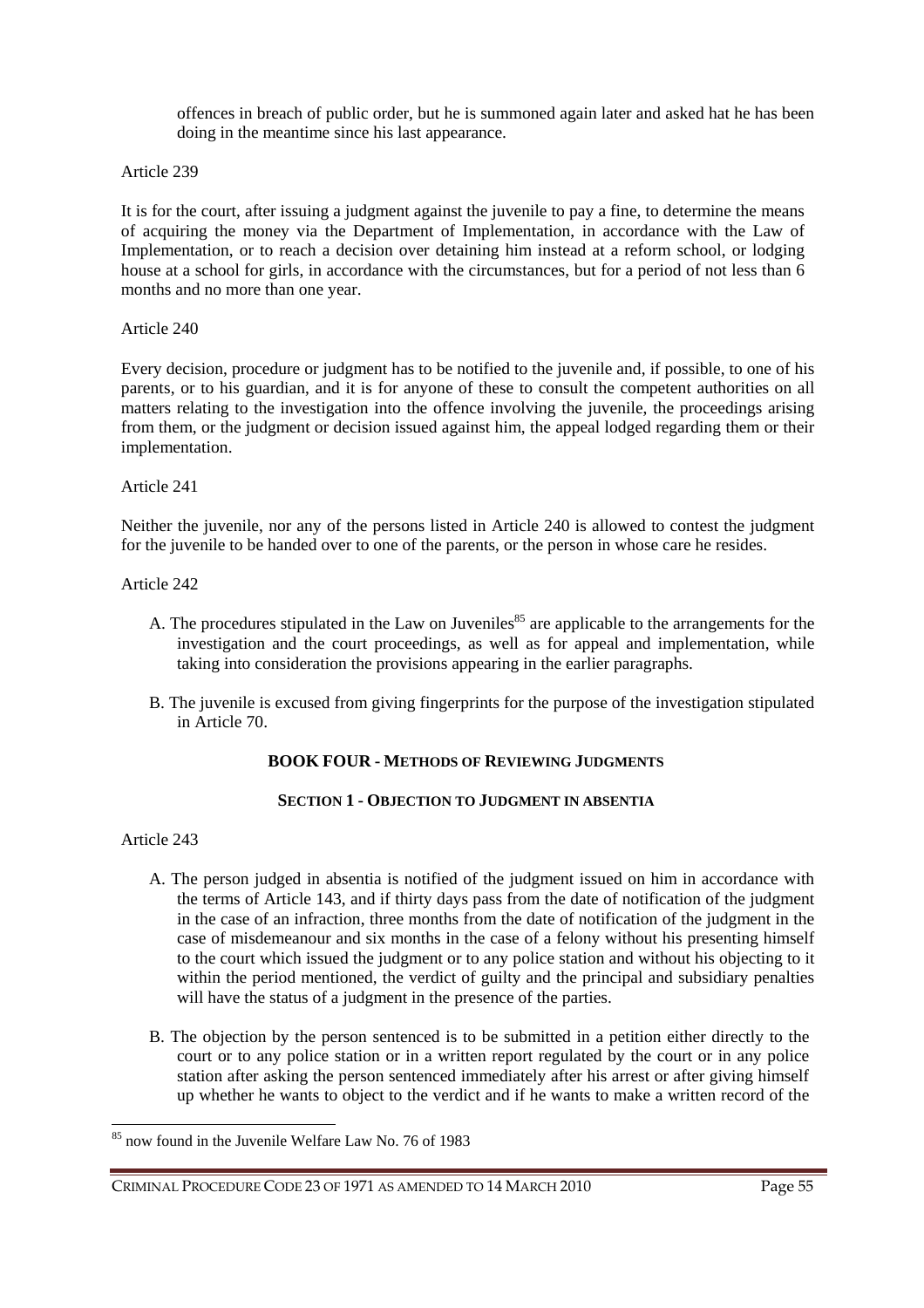reasons for his objection. If he does not want to do so, then this is stated in the written report.

Article 244

- A. If the person sentenced gives himself up or is arrested and the objection procedures are completed within the period specified in Article 243, the court will decide to detain him and set a date for the objection to be reviewed and then notify him and those concerned in accordance with the rules, The court may decide to release him on bail unless the offence for which he is sentenced does not permit him to be released on bail.
- B. The period the sentenced person spends in detention will be taken into account.
- C. If the sentence issued is a fine and the person convicted pays it to the court or to the police station then he is released and the aforementioned procedure is to be followed in submitting his objection.

## Article 245

- A. If the objection is submitted within the time limit and the objector does not attend any of the court objection sessions without legitimate excuse, having been notified according to the rules, or if he absconds, the court will decide to reject the objection and it will be a judgment in absentia and the decision to reject it will be notified in accordance with the rules with the status of a judgment in the presence of the parties which cannot be appealed against except by other legal means.
- B. If the objection is submitted after its time limit has elapsed, the court will decide to reject it formally without any need to notify the objector of the decision to reject it and it is considered a judgment in absentia with the status of a judgment in the presence of the parties which cannot be appealed against except by other legal means.
- C. If the objector attends and the objection is submitted within its legal time limit, the court will decide to accept it and examine the case again in the light of the objection and will issue its judgment with the support of the judgment in absentia or will amend it or cancel it, on condition that it will be not judged more harshly than the sentence imposed in absentia.
- D. The exception to paragraphs A and B is in the case of the death sentence or a sentence of life imprisonment.

# Article 246

- A. The submission of an objection results in the suspension of the examination into the appeal against judgment in absentia submitted to the Court of Felonies or to the Court of Cassation from the Public Prosecution or other accused or anyone connected with the case against the sentence which is issued in the objection trial.
- B. Appeal against the judgment issued as a result of the objection trial is permissible by other appeal methods prescribed by law.
- C. If there is an appeal against the judgment to reject the objection in accordance with subparagraph A of Article 245, this appeal will include this judgment and the judgment in absentia against which the objection is being made, even if this is not made clear in the appeal petition. The appeal against the judgment issued in accordance with sub-paragraph B does not include anything except the judgment to reject the objection.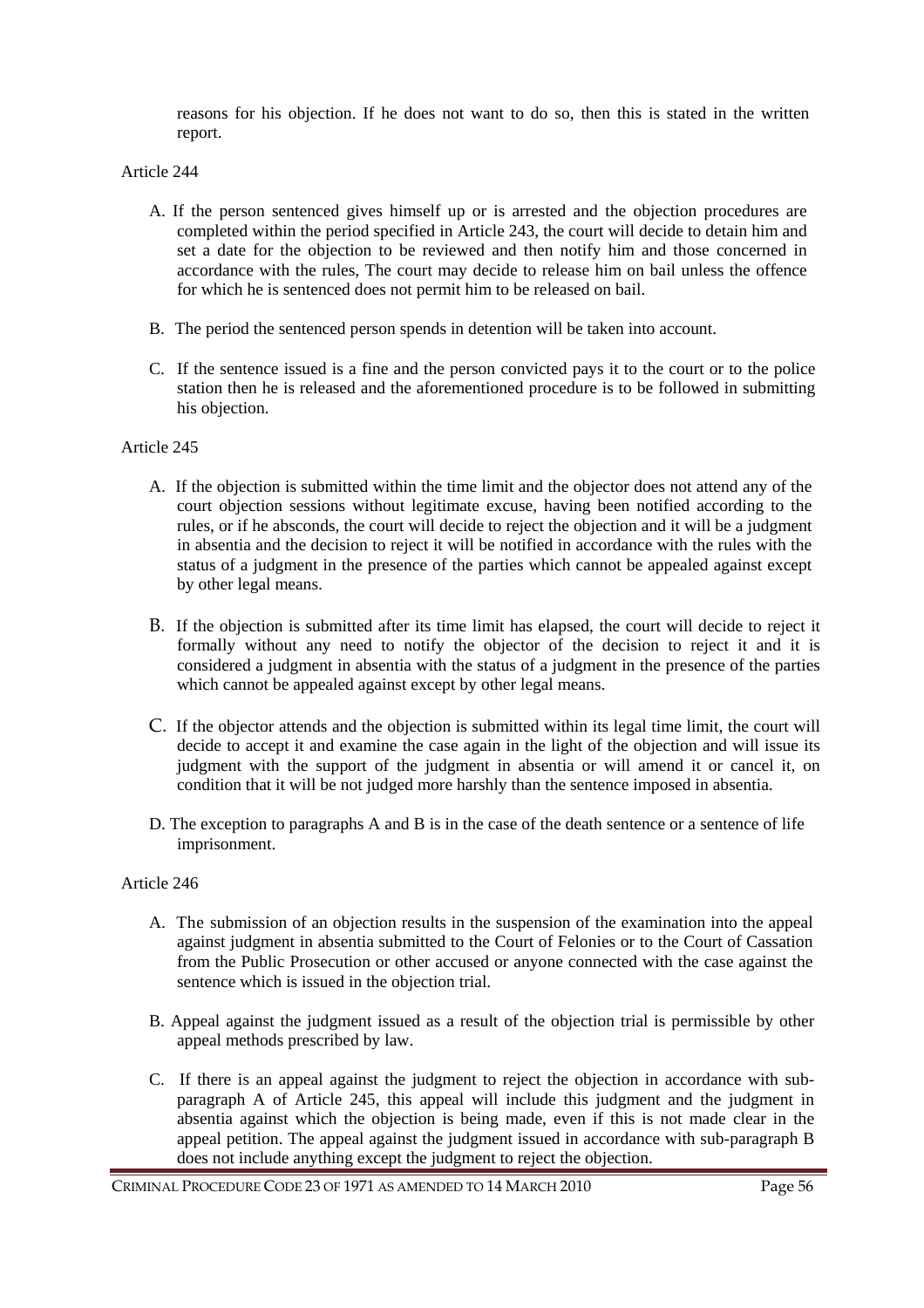- A. When a person is arrested and sentenced in absentia to death or to a prison sentence, be it life imprisonment or imprisonment for a term of years, or gives himself up to the court or to any police station, his trial will resume and the court has the right to issue any judgment permitted under the law. Its decision will be subject to appeal by any other legal means.
- B. If a person sentenced in absentia to death or to a prison sentence, be it life imprisonment or imprisonment for a term of years, flees again, the provisions of Article 245 in its subparagraphs A, B and C only will apply.

#### Article 248

Considering the judgment in absentia with the status of a judgment in the presence of the parties has the following consequences:

- 1. Minor and major penalties, other than the death penalty, may be implemented;
- 2. The Penal Court issues an order to arrest the person convicted;
- 3. The ruling on reimbursement and compensation is implemented in accordance with the law of implementation on condition that the person sentenced puts forward guaranteed surety of an amount the court considers appropriate, if this is found to be necessary. This surety will be forfeited after three years;
- 4. The person sentenced to death or to life imprisonment or imprisonment for a term of years is forbidden, as long as he is on the run, to administer or spend his money. The court must put a block on his money and its administration in accordance with the rules for managing seized money pursuant to the provisions of this law, if it has not already been seized. He is also forbidden to bring any legal action in his name and any commitment or action he undertakes will be considered null and void under the rule of law.

### **SECTION TWO - CASSATION**

### Article 249

 $\overline{a}$ 

- A. The Public Prosecution, the accused, the complainant, the civil plaintiff and the person who is liable under civil law have the right to appeal to the Court of Cassation against the provisions, decisions and judgments issued by the Court of Misdemeanours or  $86$  Court of Felonies on a misdemeanour or felony, if it was based on a breach of the law or a mistake in the application of the law or in its interpretation, or if there was a fundamental error in the standard procedures or in the assessment of the evidence or of the penalty, and this error influenced the judgment.
- B. A mistake in the proceedings cannot be ignored unless it has not been damaging to the defence of the accused.
- C. No individual appeal for cassation will be accepted over decisions issued on matters of jurisdiction, over preparatory and administrative decisions or any other decision on which

<sup>&</sup>lt;sup>86</sup> RCC Resolution 104 of 1988 transferred jurisdiction for appeals from the Misdemeanour Court to the Court of Appeal in its Cassation Function. It did not expressly amend this Article but it effectively did so. We have presented it here in its 'amended form'

CRIMINAL PROCEDURE CODE 23 OF 1971 AS AMENDED TO 14 MARCH 2010 Page 57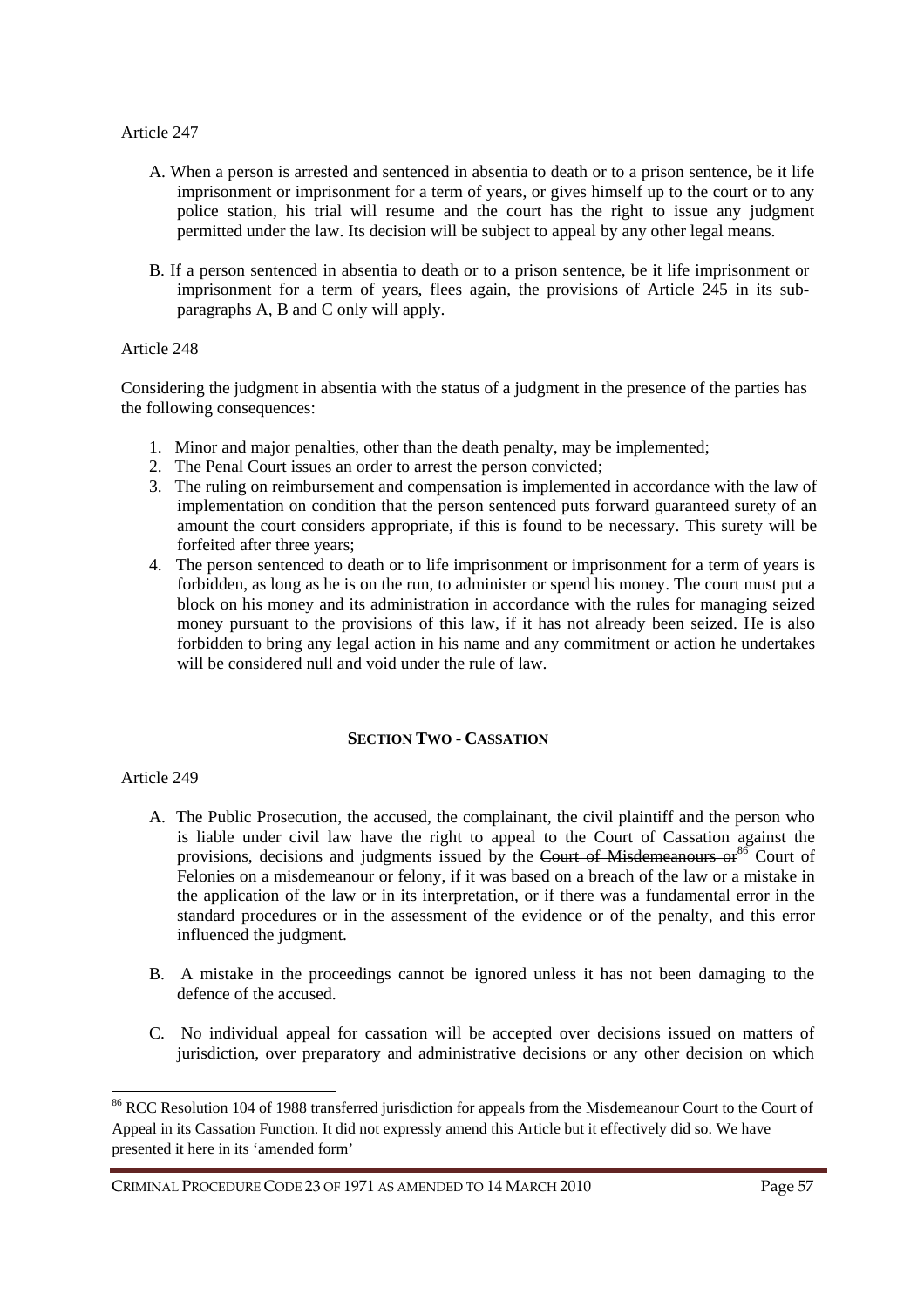there has not been a ruling in the case, unless it is subject to a halt in progress in the case; decisions involving arrest, detention and release on bail, or release without bail are also excluded.

## Article 250

An appeal against a judgment or decision on which there has been a ruling in the case must include all the judgments and decisions already issued or connected with it.

## Article 251

- A. An appeal by the Public Prosecution is restricted to criminal cases and an appeal by the civil plaintiff and the person with civil liability is restricted to civil cases. An appeal by the complainant is restricted to whichever of the two he has requested. However, an appeal by the accused includes both criminal and civil cases, unless there as been a restriction to just one of them.
- B. If an appeal was submitted by the Public Prosecution, it can reverse a judgment regarding all the persons convicted, but if it was submitted by only one of those convicted, the judgment will only be reversed in respect of that person, unless the reason on which the appeal is based also apply to the other convicted persons. In that situation the decision can be reversed with regard to all of them.
- C. In the process of cassation over an appeal, steps are taken to ensure that the appellant is not prejudiced by the fact that an appeal is lodged, unless the judgment against which an appeal has been made is evidence of the fact that the law has been violated.

### Article 252

- A. The appeal takes place by means of a petition presented by the petitioner, or his legal representative, to the criminal court which issued the judgment, to any other criminal court, or directly to the Court of Cassation, within a period of thirty days, starting from the day after the judgment was issued, if in the presence of the parties, or from the date it was regarded as having the status of being issued in the presence of the parties, if it was in absentia.
- B. If the petitioner is in prison, in detention, or in any way inhibited, he may present the petition through a prison, detention centre or appropriate official.
- C. The petition contains the name of the petitioner, a summary of the judgment against him and its date, the name of the court which issued the judgment, the grounds on which the appeal is based and the final result.
- D. The petitioner may show the grounds for the appeal separately on the petition, or he may give new grounds, before the decision is made. It is the responsibility of all parties involved in the case to present their own written statements and applications.

Article 253

It is up to the court that issued the judgment or decision for cassation to send a file on the case to the Court of Cassation, as soon as an appeal petition has been presented to it, or as soon as the Court of Cassation calls for it, in pursuance of Article 249, sub-paragraph C.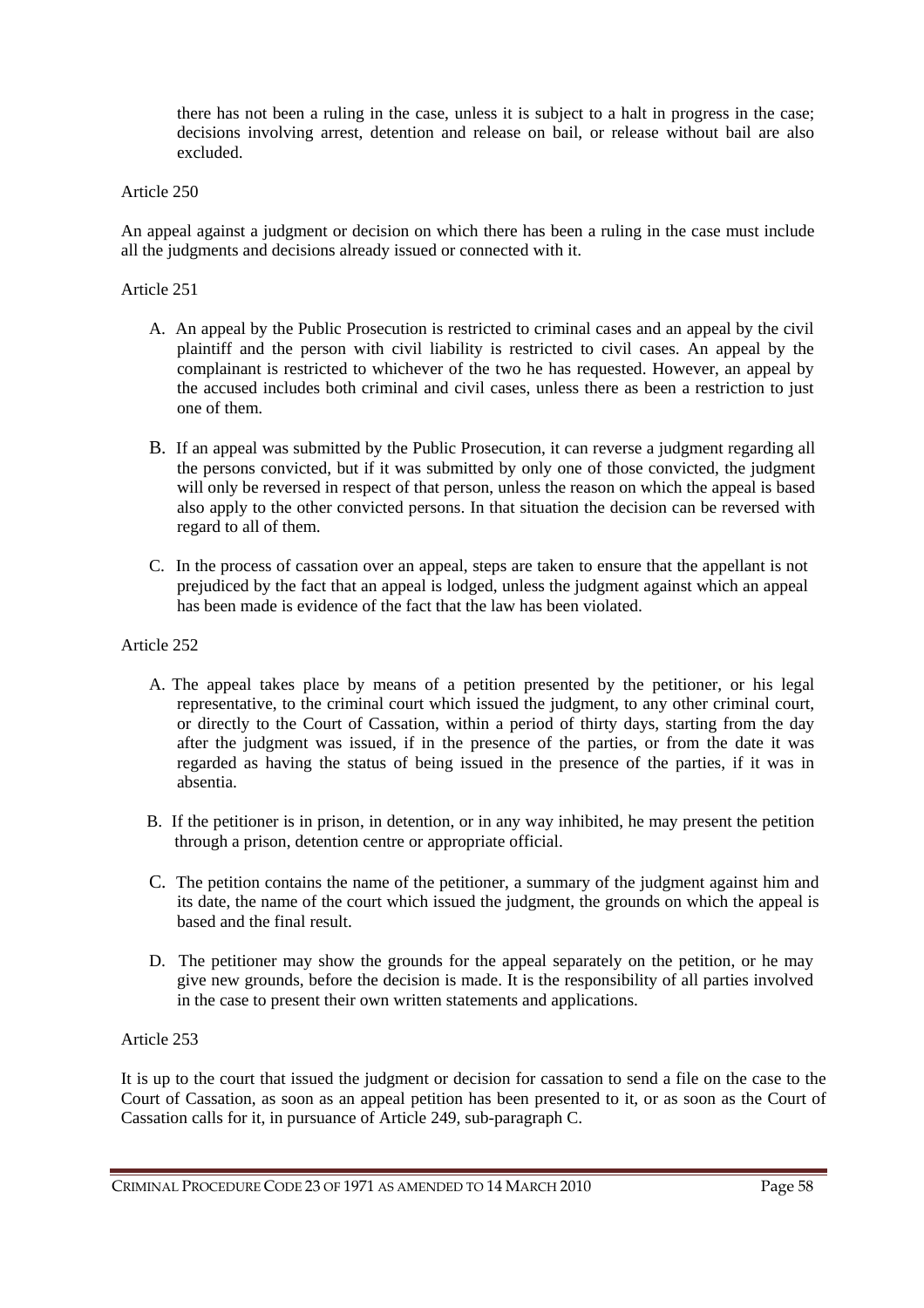# Article 254<sup>87</sup>

Without prejudice to Article 16 of the Public Prosecution Law No. 159 of 1979:

- A. If the Felony Court has issued a sentence of death or life imprisonment in the presence of the accused, it must send a file on the case to the appellate court within ten days of the issue of the judgment, so that it can be reviewed for cassation, even if an appeal has not been lodged.
- B. The court shall keep the case file involving sentences of death penalty or life or temporary imprisonment passed in absentia until the convict surrenders himself/herself or is arrested, and then he or she shall be tried again in accordance to article 247 of this law.
- C. The appellate court shall accept papers submitted by the accused and those involved in the case before it issues its decision.
- D. Judgments in absentia involving compensation and legal attorney fees can be executed when the judgment is issued. The civil claim plaintiff, unless he/she was not an official authority, shall submit a bail or financial promise unless the court decides to dispense with any of them. If the judgment in absentia involving compensation or legal attorney fees is executed, the court can subsequently decide to return all or part of the acquired funds on holding the trial with the accused present.

Article 255

In accordance with Article 254, the Court of Cassation sends the case file to the Chief Prosecutor's Office, immediately upon its receipt together with the grounds for the appeal, petitions and statements received from the parties involved in the case, presenting their demands and queries about the judgment or decision within 20 days of their receipt.

Article 256

An application for cassation over judgments and decisions does not imply suspension of their implementation unless the law so stipulates.

Article 257

 $\overline{a}$ 

Taking into account the provisions of the Judicial Organisation  $Law^{88}$ :

A. The Court of Cassation Penal Board specializes in considering appeals into judgments and decisions issued by the Court of Misdemeanours<sup>89</sup> and the Court of Felonies.

CRIMINAL PROCEDURE CODE 23 OF 1971 AS AMENDED TO 14 MARCH 2010 Page 59

 $87$  This text replaces the original and previously amended text of this Article in accordance with Article (3) of the Law No. 9 of 1992 (Eleventh amendment to the Criminal Procedure Code No. 23 of 1971), published in the Official Gazette, issue 3402 of 20 April 1992 without prejudice to Article 16 of the Public Prosecution Law No. 159 of 1979. Subparagraph A had previously been amended in accordance with Paragraph 1 of Law No. 91 of 1976 (Fifth amendment to the Criminal Procedure Code No. 23 of 1971) published in the Official Gazette, issue 2545 of 23 August 1976

<sup>88</sup> formerly Law No. 26 of 1963, replaced by Law No. 160 of 1979

<sup>&</sup>lt;sup>89</sup> RCC Resolution 104 of 1988 transferred jurisdiction for appeals from the Misdemeanour Court to the Court of Appeal in its Cassation Function. It did not expressly amend this Article but it effectively did so.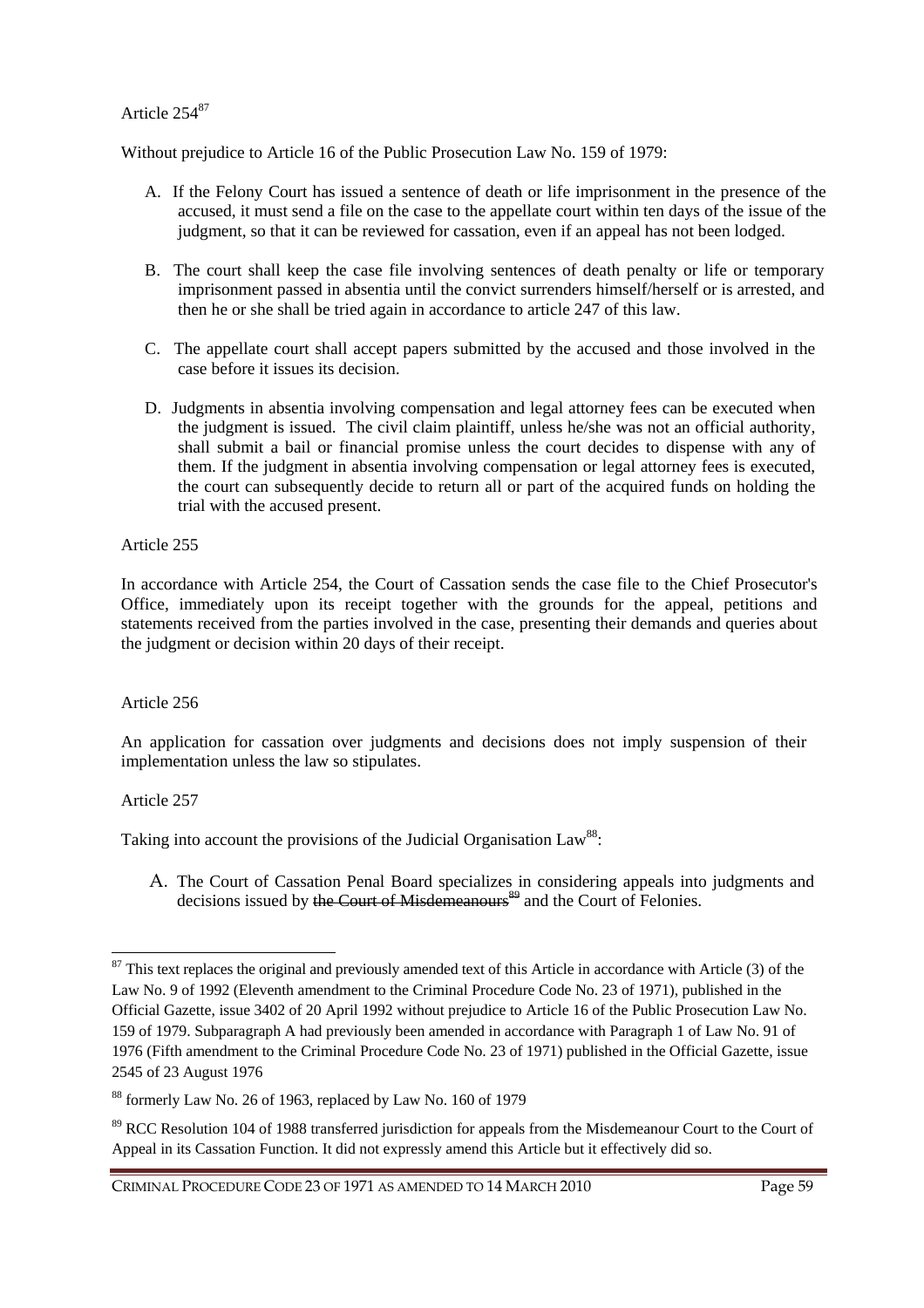B. The General Board at the Court of Cassation specializes in reviewing cases where there is a death sentence and cases which are dealt with directly by the President of the Court of Cassation, or in accordance with a proposal from the board stipulated in sub-paragraph (A) for referring the case. This applies also to cassation for other cases stipulated in the law.

## Article 258

- A. If it appears to the Court of Cassation that an appeal against a judgment or decision issued by the criminal court has not been presented within the period specified in law, it will confirm its formal rejection.
- B. It is up to the Court of Cassation to summon the accused, the plaintiff, the civil plaintiff or person with civil liability (or both), or the representative of the Public Prosecution to hear their statements or for any purpose it requires in order to obtain the truth.

## Article 259

- A. It is up to the Court of Cassation, after checking the case documentation, to issue its decision on the matter in one of the following ways:
	- 1. Confirm the ruling on the evidence presented and the principal and any supplementary penalties passed, as well as any other legal clauses;
	- 2. Confirm the ruling of not guilty, conciliation, diminished responsibility or the decision to discharge, or any other ruling or decision in the case;
	- 3. Confirm the conviction with a reduced penalty;
	- 4. Confirm the conviction and return the documents, for review of the penalty, with a view to increasing its severity;
	- 5. Return the documents to the Court once again to review the verdict of not guilty, with a view to passing a sentence:
	- 6. Reverse the guilty verdict and the principal and supplementary penalties, and any other legal judgments, with a view to passing a verdict of not guilty, annulling the charge and releasing the accused.
	- 7. Reverse the conviction ruling and penalty ruling and return the documentation to the Court for a re-trial, either complete or partial;
	- 8. Reverse the ruling of not guilty, conciliation or diminished responsibility, or the decision to discharge, or any other ruling or decision in the case, return the documentation for a re-trial or a repeat judicial investigation.
	- 9. Confirm the ruling issued in a civil case, reverse it completely, or reduce the amount of the penalty awarded, or return the ruling to the court to complete the investigation, or to hold a review with the aim of increasing the amount of the penalty awarded.
- B. The Court of Cassation will explain in its decision the grounds on which it is based.

### Article 260

The Court of Cassation may change the legal description of the offence for which a verdict of guilty has been issued against the accused to another description which corresponds with the nature of the act committed and may pronounce him guilty in accordance with the paragraph of the law which applies to this action, and review the penalty to see if it is appropriate or to make is more lenient.

### Article 261

If the Court of Cassation reverses the verdict issued by a court which does not have jurisdiction, the case is transferred to the court which does have jurisdiction and the court which issued the verdict is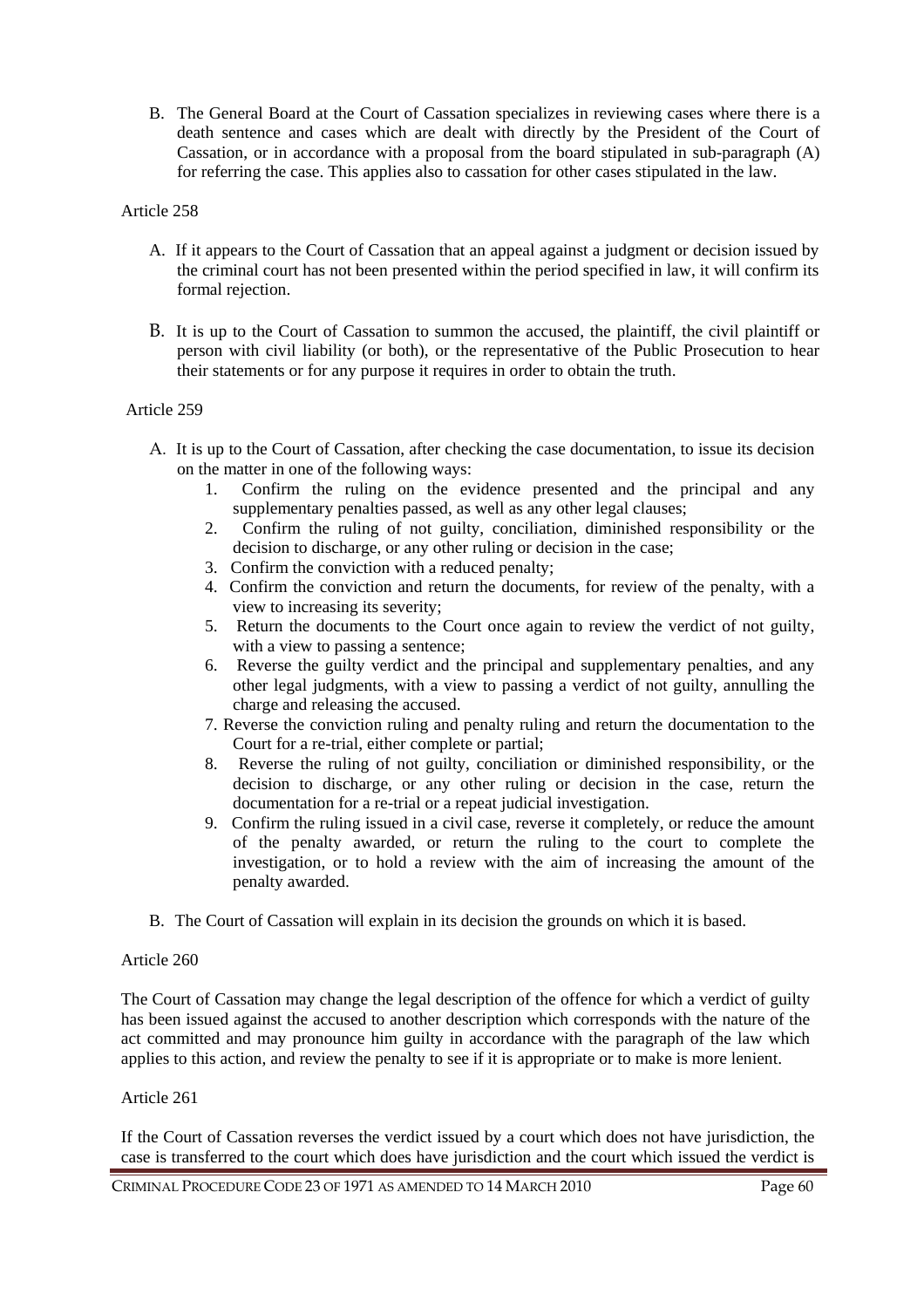given notification.

Article 262

If the verdict is reversed and a re-trial is ordered, the re-trial of the case in whole or in part is conducted in accordance with the stipulations of the decree of reversal, without reference to decisions or procedures which are not covered by the decree. A new verdict is issued for whole or part of the case.

# Article 263

- A. If the case is returned for a review of the sentence, it must be reviewed by the same judge or judicial body which issued the verdict unless there is a good reason.
- B. If the court issues a verdict following the review, the case is then submitted to the Court of Cassation, and the judicial body must ratify the decision if it finds it to be in accordance with the law, or must make the penalty more lenient. If it finds that a guilty verdict should be issued against the accused or that the penalty must be of increased severity, the case is transferred to the Public Body of the Court of Cassation and it is for this body to issue the guilty ruling or the penalty to be imposed or to approve the judgment previously issued by the court.
- C. If the trial court insists on its previous decision other than in the two cases mentioned in Sub-paragraph B of this Article, then the enlarged body of the Court of Cassation shall pass the decision in accordance with the competencies prescribed in Article 259 of this law and its decision shall be binding. $90$

## Article 264

- A. In addition to the provisions put forward, the Court of Cassation may, either of its own accord or in response to a request from the Public Prosecution or anyone else connected with the case, ask for the file on any criminal case to check the provisions and rulings issued on it, as well as the procedures and orders. In this case, it has the authority stipulated in this decision to consider an appeal, although it may not reverse a finding of not guilty or increase the severity of the penalty, unless it is requested so to do within 30 days from the date of issue of the judgment or ruling.
- B. The Court of Cassation has the authority to intervene in accordance with sub- paragraph A if an appeal is prescribed in accordance with sub-paragraph A of Article 258.
- C. The Court of Cassation may not exercise its authority under the terms of this Article in cases previously reviewed by appeal, with the exception of cases stipulated in sub-paragraph B.

### Article 265

 $\overline{a}$ 

A. Appeal before an appropriate Felony Court is permissible as stipulated in Article 249, based on the provisions, decisions and procedures of the Misdemeanour Court in cases of infractions, and in decisions issued by the investigative judge, within 30 days, starting from the day following the date of issue.

<sup>&</sup>lt;sup>90</sup> Sub-paragraph C was added by Article 4 of Law No. 9 of 1992 (Eleventh amendment to the Criminal Procedure Code No. 23 of 1971) published in the Official Gazette, issue 3402 of 20 April 1992

CRIMINAL PROCEDURE CODE 23 OF 1971 AS AMENDED TO 14 MARCH 2010 Page 61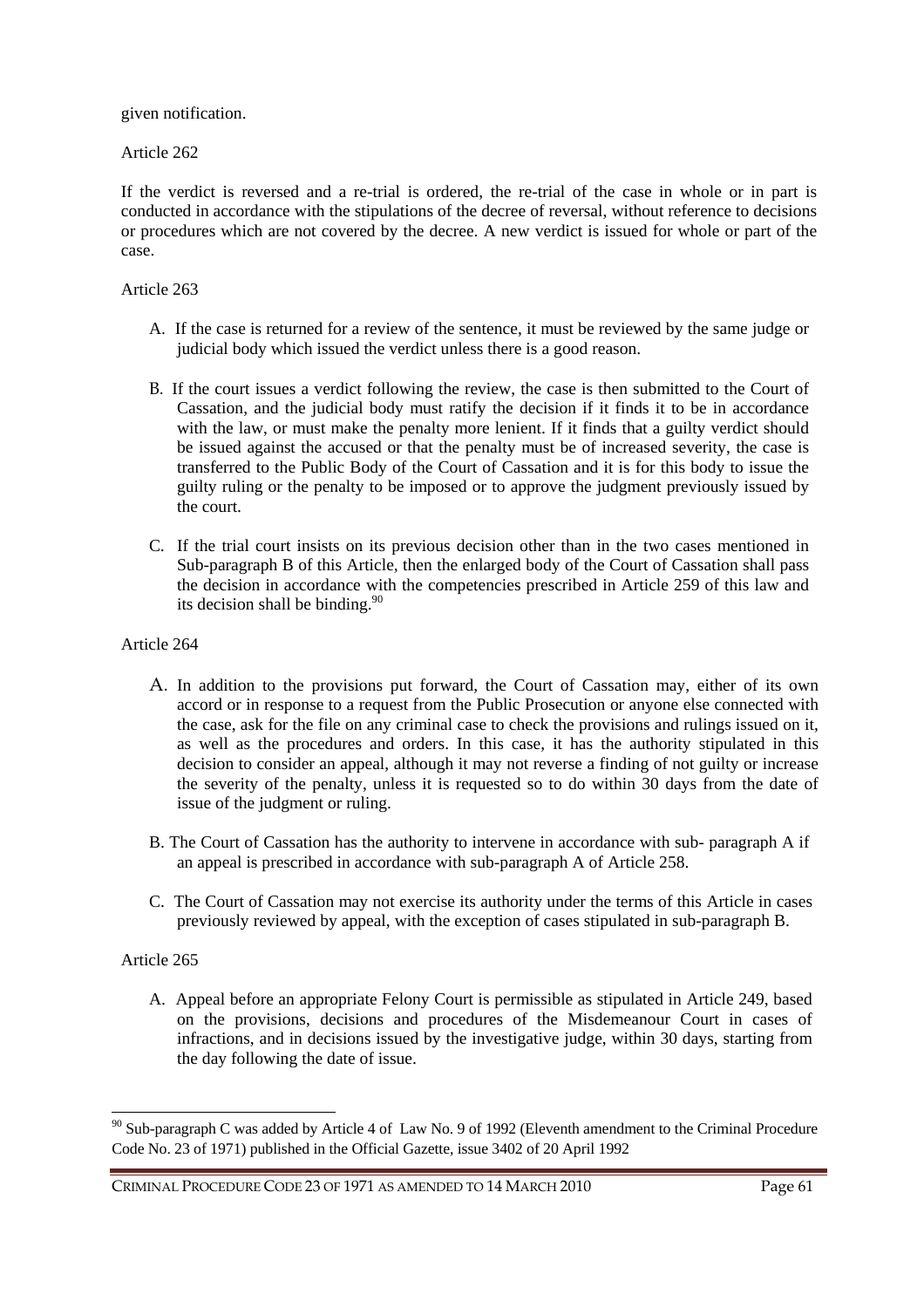- B. In addition to the provisions of sub-paragraph A, the Felony Court may bring any case mentioned in the sub-paragraph mentioned or any written record of investigation in an offence in accordance with the provisions stipulated in Article 264.
- C. The provisions of sub-paragraph C of Article 249 are considered on the question of decisions which cannot be appealed.
- D. The Felony Court, in the cases laid out in this paragraph, has authority prescribed by the Court of Cassation in applying these provisions and decisions, and its decisions in these cases will be final.

## **SECTION 3 - CORRECTION OF THE CASSATION DECISION**

## Article 266

- A. The Public Prosecution, the convicted person and all others connected with a criminal case may request the correction of a legal error in the decision issued by the Court of Cassation, provided the request is submitted within 30 days, counted from the date a convicted, imprisoned or detained person is notified of the cassation decision or, otherwise, from the date the court dealing with the case receives the case documentation from the Court of Cassation.
- B. The request is submitted directly to the Court of Cassation, or through the court, or prison or centre administration, if the convicted person is already in prison or detained.

## Article 267

A request for correction is not accepted for the following decisions:

- A. A decision for reversal and re-trial or a second judicial investigation;
- B. A decision issued for the return of case documentation for review of the judgment;
- C. A decision or judgment issued by the Court of Cassation General Board.<sup>91</sup>

### Article 268

- A. The Penalties Board reviews requests for correcting the decisions it has issued, provided that the President of the Court of Cassation has not been requested to do so by the General  $Board<sup>92</sup>$
- B. Board reviewing the request for correction considers that the request does not comply with legal conditions, it will decide to reject it, or to accept it and correct the decision of cassation, either in full or in part.

# Article 269

 $\overline{a}$ 

A. A request for correction can only be accepted on one occasion.

<sup>&</sup>lt;sup>91</sup> This sub-paragraph was added in accordance with Paragraph 2 of Law No. 91 of 1976 (Fifth amendment to the Criminal Procedure Code No. 23 of 1971) published in the Official Gazette, issue 2545 of 23 August 1986

 $92$  This sub-paragraph was added in accordance with Paragraph 2 of Law 91 of 1976 (5th amendment of the Law on Principles of Criminal Trials No.23/1971) published in the Official Gazette, issue 2545 of 23 August 1976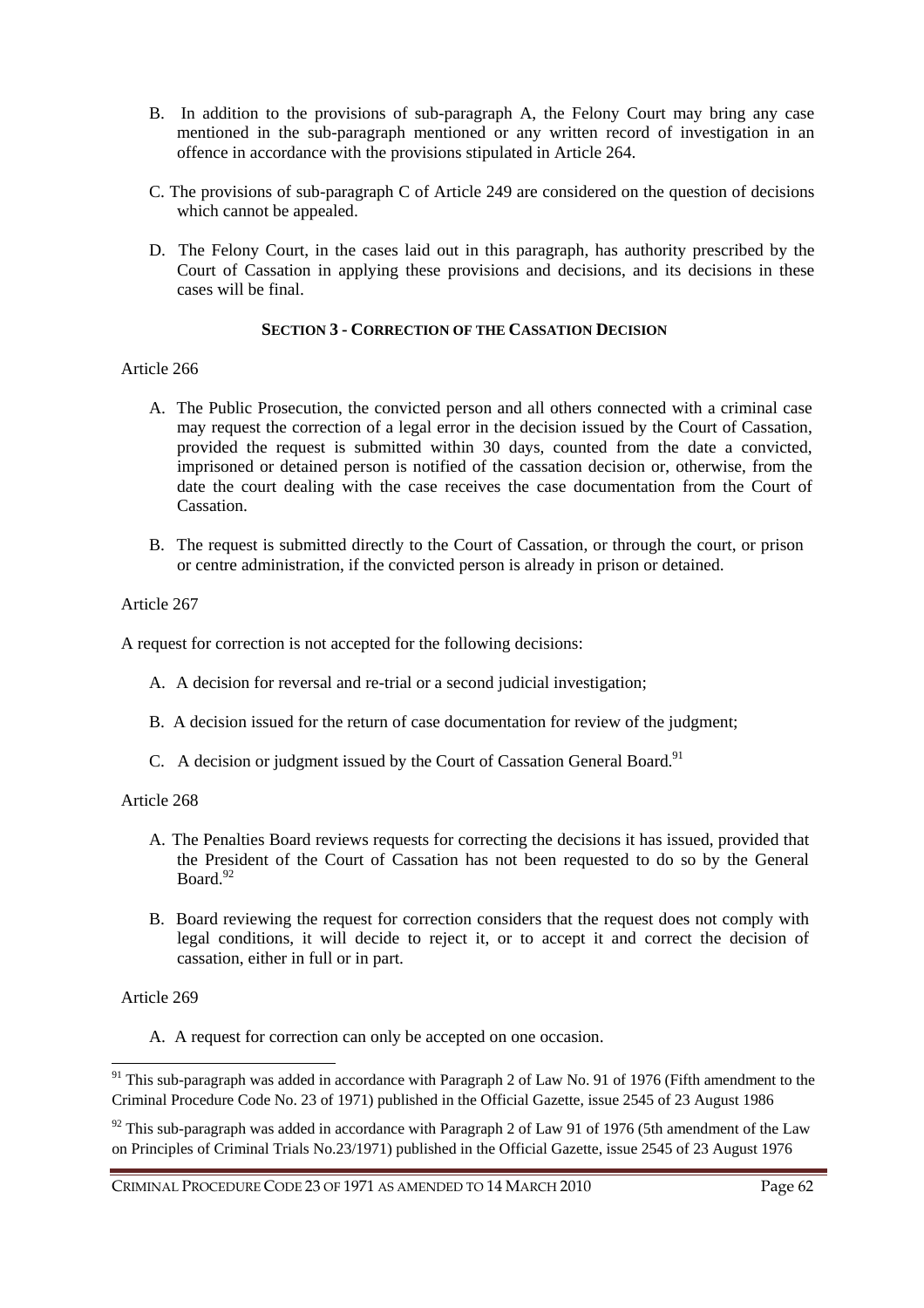B. Decisions to turn down or accept a request for correction cannot be corrected after issue.

# **Section 4 - Re-trial**

Article 270

A re-trial can be requested for a case which resulted in a sentence or imposition of penalties for a felony or misdemeanour under the following circumstances:

- A. If the accused was convicted of murder and the person for whose murder he was convicted is found alive;
- B. If a person was convicted of an offence and a judgment was later issued against another person for committing the same offence since one of the two judgments must be against a person innocent of the offence;
- C. If a person is convicted on the basis of the testimony of an expert or the opinion of a specialist, or document, and later a definitive judgment is issued against the witness or expert on the basis of having borne false witness, or the document is proven to be a forgery;
- D. If after the judgment is issued, facts come to light, or documents are presented which were not known at the time of the trial, and these prove the innocence of the convicted person.
- E. If the judgment was based on a judgment which was quashed or annulled by lawful means.
- F. If a guilty or not guilty judgment, or a final decision for discharge was issued on the basis of a criminal act, either separate or related to the original offence;
- G. If for any lawful reason the offence or sentence no longer apply to the accused.

### Article 271

A request for a re-trial is submitted to the Public Prosecution by the person convicted, or whoever represents him in law. If the person convicted has died the request can be submitted by his wife or one of his relatives, but the request must clearly explain the ground on which it is based and be accompanied by supporting documentation.

### Article 272

The Public Prosecution will carry out an examination of the grounds supporting the request and will check the case documentation. He then submits the papers, together with his assessment, to the Court of Cassation as quickly as possible.

Article 273

The request for a re-trial can only halt implementation of a sentence if it was in respect of the death penalty.

Article 274

The Court of Cassation reviews the request by carrying out an inspection of the case documentation and it is up to the court to undertake whatever inquiries and questioning of witnesses it considers necessary.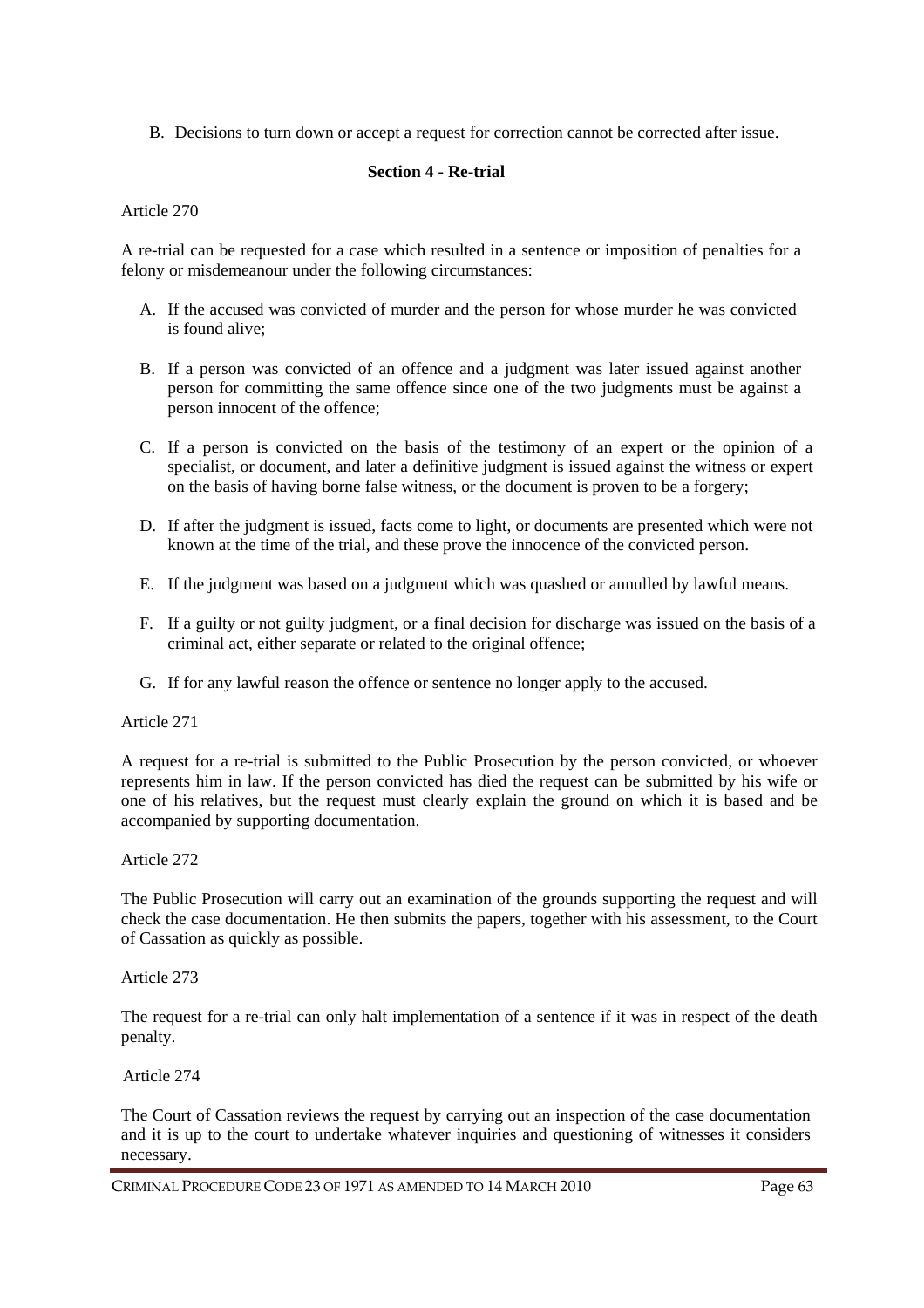If the Court of Cassation finds that the request for a re-trial fails to satisfy the necessary legal conditions, it will decide to turn it down. If it finds the request justified, it will return the documentation to the court which issued the judgment, or to the court which has taken its place, together with its decision for a re-trial.

#### Article 276

The trial takes place on the basis of the requested re-trial referred back to it, and if it decides there is no just cause to interfere with the original judgment, it issues a decision accordingly; if however it decides on annulment, either total or partial, and that the person convicted is not guilty, it will issue a new judgment, but this will not be more severe in its sentence than the previous one. Its judgment will be in accordance with legal procedures.

Article 277

If the person convicted has died, or if he dies after the request has been submitted, the court continues with the measures for a re-trial and appoints someone to be responsible for the defence, if the person who requested the re-trial had not already appointed someone to represent his defence. The court then issues its decision not to interfere with the original judgment, or for annulment, either in full or in part, or for a declaration of not guilty on the part of the deceased. Its decision will be in accordance with legal procedures.

Article 278

Following the annulment of a judgment, all its civil or criminal consequences are removed, either in total or in part, and the amount of any fine or compensation is returned together with any impounded or confiscated property. If such items are no longer present, their value is paid out, unless the confiscation was not a legal duty.

### Article 279

If the request for a re-trial is turned down, or if a decision is issued for non-interference with the original judgment, the request cannot be submitted for a second time, on exactly the same grounds as were used in the first request.

### **BOOK FIVE - IMPLEMENTATION**

### **SECTION 1 – GENERAL PRINCIPLES**

Article 280

It is not possible to execute penalties and measures declared by law for any crime unless an executory judgment is issued by a competent court.

#### Article 281

The court must issue a judgment having a custodial penalty or measure and should send the convict to penitentiary or prison, according to its decision, along with the memorandum of detention or imprisonment including the measure or penalty which the convict is sentenced with, the start date of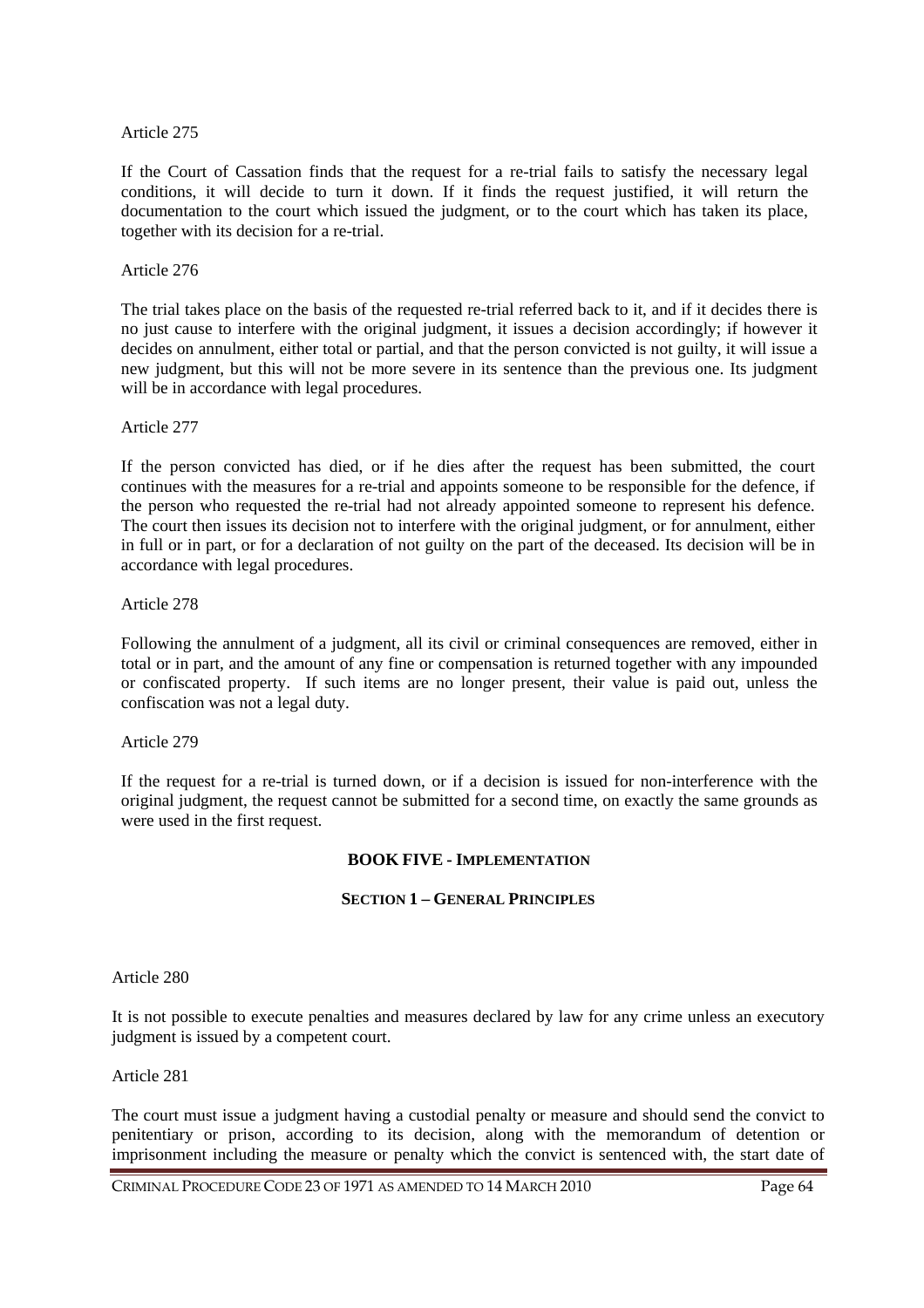executing the decision, the legal article under which he/she was convicted and the period that the convict had spent as an arrested or detained individual. A copy of the memorandum should be sent to the prosecution to follow up the execution of the decision according to the law.

## Article 282

Criminal judgments should be executed in the presence of the accused, soon after being issued, or should be considered as in presence judgment, with the exemption of death penalty which should not be executed unless in accordance to the rules stated in the relevant section of this law as well as judgments of imprisonment issued against violations where they should not be executed unless after getting the final degree provided that the convict should present a guarantor of his presence in order to execute the imprisonment penalty whenever it is required, otherwise the penalty will be executed soon against the convict.

## Article 283

- A. It is not possible, in conditions other than where stated by law, to release a convict before the end of the prison term set out in the sentence against him/her.
- B. Whenever the judgment is executed, the administration of the penitentiary or prison should inform the court and prosecution of that.
- C. If a report issued by a competent medical committee proves that the convict suffers from mental disability, the court has to decide to put the convict under guardianship in one of the governmental health institutions for mental diseases until the term of penalty ends. If the convict could recover before the term of penalty ends, he/she should be sent back to the prison or institution to finish the term of his penalty where the period which he/she spent under guardianship in the health institution should be excluded from the term of his penalty.

### Article 284

The detained could be released if the issued judgment comprises innocence, reconciliation, release, nonresponsibility or a non-custodial penalty and if he/she had spent the sentenced penalty period in arrest and detention.

# **SECTION 2 – EXECUTION**

# Article 285<sup>93</sup>

- A. The person condemned to death is placed in prison until steps have been taken for carrying out the sentence.
- B. The death sentence is only carried out on a decree of the Republic in accordance with the provisions of the following articles.

# Article 286

 $\overline{a}$ 

If the Court of Cassation confirms the death sentence as issued, it will send the case file to the

 $93$  Note that Articles 285 to 293 having been suspended by CPA Memorandum 3, Section 4(m), signed 18 June 2003, published in the Official Gazette, issue 3978 of 17 August 2003 were re-instated by Law 13 of 2007 which purported to give them retrospective effect to 8 August 2004, the date on which Order 3 of 2004: Re-instating the Death Penalty, published in the Official Gazette, issue 3987 of September 2004 came into force

CRIMINAL PROCEDURE CODE 23 OF 1971 AS AMENDED TO 14 MARCH 2010 Page 65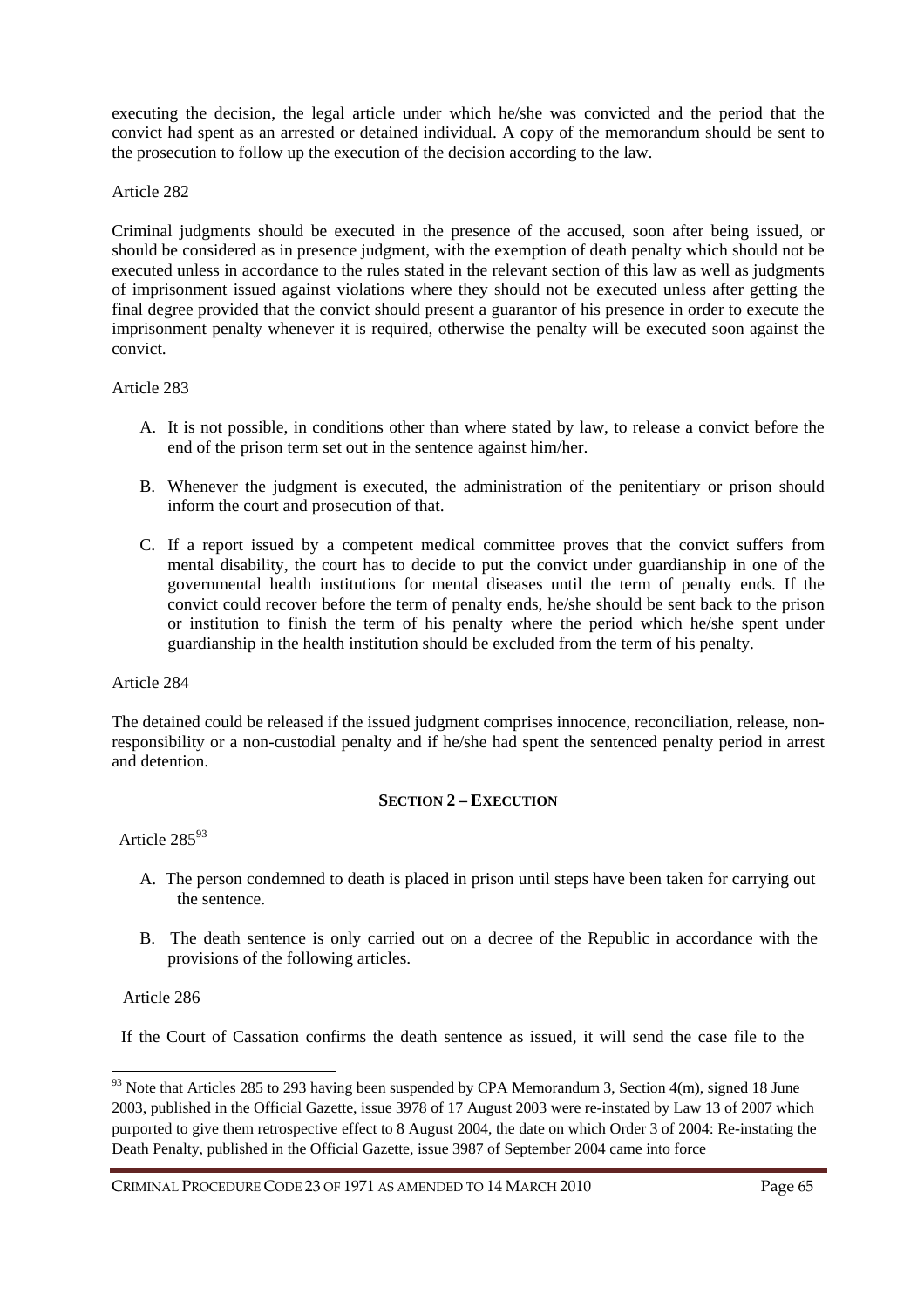Prime Minister<sup>94</sup>, who is responsible for passing it on to the President of the Republic to seek the necessary decree for carrying out the sentence.

The President of the Republic issues the decree for carrying out the sentence, or for commuting it, or for pardoning the condemned person. If he issues the decree for implementation, the Prime Minister<sup>95</sup> issues an order to that effect, including the decree of the Republic, in accordance with legal provisions.

## Article 287

- A. If the condemned person is pregnant when the order for implementation arrives, it is the responsibility of the prison administration to inform the Chief Prosecutor to present a notification to the Minister of Justice to delay execution of the sentence, or to reduce it. The Minister of Justice then submits this notification to the President of the Republic. Implementation of the sentence is delayed until another order is issued by the Minister of Justice in accordance with the decision of the President of the Republic. If the renewed order rules for implementation of the death sentence, it is not carried out until four months after the date of delivery of the child, whether the delivery is before or after the arrival of the order.
- B. The judgment in sub-paragraph A is applicable to a condemned person whose child is delivered before the arrival of the order for implementation if the period of four months from the date of her confinement has not expired. The sentence is not carried out until four months have elapsed from the date of her confinement, even if the renewed order for implementation arrives.

## Article 288<sup>96</sup>

The sentence of death is carried out by hanging within the prison, or any other place in accordance with the law after the issue of the decree of the President of the Republic for the sentence to be carried out in accordance with Article  $286^{97}$ . The execution is witnessed by the Implementation Board, comprising a Misdemeanour Court judge, a member of the Public Prosecution, if available, a representative of the Ministry of the Interior, the director of the prison and the prison doctor, or any other doctor delegated by the Ministry of Health. The accused's legal representative is excused from attendance if he so requests.

### Article 289

 $\overline{a}$ 

- A. The director of the prison reads the Republic decree for the implementation of the sentence to the condemned person at the place of execution, so that the others present can hear.
- B. If the condemned person wishes to make a statement, the judge notes down what is said and this is endorsed by the other members present.

<sup>96</sup> This Paragraph was amended by Law 65 of 1974 (Third amendment to the Criminal Procedure Code No. 23 of 1971), published in the Official Gazette, issue 2348 of 7 May 5 1974

 $97$  The text "after the issue of the decree of the Republic for the sentence to be carried out in accordance with Article 286" was substituted for the original text which read "after passing a period not less than 30 days on the date of its issue by the competent Criminal Court in accordance with Law No. 65 of 1974 (Third amendment to the Criminal Procedure Code No. 23 of 1971), published in the Official Gazette, issue 2348 of 7 May 1974

 $94$  Law 13 of 2006 provided that the Prime Minister replace the Minister of Justice in this role

 $95$  Law 13 of 2006 provided that the Prime Minister replace the Minister of Justice in this role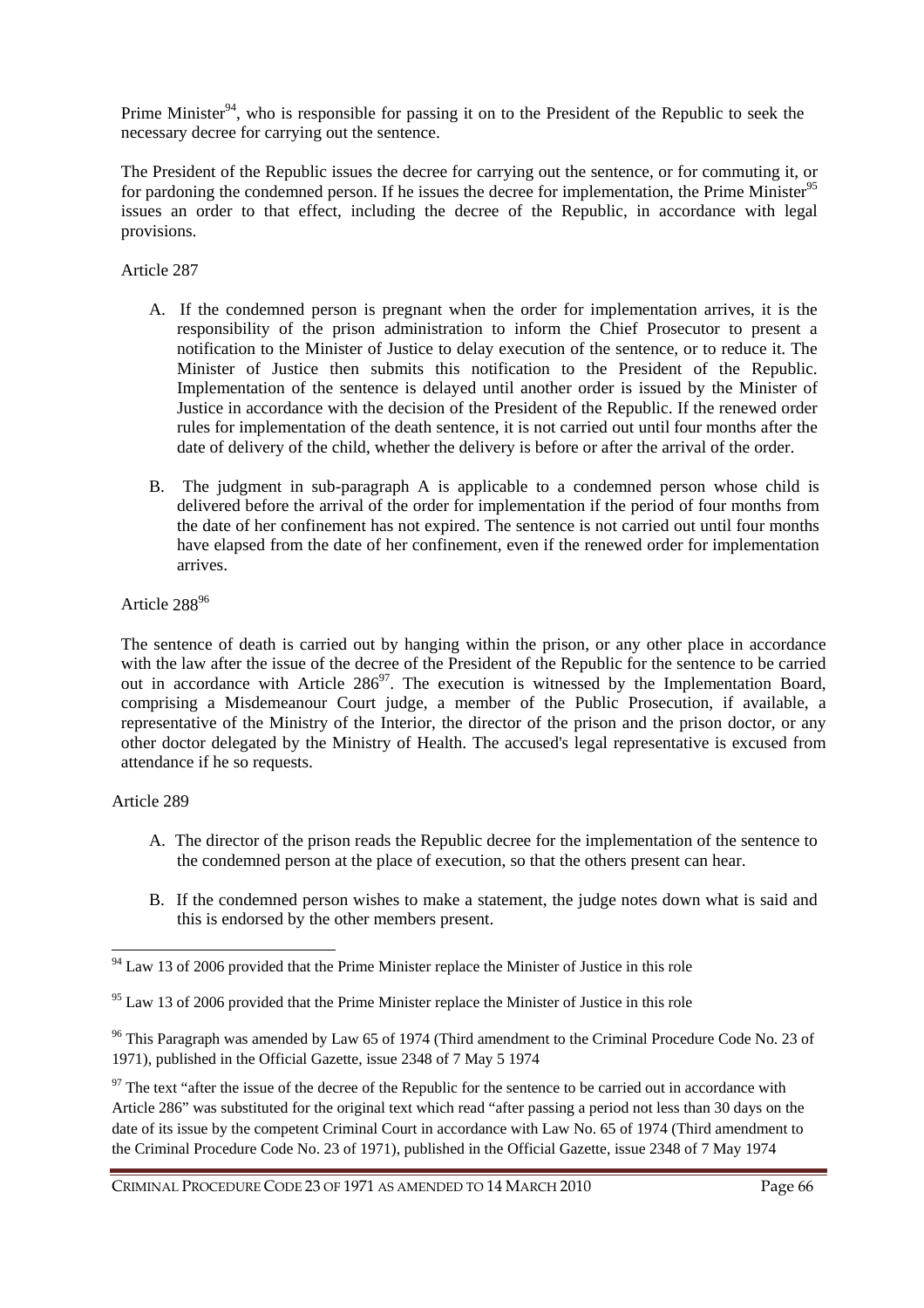C. Once the sentence has been carried out, the director of the prison signs a form, on which he doctor confirms death, and the time this took place, and the remainder of those resent sign the document accordingly.

### Article 290

The death penalty cannot be carried out on official holidays and special festivals connected with the religion of the condemned person.

Article 291

It is the responsibility of the relatives of the condemned person to visit on the day before sentence is to be carried out. It is the duty of the prison administration to info them of the date accordingly.

### Article 292

If the religion of the condemned person requires him to make confession before death, the necessary arrangements are to be made for him to meet a cleric of his religion.

### Article 293

The corpse of the executed person is handed over to relatives if they so request. Otherwise the prison authorities will carry out the burial at government expense, but there will be no funeral ceremony.

## **SECTION 3 - IMPLEMENTATION OF CUSTODIAL SENTENCES AND FINES**

### Article 294

- A. The sentence is calculated from the day it is implemented against the convicted until noon on the day he is discharged.
- B. If the period of imprisonment or detention is only 24 hours, then the convicted person need not spend longer than this time in prison.

Article 295

The period of detention is deducted from the period of the sentence issued against the convicted person for the same offence. If there are several offences within the same case, this period is deducted from the least severe penalty.

### Article 296

If a man and his wife are both awarded custodial sentences for a period of more than one year for different offences, and they have not been in prison before, implementation of the sentence with regard to one of them can be postponed if they have responsibility for a young child of less that 12 years and they have a fixed place of residence.

### Article 297

The decision to postpone implementation of a sentence is issued in accordance with Article 296 by the court which issued the sentence, in response to the request of the convicted person. The court will demand bail to guarantee that he returns to serve the sentence upon expiry of the period of time in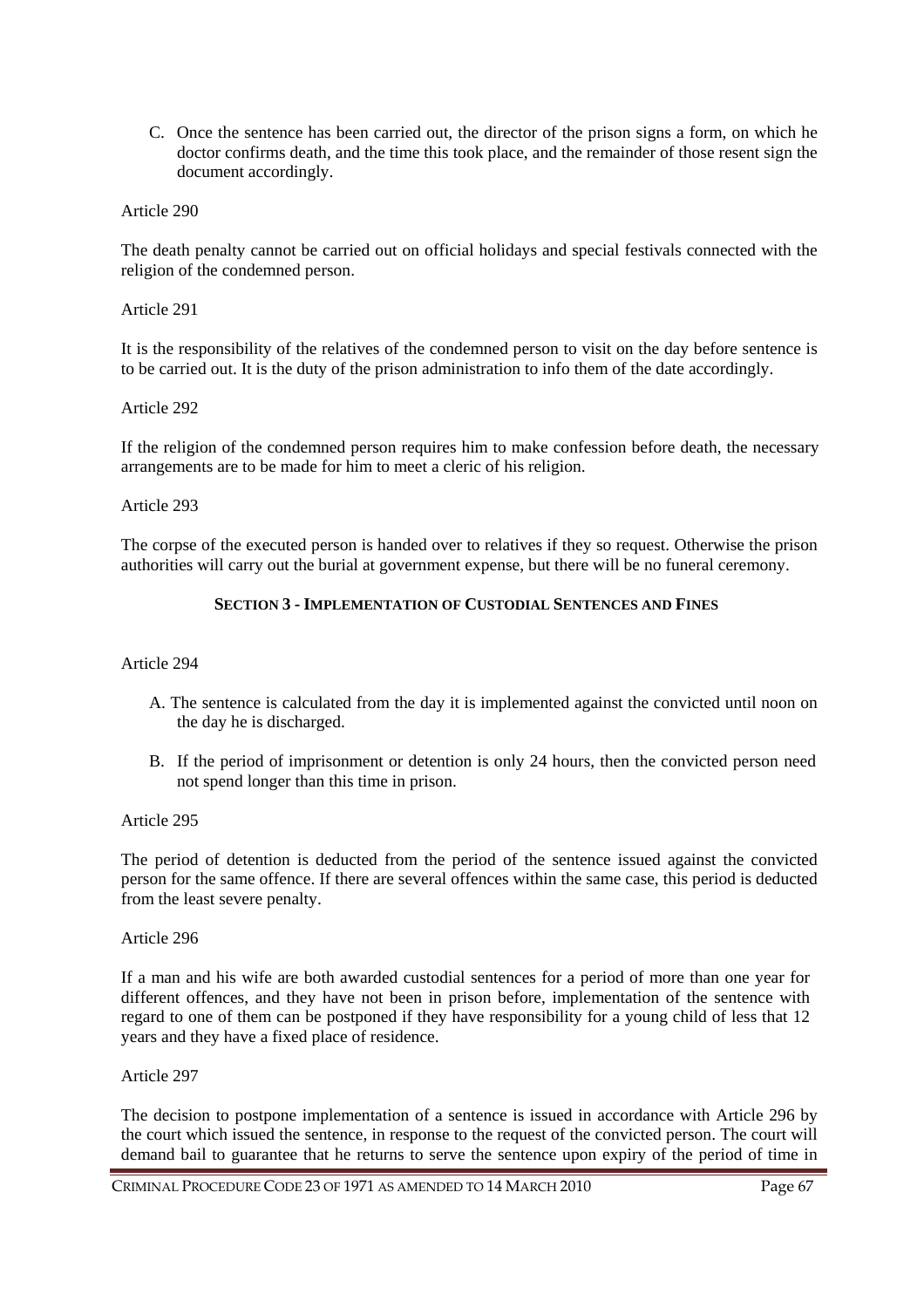question. The court calculates the amount of the bail and includes it in the decision issued granting the postponement of implementation. It is the responsibility of the court to make appropriate arrangements in this way to ensure the convicted person does not run away.

### Article 298

If a person is sentenced to a fine only, and he has already been detained for the offence of which he has been convicted, the amount of the fine can be reduced<sup>98</sup> for every day he was detained. If the person is sentenced to imprisonment and a fine, and the period he spent in detention is longer than the period of the prison sentence, the amount of the fine is to be reduced by one half of one dinar for every extra day served. If the number of days in question adds up to exceed the amount of the fine payable, then the court can decide to discharge him.

### Article 299

- A. If a person is sentenced to a fine, whether or not with imprisonment as well, and he does not pay the money, the court will sentence him to imprisonment for half of the maximum period for the offence concerned, if he was sentenced to both prison and a fine.
- B. If an offence was punished by a fine only, the period of imprisonment to which the court can sentence the accused in the event of the fine not being paid is reduced proportionally to the amount outstanding<sup>99</sup>. However the total period of the prison sentence must not exceed 2 years.
- C. The prison sentence comes to an end, in the event of non-payment of the fine, upon the discharge of the fine, or a part of it relative to the remainder of the sentence.
- D. Payment of the fine, or a portion of it, can be paid to the court, police station or prison administration, and when this happens the convicted person can be discharged immediately.

# **BOOK SIX - MISCELLANEOUS**

## **SECTION 1 - CONCLUSION OF A CRIMINAL CASE**

### Article 300

A criminal case is concluded upon the death of the accused, the issue of a guilty or not guilty judgment, or a judgment or decision of diminished responsibility for the offence concerned, or a final decision for discharge of the accused or a pardon, or the permanent cessation of proceedings, or for other reasons stipulated in law.

Article 301

There cannot be a return to investigation and court proceedings against the accused, for whom the criminal case has been concluded, except under circumstances stipulated in law.

### Article 302

 $\overline{a}$ 

CRIMINAL PROCEDURE CODE 23 OF 1971 AS AMENDED TO 14 MARCH 2010 Page 68

<sup>&</sup>lt;sup>98</sup> The words "one half of one dinar" were deleted by CPA Memorandum 3, Section 4(n), signed 18 June 2003, published in the Official Gazette, issue 3978 of 17 August 2003

<sup>&</sup>lt;sup>99</sup> The words "one day for each one half of one dinar outstanding" were replaced by "reduced proportionally to the amount outstanding" by CPA Memorandum 3, Section 4(o), signed 18 June 2003, published in the Official Gazette, issue 3978 of 17 August 2003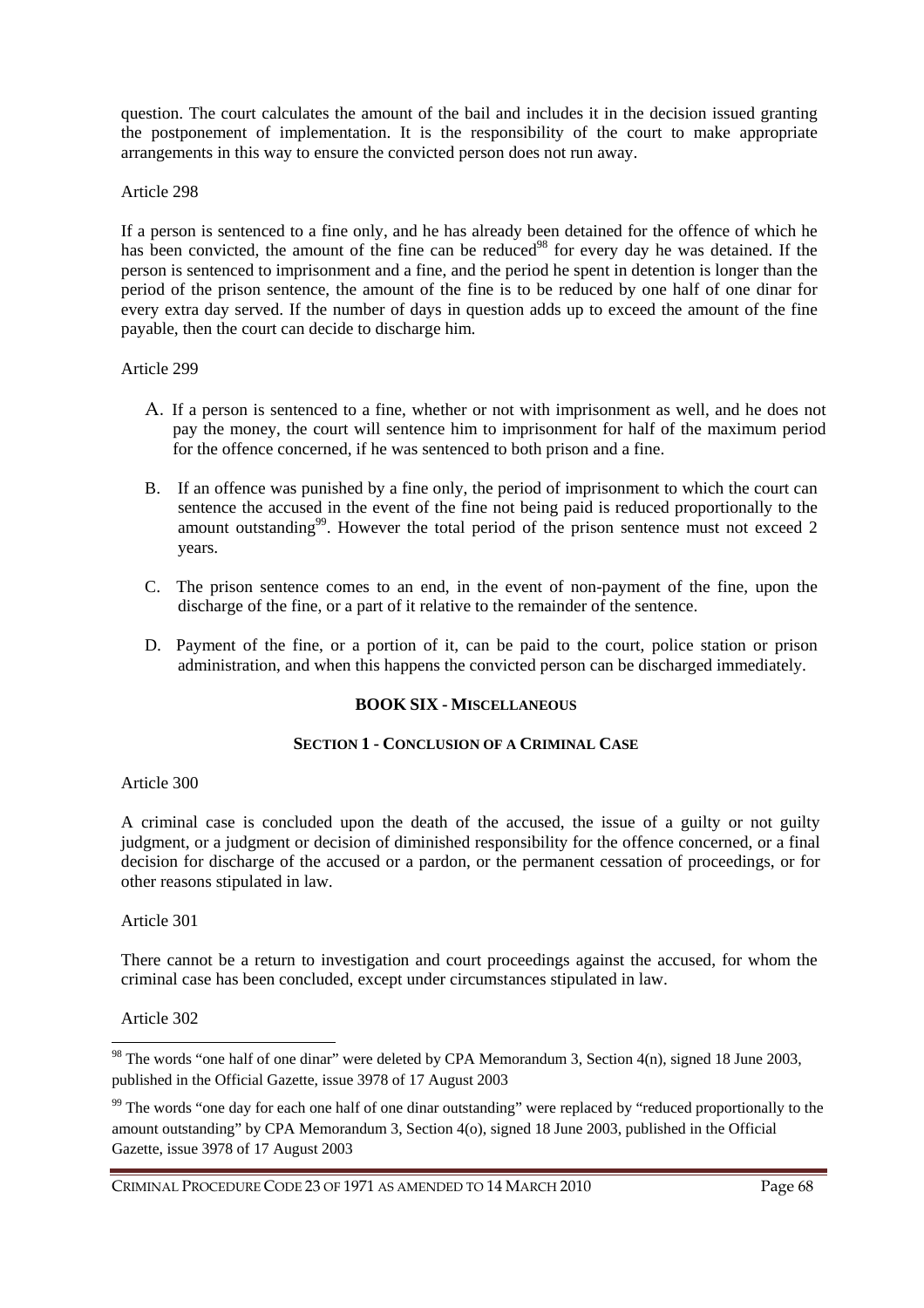- A. The final decision issued for the rejection of a complaint in accordance with Article 130 Subsection A, and the final decision for the rejection of a complaint in accordance with Article 181 Sub-section A, on account of the plaintiff giving up his complaint, both prevent the continuation of proceedings against the accused.
- B. The decision issued to reject the complaint on account of the absence of the Plaintiff does not prevent the resumption of the complaint on another occasion, if the Plaintiff had just cause for being absent.
- C. The final decision issued for the discharge of the accused in accordance with Article 130 subsection B, or Article 181 sub-section B does not preclude continuation of the proceedings against the accused on the appearance of new evidence requiring it. But no action can be taken if a period of 1 year has passed since the decision for discharge was issued by the court, and 2 years after the decision issued by the investigative judge. Each of these decisions is then final and subject to the consequences outlined in Article 300.
- D. The definitive decision to close a case finally precludes any further investigation proceedings, but if the decision to close it is temporary, the investigation cannot resume until new evidence is presented.

The investigation or court proceedings against an accused may be resumed after the criminal case has been closed if, after the issue of the judgment or definitive or final decision, it emerges that there was an act or consequence of the offence for which the accuse was tried, or had proceedings taken against him, which was fundamentally different from the facts as presented in the trial.

Article 304

If the accused dies during the investigation or trial, then the decision is issued to bring the proceedings to a final halt, and the civil case will also stop in consequence. In this case, the civil plaintiff has the right to consult the Civil Court.

Article 305

If a general amnesty is called, and the proceedings and trial against the accused are stopped, the victim of the offence has the right to refer to the Civil Court.

Article  $306^{100}$ 

Article 307

 $\overline{a}$ 

The discharge of a case for any lawful reason does not prevent the confiscation of goods whose possession is prohibited in law.

### **Section 2 - The Handling of Impounded Goods**

<sup>&</sup>lt;sup>100</sup> This Article which had read "issue of a Republican edict for a special amnesty wipes out the principal and secondary penalties, without prejudice to the right to restitution, compensation, or confiscation." was suspended by CPA Memorandum 3, Section 4(p), signed 18 June 2003, published in the Official Gazette, issue 3978 of 17 August 2003

CRIMINAL PROCEDURE CODE 23 OF 1971 AS AMENDED TO 14 MARCH 2010 Page 69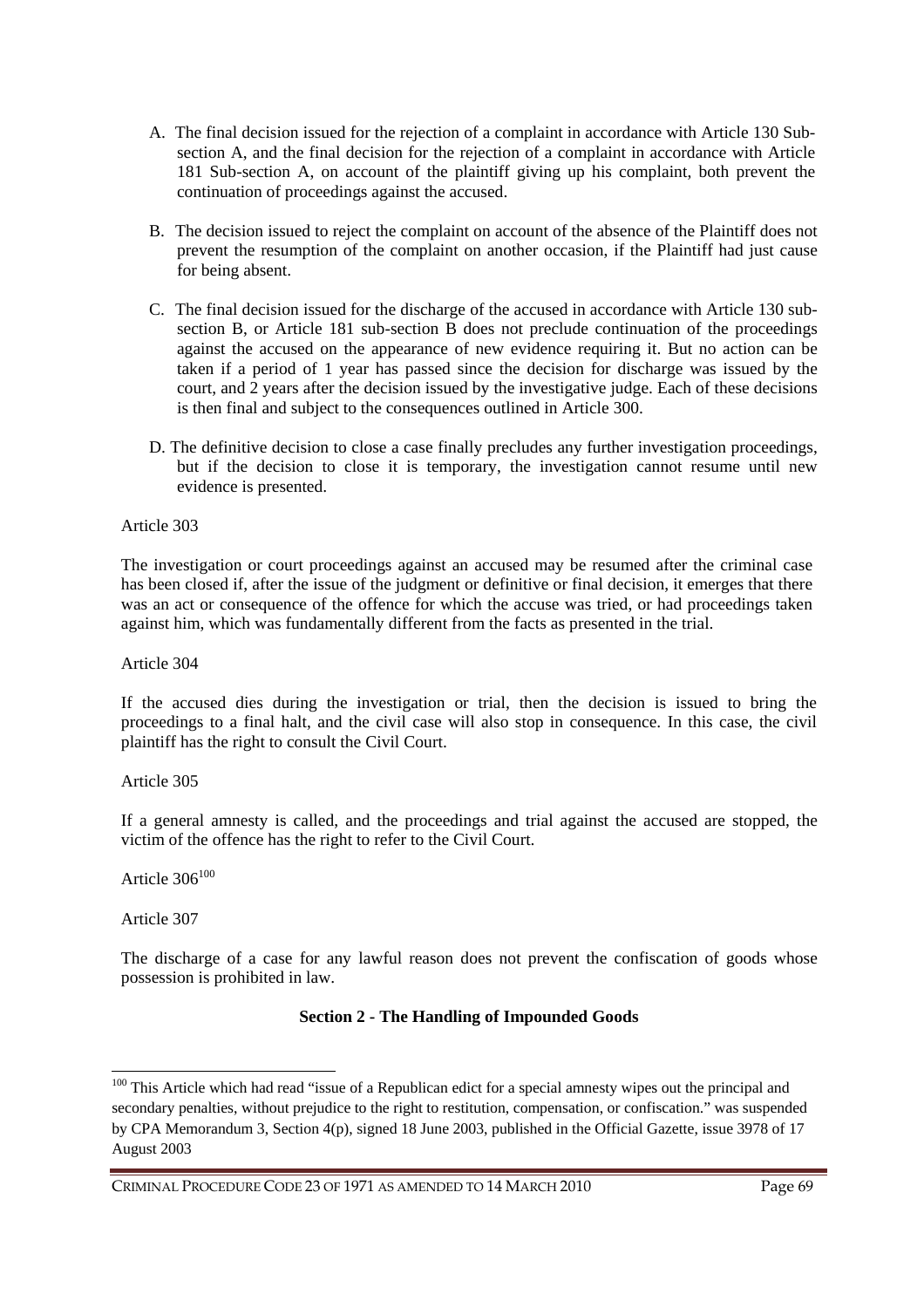At any stage of the investigation or trial the investigative judge or court judge has the right to issue a decision regarding documents, assets or impounded items, or items used to commit an offence or which were the object of an offence, in accordance with the provisions stipulated in the following paragraphs.

## Article 309

- A. Weapons and other items subject to confiscation orders are to be handed over to the nearest police station, for the legal provisions to be applied, the value of any items sold being retained for the benefit of the Treasury.
- B. The provisions of sub-paragraph A apply to weapons and subject to confiscation orders before this law comes into force.

### Article 310

Other impounded goods are to be handed over to the person holding them at the time they were impounded, unless they played a role in the offence, or were obtained as a result of the offence, in which case they are to be handed back the previous rightful owner.

### Article 311

All assets transferred or exchanged and all assets acquired, either directly or indirectly through such transfers or exchanges are taken into account in the ruling.

## Article 312

No decision to hand over goods can be implemented until it has become definitive, and no decision to destroy manuscript or printed materials can be implemented until the criminal proceedings are complete in respect of all the accused persons.

### Article 313

- A. The decision of the judge or court to hand over impounded goods does not preclude referral to the civil court by the person claiming their ownership.
- B. If a dispute arises over the ownership or possession of an impounded item, and a person connected with it seeks a postponement of the decision to hand it over, the handover may be deferred until the dispute is resolved by the Civil Court, and the judge or the court will proceed with the investigation or trial.
- C. If the items mentioned in sub-paragraph B are deteriorating rapidly or the cost of their retention is extremely high, the investigative judge or criminal court are permitted to sell them in accordance with the Law of Implementation and to retain the proceeds until the results of the court proceedings.

# Article 314

A. If no one claims ownership of impounded goods, the investigative judge or court is to issue a list of the items concerned. People then have 6 months in which to come forward to prove their claim to the items within a period. The list is displayed on notice-boards in the court and at the police station. If the property impounded was valuable, then the notice will also

CRIMINAL PROCEDURE CODE 23 OF 1971 AS AMENDED TO 14 MARCH 2010 Page 70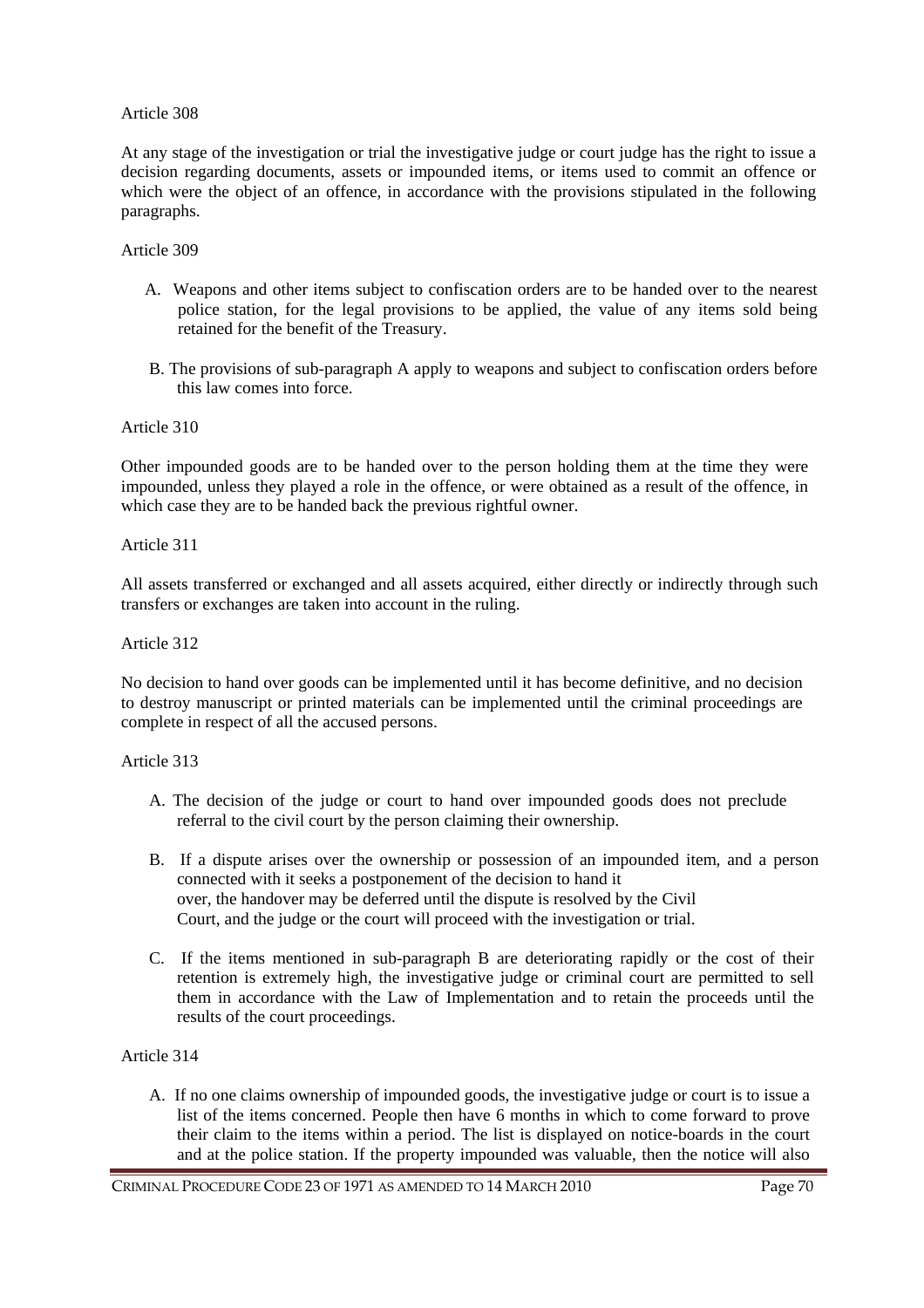be published in local newspapers as well.

B. The investigative judge or court may hand over the impounded goods to anyone able to prove ownership within the period stipulated in law, otherwise they are to be sold on the decision of the judge or court, in accordance with the Law of Implementation, and the income becomes a benefit to the Treasury.

Article 315

Anyone finding items or property thought to be the result of a offence should inform the investigative judge or the court, whose duty it is to dispose of the items in the manner prescribed above.

Article 316

All rights to ownership of the items mentioned in the above provisions are forfeit unless claims are made within a period of five years from the date announced for handover or for sale for the benefit of the Treasury.

## **SECTION 3 - COMMITMENT TO KEEP THE PEACE AND TO BE OF GOOD BEHAVIOUR**

### **CHAPTER 1 - COMMITMENT TO KEEP THE PEACE**

Article 317

It is the responsibility of the investigative judge or Public Prosecution to inform the judge of the Court of Misdemeanours if there is a risk that a certain person will commit misdemeanours or carry out acts which amount to a breach of the peace. This must be accompanied by a supporting statement of investigation and evidence.

Article 318

If such a report reaches the judge of the Court of Misdemeanours, he is to take steps to require the person to whom the report refers to be bound over to keep the peace for a period of not less than 6 months, and not more than one year. This commitment mayor may not be subject to bail, as covered in the following paragraphs.

Article 319

The judge issues a summons the person on whom the report has been made to appear before him on an appointed day, to present his defence or to rebuff the charge as reported. The sum which will be payable in bail and the period of commitment to good behaviour which will be required must be stated in the summons.

Article 320

 $\overline{a}$ 

On the appointed day, the judge undertakes an investigation of the veracity of the information and listens to the defence of the person reported to him. Once the investigation is concluded, he issues a decision, either rejecting the application if no steps to keep the peace are required or accepting it and binding over the person concerned, with or without bail, $101$  if he has committed an action laid down

CRIMINAL PROCEDURE CODE 23 OF 1971 AS AMENDED TO 14 MARCH 2010 Page 71

<sup>&</sup>lt;sup>101</sup> The words "and with the payment, within a specified period, of surety of not less than 20 dinars and not more than 200 dinars," were deleted by CPA Memorandum 3, Section 4(q), signed 18 June 2003, published in the Official Gazette, issue 3978 of 17 August 2003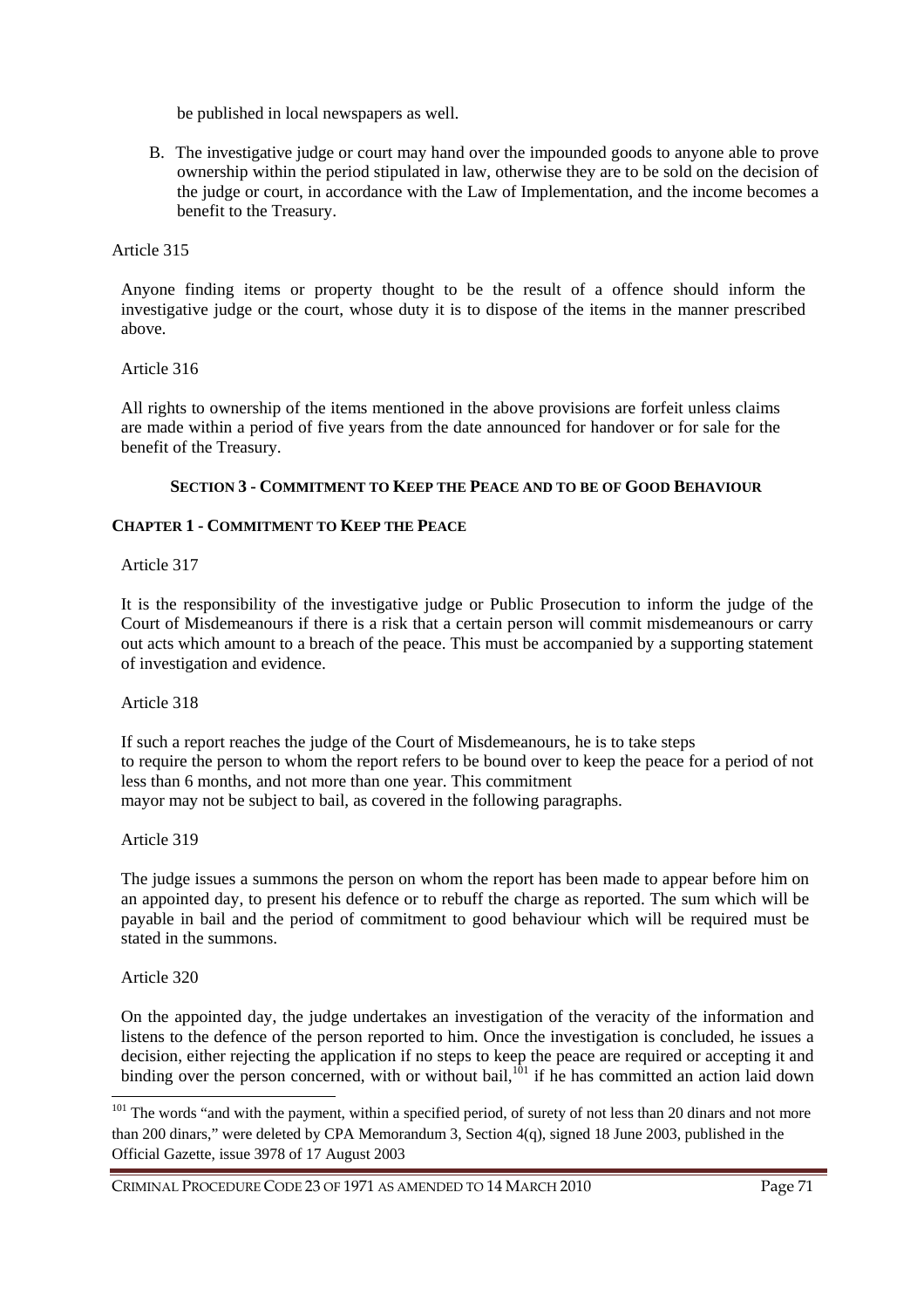in Article 317.

# **Chapter 2 - Commitment to good behaviour**

Article 321

The Public Prosecution or investigative judge may inform the Misdemeanour Judge of the following persons, if he fears that they might commit an act breaching security, and this should be accompanied by written documents or supporting evidence:

- 1. Any person who does not have a clear means of making a living.
- 2. Any person with 2 or more judgments against him involving offences of damage to persons or property or sheltering thieves or absconders, offences against public decency or offences involving public transport or falsifying, copying or forging stamps and paper and metal currency in common or legal circulation.

Article 322

If notification is given to the Misdemeanour Judge, he must take steps to bind over the person who is the subject of the report to good behaviour for a period of no less than a year and not exceeding 3 years, with or without the payment of bail, in the manner prescribed in the following paragraphs.

Article 323

The judge sends a written summons to the person reported, citing the report against him and asking him to appear before him on a particular day, having prepared his defence or a rebuttal of the report. The sum which will be payable in bail and the period of commitment to good behaviour which will be required must be stated in the summons.

Article 324

On the appointed day, the judge undertakes an investigation into the veracity of the information and listens to the defence of the person reported to him. Once the investigation is concluded, he issues a decision, rejecting the application if no steps are required against the accused person, or accepting it and binding over the person concerned, with or without bail, and with the payment of a surety<sup>102</sup> within a specified period if he has committed an action stipulated in the second sub-paragraph of Article 321.

# **CHAPTER 3 - JOINT RULINGS TO KEEP THE PEACE AND BE OF GOOD BEHAVIOUR**

### Article 325

If the person reported does not attend without any legal excuse and has been notified in accordance with the regulations, the judge may decide that he should be arrested and held, under the provisions of Article 109.

Article 326

 $\overline{a}$ 

A. A cash surety can be accepted from this person in place of bail.

<sup>&</sup>lt;sup>102</sup> The words "of no less than 50 dinars and not exceeding 500 dinars," were deleted by CPA Memorandum 3, Section 4(r), signed 18 June 2003, published in the Official Gazette, issue 3978 of 17 August 2003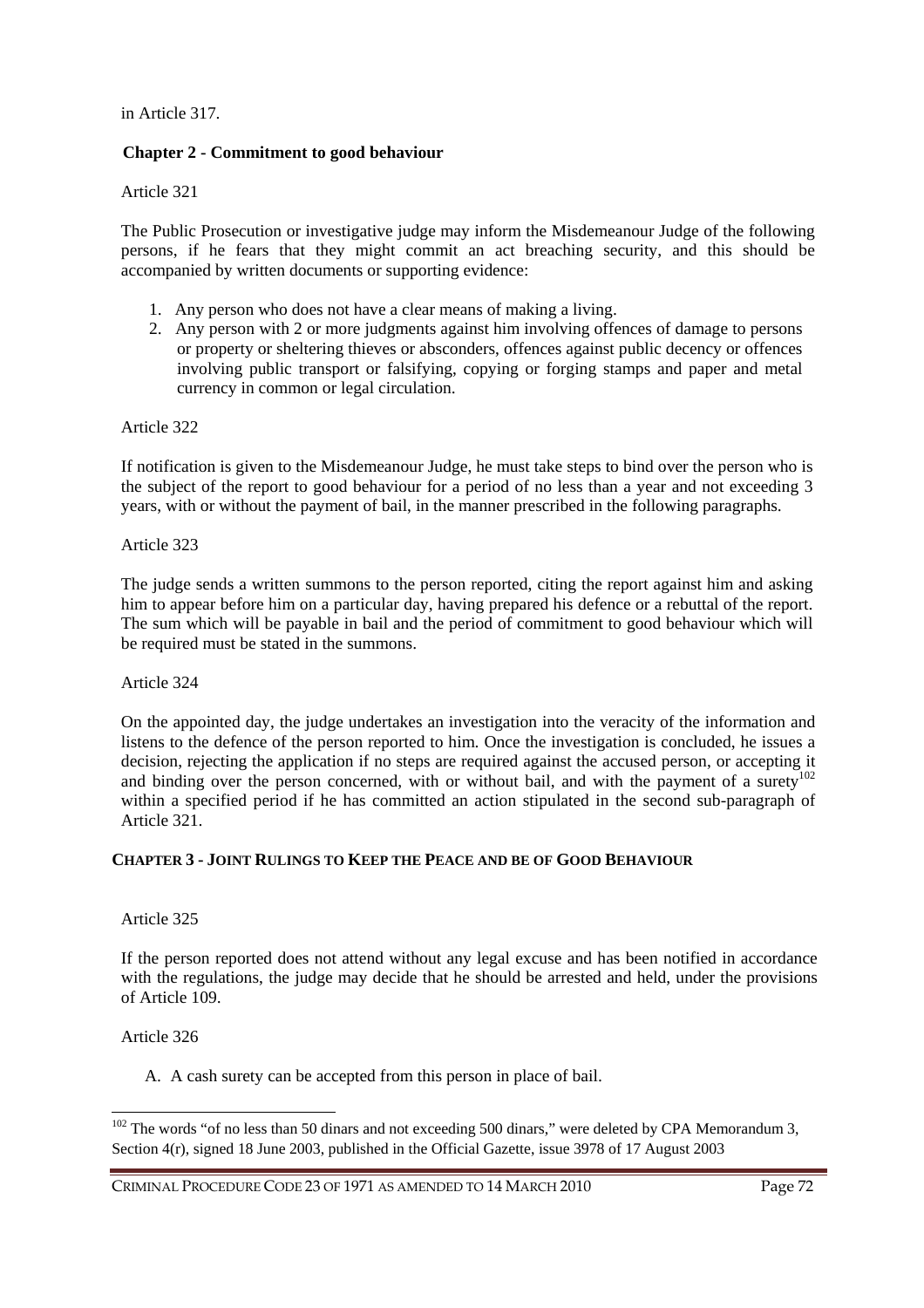- B. If this person agrees to be bound over and pays the cash surety or bail, he is released. Otherwise the court decides to hold him in prison until the expiry of the period set by the court for him to be bound over. If he agrees within that period to be bound over and pay the surety or bail, he is then released.
- C. The decision of the judge is called "administrative detention".

## Article 327<sup>103</sup>

- A. If the person who has made the commitment to be bound over does not, for the period stipulated, commit the offence mentioned in the 2 previous sub- paragraphs, the sum or surety paid is returned to him, and the bail is considered discharged.
- B. If it is proven that the person breaks his commitment to be bound over under the definitive judgment issued against him, the bail money is obtained from him in accordance with the Law of Implementation and handed over by the judge to the Director<sup>104</sup> of Implementation. It is to be paid in cash, as income to the Treasury.

#### Article 328

The judge requires the person who was bound over to hand over the bail money under the conditions stipulated in Paragraphs 116 and 117. If he refuses, he is detained until the period covered by the commitment to be bound over is discharged or he hands over the money required.

Article 329

An appeal may be lodged with the Court of Cassation within 30 days of the day following the date of issue of the ruling issued in accordance with this chapter. The Court Cassation is to decide whether to confirm the ruling, reverse it, amend the terms of the commitment to be bound over, the sum of the surety or the period of time for which the person is to be bound over, change the bail, or return the documentation for judicial investigation, issuing any decision as stipulated in Chapter 2 of part 4.

Article 330

Any custodial sentence passed before a ruling has been made to detain the person or which is passed during the period of detention must be at least as long as the period of the detention.

# **SECTION 4 - CONDITIONAL DISCHARGE**<sup>105</sup>

Article  $331^{106}$ 

<sup>&</sup>lt;sup>103</sup> The text is as amended in accordance with by Article 27, Law of Implementation No 45 of 1980, published in the Official Gazette, issue 2762 of 17 March 1980

<sup>&</sup>lt;sup>104</sup> The Chairman of Implementation became known as the Director of Implementation in accordance with the provisions of the Law of Implementation No 45 of 1980, published in the Official Gazette, issue 2762 of 17 March 1980

<sup>&</sup>lt;sup>105</sup> Paragraphs 331 - 334 were substituted for the original text in accordance with Law No. 34 of 1974 (Second amendment to Criminal Procedure Code, No. 23 of 1971, published in the Official Gazette, issue 2333 of 27 March 1974

<sup>&</sup>lt;sup>106</sup> Note that CPA Order 31, signed 10 September 2003, published in the Official Gazette, issue 3980 of March 2004 in Section 4, with reference to increased penalties imposed for wrecking, destroying or otherwise damaging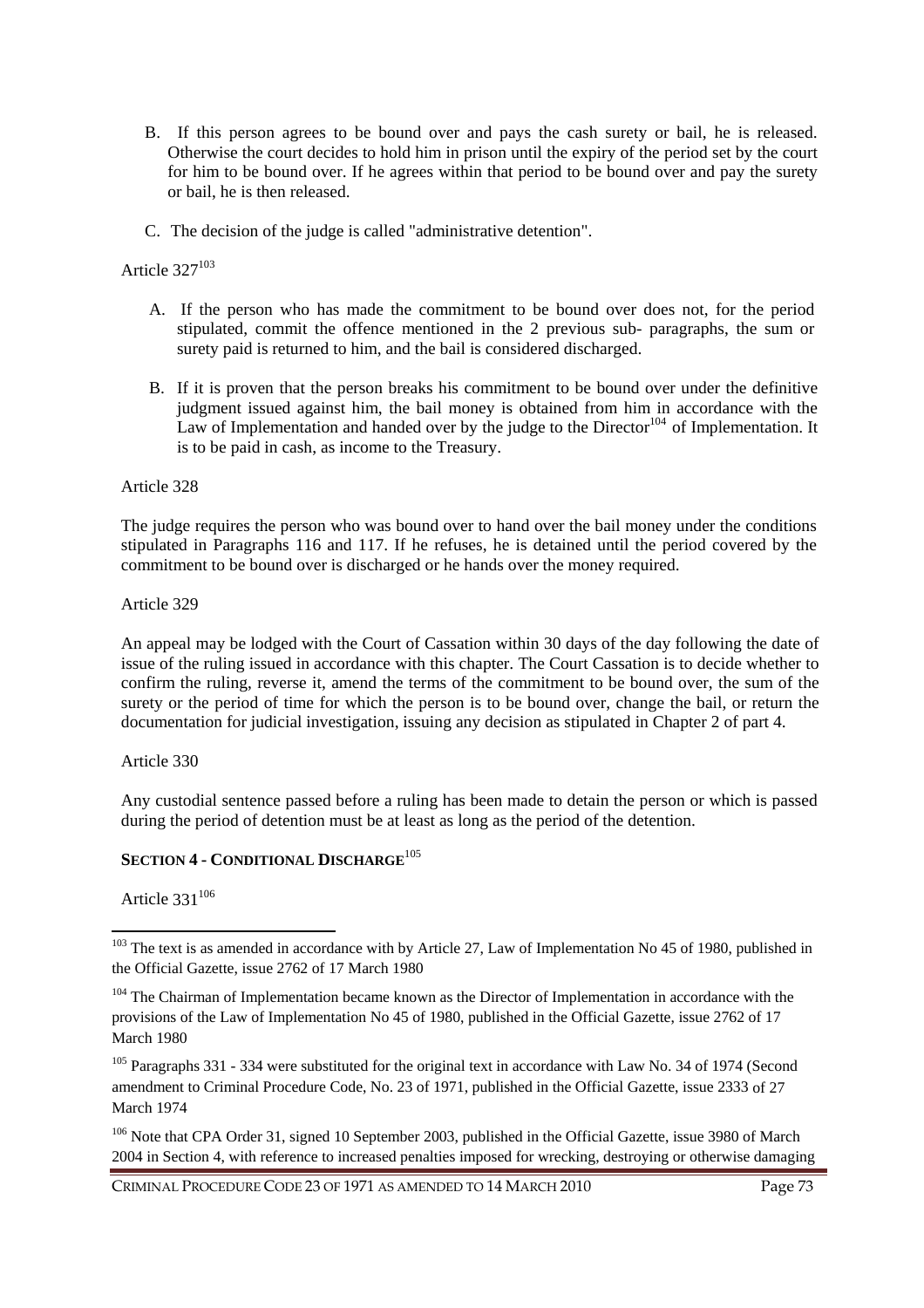- A. Conditional discharge of a person given a custodial sentence may be granted in accordance with the provisions of this law if he has served three-quarters of the period, or two- thirds of it if he is a youth, and if it appears to the court that he has been of good behaviour for the duration. However, the period served must not be less than six months. If consecutive sentences were passed, then the time is calculated on the basis of the total amount, regardless of the number of sentences, even if it exceeds the highest limit for implementation in law. Time spent in detention in connection with the case in question is deducted. If part of the sentence is removed as a result of a special or general amnesty, the remaining period is considered as the basis for the sentence itself.
- B. The provisions for conditional discharge apply to someone against whom rulings have been issued by criminal courts operating under Criminal Procedure Code or of criminal courts formed under special laws. Any person subject to military court proceedings in accordance with the Military Criminal Procedure Code is excepted from these provisions.
- C. The request for conditional discharge is reviewed by the local Court of Misdemeanours, whose jurisdiction covers the prison or rehabilitation centre in which the convicted person serves his sentence. When the request is submitted, even if the person has been transferred to another prison or centre, the President of the Court of Appeal may specify one or more Courts of Misdemeanour, distributing the work between them by means of a formal notification. The decision issued by the court is subject to appeal through cassation by the Public Prosecution or the petitioner for conditional discharge at the Court of Misdemeanours. This is to take place within 30 days, from the day after the date on which it was issued.<sup>107</sup>
- D. The following convicted persons are excluded from procedures for conditional discharge:
	- 1. A recidivist who has exceeded the limit for the maximum penalty for a particular type of offence, in accordance with the provisions of Article 140 of the Penal Code No. 111 (1969) or Article 68 of the Baghdad Penal Code;
	- 2. A person convicted of an offence against the external security of the state, or of counterfeiting money, postage stamps or government financial bonds;
	- 3. A person convicted of non-consensual sexual intercourse, buggery, or indecent assault; or of indecency without violence, threat or deception against a person under the age of 18 years; or of sexual intercourse or buggery with relatives<sup>108</sup>; or incitement to prostitution and fornication; $109$
	- 4. A person sentenced to hard labour or imprisonment for an offence of theft, if he has previously been sentenced to hard labour or imprisonment for another theft, even if the sentence has been discharged for any legal reason;
	- 5. A person sentenced to hard labour or imprisonment for embezzlement of public funds, if he had been previously sentenced to hard labour or imprisonment for a similar

<sup>107</sup> The text of sub-paragraph C was initially added by Law 61 of 1972 (First amendment to the Criminal Procedure Code No. 23 of 1971), published in the Official Gazette, issue 2149 of 8 June 1972 and then amended by Article 4 of Law No. 91 of 1976 (Fifth amendment to the Criminal Procedure Code No. 23 of 1971) published in the Official Gazette, issue 2545 of 23 July 1976

<sup>108</sup> this is a reference to the prohibited relatives to whom the crime of incest would apply

<sup>109</sup> The text of sub-subsection D(3) was amended in accordance with Law No. 87 of 2001 (Amendment to Criminal Procedure Code No. 23 of 1971) published in the Official Gazette, issue 3904 of 12 November 2001

CRIMINAL PROCEDURE CODE 23 OF 1971 AS AMENDED TO 14 MARCH 2010 Page 74

water, electricity, or oil installations or other public utilities contrary to Penal Code Paragraph 353(1) states, "Persons convicted of committing these offenses shall not be eligible for Conditional Discharge as set forth in Paragraph 331 of the Criminal Proceedings Law."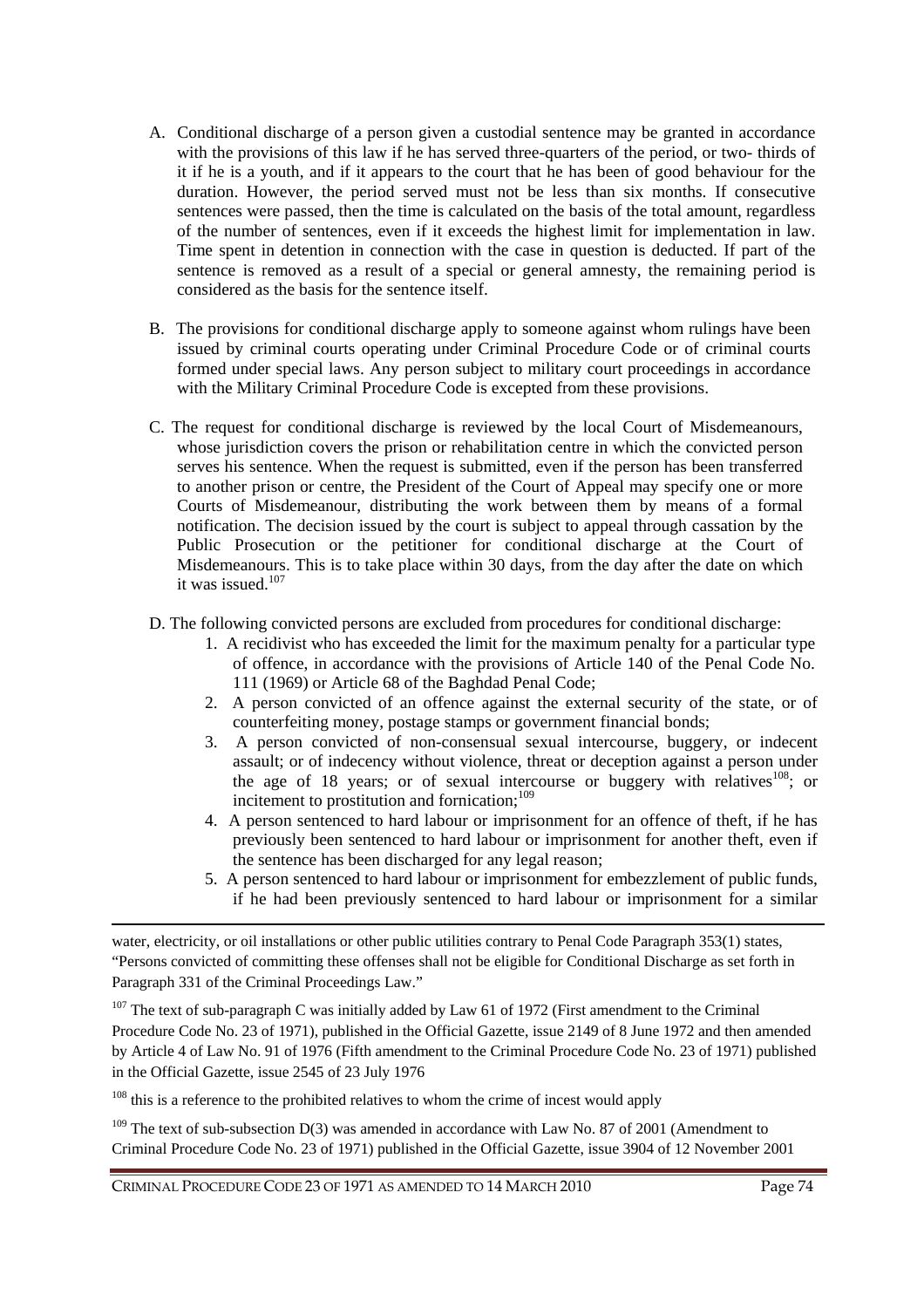offence, or sentenced to imprisonment for two or more separate consecutive offences of embezzlement or for an offence of embezzlement, comprising two or more consecutive acts, even if the sentences or these offences have been discharged for any legal reason.

### Article 332

- A. The reform department of adults or juveniles and the prosecution shall ask the concerned court to consider the conditional release of a convicted person even if no petition was submitted, if it meets all the conditions stated by law. The court shall examine all submitted reports and information about the convict's behaviour and it can hold any investigation it deems necessary and require the assistance of any relevant authority. After asking the opinion of prosecution and the concerned reform department, the court can issue its decision to conditionally release the convicted person or to dismiss the petition.<sup>110</sup>
- B. If the court issues a decision for conditional discharge in accordance with sub- paragraph (A), the convicted person is released and implementation of the remainder of his sentence is suspended. The court may order the implementation or suspension, during this period, of all supplementary sentences issued against him, or the implementation of some and the suspension of others. The court may review this decision based on the report of the Public Prosecution, or based on any information that might reach it, and to order the postponement of what it has decided to implement, or to implement what it had decided to postpone, and it has also to decide whether or not to ban the individual for a specified period of time from the freedom to come and go, or from visiting public houses and coffee houses, or any places he would often go to.
- C. The decision for grant a conditional discharge reaches the prison administration or rehabilitation centre of the person to whom it has been issued before the discharge and they are to advise him that if he commits a felony or misdemeanour with intent, or in any way violates the conditions imposed upon him by the court within the trial period specified, the conditional discharge will be revoked.
- D. If the person concerned is under the age of 25, he will be handed over to one of the persons mentioned in sub-paragraph  $332(A)$ , if they are considered suitable people to look after him. or to another person considered appropriate, after he has made a commitment, supported by a surety fixed at an appropriate level, to be of good behaviour for the period specified.
- E. The Public Prosecution will supervise the conduct of the person subject to the conditional discharge to ensure that the conditions stipulated in the paragraph are implemented. He is to inform the court if any of the conditions is violated, where upon the subject will be summoned for the court for a decision on appropriate steps, as set out in this paragraph, or to revoke the decision to grant a discharge.
- F. If the request for a conditional discharge is turned down in accordance with sub-paragraph (A), it cannot be re-submitted, until three months has passed from the date of the issue of the decision to reject it, unless the grounds for the rejection were procedural; after correction of the procedural error, a new application can be accepted.

<sup>&</sup>lt;sup>110</sup> Article 332 was replaced in its entirety by the current text in accordance with law No. 34 of 1974 (Second amendment to the Criminal Procedure Code No. 23 of 1971). The text of sub-paragraph A was substituted for the previous text in accordance with Article 5 of Law No. 9 of 1992 (Eleventh amendment to the Criminal Procedure Code No. 23 of 1971) published in the Official Gazette, issue 3402 of 20 April 1992

CRIMINAL PROCEDURE CODE 23 OF 1971 AS AMENDED TO 14 MARCH 2010 Page 75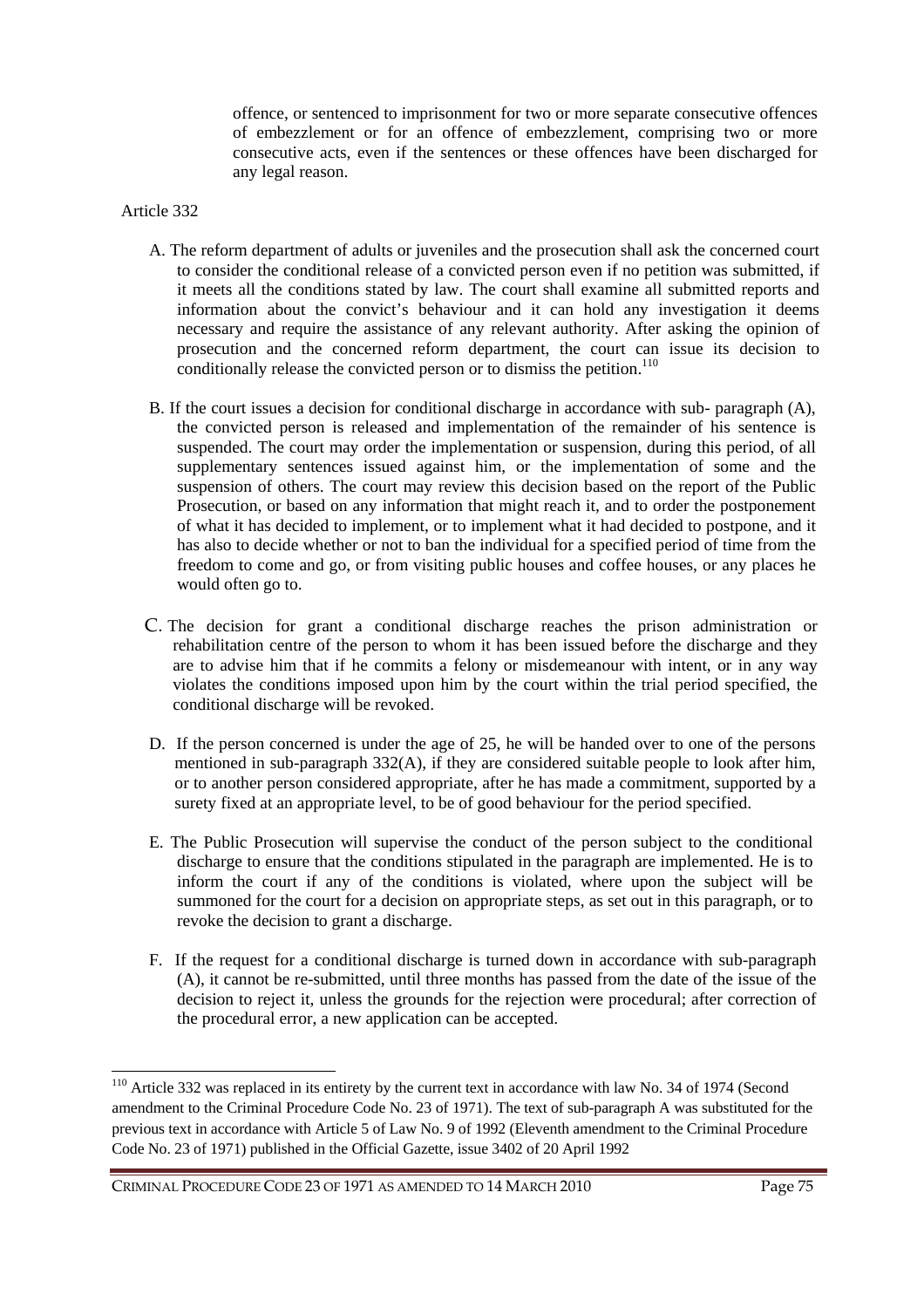- A. If the person released on conditional discharge has been given a custodial sentence for a period of no less than 30 days for a felony or misdemeanour committed during the period of his discharge, he attracts the maximum sentence for the judgment originally awarded and the court in question will revoke the discharge which it granted.
- B. If the person released on conditional discharge violates the conditions stipulated in subparagraph 332(E), amended by this law, the court with jurisdiction will revoke its decision to grant him a discharge.
- C. If the court with jurisdiction decides to revoke the decision to grant conditional discharge, it will issue a decision that the person concerned should be arrested and handed over to the prison or rehabilitation centre from which he was released, in order to serve the remainder of his sentence, to which any outstanding supplementary sentence will be added.

## Article 334

If the period of suspension of sentence expires without a decision being made to revoke the conditional discharge, in accordance with the provisions of Article 333, which amends this law, the sentences which were suspended before completion become null and void.

Article 335

If implementation of the remainder of his original sentence is suspended, the person granted the conditional discharge is given a custodial sentence of no less than two years for an intentional felony or misdemeanour, an order revoking his conditional discharge will be issued, together with an order for his arrest to serve the remainder of the original sentence.

Article 336

A conditional discharge in accordance with this Chapter cannot be granted to a person who has had a conditional discharge revoked.

Article 337

The Felony Court may, when considering an appeal over a decision to grant a conditional discharge, confirm, discharge or reject it and to return the papers to the court for carrying out any investigation, or completing any steps, or to come to a definite decision on the matter; its decision will be final.<sup>111</sup>

#### **SECTION 5 - PARDON BY THE VICTIM**

Article 338

 $\overline{a}$ 

The court which issued a judgment, or its successor, may issue a decision to pardon a given a custodial sentence for an offence for which conciliation is possible, or not the judgment had reached the stage of final adjudication.

<sup>&</sup>lt;sup>111</sup> This Article replaced the previous text of Article 337, in accordance with Article 5 of Law No. 91 of 1976 (5th amendment to the Criminal Procedure Code No. 23 of 1971) published in the Official Gazette, issue 2545 of 23 July 1976

CRIMINAL PROCEDURE CODE 23 OF 1971 AS AMENDED TO 14 MARCH 2010 Page 76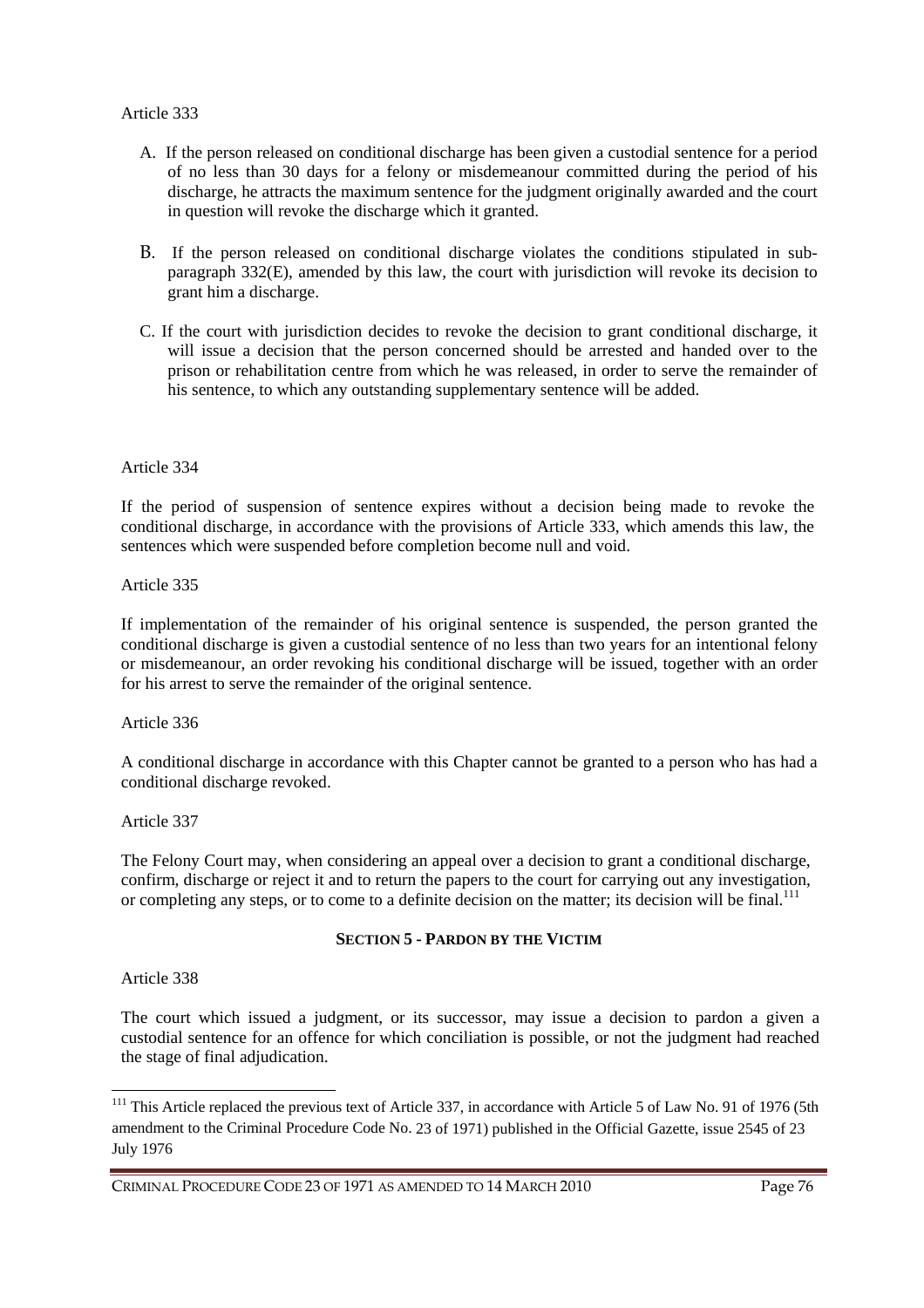- A. The request for a pardon is submitted by the victim, or anybody representing him in law.
- B. If the victims are numerous, a request for pardon will not be accepted unless it is on behalf of all of them.
- C. If the persons convicted are numerous, a request for pardon for one or more of them does not apply to all the others.
- D. The court accepts the pardon, if the offence is one for which conciliation is possible without the agreement of the court, and it the court may accept in other Circumstances.
- E. The request for pardon cannot be revoked and it will not be accepted if it is linked with other conditions, or conditional itself.

#### Article 340

On receipt of the request, the court can annul the remainder of the principal sentence, as well as supplementary sentences apart from confiscation orders, and can decide on the immediate release of the person convicted.

#### Article 341

Within ten days of issuing its decision the court sends the case papers to the Court of Cassation to review the decision. For this purpose the Court of Cassation has the power stipulated in Article 337.

#### **SECTION 6 - REHABILITATION**

Paragraphs  $342 - 351$  [Deleted]<sup>112</sup>

#### **SECTION 7 - REQUESTS FOR LEGAL ASSISTANCE AND EXTRADITION OF CRIMINALS**

Article 352

In requests from foreign countries for legal assistance and in the extradition of accused and sentenced persons the instructions stipulated in this chapter will be followed in consultation with the regulations of international treaties and agreements and the principles of international law and the principle of reciprocity.

#### **CHAPTER 1 - REQUESTS FOR LEGAL ASSISTANCE**

#### Article 353

 $\overline{a}$ 

If a foreign state wants to take measures to pursue an investigation into any offence by means of the judicial authorities in Iraq it must send a request to this effect through diplomatic channels to the Ministry of Justice and the request must be accompanied by a complete statement of the circumstances of the offence, the evidence for the charge the paragraphs of the law which apply and a detailed specification of the measures which it wishes to take.

<sup>&</sup>lt;sup>112</sup> These paragraphs were deleted along with the Rehabilitation Law No. 3 of 1967 in accordance with Republican Command Council Decree No 997 of 30 July 1978 published in the Official Gazette of 7 August 1978

CRIMINAL PROCEDURE CODE 23 OF 1971 AS AMENDED TO 14 MARCH 2010 Page 77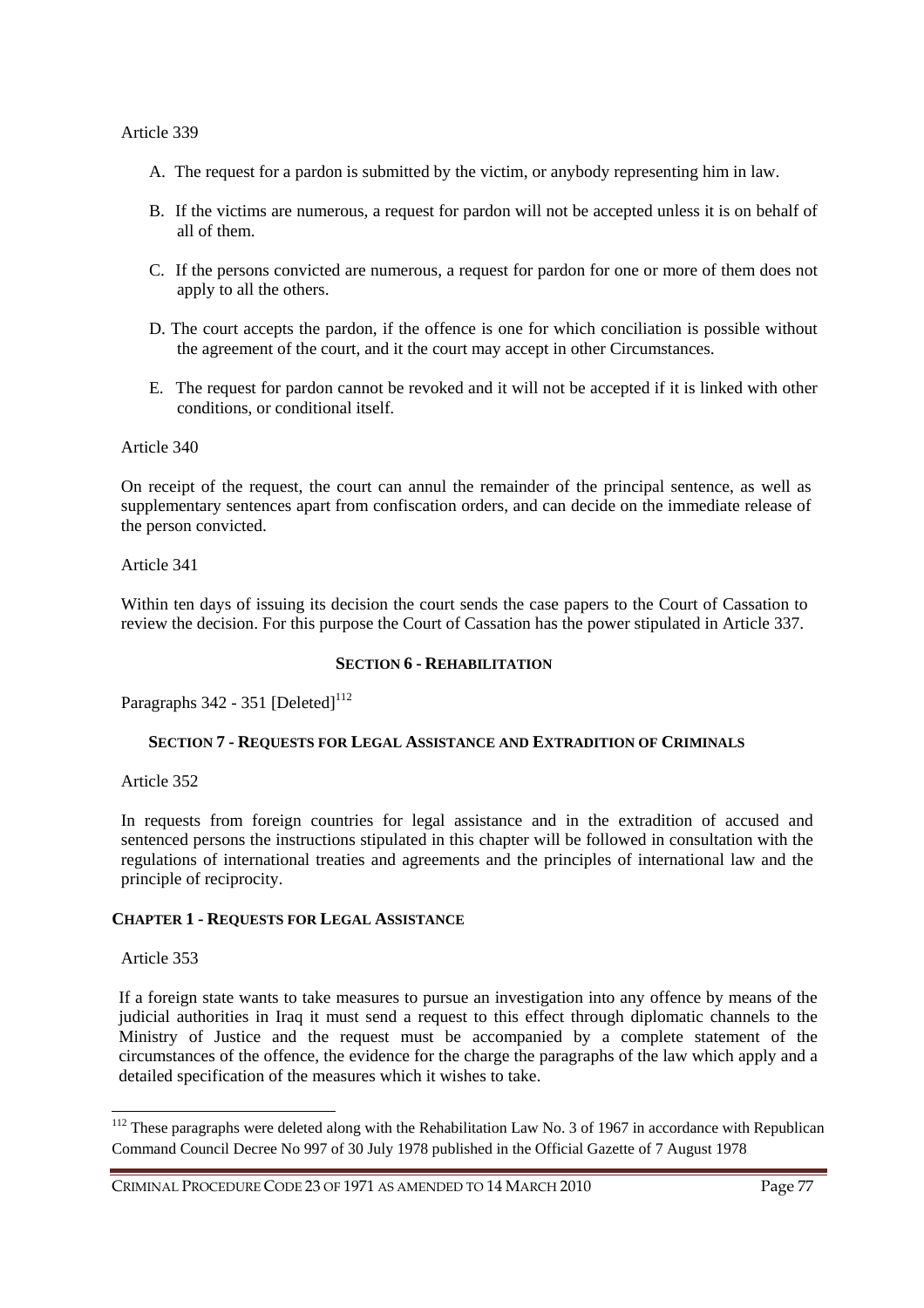- A. If the Ministry of Justice considers that the request meets in full all its legal conditions and that its implementation does not contravene the public regime in Iraq, it will refer it to the investigative judge in whose geographical area it falls in order to achieve the requested measures and a representative from the state requesting the legal assistance is permitted to come and carry them out.
- B. The Ministry of Justice has the right to ask the state requesting the legal assistance to deposit an appropriate sum in order to cover witness expenses, experts' fees and charges for documents etc.
- C. If he requested measures are carried out the investigative judge will submit the documents to the Ministry of Justice for forwarding to the foreign state. If the Iraqi judicial authorities request legal assistance from the judicial authorities in another state to carry out specific measures, the request win be submitted to the Ministry of Justice so that it can send it through diplomatic channels to the judicial authorities in that state; the judicial measures which are taken in accordance with this legal assistance will have the same legal effect they would- have had if they had been taken the judicial authorities in Iraq.

### Article 355

If the Iraqi judicial authorities want to delegate the performance of a particular procedure to the judicial authorities of another State, the request should be submitted to the Ministry of Justice to be sent to the judicial authorities in that State using diplomatic methods. The legal procedure that is performed in accordance with this delegation will have the same legal effect that it would have if the procedure carried out by the judicial authorities in Iraq.

#### Article 356

The investigative judge or court must request from the Iraqi Consul the completion of a testimony or statement from any Iraqi person abroad and the request must be submitted by the Ministry of Justice with an explanation of the matters about which they wish to ask and the completed testimony or statement will be considered pursuant to the testimony or statement completed by an investigative judge.

## **CHAPTER 2 - EXTRADITION OF CRIMINALS**

## Article 357

- A. It is stipulated in the request for extradition that the person who is the subject of the request should:
	- 1. Be accused of committing an offence which took place either inside or outside the state requesting the extradition and the offence should carry a prison sentence of not less than two years under the laws of the state requesting extradition and of Iraq; or
	- 2. Been sentenced by the state requesting extradition to a prison sentence of not less than six months.
- B. If the person whose extradition is requested has committed many offences the request for extradition will be considered valid if the conditions are met for any one of them.

Article 358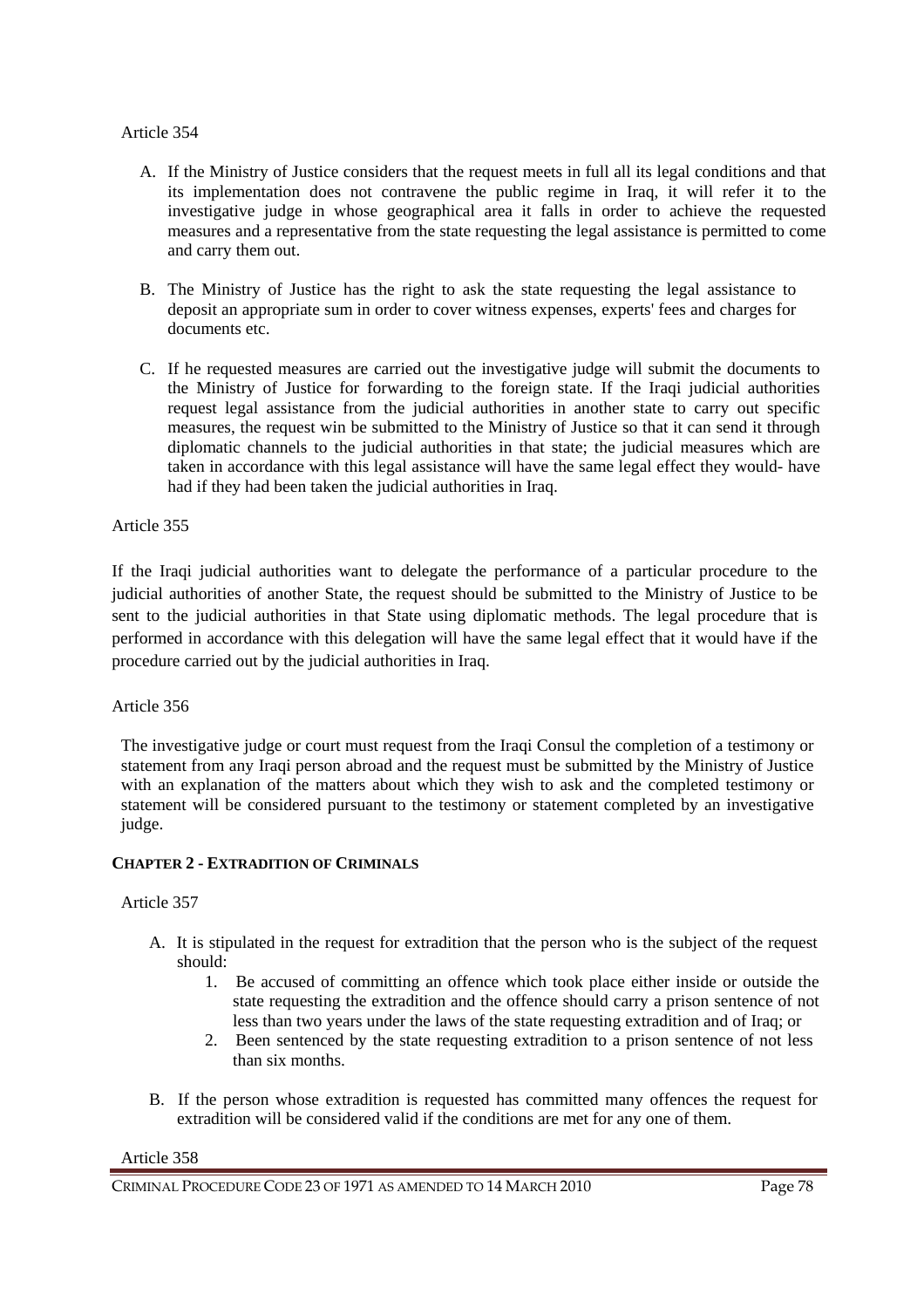Extradition is not permitted in the following circumstances:

- 1. If the offence for which the extradition is requested is a political or military offence under Iraqi law;
- 2. If the offence could be tried before the Iraqi courts in spite of occurring abroad;
- 3. If the person who is the subject of the request for extradition is pending investigation or trial inside Iraq for the same offence or if a verdict of guilty or not guilty has been passed on him or if an Iraqi court or an investigative judge has ruled that he should be released or if the criminal proceedings have expired under the terms of Iraqi law or of the law of the state requesting his extradition;
- 4. If the person requested is of Iraqi nationality.

### Article 359

If the person whose extradition is requested is pending investigation or trial in Iraq for an offence other than the one for which his extradition is requested, the request will not b deferred until a judgment is issued on his release or his innocence or guilt and the penalty is implemented.

### Article 360

The extradition request is to be submitted in writing through diplomatic channels to the Ministry of Justice with the following documents attached if possible:

- 1. A full statement about the person whose extradition is requested, his description, his photo and papers confirming his nationality if he is a citizen of the stale requesting his extradition;
- 2. An official copy of the arrest warrant giving the legal description of the offence and the penalty applied and a copy of the investigation papers and of the judgment passed on him. In order to expedite matters the request may be made by telegram or telephone or post without attachments.

## Article 361

- A. If it the request for extradition meets the legal conditions the Ministry of Justice will refer it to the Court of Felonies designated by the minister.
- B. The court will require the person who is the subject of the request to appear before it at a specified session. It will hear what he has to say, have the attachments read out to him, listen to a statement from the representative of the requesting state or his representative if any. It will then listen to the witnesses in the defence of the person who is the subject of the request and to evidence submitted to refute the charge against him.
- C. The person who is the subject of the request for extradition may appoint an attorney to represent him and if the offence is a felony under Iraqi law the court must appoint an attorney to defend him.
- D. After the court has heard the person's defence it will decide whether to accept or reject the request on the basis of the extent of the evidence put before them.
- E. It is not permissible to appeal against the decision of the court to accept or reject request for extradition.

CRIMINAL PROCEDURE CODE 23 OF 1971 AS AMENDED TO 14 MARCH 2010 Page 79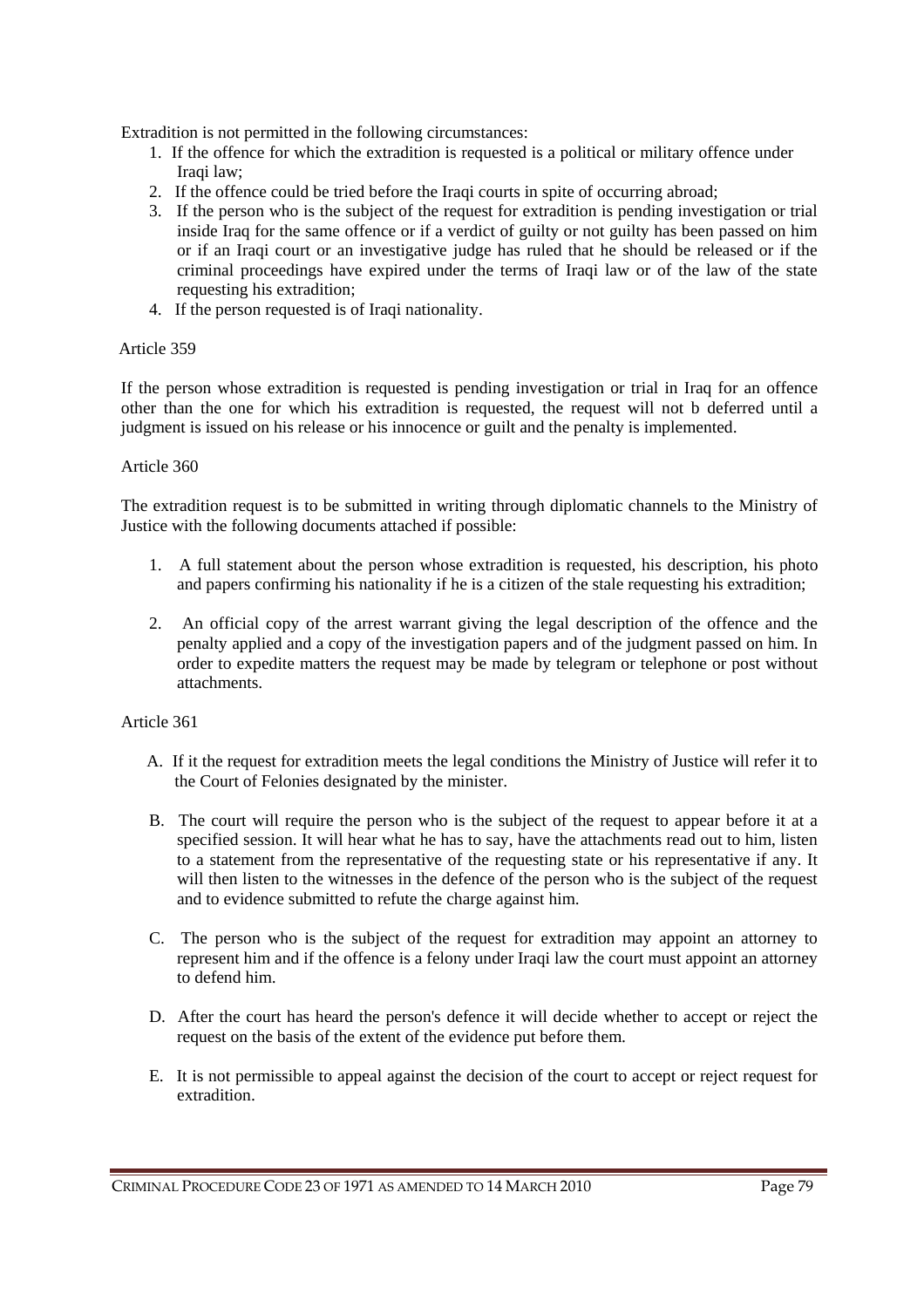- A. The court has the right to hold the person whose extradition is requested until it has finished its measures taking into account the provisions of Article 109.
- B. If it is decided to reject the request for extradition the person is released immediately and the Ministry of Justice is informed of this. No repeat application is permitted for the same offence.
- C. If it is decided to accept the extradition for extradition then the papers are sent over to the Ministry of Justice with the judgment.
- D. The Minister of Justice has the right, with the agreement of the Foreign Minister, to agree to or refuse the handover, and if he agrees to it he has the right to stipulate that the person who is the subject of the request should not tried for an offence other than the one for which he was handed over and his decision in this matter will be final.

If the Minister of Justice asks the court to stop considering the request, the court has to suspend measures, release the person under investigation and send the papers back to the Ministry of Justice.

#### Article 364

The Minister of Justice has the right to ask the Iraqi authorities to monitor the person who is the subject of the extradition request until all the documents required have been presented or passed to the court; in this case the Iraqi authorities must take adequate precautions to monitor the person or to place the matter before the investigative judge in his geographical area for a decision to detain or release him taking into account the provisions of Article 109.

#### Article 365

- A. If more than one state requests a extradition for one offence, then the request of the state whose security or interests were damaged by the offence is submitted first, then that of the state in whose territory the offence took place and then that of the state of which the requested person is a citizen.
- B. If circumstances demand, the state will present previous records in the request for extradition.
- C. If the request for extradition refers to numerous offences, the question of which is given more weight will depend on the circumstances of the offence and its seriousness.

#### Article 366

 $\overline{a}$ 

On issuing the decision to agree to the request for extradition the court must decide to hand over all items in the possession of the person who is the subject of the request which are connected with the offence or which were used in the commission of the offence or which could be used as evidence against him, provided this does not prejudice the rights of others.

<sup>&</sup>lt;sup>113</sup> the text in sub-paragraphs C and D of this Article replaced the original texts in accordance with Article 1 of Law No. 201 of 1980 (Eighth amendment to the Criminal Procedure Code, No. 23 of 1971) published in the Official Gazette, issue 2807 of 15 December 1980)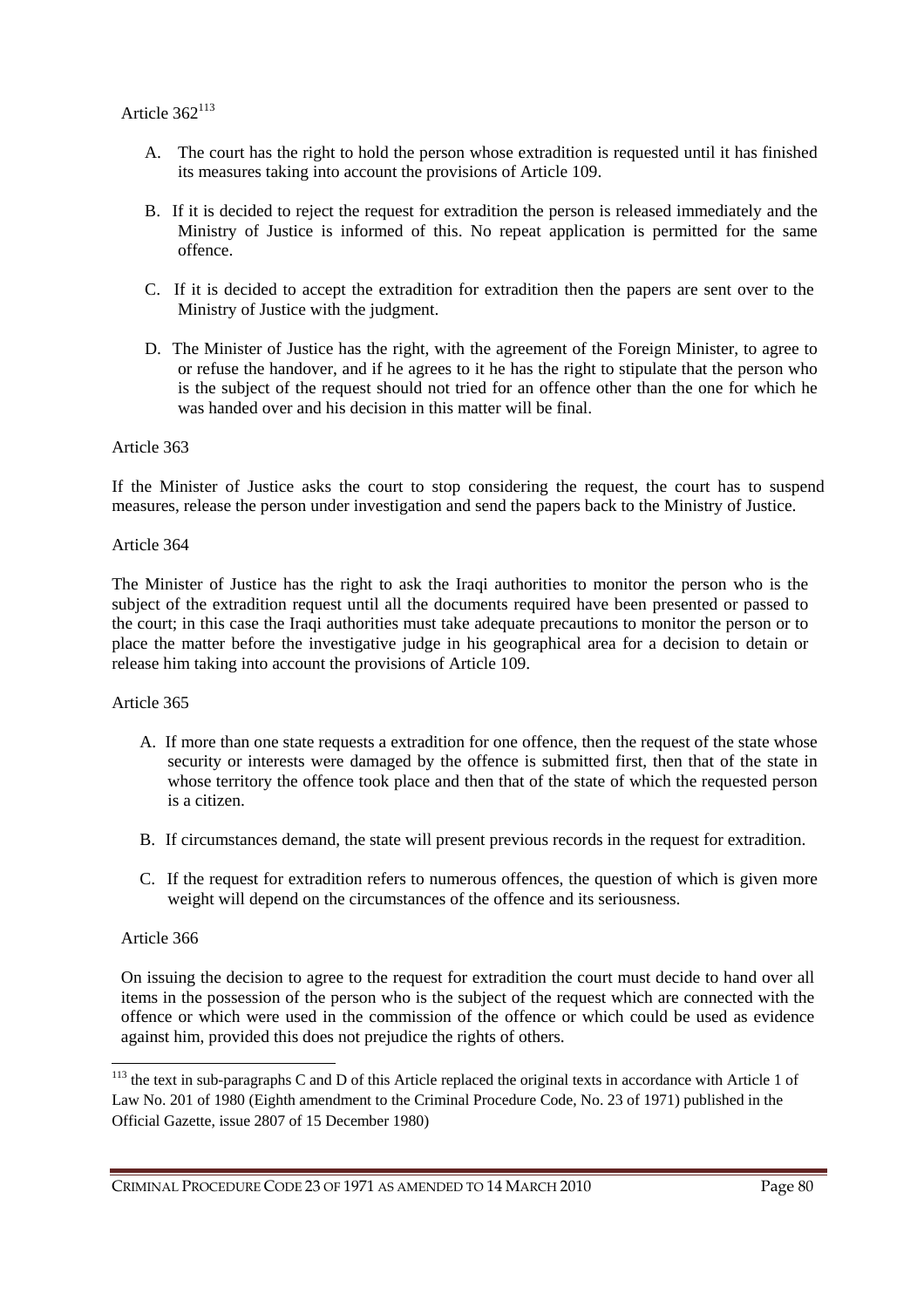If extradition is agreed and the requesting state does not take steps to transfer the person within two months of the date of notification that he was ready for extradition, he is to be released immediately and he cannot be extradited after that for the same offence.

#### Article 368

If the Iraqi authorities request the extradition from abroad of an accused person or criminal so that he can be tried or can complete a sentence already passed on him, this request must be put to the Ministry of Justice attached to the documents stated in Article 360 to take the necessary steps to request his extradition by diplomatic means.

#### **Section Eight - Transitional Provisions**

Article 369

- A. The Court of Cassation examines the provisions, the decisions and the measures which the law stipulates will be appealed at the Court of Felonies if the cassation judgment is submitted to the Court of Cassation before this law comes into effect.
- B. The Felony Court will refer cases of felony and misdemeanour in connection with which appeals were lodged before this law came into effect to the Court of Cassation for a decision.
- C. The Court of Misdemeanours will refer criminal cases which were transferred to it before this law came into effect to the relevant Felony Court for decision.

Article 370

- A. The provisions of Chapter Three of Book Four on correcting the cassation judgment does not apply to cassation judgments issued before this law took effect.
- B. The provisions of the sub-paragraphs 302.c and 302.d apply to judgments issued before this law took effect.

#### **SECTION NINE - FINAL PARAGRAPHS**

Article 371<sup>114</sup>

Article 372

This law takes effect thirty days after the date of its publication in the Official Gazette.

Article 373

<sup>&</sup>lt;sup>114</sup> This Article which had read, "A. The Baghdad law of the principles of the Criminal Court, its appendices and amendments are cancelled and those provisions of the 1923 law of the Rehabilitation of Criminals, and its amendments and from the law of Rehabilitation No 3 of 1967 which conflict with the provisions of this law are void. B. Every stipulation of any other law which conflicts with the provisions of this law in general is void" was suspended by CPA Memorandum 3, Section 4(r), signed 18 June 2003, published in the Official Gazette, issue 3978 of 17 August 2003